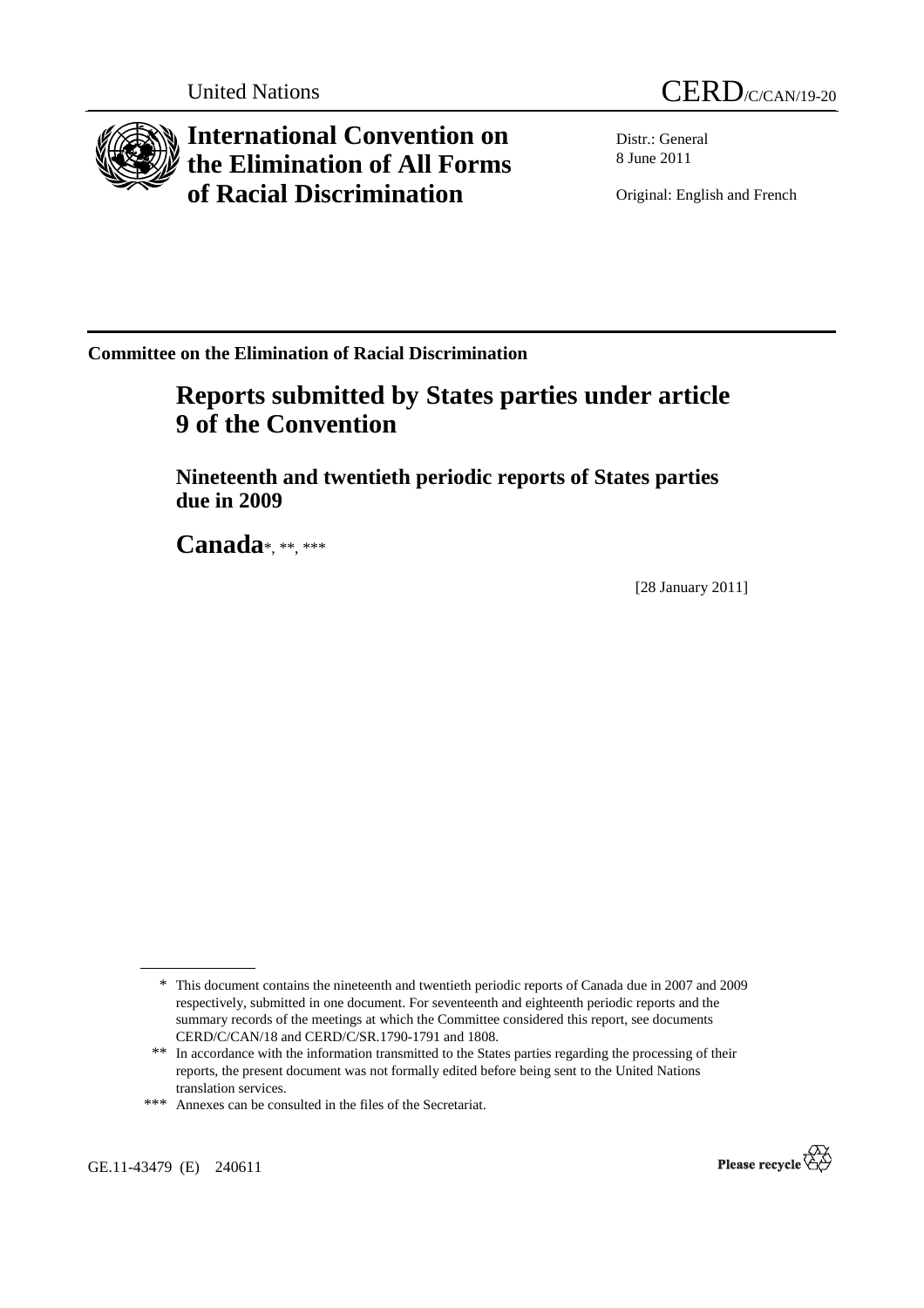## Contents

|     |                                                                    | Paragraphs  | Page |
|-----|--------------------------------------------------------------------|-------------|------|
|     |                                                                    |             | 3    |
| I.  |                                                                    | $1 - 20$    | 5    |
|     | А.                                                                 | 8           | 6    |
|     | <b>B.</b>                                                          | 9           | 6    |
|     | C.                                                                 | $10 - 13$   | 6    |
|     | D.                                                                 | $14 - 15$   | 7    |
|     | Е.                                                                 | 16          | 8    |
|     | F.                                                                 | $17 - 20$   | 8    |
| П.  |                                                                    | $21 - 40$   | 8    |
|     | А.                                                                 | $30 - 32$   | 10   |
|     | <b>B.</b>                                                          | $33 - 38$   | 10   |
|     | C.                                                                 | $39 - 40$   | 10   |
| Ш.  |                                                                    | $41 - 131$  | 11   |
|     |                                                                    | $41 - 43$   | 11   |
|     | Article 2: Legislative, administrative, judicial or other measures | $44 - 72$   | 11   |
|     |                                                                    | $73 - 90$   | 18   |
|     |                                                                    | $91 - 124$  | 21   |
|     |                                                                    | $125 - 126$ | 28   |
|     |                                                                    | $127 - 131$ | 29   |
| IV. |                                                                    | 132-353     | 30   |
|     | А.                                                                 | $132 - 140$ | 30   |
|     | <b>B.</b>                                                          | $141 - 161$ | 32   |
|     | C.                                                                 | $162 - 193$ | 35   |
|     | D.                                                                 | 194-203     | 40   |
|     | Е.                                                                 | $204 - 229$ | 42   |
|     | F.                                                                 | 230-271     | 47   |
|     | G.                                                                 | $272 - 290$ | 56   |
|     | H.                                                                 | $291 - 305$ | 59   |
|     | I.                                                                 | 306-322     | 61   |
|     | J.                                                                 | 323-353     | 65   |
| V.  |                                                                    | 354-386     | 69   |
|     | А.                                                                 | 354-358     | 69   |
|     | <b>B.</b>                                                          | 359-371     | 70   |
|     | $\mathbf{C}$ .                                                     | 372-386     | 72   |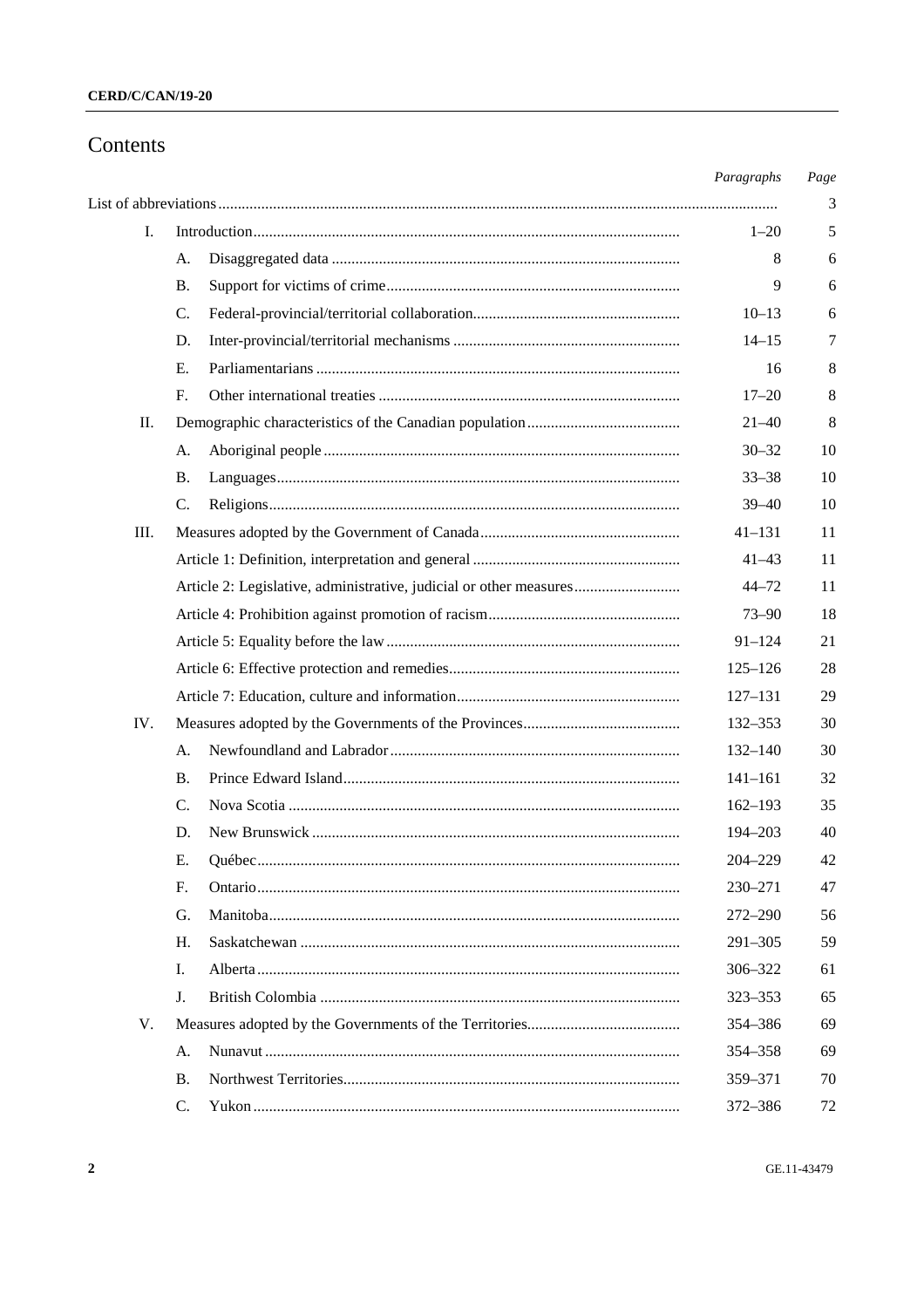# **List of abbreviations**

| <b>ACW</b>   | <b>Aboriginal Courtwork Program</b>                                           |
|--------------|-------------------------------------------------------------------------------|
| AEF          | Aboriginal Employees Forum                                                    |
| <b>AJS</b>   | <b>Aboriginal Justice Strategy</b>                                            |
| ANSEC        | African Nova Scotian Employment Centre                                        |
| AOcVF        | Action ontarienne contre la violence faite aux femmes                         |
| ATA          | Anti-Terrorism Act                                                            |
| <b>BBI</b>   | <b>Black Business Initiative (Nova Scotia)</b>                                |
| <b>CACVM</b> | Commissioner's Advisory Committee on Visible Minorities                       |
| <b>CAVAC</b> | Centre d'aide aux victimes d'actes criminels (Québec)                         |
| <b>CCOHR</b> | Continuing Committee of Officials on Human Rights                             |
| <b>CCRS</b>  | Cross-Cultural Roundtable on Security                                         |
| <b>CDPDJ</b> | Commission des droits de la personne et des droits de la jeunesse<br>(Québec) |
| <b>CEDAW</b> | Convention on the Elimination of All Forms of Discrimination against<br>Women |
| <b>CERD</b>  | Committee on the Elimination of Racial Discrimination                         |
| <b>CHRA</b>  | Canadian Human Rights Act                                                     |
| <b>CHRC</b>  | <b>Canadian Human Rights Commission</b>                                       |
| <b>CIRM</b>  | Critical Incident Response Model                                              |
| <b>CJOW</b>  | Community Justice Outreach Worker (Nunavut)                                   |
| <b>CRTC</b>  | Canadian Radio-television and Telecommunications Commission                   |
| <b>CST</b>   | Canada Social Transfer                                                        |
| <b>DMR</b>   | Double mother rule                                                            |
| <b>EEA</b>   | <b>Employment Equity Act</b>                                                  |
| EEO          | Equal Employment Opportunity Program (New Brunswick)                          |
| <b>EAS</b>   | Employment Assistance Services (British Columbia)                             |
| <b>FAIA</b>  | Family Abuse Intervention Act (Nunavut)                                       |
| <b>FLEW</b>  | Family Law Education for Women                                                |
| $F-P/T$      | Federal-Provincial/Territorial                                                |
| FOR Plan     | Foreign Qualification Recognition Plan                                        |
| <b>FVI</b>   | Family Violence Initiative                                                    |
| <b>FVPP</b>  | Family Violence Prevention Program                                            |
| <b>FVS</b>   | <b>Federal Victims Strategy</b>                                               |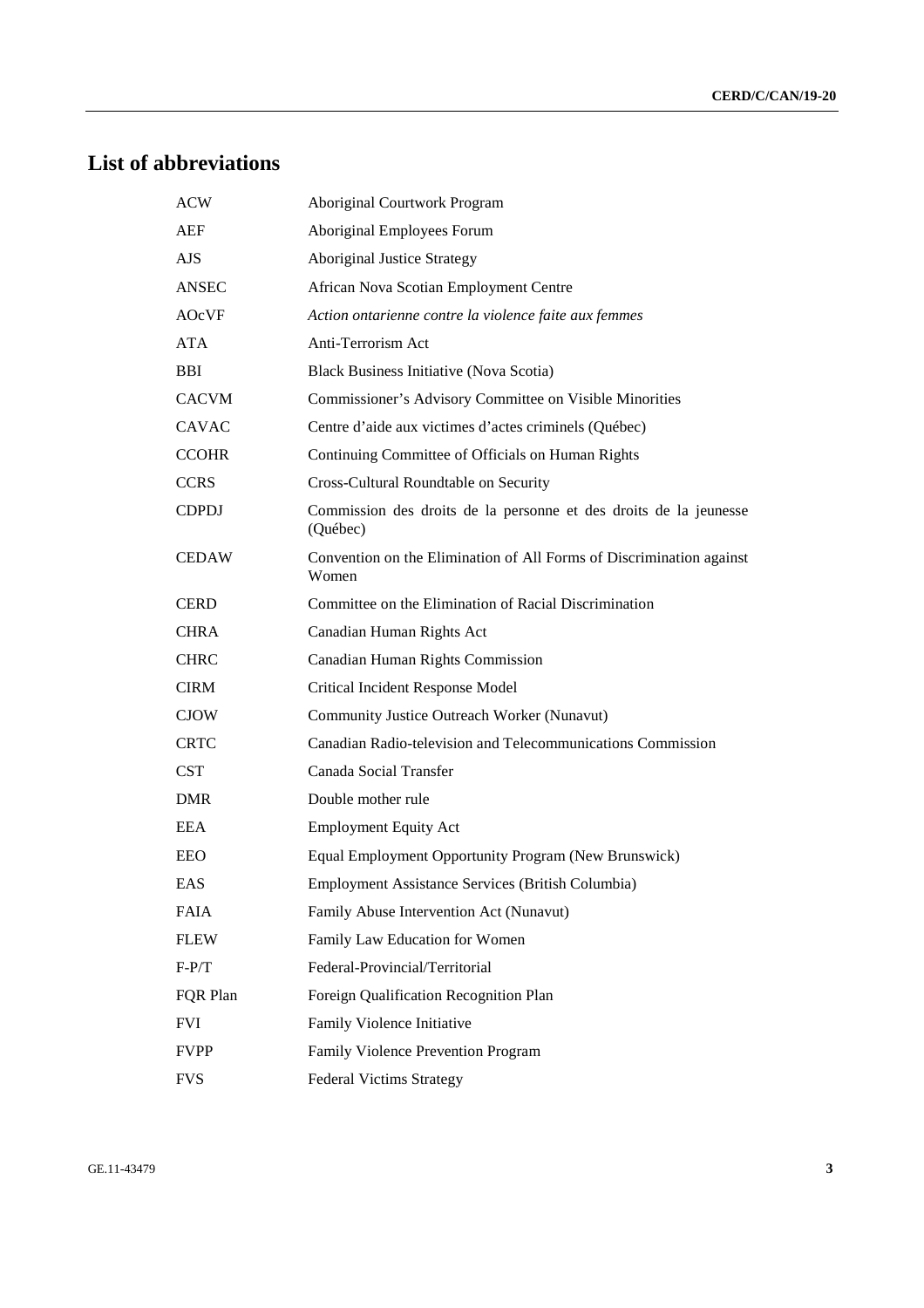| H&C                | Humanitarian and compassionate                                                       |
|--------------------|--------------------------------------------------------------------------------------|
| <b>ICERD</b>       | International Convention on the Elimination of All forms of Racial<br>Discrimination |
| <b>IFHP</b>        | Interim Federal Health Program                                                       |
| <b>IRPA</b>        | Immigration and Refugee Protection Act                                               |
| <b>IRPR</b>        | Immigration and Refugee Protection Regulations                                       |
| LALS               | Labrador Aboriginal Legal Services                                                   |
| <b>LAO</b>         | Legal Aid Ontario                                                                    |
| <b>MCPEI AJP</b>   | Confederacy of Prince Edward Island Aboriginal Justice Program                       |
| <b>MEAAC</b>       | Manitoba Ethnocultural Advisory and Advocacy Council                                 |
| <b>MFA</b>         | Manitoba Floodway Authority                                                          |
| <b>MHRC</b>        | Manitoba Human Rights Commission                                                     |
| <b>MLSN</b>        | Mi'kmaq Legal Support Network                                                        |
| <b>NAPS</b>        | National Aboriginal Policing Services                                                |
| $_{\rm NGO}$       | Non-governmental Organization                                                        |
| <b>NWAC</b>        | Native Women's Association of Canada                                                 |
| <b>OPP</b>         | <b>Ontario Provincial Police</b>                                                     |
| <b>PCVI</b>        | Policy Centre for Victim Issues                                                      |
| <b>PSA</b>         | Police Services Act (Ontario)                                                        |
| <b>RCMP</b>        | Royal Canadian Mounted Police                                                        |
| <b>RPD</b>         | Refugee Protection Division                                                          |
| <b>SEP</b>         | Shelter Enhancement Program                                                          |
| <b>SIP</b> Program | Communities at Risk: Security Infrastructure Pilot Program                           |
| <b>SIS</b>         | Sisters in Spirit                                                                    |
| <b>UAS</b>         | <b>Urban Aboriginal Strategy</b>                                                     |
| <b>WFA</b>         | Workforce availability                                                               |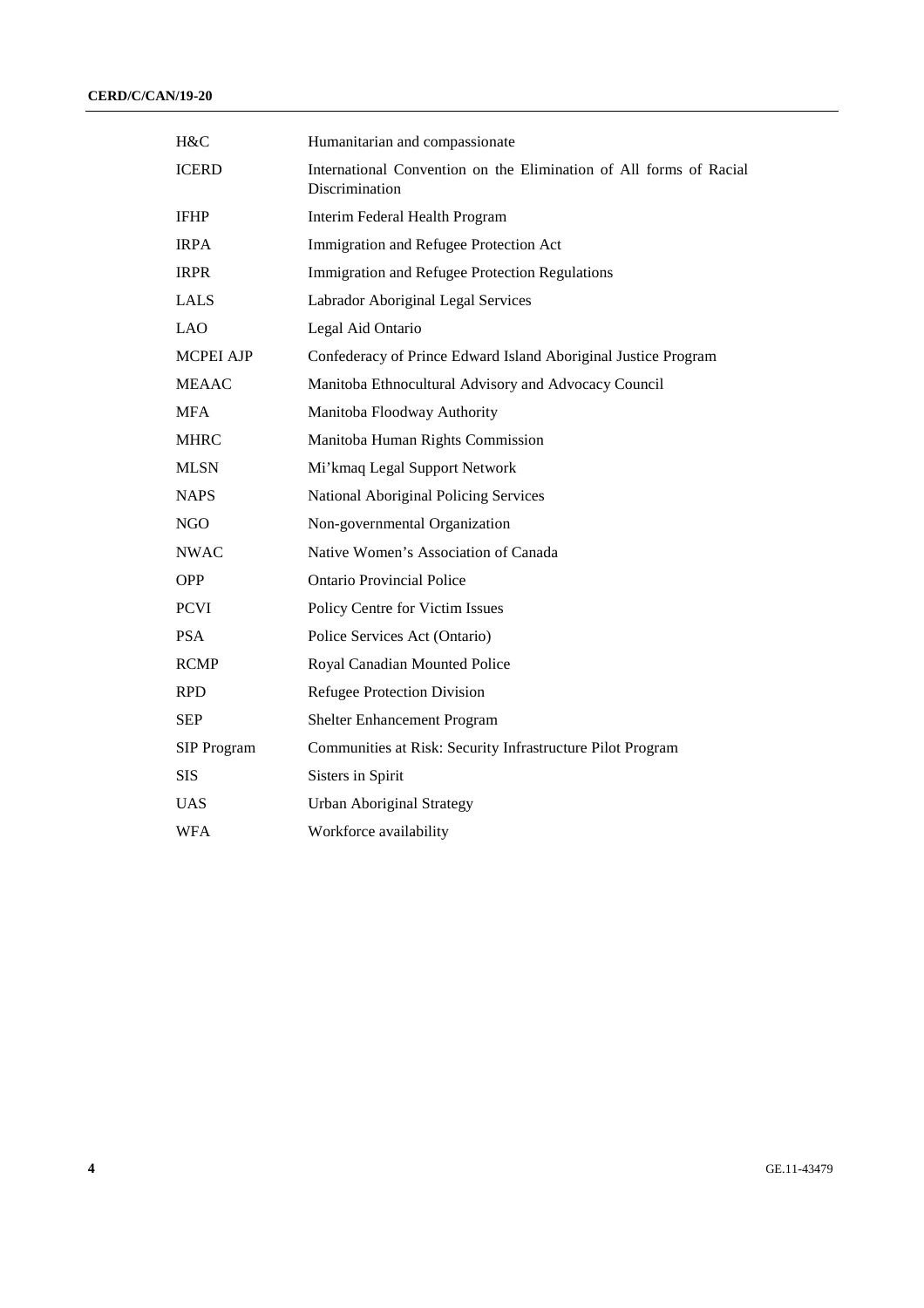## **I. Introduction**

1. The present report outlines key measures adopted in Canada from June 2005 to May 2009, to enhance implementation of the International Convention on the Elimination of All Forms of Racial Discrimination (ICERD). As Canada updated the Committee on the Elimination of Racial Discrimination (CERD) during its February 2007 appearance and in Canada's Interim Report, submitted in August 2009, the primary focus of this report is from February 2007 to May 2009 (with occasional references to developments of special interest since May 2009).

2. This report focuses on selected key issues where there have been significant new developments and where information has not already been provided within reports under other treaties to which Canada is a party. Where detailed information is available in other reports, these reports are referred to, but, with few exceptions, the information is not repeated in this report.

3. The key issues addressed in this report were primarily identified through an examination of the 2007 Concluding Observations of the CERD by federal departments and the Continuing Committee of Officials on Human Rights (CCOHR), the principal federalprovincial/territorial (F-P/T) body responsible for intergovernmental consultations and information sharing on the ratification and implementation of international human rights treaties. These issues include:

- Data collection
- Inter-provincial mechanisms for exchange of information concerning anti-racism legislation and policies
- Use of the term "visible minorities"
- National security measures as they pertain to anti-discrimination
- Accessibility of services for victims of gender-based violence
- Employment issues
- Civil society engagement
- Aboriginal issues (e.g. rights of Aboriginal women and children; law enforcement; Aboriginal land claims; repeal of section 67 of the Canadian Human Rights Act)
- Immigration and refugee issues

4. The views of approximately 85 non-governmental organizations were sought with respect to the issues to be covered in this report. Organizations were also encouraged to forward the correspondence to other interested organizations. No comments were received from any of the organizations.

5. Information on significant Canadian jurisprudence relevant to the ICERD can be found in Appendix 1 to the present report.

6. Federal, provincial and territorial governments routinely consult with civil society in the development of legislation, policies and programs that relate to the provisions of the ICERD. Examples of such consultations are included in Appendix 2.

7. Detailed information on the implementation of human rights in Canada and Canadian federalism can be found in Canada's Fourth Report on the International Covenant on Economic, Social and Cultural Rights (ICESCR) as well as Canada's Core Document.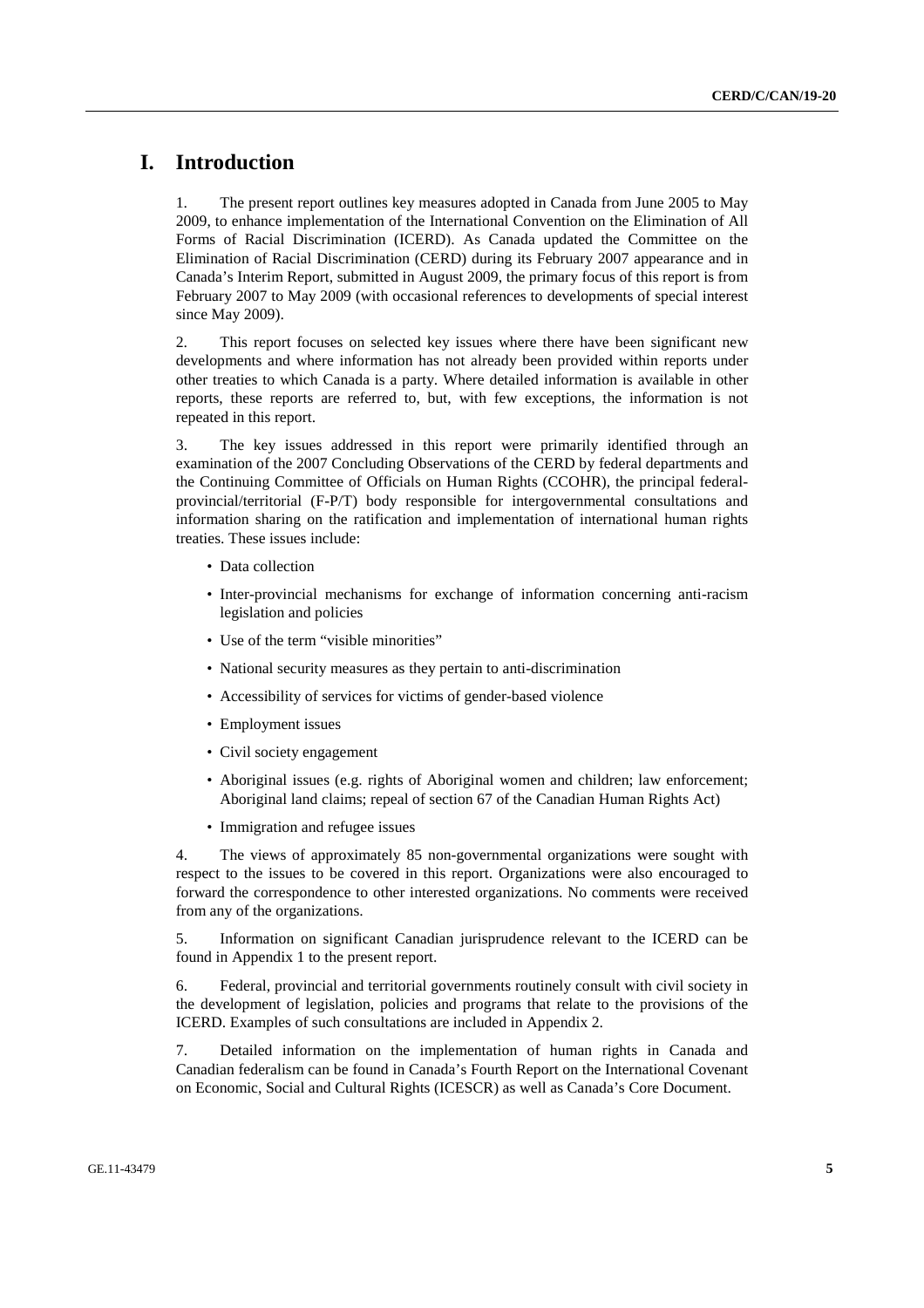## **A. Disaggregated data**

8. Relating to the Committee's Concluding Observation 11, with respect to disaggregated data, Canada uses a number of surveys to collect information on the Canadian population (e.g. age, gender, ethnic origins, etc.) that can be cross-tabulated with other socio-economic data (e.g. education, income, employment, etc.). A large number of these tabulations are available at: www.statcan.gc.ca/start-debut-eng.html. Part II of this report provides a breakdown of the demographic characteristics of the Canadian population.

## **B. Support for victims of crime**

9. In Canada, the protection of victims of crime is a shared responsibility between the federal and provincial/territorial governments. Provinces and territories administer numerous programs and services including health care; emergency housing; social services, including emergency financial assistance; and legal aid. Civil society organizations also provide related social services, for example, through food banks. In addition, there are a variety of supports and services available across Canada that have been designed to specifically respond to the needs of victims of crime. These services vary from jurisdiction to jurisdiction and relevant information can be found in the respective federal, provincial and territorial sections of this report.

## **C. Federal-provincial/territorial collaboration**

10. Federal, provincial and territorial governments collaborate through various F-P/T fora on legislation, policies and programs that serve to implement the provisions of the ICERD. Some committees, like the CCOHR referred to above, discuss general issues, while others have a more specific focus. For example:

 (a) The Federal-Provincial/Territorial Forum of Ministers Responsible for Social Services and the Federal-Provincial/Territorial Forum of Ministers/Deputy Ministers Responsible for the Status of Women exchange information on issues regarding vulnerable groups, including new immigrants and Aboriginal people, which may touch on the issue of racial discrimination;

 (b) The Federal-Provincial/Territorial Network of Officials Responsible for Multiculturalism Issues, created in 2005, discusses policies and best practices related to multiculturalism – including discussions of anti-racism policies and programs;

 (c) The Federal-Provincial/Territorial Working Group on Aboriginal Justice examines victimization in Aboriginal communities resulting from family and interpersonal violence and has four priority areas: spousal abuse, child abuse, missing and murdered Aboriginal women, and family, offender, and community healing;

The Federal-Provincial/Territorial Working Group on Missing Women, reviews and implements initiatives and recommendations on Aboriginal women's issues, focusing on strategies to protect Aboriginal women who have a high likelihood of being victimized;

 (e) The Federal-Provincial/Territorial Working Group on Victim Issues regularly discusses anti-racism issues within the context of legislation, policies and best practices, as racism is often interwoven into victimization dynamics. It also has a sub-committee on Aboriginal Victims of Crime that examines specific issues related to Aboriginal victimization and the delivery of victim services to Aboriginal people whether they live onreserve or in urban areas;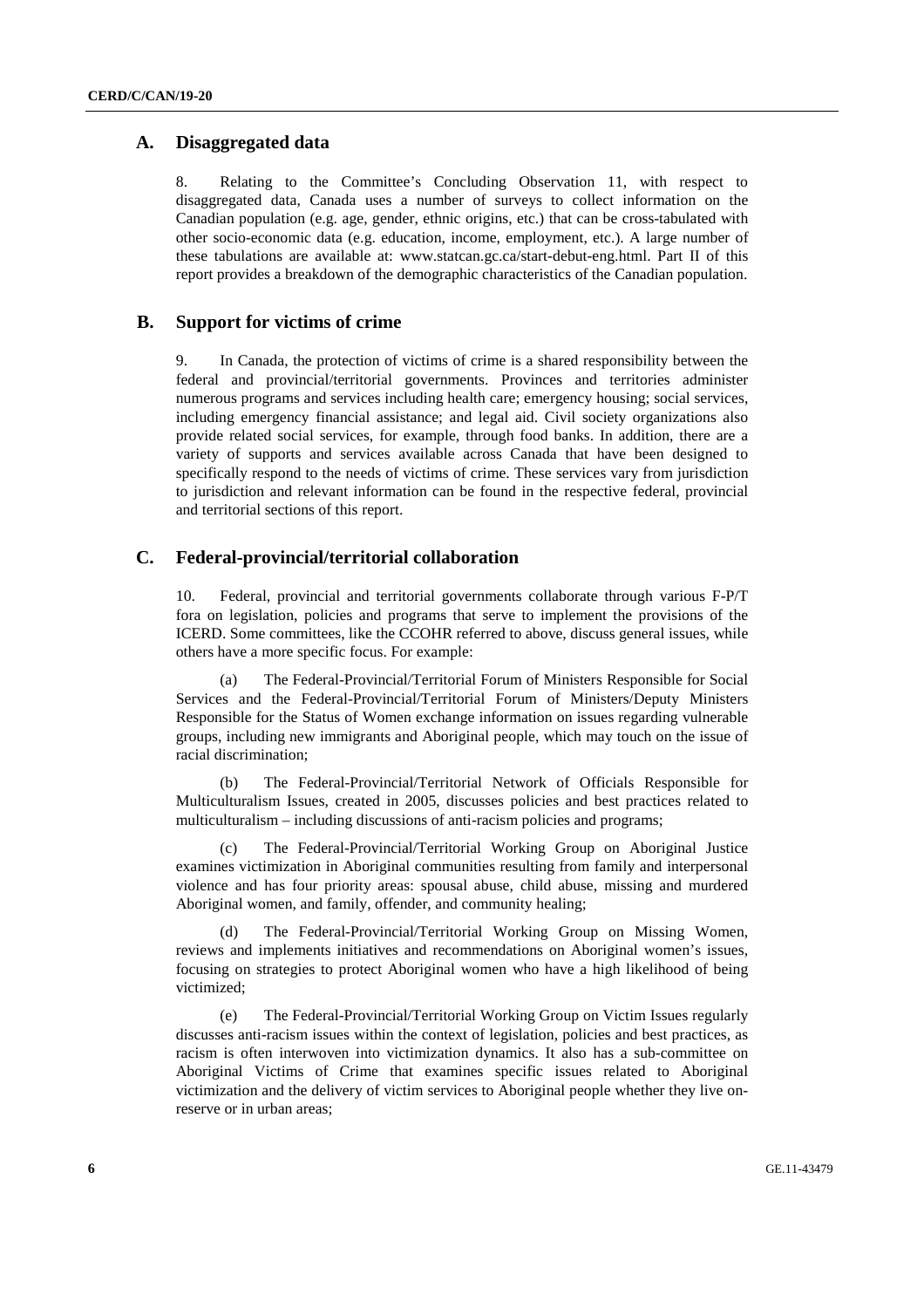(f) The meetings of the Canadian Association of Chiefs of Police generally include an update/discussion on diversity initiatives within police services from across the country.

11. Federal, provincial/territorial (F-P/T) Ministers Responsible for the Status of Women unanimously confirmed their support for the 2007 Iqaluit Declaration, which stated:

 "Recognizing the urgent need to improve the lives of Aboriginal women and girls, the federal, provincial and territorial Ministers Responsible for the Status of Women come together in a declaration of their commitment to improve the social, economic and cultural well-being of Inuit, Métis and First Nations women, both on and off reserve, in Canada."

12. This commitment continues to be realized through the actions of each government, within their respective jurisdictions. F-P/T Ministers have continued to work on three priorities for action to provide concrete support to Canadian women. These priorities address women's economic security; the importance of supporting Aboriginal women in leadership positions; and improving the treatment of Aboriginal women within the justice system by continuing to share information with their ministerial justice counterparts on training on issues specific to Aboriginal women.

13. In addition to on-going F-P/T fora, the Government of Canada also works with provinces and territories in specific areas. For example, the Government of Canada, provinces and territories have developed a principles-based Pan-Canadian Framework for the Assessment and Recognition of Foreign Qualifications (www.hrsdc.gc.ca/ eng/workplaceskills/publications/fcr/pcf.shtml). The Framework articulates a joint vision for governments to take concerted action to ensure a fair and competitive labour market where immigrants have the opportunity to fully use their education, skills and work experience.

## **D. Inter-provincial/territorial mechanisms**

14. With respect to CERD Concluding Observation 12, mechanisms exist at the interprovincial/territorial level for the exchange of information concerning anti-racism legislation, policies and best practices. For example:

 (a) The Canadian Coalition of Municipalities against Racism and Discrimination is comprised of local working groups representing municipal governments, ethnocultural organizations, and community service providers across Canada;

 (b) The Canadian Association of Statutory Human Rights Agencies, the national body of provincial and territorial human rights commissions and tribunals, regularly exchanges information, including on anti-racism legislation, policies and best practices;

 (c) The Welcoming Communities Working Group (members include provincial representatives from the governments of Ontario, Manitoba and British Columbia and the Government of Canada as well as universities in Ontario and Manitoba), shares information and collaborates on the development of comparative baseline data on mutual perceptions, attitudes and experiences of newcomers and established residents on issues associated with economic and social participation, social cohesion and identity;

 (d) The Western Canada Provincial Working Group on Multiculturalism, Antiracism and Human Rights (members include provincial government representatives from Manitoba, Saskatchewan and British Columbia), was established in 2007 to transfer knowledge and share program information, challenges, strategies, priorities and best practices.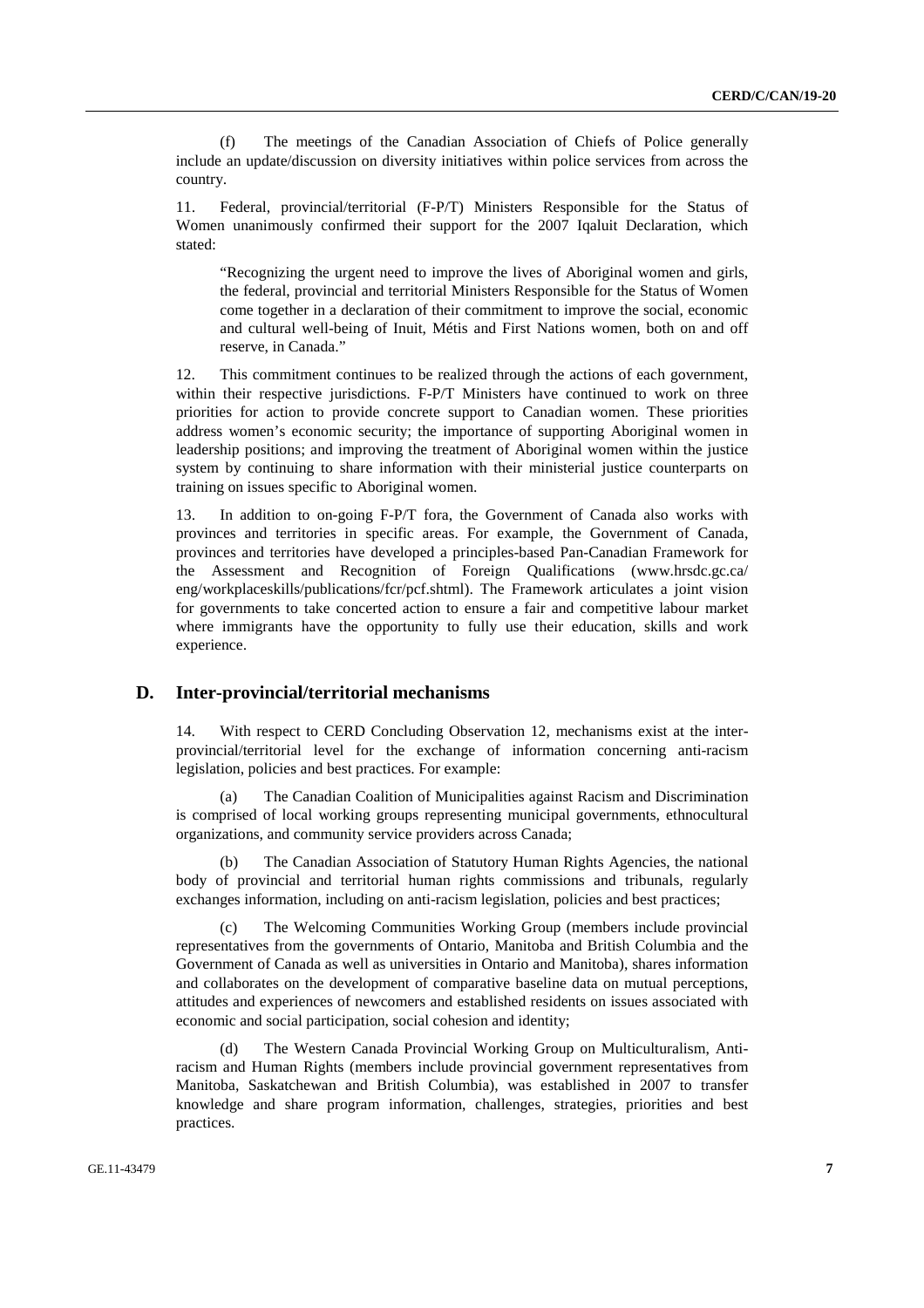15. Meetings also occur between jurisdictions that focus on areas that may include antiracism issues. For example, in September 2007, Nova Scotia hosted a training meeting among Victim Services representatives from Newfoundland and Labrador, Prince Edward Island, and New Brunswick. Officials from the Government of Canada also attended the meeting. The forum allowed for inter-provincial exchange of information, including discussion of gender-based violence issues that affect women belonging to racial/ethnic minority groups. Domestic Violence and Aboriginal Programming were specific topics on the agenda.

## **E. Parliamentarians**

16. In 2009, federal parliamentarians joined with their colleagues from around the world in London, England for the inaugural conference of the Inter-parliamentary Coalition for Combating Antisemitism. In their capacity as parliamentarians, the conference participants produced a resolution "The London Declaration for Combating Antisemitism," calling on all governments to face the problem of anti-semitism.

## **F. Other international treaties**

17. With respect to CERD Concluding Observation 27, at present, there are no plans for Canada to become a party to the International Labour Organization (ILO) Indigenous and Tribal Peoples Convention No. 169.

18. Canada has not ratified the 1954 Convention relating to the Status of Stateless Persons. As this Convention, to a large extent, duplicates the 1951 Convention relating to the Status of Refugees (to which Canada is a party), it is felt that there is no need for both instruments in the Canadian context. Canada has the safeguards necessary in its existing citizenship and immigration legislation to adequately cover the situation of stateless persons.

19. Canada is presently not considering becoming a party to the International Convention on the Protection of the Rights of All Migrant Workers and Members of Their Families. Although the Convention has objectives that the Government of Canada supports, it has confidence that these aims are already addressed in its legal system, where human rights are fully protected through the various human rights treaties to which Canada is already party as well as the Canadian Charter of Rights and Freedoms.

20. Canada takes the promotion and protection of human and labour rights of migrants seriously, but does not see the Convention as an effective and practical instrument to improve the rights of migrants in Canada. For the effective management of immigration/migration, Canada believes that both source and destination countries must find their own paths according to their own legal, political, economic, cultural and social realities. Canada believes that the Convention espouses one prescriptive approach and that there can not be a "one size fits all" solution to the development of effective immigration/migration management programs.

## **II. Demographic characteristics of the Canadian population**

21. Canada is a multicultural and multiethnic country where immigration plays a dominant role in demographic growth. Canadians reported more than 200 ethnic origins in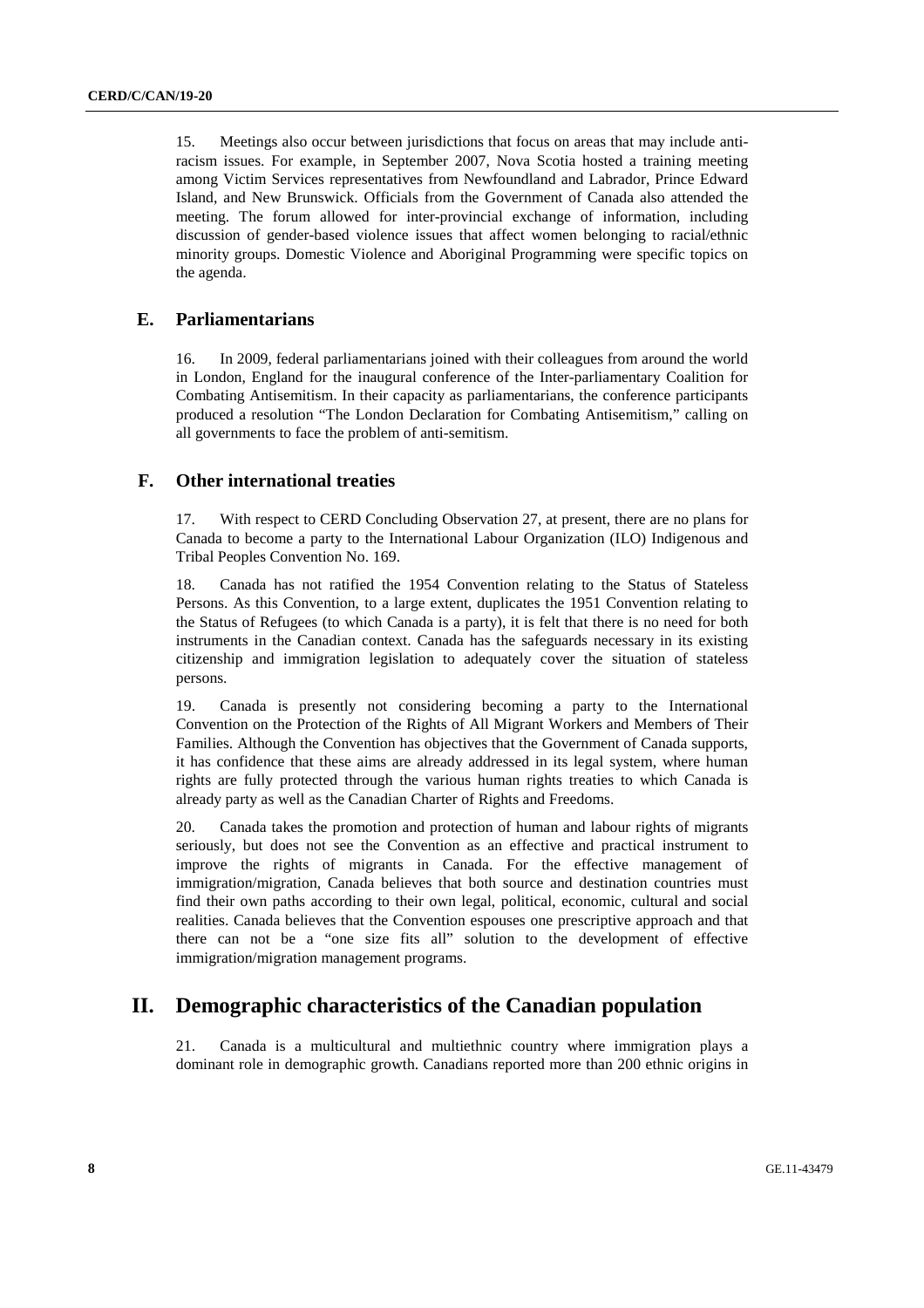response to the 2006 Census<sup>1</sup> question on the ethnic or cultural origins of their ancestors. The proportion of Canada's population that was born outside the country reached a 75-year high of 19.8 percent. While a small proportion of the population born outside of Canada was non-immigrant in 2006 (1.2 percent), the terms "born abroad", "born outside Canada" and "immigrant" are used interchangeably in this document to refer to the immigrant population.

22. Over five million people in Canada identified themselves as members of a visible minority group, accounting for 16.2 percent of the population overall. The three largest visible minority groups are: South Asians, Chinese and Blacks, with the 2006 census being the first time that the South Asian population surpassed the Chinese population. These three groups comprise almost two thirds of the visible minority population in Canada. They are followed by Filipinos, Latin Americans, Arabs, Southeast Asians, West Asians, Koreans, and Japanese.

23. In 2006, 68.9 percent of recent immigrants (arrived in Canada during the previous five years) lived in Canada's three largest census metropolitan areas: Toronto, Vancouver and Montreal, down from 72.8 percent in 2001. As the proportion of recent immigrants who have settled in these cities has declined, an increasing share of newcomers choose to live in census metropolitan areas other than the three largest. Only 2.8 percent of recent immigrants choose to live in a rural area.

24. According to 2006 Census data, Ontario and British Columbia were the two provinces with the highest proportion of people born outside the country. In Ontario, almost 3.4 million people were born outside the country, representing 28.3 percent of the total population in 2006; in British Columbia, 1.1 million people were born abroad, representing 27.5 percent of the total population.

25. Approximately 16.2 percent of Alberta's population was born abroad in 2006, making it the third highest proportion, followed by Manitoba (13.3 percent), Québec (11.5 percent) and Yukon (10.0 percent). Less than seven percent of the population of the other provinces and territories was born outside the country.

26. In 2006, 52.1 percent of all people born outside of the country were women. Women represent the majority of the people who are currently immigrating to Canada. For example, 52 percent of all people who immigrated to Canada in 2008 were women.

27. Women are most likely to be admitted to Canada as family class immigrants. In 2008, women represented 59.3 percent of all the people admitted to Canada as family class immigrants, whereas they represented 49.6 percent of the immigrants admitted as refugees, 52.1 percent of other immigrants (including persons admitted for humanitarian and compassionate reasons), and 49.2 percent of economic class immigrants.

28. Though approximately the same number of people (18.3 million) reported only one ethnic origin in 2001 and 2006, this represented a decrease in the proportion of the total Canadian population from 61.8 percent in 2001 to 58.6 percent in 2006. In contrast, the number of people reporting more than one ethnic origin is increasing. In 2006, 12.9 million people, or 41.4 percent of the population, reported multiple ethnic origins, an increase over the 11.3 million or 38.2 percent of the people who did so in 2001.

29. Most immigrants to Canada take the next step and become Canadian citizens. According to the 2006 Census, 85.1 percent of immigrants who were eligible in 2006 (i.e. who had been in Canada for at least three years) had become Canadian citizens.

 $1$  The last Census conducted in Canada was in 2006.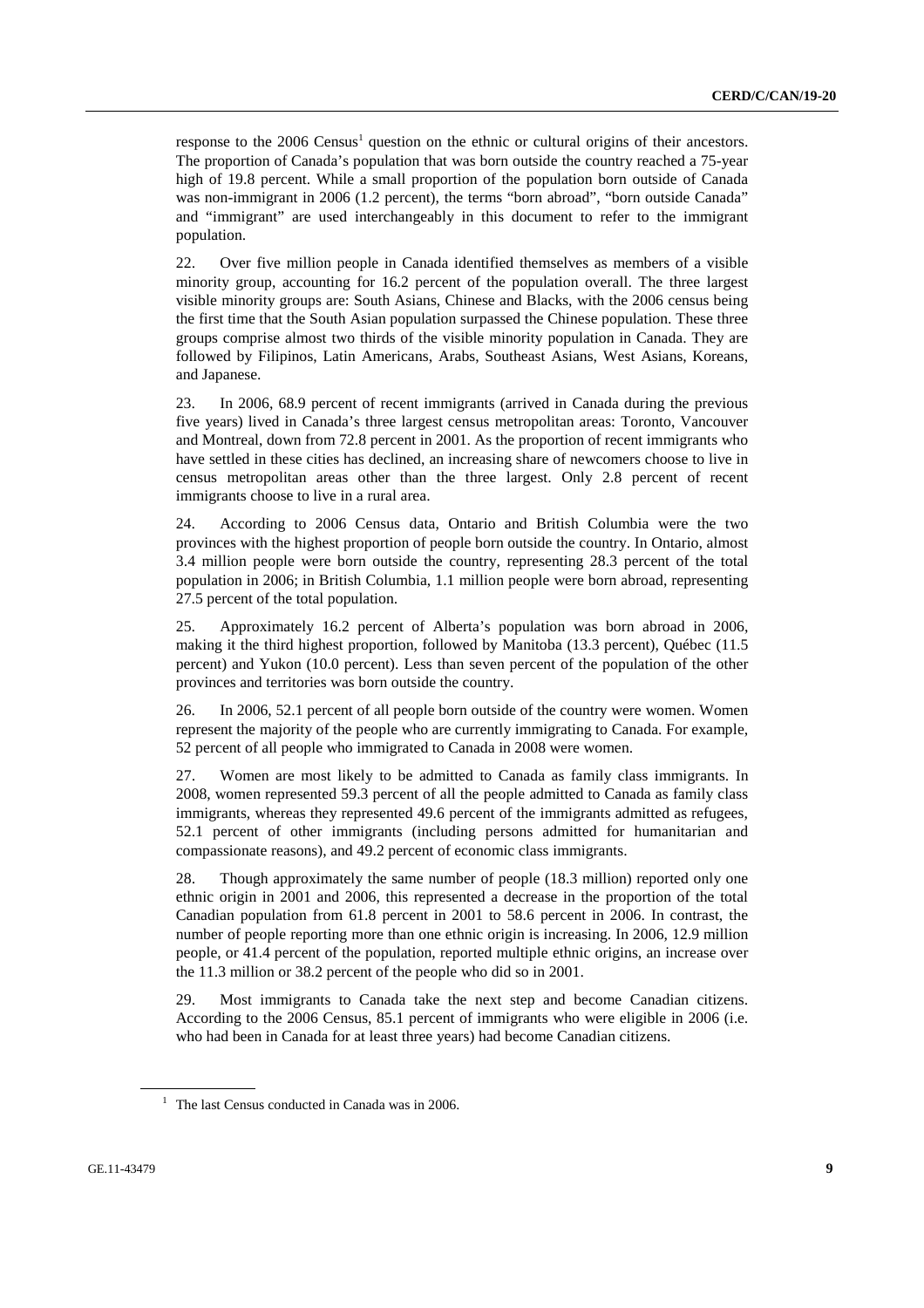## **A. Aboriginal people**

30. According to the 2006 Census, a total of 1,172,790 people identified themselves as an Aboriginal person (North American Indian, Métis, or Inuit). This figure was 20.1 percent higher than the 976,300 recorded in 2001. Aboriginal people currently represent 3.8 percent of the total population of the country, compared to 3.3 percent five years earlier.

31. Children aged 14 and under represent 29.8 percent of the Aboriginal population, which is much higher than the corresponding proportion of 17.4 percent among the non-Aboriginal population. Although the Aboriginal population represents only 3.8 percent of the total population of Canada, Aboriginal children account for 6.3 percent of all the children in Canada.

32. According to Statistics Canada, the growth of the Aboriginal population may be attributable to demographic factors, such as a high birth rate. Various other factors may also explain the growth, such as fewer reserves that were incompletely enumerated and the growing trend of people identifying themselves as Aboriginal.

## **B. Languages**

33. Canadians reported more than 200 languages in response to the 2006 Census question on mother tongue. The list includes languages that have long been associated with immigration in Canada, such as German, Italian, Ukrainian, Dutch and Polish. However, from 2001 to 2006, language groups from Asia and the Middle East posted the highest increases, with the exception of Spanish.

34. In 2006, nearly 6,293,110 people — approximately one person out of five — were allophones, meaning that they reported their mother tongue as neither English nor French. This figure rose by 18 percent over 2001, representing just over three times the Canadian population growth rate (which is 5.4 percent).

35. The 2006 Census confirmed that Chinese was the third most significant mother tongue in Canada. Over 1,034,000 people reported Chinese as their mother tongue, an increase of 160,000 people, or 18.5 percent, over 2001. They represent 3.3 percent of the population in Canada compared to 2.9 percent five years earlier. Italian continued to rank fourth and German fifth, Punjabi ranked sixth, and Spanish ranked in seventh position.

36. The vast majority of allophones (92.6 percent) live mostly in four provinces: Ontario, British Columbia, Québec, and Alberta. Allophones represent 26.6 percent and 27.3 percent of the total population of Ontario and British Columbia respectively. In Alberta, they accounted for 18.4 percent of the population, and in Québec, 12.3 percent.

37. According to the 2006 Census, Cree (78,885 people), Inuktitut (32,015), and Ojibway (24,190) were the three largest groups of the Aboriginal languages reported as mother tongue. These groups ranked in the same order in the censuses taken in 1991, 1996 and 2001.

38. Nearly two thirds (62.9 percent) of the population whose mother tongue was Inuktitut lived in Nunavut, while 29.5 percent lived in Québec. Three quarters of the Cree population lived in the Prairies.

## **C. Religions**

39. Seven out of ten people identified their religion as Roman Catholic or Protestant. However, the 2001 Census data (the latest Census information available) shows that major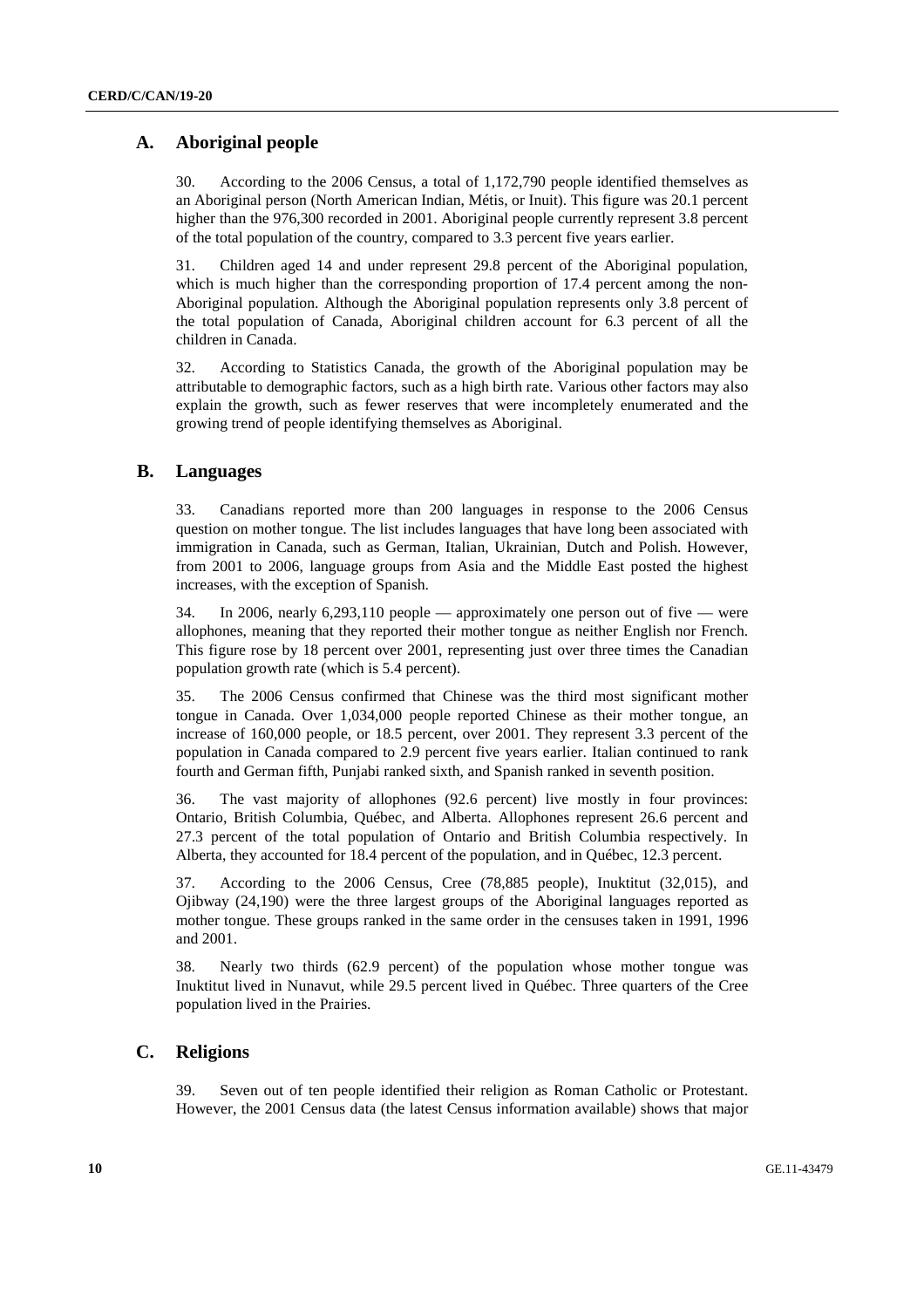changes have occurred in the religious composition of Canada, owing mainly to immigration. There has been increased growth in the Muslim, Hindu, Sikh and Buddhist religions. Among the 1.8 million newcomers who arrived in the 1990s, 15.1 percent are Muslim, 6.5 percent are Hindu, 4.7 percent are Sikh and 4.6 percent are Buddhist.

40. The number of people who identified themselves as Muslim has doubled from 253,265 in 1991 to 579,640 in 2001. The number of people who reported being Hindu rose by 89.3 percent for a total of 297,200 people. Those who identified themselves as Sikhs increased by 88.8 percent, totalling 278,415, and the number of Buddhists rose to 300,345, an increase of 83.8 percent. In addition, the number of people who reported being Jewish grew by 3.7 percent during the 1990s, for a total of 329,995 people.

## **III. Measures adopted by the Government of Canada**

## **Article 1 Definition, interpretation and general**

#### **Use of the term visible minority**

41. In Concluding Observation 13, the Committee on the Elimination of Racial Discrimination (CERD) asks Canada to reflect on the use of the term "visible minority." The Government of Canada has taken the recommendation into consideration but has no plans of changing its standard usage. The term "visible minority" is not used for the purposes of the equality guarantees in either the Canadian Charter of Rights and Freedoms, the Canadian Human Rights Act, or any of the provincial or territorial human rights codes, all of which are key components of Canada's anti-discrimination policy. The term is specific to the administration of the Employment Equity Act (EEA) (http://laws.justice.gc.ca/PDF/Statute/E/E-5.401.pdf) that seeks to address conditions of disadvantage in employment, in areas of federal jurisdiction, experienced by four specified groups – Aboriginal peoples, persons with disabilities, members of visible minorities, and women. The Act is similar to a "special measure" taken for the purpose of securing advancement of certain racial or ethnic groups as referred to in Article 1, paragraph 4 of the Convention.

42. In 2007–2008, the Government of Canada contracted with academic experts to write research papers examining the term, including its history, its usage in other countries and the effects and implications of using the term. An open workshop to discuss these issues took place in April 2008, which was attended by government officials, academics and representatives from non-governmental organizations (NGOs). There were divided views amongst the participants with respect to the use of the term.

43. In 2008, the Government of Canada commissioned a paper to look at the use of the term with respect to the administration of the EEA. While other terms were considered in the research, no other term fully encompassed the goals of addressing labour market disadvantage faced by groups designated by the EEA.

## **Article 2 Legislative, administrative, judicial or other measures**

### **1. Gender-based violence**

44. Research shows that Aboriginal women and women belonging to racial/ethnic minority groups are particularly at risk of gender-based violence.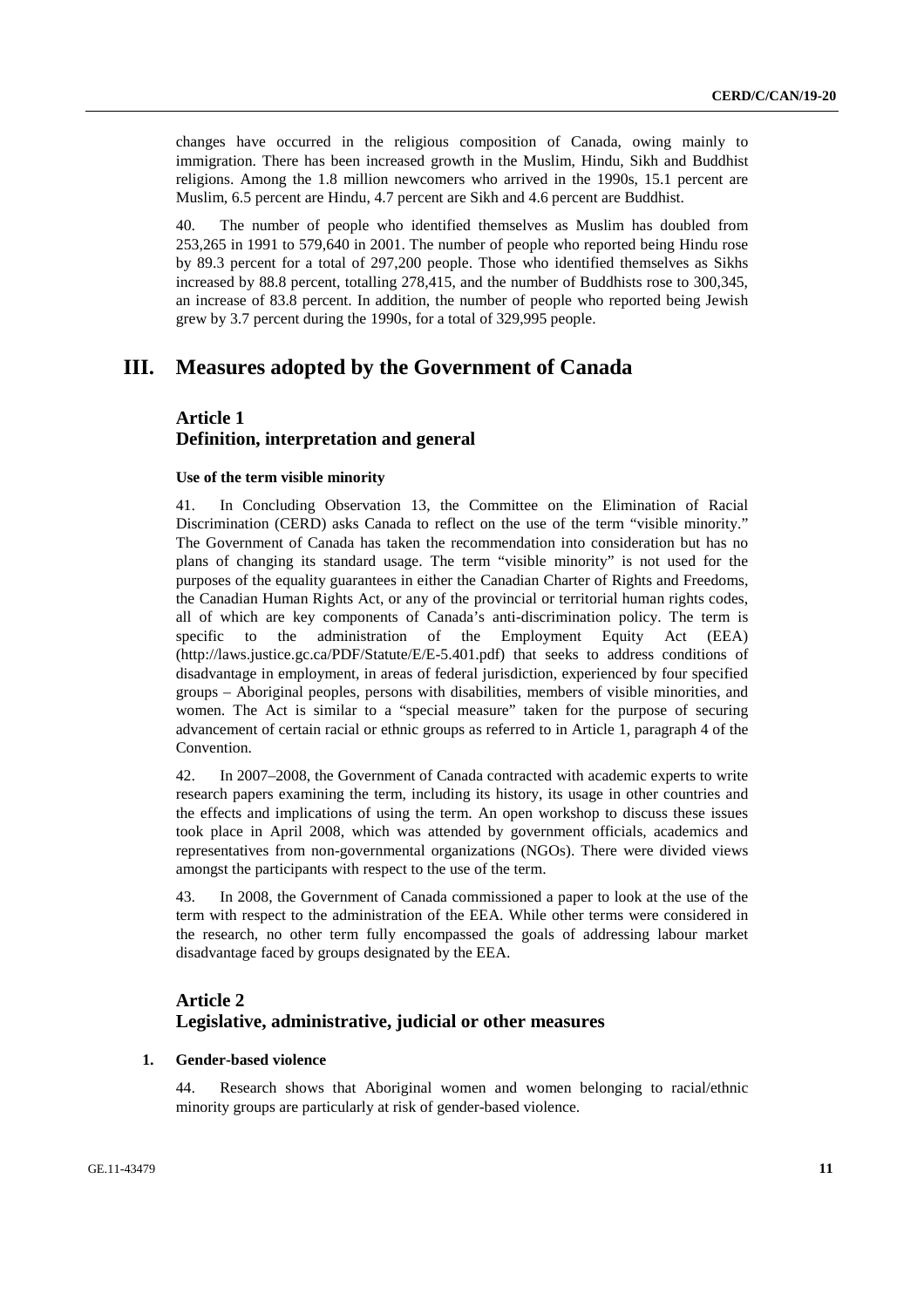45. As indicated in Canada's response to recommendations under the Universal Periodic Review process (www.pch.gc.ca/pgm/pdp-hrp/inter/101-eng.cfm), and Canada's Sixth and Seventh Reports on the Convention on the Elimination of All Forms of Discrimination against Women (CEDAW) (www.pch.gc.ca/pgm/pdp-hrp/docs/cedaw-cedef7/indexeng.cfm), the Criminal Code of Canada (http://laws.justice.gc.ca/en/C-46/) provides a broad-based response to all forms of violence against women. Measures include prohibitions on specific forms of violence such as assault, sexual assault and criminal harassment. As well, procedural protections (e.g. the use of testimonial aids), preventative measures (e.g. restraining orders), and sentencing principles (e.g. spousal abuse and abuse of a position of trust/authority are aggravating factors for sentencing) ensure that the criminal justice system is able to respond to violence against women at all stages.

46. On October 29, 2010, the Government of Canada announced an investment of \$10 million over two years to improve community safety and to ensure that the justice system and law enforcement agencies can better respond to cases of missing and murdered Aboriginal women. The Government of Canada will provide new tools for law enforcement and improve the justice system and victims' services through the following seven initiatives:

 (a) Through a \$4-million investment, the Royal Canadian Mounted Police (RCMP) will establish a National Police Support Centre for Missing Persons, including one resource, linked to National Aboriginal Policing Services, specifically dedicated to the issue of missing and murdered Aboriginal women; enhance the Canadian Police Information Centre to capture additional missing persons data; create a national registry for missing persons and unidentified remains so police have more comprehensive information on missing persons across jurisdictions; and create a national Web site to encourage the public to provide tips and information on missing persons cases and unidentified human remains;

 (b) The Government of Canada's Department of Justice will introduce amendments to the Criminal Code to streamline the application process when specific court orders or warrants need to be issued in relation to an investigation for which a judge has given a wiretap authorization. Currently, a law enforcement officer may make multiple appearances before different judges to obtain authority to use these related investigative techniques. This amendment will improve the efficiency of investigations into serious crimes, including those that involve missing and murdered Aboriginal women. Other amendments will be proposed to section 184.4 of the Criminal Code, which provides authority for wiretapping without a warrant in emergencies (exigent circumstances). These circumstances can include murder or kidnapping investigations relating to missing and murdered Aboriginal women. The amendments being proposed would enhance privacy safeguards by, among other things, adding notification and reporting requirements to section 184.4. The notification amendment would require notice to be given in writing to persons who were the object of an interception under this provision. The reporting amendment would require an annual report to be prepared on the use of electronic surveillance under this provision;

 (c) The Department of Justice will also provide \$1 million to support the development of school- and community-based pilot projects to help heal, move forward and provide alternatives to high-risk behaviour for young Aboriginal women, including young offenders. The overall goal of the initiative will be to reduce the vulnerability of young Aboriginal women to violence;

 (d) Funds will be added to the Department of Justice's Victims Fund (see below) to help the western provinces develop or adapt victim services for Aboriginal people and specific culturally sensitive victim services for families of missing and murdered Aboriginal women. Additional investments in the Victims Fund will also be made available to Aboriginal community groups to respond to the unique issues faced by the families of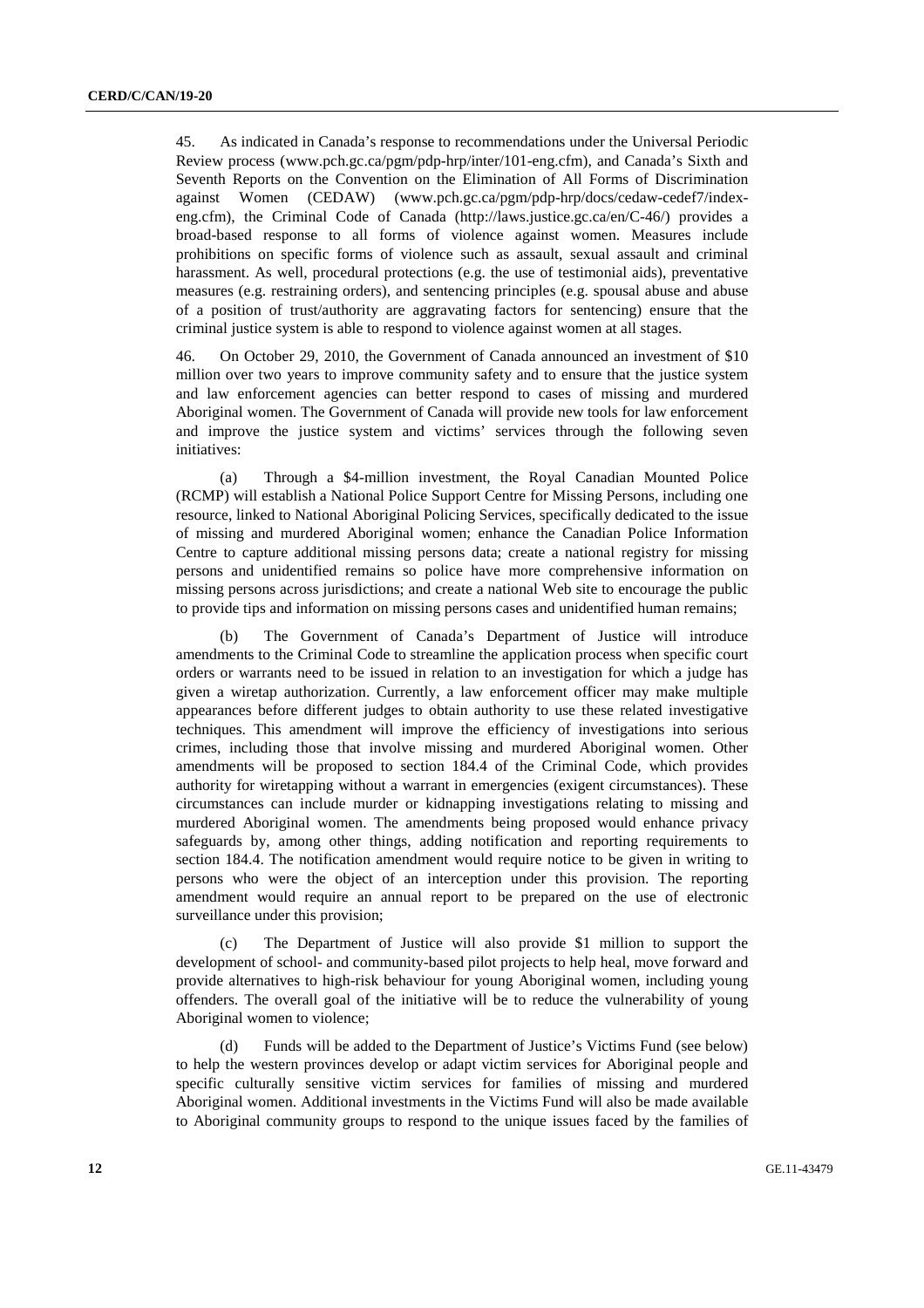missing or murdered Aboriginal women at the community level. This funding will total approximately \$2.15 million over two years;

 (e) The Department of Public Safety Canada will provide \$1.5 million over two years to develop community safety plans to improve the safety of Aboriginal women within Aboriginal communities. The plans will be developed by Aboriginal communities with the support of the Government of Canada to improve community safety and wellness. The information gathered from this process will help the government improve its programs and services and better respond to community issues;

 (f) In 2010–2011, the Justice Partnership and Innovation Fund will make available approximately \$850,000 to develop materials for the public on the importance of breaking intergenerational cycles of violence and abuse that threaten Aboriginal communities across Canada. This funding will be made available to Aboriginal organizations and Public Legal Education groups working with Aboriginal groups;

 (g) The Department of Justice will also invest almost \$500,000 in the development of a national compendium of promising practices in the area of law enforcement and the justice system to help Aboriginal communities and groups improve the safety of Aboriginal women across the country. These "best practices" will be identified in a number of fields: law enforcement, victim services, Aboriginal community development and violence reduction.

### **(a) Family Violence Initiative**

47. As part of its Family Violence Initiative (FVI), the Government of Canada supports:

 (a) The development, implementation and assessment of models, strategies and tools to improve the justice system's response to family violence, including for Aboriginal women and women belonging to racial/ethnic minority groups (http://canada.justice.gc.ca/eng/pi/fv-vf/index.html). Funding is available to nongovernmental and community-based organizations. For example, Changing Ways and the Muslim Family Support Services received funding for a new manual: Guidelines for Service Providers: Outreach strategies for family violence intervention with immigrant and minority communities, produced in 2009;

 (b) Projects that raise public awareness of family violence. For instance, in 2007- 2008, the Public Legal Information Association of Newfoundland received funding to adapt public legal information on family violence to meet the needs of people from Aboriginal cultures, and other ethnocultural and linguistic minority groups (www.publiclegalinfo.com/publications.html#Criminal\_Justice);

 (c) Relevant research. For example, in 2008, a report was published entitled Understanding Family Violence and Sexual Assault in the Territories, First Nations, Inuit and Métis Peoples (http://canada.justice.gc.ca/eng/pi/rs/rep-rap/2008/rr08\_1/index.html).

48. The FVI also funds the Shelter Enhancement Program (SEP) that assists in repairing and improving existing shelters for women and children in areas such as security, access for persons with disabilities, and improvement in play areas. SEP also provides capital funds for developing new shelters and second stage housing – this includes First Nations facilities on reserves. Overall, the Government of Canada and its provincial and territorial partners provided over \$82 million in funding for the SEP from 2003 to 2007. In 2008, \$10.6 million in funding was provided under SEP.

49. A recent evaluation of SEP indicated that from April 1, 2001 to March 31, 2007, SEP funding had significantly contributed to improvements in shelter conditions in Canada and that the condition of the shelter is a major factor aiding women and thus a factor enhancing success for shelters in addressing family violence. In First Nations communities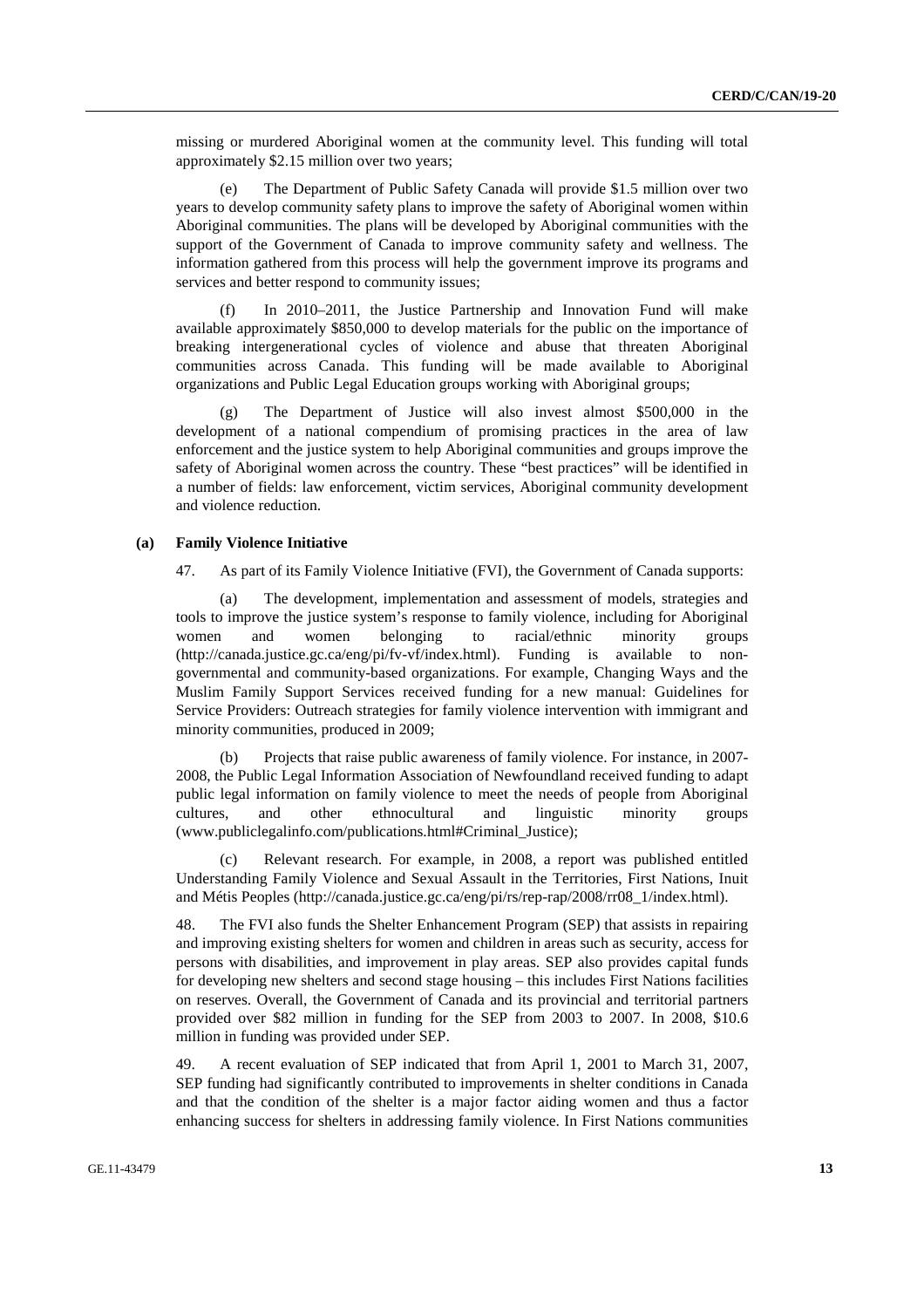where shelters are operating, it was also reported that fewer women had to leave their communities to seek protection. Shelters had also contributed to more community engagement in prevention activities.

50. Shelters for women, particularly First Nations women and children, are important for their safety and well-being in family violence crisis situations. As indicated in the Interim Report in follow-up to the review of Canada's Sixth and Seventh Reports under the CEDAW (www.pch.gc.ca/pgm/pdp-hrp/docs/cedaw-cedef7/cedaw-cedef-eng.cfm), in 2007, the Government of Canada announced investments to support the existing network of shelters. This includes \$2.2 million to support the construction of five new shelters in Québec, Ontario, Manitoba, Alberta, and British Columbia. Selection of the new shelter locations were recommended by a Review Committee that included representatives from the Government of Canada, Indian Residential Schools Resolution Canada, the Assembly of First Nations and the Native Women's Association of Canada (NWAC).

#### **(b) Aboriginal communities**

51. The Government of Canada recognizes the varied socio-economic circumstances that intersect to render Aboriginal women particularly vulnerable to violence and marginalization. Aboriginal women are three times more likely to be victims of genderbased violence than non-Aboriginal women.<sup>2</sup> Aboriginal women are also significantly more likely than non-Aboriginal women to report the most severe and potentially life-threatening forms of violence, and have spousal homicide rates that are eight times that of non-Aboriginal women.<sup>3</sup> Violent incidents committed against Aboriginal people are much more likely to be perpetrated by someone who is known to the victim.

52. From 2006 to 2008, the Government of Canada provided almost \$300,000 for the development and promotion of a violence prevention toolkit to help combat violence in Aboriginal communities and to engage Aboriginal youth to become valuable agents of change in their own lives. The toolkit also provides relevant information and empowerment to Aboriginal girls who are one of the most vulnerable segments of the Canadian population.

53. As indicated in the CEDAW Interim Report, the Government of Canada is supporting efforts to combat gendered racism and violence against Aboriginal women and girls through its funding of the renewed Urban Aboriginal Strategy (UAS) that funded 22 projects supporting Aboriginal women in 2007–2008, and NWAC's Sisters in Spirit (SIS) initiative (i.e. \$5 million over five years  $-2005-2010$ ). Additional information on the UAS is available in the CEDAW Interim Report.

54. Under the SIS initiative, NWAC released a report in March 2009, entitled "*Voices of Our Sisters in Spirit: A Report to Families and Communities*," 2nd edition (www.nwachq.org/sites/default/files/download/admin/NWAC\_VoicesofOurSistersInSpiritII\_March200 9FINAL.pdf), which includes research results, information on emerging trends and policy recommendations. As of March 31, 2009, NWAC documented 520 Aboriginal women and girls who have been murdered or have gone missing, mostly in the last three decades. More information on the SIS initiative is available in the CEDAW Interim Report.

55. The Government of Canada invested \$29.8 million in 2008–2009 in family violence prevention programs and protection services on reserve. The anticipated result of the Family Violence Prevention Program (FVPP) is a reduction in family violence and a more secure family environment for children on-reserve. The Government of Canada continues

<sup>&</sup>lt;sup>2</sup> Measuring Violence Against Women: Statistical Trends 2006, Statistics Canada 2006, at 65.

 $3$  Ibid., at 65 and 67.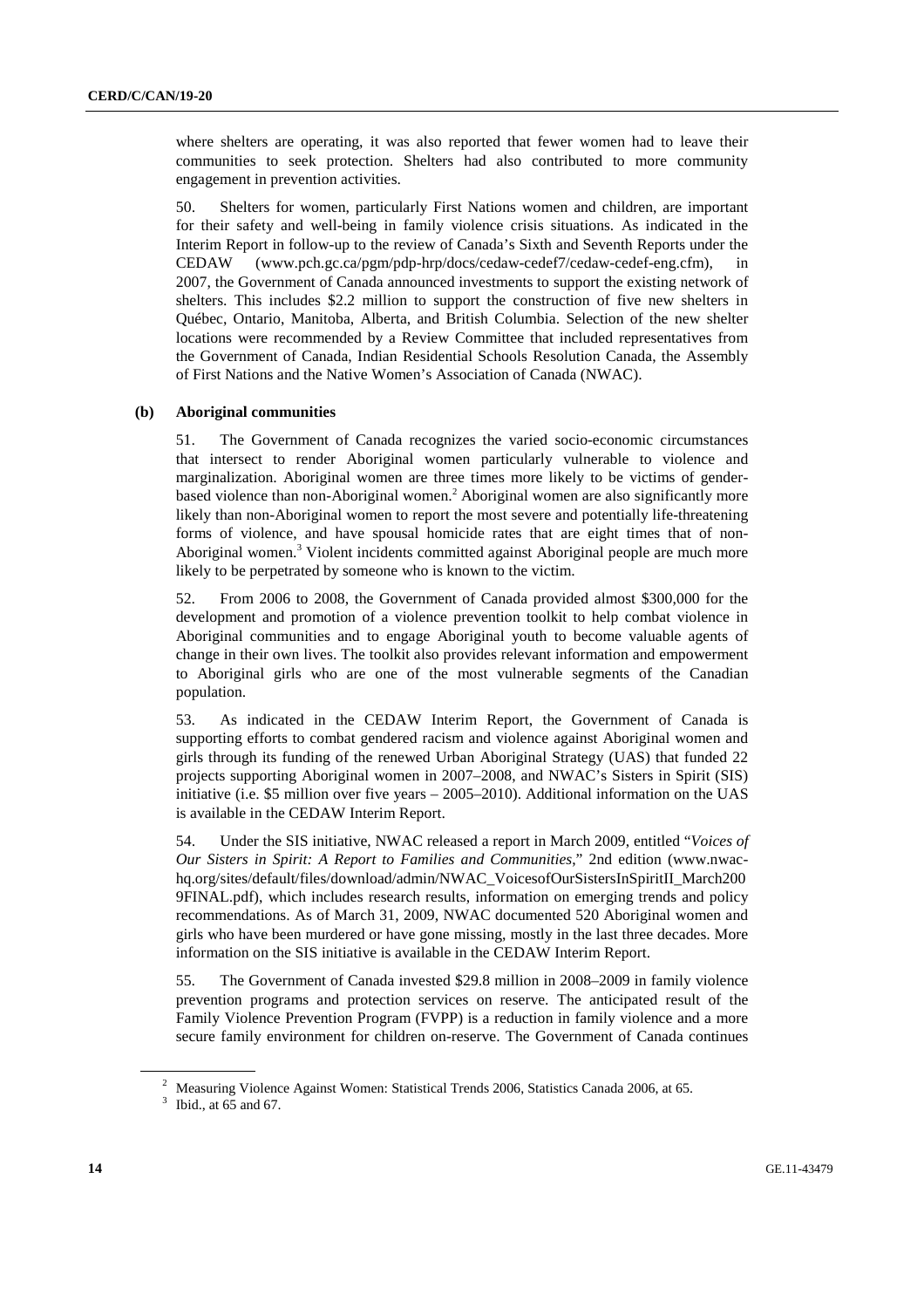to work with its partners, such as First Nations, the National Aboriginal Circle Against Family Violence, NWAC, the Assembly of First Nations, as well as provincial and territorial governments, to provide culturally-relevant family violence prevention programs and services to better protect First Nations women, children and families.

56. In addition to the FVI, UAS and FVPP, the Government of Canada supports the efforts to prevent and reduce family violence, and enhance victim services for Aboriginal victims of family violence in Aboriginal communities and the North through a number of initiatives, including the Policy Centre for Victim Issues (PCVI), Aboriginal Justice Strategy, Youth Justice Fund, and Nunavut Fund. Many of these initiatives work closely with provincial and territorial partners in the delivery of programming (grants and contributions) and the development of policy. For example, the PCVI administers a Northern Program, which has resources for the three territorial governments to increase the capacity of victim service providers in the three territories, who work with many victims of crime, a large portion of whom are Aboriginal.

#### **2. Training for law enforcement and intelligence services**

57. Regarding CERD Concluding Observation 20 on culturally-sensitive training for law enforcement officers, the RCMP, Canada's national police service, has policies and courses in place to raise the awareness and understanding of its officers to the prevalence of violence against women and female children; and that as first responders and investigators, they must be sensitive to gender biases and cultural differences and dynamics within relationships. Further, bias-free policing is an important component that has been integrated throughout development programs, with the objective of ensuring that the senior and middle managerial levels of the organization are equipped to address challenges. These training and development programs include:

 (a) The RCMP Cadet Training Program includes several modules including those on cultural sensitivity – for example, *Police Service-Related problems, Investigative Conflict Situation in Community Research-First Nations* and *Aboriginal Policing*. Cadets receive 6.5 hours of training on the topic of bias-free policing and diversity and complete an on-line course on harassment while at the training academy;

 (b) The RCMP's Cultural Awareness training includes a day of visits to three places of worship where local religious leaders provide a tour and answer technical questions on how to respectfully interact with members of their faith. Venues visited have included Mosques, Synagogues, Hindu Temples, and Sikh Gurdwaras. Also, the RCMP's National Security Criminal Investigations conducts community outreach to assist in increasing mutual understanding of different cultural norms and behaviours of various communities in Canada and the roles and responsibilities of the police. Community leaders are invited to act as instructors on cross-cultural training, which is mandatory for all national security investigators and seeks to enlarge investigators' knowledge and understanding of Canada's diversity of cultures, religions and ethnicity;

 (c) An intranet database provides supplemental learning for police officers. The Toolbox includes information on Cross Cultural Communications, which assists officers in understanding the various cultures of people they may encounter, as well as a separate component on the RCMP Bias-Free Operational Policy;

 (d) Promoting awareness of the needs of Aboriginal victims and the services available to them includes training front line officers, victim services workers, and volunteers. For example, Aboriginal Perceptions training is offered to members and staff to provide an understanding of the history of Canada's Aboriginal peoples, including the impact of colonialism, residential schools and their unique position within Canada's social structure;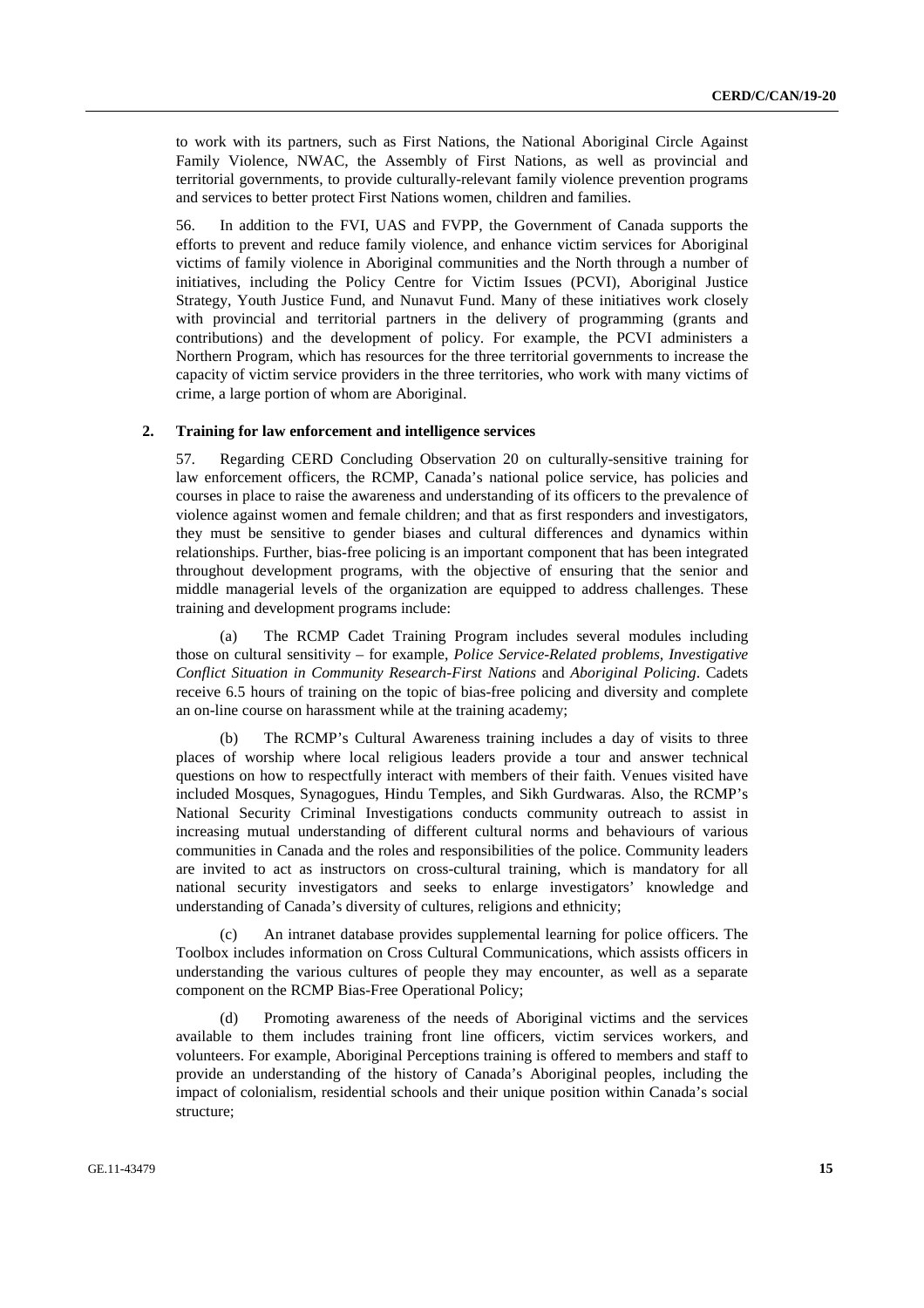(e) The RCMP's National Aboriginal Policing Services (NAPS) is responsible for planning, developing and managing the organization's strategies and initiatives for working with Aboriginal communities. The NAPS Branch oversees a number of Aboriginal programs and initiatives that include: the Commissioner's National Aboriginal Advisory Committee, Aboriginal Perceptions Training, and Inuit Perceptions Training. An informative Web site provides employees with easy access to resources and teachings on Aboriginal cultures and policing in Aboriginal communities.

58. In addition, the RCMP has developed strong partnerships with Canada's federal, provincial and territorial victim services organizations. For example, the RCMP works closely with Aboriginal victim advocacy organizations to ensure that a victim's culture, customs, and traditions are respected throughout RCMP policies and throughout the justice process.

59. Canada's national security intelligence service provides mandatory training for all new employees on valuing diversity, including increasing employee awareness on the subjects of culture, religion, age, and gender. This has been supplemented by learning events aimed at educating employees about, or exposing employees to the experiences and knowledge of, specific cultural groups. There is also training for employees being deployed abroad – for example, with respect to culture and religion. Basic training courses for new intelligence officers include a focus on diversity, including the significant diversity that exists within the service itself and the valuable contribution that makes to the service's work.

#### **3. Support for victims of crime**

### **(a) Federal Victims Strategy**

60. Since 2007, the Government of Canada has committed an additional \$52 million in funding — \$13 million a year over four years starting in April 2007 — for the Federal Victims Strategy (FVS). The objectives of the FVS are to:

 (a) Improve the experience of victims of crime in the criminal justice system by working with partners to enhance victim participation;

 (b) Ensure that victims of crime and their families are aware of their role in the criminal justice system and services and assistance available to support them;

 (c) Enhance capacity to develop policy, legislation and other initiatives, which take into consideration the perspectives of victims;

 (d) Increase the awareness of criminal justice system personnel, allied professionals and the public about the needs of victims of crime, legislative provisions designed to protect them and services available to support them; and

 (e) Develop and disseminate information about effective approaches, both within Canada and internationally, to respond to the needs of victims of crime.

61. Among other things, this enhanced funding has enabled the Government of Canada to provide a wider range of assistance to victims in Canada's North. While the Aboriginal population of Canada is only about 3.8 percent, it is much higher in the North (85 percent in Nunavut, 50 percent in the Northwest Territories, and 25 percent in Yukon). Research demonstrates that those living in the North are three times more likely to be victims of violent crime than those living in the rest of Canada. Among Northern residents, Aboriginal residents are much more likely to be victims of spousal violence than non-Aboriginal residents. Enhanced support has included the hiring of additional Crown Witness Coordinators in the territories, who deliver court-based support for victims of crime, and training for northern victim service providers.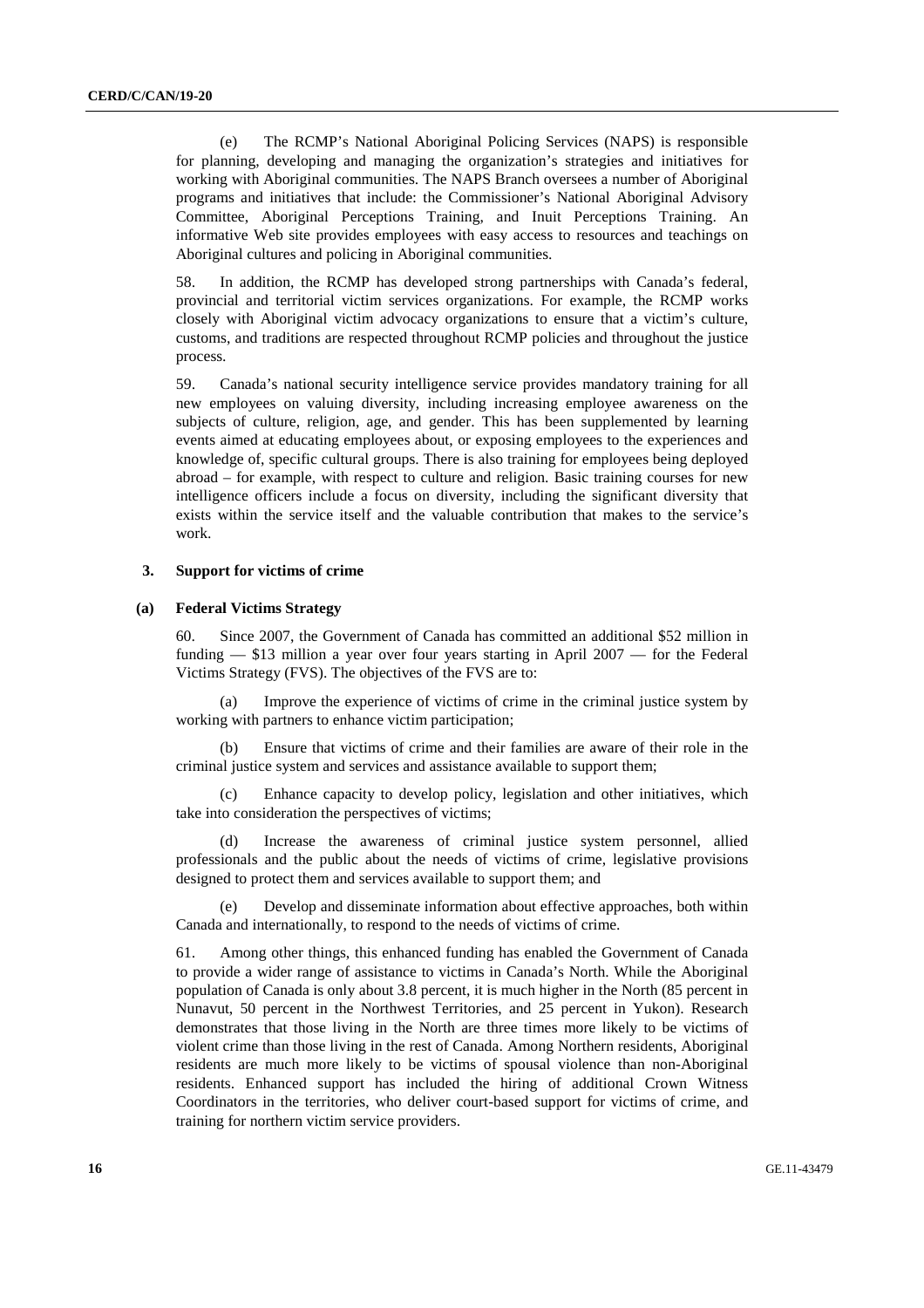#### **(b) Victims Fund**

62. As of 2007, the Government of Canada funds the Victims Fund, through which grants and contributions are made available to provincial and territorial governments and non-governmental organizations in order to create new services for victims of crime or improve or expand existing services. A portion of this fund also assists Canadians who are victims of crimes, including hate crimes, while abroad. One of the priorities for the additional funding that commenced in 2007 is enhanced services for underserved victims, such as Aboriginal victims, seniors, members of minority communities and victims with disabilities. For example, a publication entitled, "*Working with victims of crime: A manual applying research to clinical practice*", written by James K. Hill, PhD., a clinical psychologist, is designed to assist those who work with crime victims to understand and apply the research on the psychological impacts of victimization. The second edition of this manual, published in 2009, includes a chapter on Victims of Hate Crimes (www.justice.gc.ca/eng/pi/pcvi-cpcv/pub/res-rech/index.html).

#### **4. Access to justice for vulnerable groups**

63. The Government of Canada and provincial/territorial governments work cooperatively to facilitate access to justice through provincial and territorial delivery of civil and criminal legal aid. Since 1972, the Government of Canada has collaborated with the provinces/territories by providing contribution funding for criminal legal aid. Funding for civil legal aid is currently provided through a block transfer called the Canada Social Transfer (CST), which provides federal support for post-secondary education, children's programs, as well as social assistance and social services. Each jurisdiction has the flexibility to allocate funding provided through the CST to the supported areas according to their respective needs and priorities, including civil legal aid. Since 2001–2002, the Government of Canada has provided, through legal aid agreements, an additional \$11.5 million (outside the CST) for Immigration and Refugee legal aid to six provinces currently providing these services (i.e., Newfoundland and Labrador, Québec, Ontario, Manitoba, Alberta, and British Columbia). For fiscal year 2009–2010, the Government of Canada increased, for that fiscal year only, its contribution for immigration and refugee legal aid services to \$17.5 million because of a large increase in refugee claimants.

64. In 2007, the Government of Canada increased Canada's contributions for criminal legal aid to the provinces and territories by \$30 million annually for a five-year period (2007–2008 to 2011–2012). As a result, Canada's funding for criminal legal aid was increased from a previous level of \$81.9 million to \$111.9 million.

65. In 2007, the Government of Canada also enhanced the support provided through the CST, which totals \$10.9 billion in 2009–2010, nearly \$300 million higher than 2008–2009, as a result of the annual three percent escalator.

### **5. Employment**

66. Since 2000, the numbers of visible minorities in the core federal public administration, who have self-identified as members of this employment equity group, has more than doubled, from 7,764 to 19,264, as of March 31, 2009. While the representation of visible minorities in the federal public service was still below workforce availability (WFA) as of March 31, 2009, at 9.8 percent versus 12.4 percent (based on 2006 Census data), steady progress is being made.

67. The number of visible minorities in the executive group in the federal public service has increased from 3.1 percent (103) in 2000 to 6.9 percent (353) as of March 2009; however, this representation is below the WFA of 7.6 percent.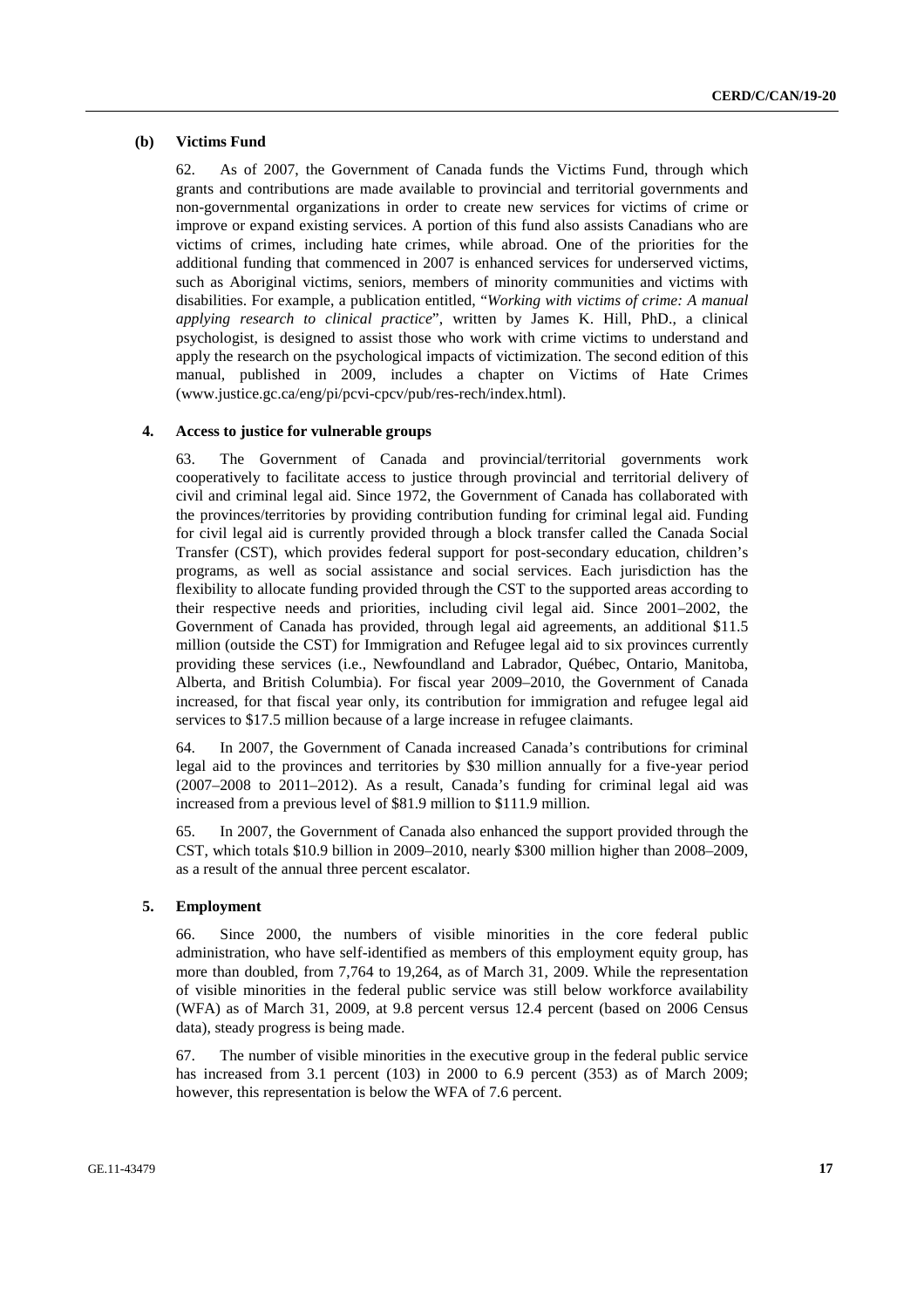68. It should be noted that members of visible minority groups are well represented in the scientific and professional domains in the federal public service. As well, salary levels for employees who are visible minorities compare favourably with the levels for all employees in the federal public service.

69. The Government of Canada has put measures in place to increase the representation of members in the four employment equity designated groups, including visible minority groups. For example, under the Public Service Modernization Act (http://laws.justice.gc.ca/en/P-33.4/) and the Public Service Employment Act (http://laws.justice.gc.ca/en/P-33/), federal deputy heads have flexibility to achieve employment equity objectives based on organizational needs. For example:

 (a) Membership in an employment equity designated group can be added to an area of selection; and

 (b) Employment equity objectives can be defined as a merit criterion for selection purpose.

70. Additionally, since 2007–2008, federal deputy heads are required to develop integrated business and human resources plans that "[include] a strategy for the recruitment, development and advancement of visible minorities, as well as Aboriginal people and persons with disabilities, setting out how to achieve representation at all levels that reflects their workforce availabilities." Performance is measured through the Management Accountability Framework (People Management) (www.tbs-sct.gc.ca/maf-crg/indexeng.asp). Overall results are considered in determining Deputy Ministers' compensation.

71. In order to close the gap in representation of members of visible minority groups in the federal public service, the 2008–2009 Public Service Renewal Action Plan required federal deputy heads to hire members of this group above their workforce availability.

72. The Government of Canada's Racism-Free Workplace Strategy seeks to help federally-regulated private sector employers with the recruitment, retention and advancement of members of visible minority groups and Aboriginal peoples (www.hrsdc.gc.ca/eng/lp/lo/lswe/we/special\_projects/racismfreeinitiative/initiativehome.sh tml).

## **Article 4 Prohibition against promotion of racism**

#### **1. Racist violence and hate-motivated crime**

73. In its response to recommendations resulting from its Universal Periodic Review, Canada did not accept the recommendation that it enact legislation to create an offence of racial violence. Canada criminalizes acts of racist violence through the use of regular criminal law and the application of subsection  $718.2(a)(i)$  of the Criminal Code. Acts of violence are prohibited by a number of criminal offences, including assault and assault with a weapon (causing bodily harm). Inciting a person to commit an act of violence is also an offence, whether or not the offence is committed. Under subsection 718.2 (a)(i), for any offence under the Criminal Code, during sentencing a judge must take into consideration any aggravating factors, including evidence that the offence was motivated by bias, prejudice or hate based on race, national or ethnic origin, language, colour, religion, sex, age, mental or physical disability, sexual orientation or any other similar factor.

74. Subsection 430(4.1) of the Criminal Code makes it a specific crime to vandalize or otherwise damage property that is primarily used for religious worship, including a church,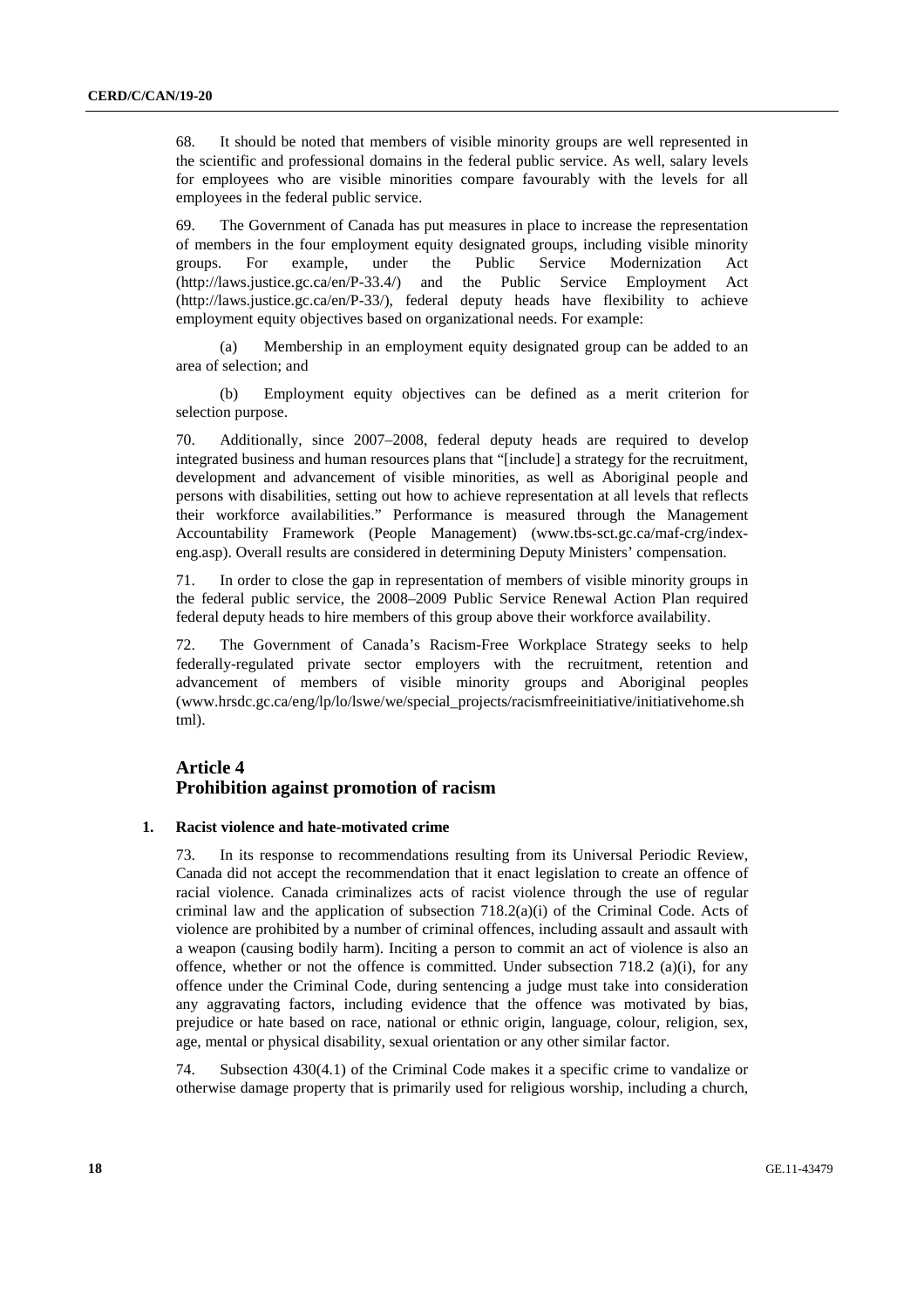mosque, synagogue or temple or a cemetery, if the action is motivated by bias, prejudice or hate based on religion, race, colour or national or ethnic origin.

75. In 2007, the Government of Canada launched the Communities at Risk: Security Infrastructure Pilot Program (SIP Program) aimed at deterring hate-motivated crime and increasing the sense of safety and security in communities at risk. This program provides funding for security infrastructure for communities that are at risk of hate-motivated crime, providing support to organizations, including recognized educational institutions, community centres, and places of worship. The SIP Program provides up to \$100,000 in matched funding for infrastructure such as security cameras, lighting, alarm systems, etc.

76. The Nationally Standardized Data Collection on Hate-Motivated Crime Initiative, part of Canada's Action Plan Against Racism, provides data annually by race, ethnicity, religion, as well as other factors. Since 2008, the Canadian Centre for Justice Statistics has produced three reports on the incidence of hate crime in Canada that show that the majority of victims of hate crimes in Canada are black and people of the Jewish faith. According to the report entitled "Police-Reported Hate Crime in Canada, 2008" (www.statcan.gc.ca/pub/85-002-x/2010002/article/11233-eng.htm), in 2008, Canadian police services, covering 88 percent of the population,<sup>4</sup> reported 1, 036 hate crimes. This number was up from 765 incidents in 2007 and 892 in 2006, the first year that near-national statistics on hate crimes were available. Despite the 35 percent increase, hate crimes continued to account for a low proportion of all crimes, at less than one percent. Three primary motivations surrounding police-reported hate crimes were identified in 2008: race or ethnicity (55 percent), religion (26 percent) and sexual orientation (16 percent).

77. It should be noted that information from police indicates that year-over-year changes do not necessarily reflect actual increases or decreases in the incidence of this type of offence since the number of hate crimes recorded in a given area can be influenced by many different factors. These may include the existence (or absence) of specialized police hate crime units, training initiatives, zero tolerance policies, victim assistance programs, hot-lines and community awareness campaigns. In other words, the rate of hate crime in a given area may be more indicative of reporting practices by the public and local police services rather than prevalence levels.

## **2. Hate speech**

78. The Criminal Code, the Canadian Human Rights Act (http://laws.justice.gc.ca/en/H- $6/index.html$ , the Broadcasting Act (http://laws.justice.gc.ca/en/B-9.01/) and provincial and territorial legislation all have provisions that relate to the prohibition of hate speech in Canada, both in traditional media and over the Internet.

#### **(a) Criminal Code**

79. Since 1970, the Parliament of Canada has prohibited the dissemination of hate propaganda by amendments to the Criminal Code. The Criminal Code prohibits:

 (a) Advocating or promoting genocide against an "identifiable group", that is, any section of the public distinguished by colour, race, religion, ethnic origin or sexual orientation (section 318);

<sup>&</sup>lt;sup>4</sup> In 2008, hate crime data were collected from all municipal and provincial police services as well as the Royal Canadian Mounted Police (RCMP) in British Columbia. The RCMP, who provide policing services to all provinces and territories (except Québec and Ontario), were unable to report hate crime data outside British Columbia due to on-going changes in their electronic reporting system.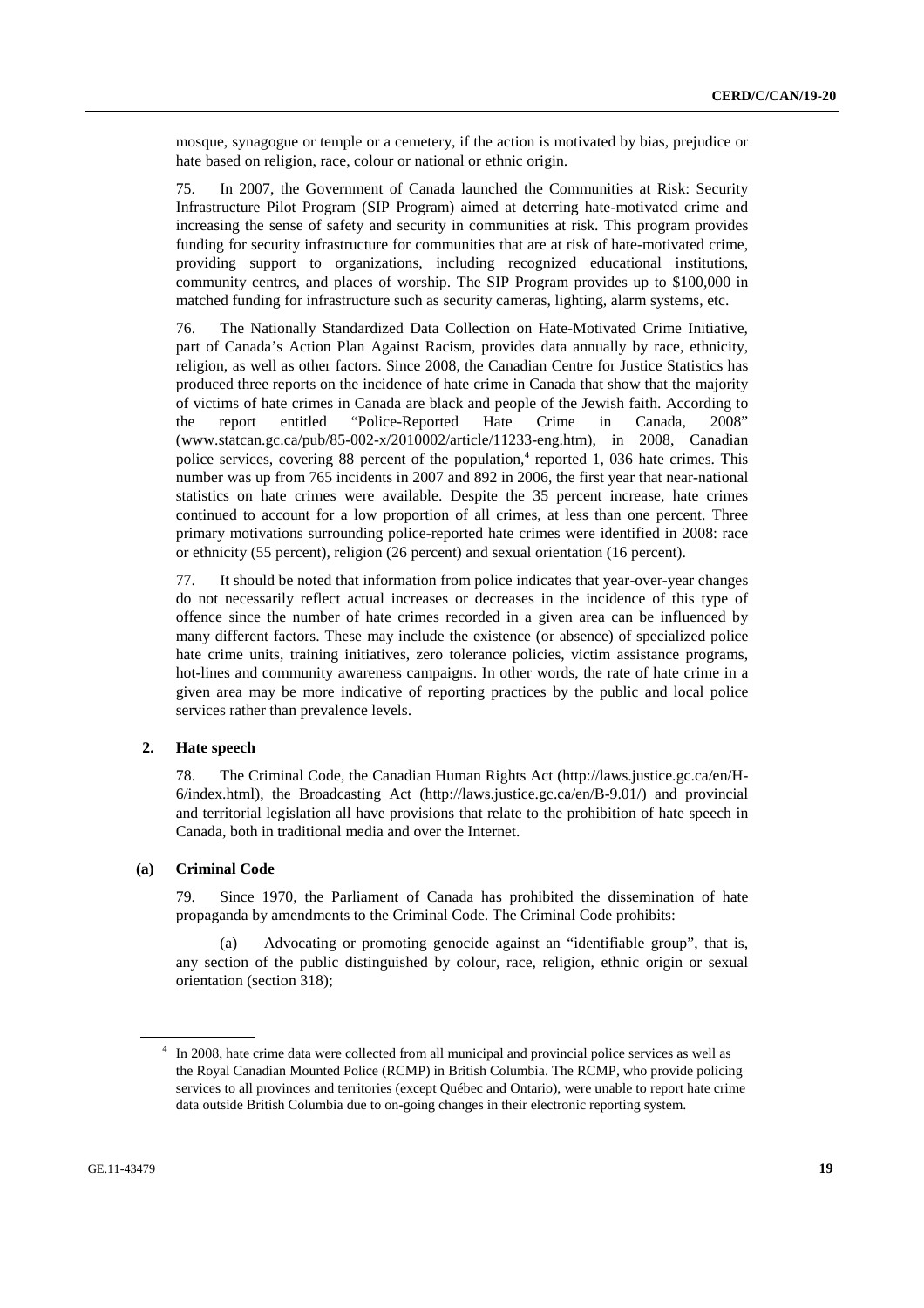(b) Inciting hatred against an "identifiable group" by communicating in a public place statements that are likely to lead to a breach of the peace (subsection  $319(1)$ ); and

 (c) Communicating statements, other than in private conversation, to wilfully promote hatred against an "identifiable group" (subsection 319(2)).

80. Under the Criminal Code, the Attorney General of Canada must consent to any proceedings under either section 318 or section 319(2); "identifiable group" is intended to be defined as "any section of the public distinguished by colour, race, religion, ethnic origin or sexual orientation"; and the term "statements" is defined broadly as including "words spoken or written or recorded electronically or electromagnetically or otherwise and gestures, signs or other visible representations".

81. Advocating or promoting genocide is an indictable offence, punishable by a maximum of five years imprisonment. Inciting hatred in a public place likely to lead to a breach of the peace or wilfully promoting hatred are punishable by a maximum of two years imprisonment. In addition, the Criminal Code provides for the seizure and forfeiture of hate propaganda kept on premises for distribution or sale (subsections 320(1) and (4)), and for the forfeiture of the instruments used in the commission of the offence (subsection 319 (4)).

82. A provision for the deletion of hate propaganda from the Internet was added to the Criminal Code in 2001 (section 320.1). This provision authorizes a court to order deletion of publicly available on-line hate propaganda when it is stored on a server that is within the court's jurisdiction. The person who posted the material is given an opportunity to be heard before the judge decides to order deletion of the material. This procedure is independent from prosecution. It allows the material to be deleted in cases where the person who posted it is unknown, or is outside the country.

#### **(b) Canadian Human Rights Act**

83. Section 13 of the Canadian Human Rights Act (CHRA) states that it is a discriminatory practice to repeatedly communicate by telecommunications or the Internet any matter that is likely to expose persons to hatred or contempt on the basis of race, national or ethnic origin, colour, religion, age, sex, sexual orientation, marital status, family status, disability, or conviction for which a pardon has been granted. The Supreme Court of Canada, in *Canada (Human Rights Commission) v. Taylor*, [1990] 3 S.C.R. 892, upheld section 13 as a justifiable limit on the right to freedom of expression under the Canadian Charter of Rights and Freedoms (http://laws.justice.gc.ca/en/charter/1.html). In *Taylor*, the Supreme Court was not dealing with the communication of messages over the Internet.

84. In 2008, in response to numerous concerns regarding section 13 and limits on free speech, the Canadian Human Rights Commission (CHRC) commissioned a comprehensive study on how to best address hate messages on the Internet. The "Moon Report" (www.chrc-ccdp.ca/publications/report\_moon\_rapport/toc\_tdm-en.asp) recommended that section 13 of the CHRA be repealed, that hate speech continue to be prohibited in the Criminal Code, but that the prohibition should be confined to expressions that advocate, justify or threaten violence. It also recommended possible amendments to the CHRA should section 13 not be repealed, including changes to powers and procedures under the CHRA. Some non-legislative options were also recommended.

85. In June 2009, the CHRC tabled a Special Report to Parliament in which it recommended that section 13 be retained but amended to: define the words "hatred" and "contempt;" allow early dismissal of complaints that do not satisfy the definitions; allow the Canadian Human Rights Tribunal (CHRT) to award costs if a party has abused the process; repeal the fine for a violation of section 13; and reconsider the requirement for the Attorney General of Canada to consent for Criminal Code hate propaganda offences.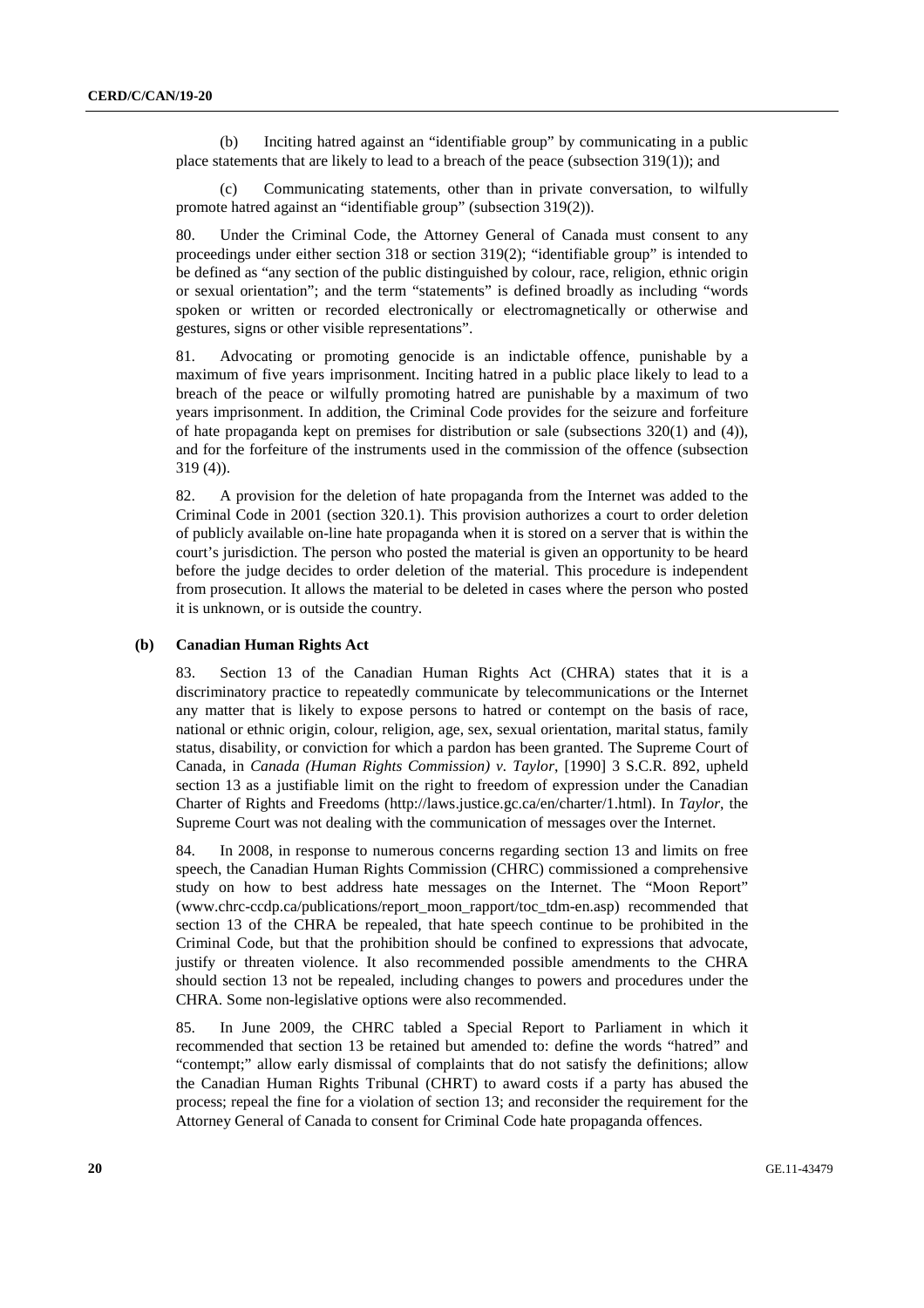#### **(c) Broadcasting Act**

86. The Broadcasting Act permits the Canadian Radio and Television Commission (CRTC) to make regulations regarding the content of radio and television programs. The CRTC has promulgated regulations which prohibit the broadcasting of "any abusive comment or abusive pictorial representation that, when taken in context, tends to or is likely to expose an individual or group or class of individuals to hatred or contempt on the basis of race, national or ethnic origin, colour, religion, sex, sexual orientation, age or mental or physical disability;" as well as any false or misleading news (section 8 of the Broadcasting Act Regulations).

### **3. Criminal liability**

87. The Government of Canada notes the concern of the CERD in Concluding Observation 16 that under Canada's Criminal Code, criminal liability cannot be established on the basis of the nature of racist organizations. The Government of Canada is of the view that criminal liability for violating prohibitions under the Criminal Code extends to a racist organization itself, and not only its members.

88. In operation with other sections of the Criminal Code, individuals and organizations are prohibited from acting together to commit any of these offences. For example, they are prohibited from aiding, abetting, conspiring together or counselling someone else to commit these offences.

89. The Government of Canada's approach is to focus on prohibiting the objectionable activities of racist organizations rather than simply on the associational nature of the organizations. This is consistent with how Canada addresses organized crime gangs and terrorist groups, where membership is not, by itself, a criminal offence.

90. Canada's concern with prohibiting membership in an organization is that both a 'guilty act' (*actus reus*) and a 'guilty mind' (*mens rea*) are essential elements to the determination of criminal liability. By focusing on the actual activities of the individual and the organization, Canada is consistent with these criminal law principles and ensures protection of other human rights such as freedom of association while at the same time denying the ability of these organizations to continue their racist activities.

## **Article 5 Equality before the law**

#### **1. Anti-terrorism Act**

91. In its response to recommendations resulting from its Universal Periodic Review, Canada did not accept the recommendation to include an anti-discrimination clause in the Anti-terrorism Act (ATA) (www.justice.gc.ca/eng/antiter/act-loi/index.html). Canada disagrees that its national laws on security are discriminatory and does not accept the presumption that Canada engages in racial or religious profiling. Canada's law enforcement and security intelligence professionals investigate threats to national security and criminality based on available intelligence and information and do not broadly target any community, group, or faith. Canada does not agree that the ATA should contain a specific anti-discrimination clause. The Act in its content and application is subject to the constitutional prohibition against discrimination set out in the Canadian Charter of Rights and Freedoms.

92. As indicated in the Interim Report in follow-up to the review of Canada's Seventeenth and Eighteenth Reports under the ICERD, one of the tools the Government of Canada has used to implement the Convention is the Cross-Cultural Roundtable on Security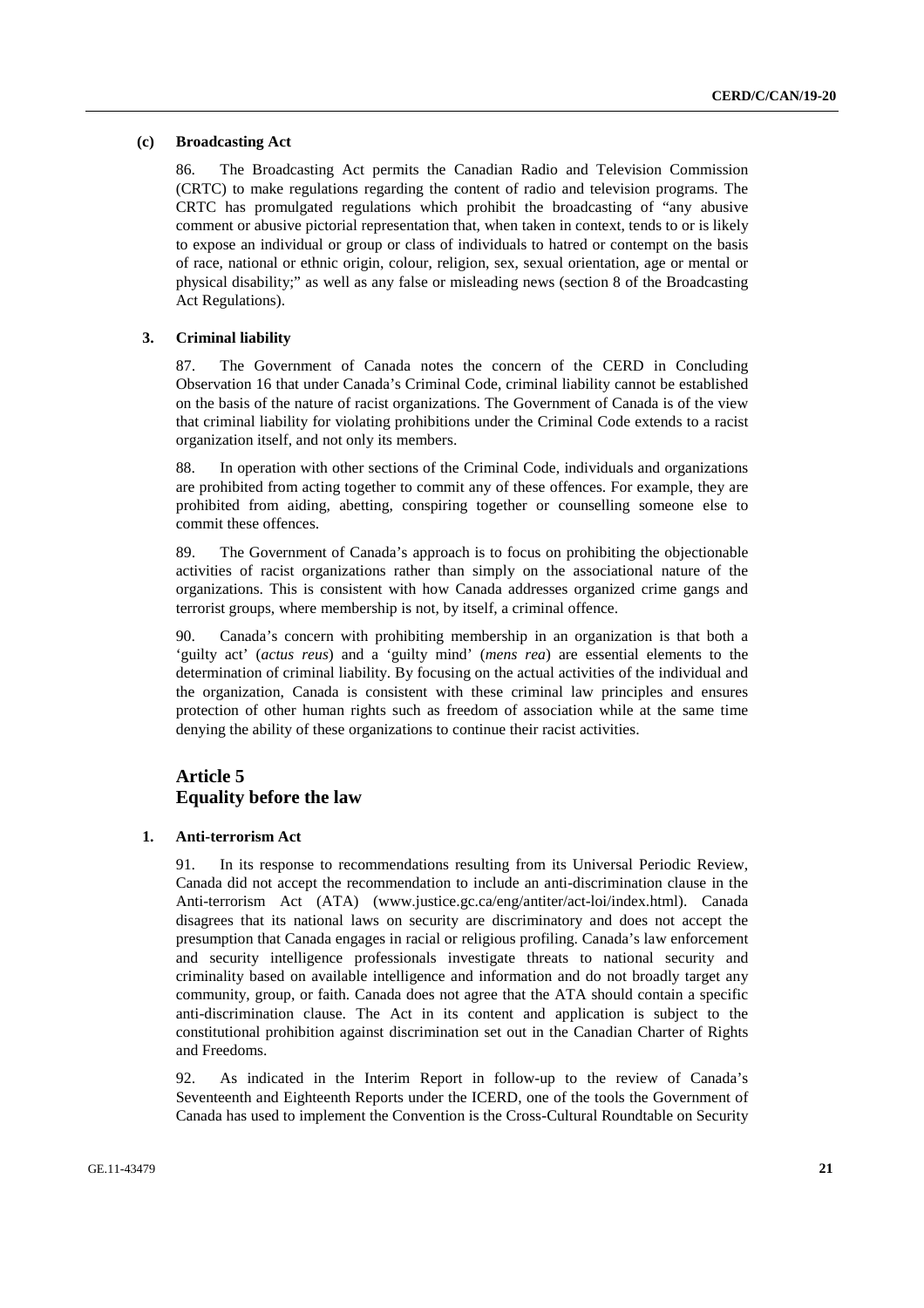(CCRS). The CCRS has contributed to a 2005-2006 review of the ATA as well as other issues related to national security. More information on the CCRS is available in the ICERD Interim Report (www.pch.gc.ca/pgm/pdp-hrp/docs/cerd/f-rppr\_17\_18/indexeng.cfm).

## **2. Indian Act**

93. In June 2009, the Government of Canada announced that it would not appeal the ruling of the Court of Appeal in British Columbia in *McIvor v. Canada*, 2009 BCCA 153, and would proceed with amendments to the Indian Act (http://laws.justice.gc.ca/en/I-5/) as ordered by the Court. More details on this case can be found in Appendix 1. Subsequently, the Government of Canada launched an engagement process to help First Nation leadership and regional and Aboriginal women's organizations better understand the implications of the *McIvor* decision and the government's approach to legislative amendments, and to hear their views. More information on the engagement process can be found at: www.aincinac.gc.ca/br/is/iss/iss3/index-eng.asp.

### **3. Measures to address possible discriminatory approaches to law enforcement**

94. The Government of Canada has adopted measures to address possible discriminatory approaches to law enforcement, particularly through the RCMP. The RCMPs Bias-Free Policing policy provides explicit guidance to all RCMP employees for the conduct of all policing activities and services, including national security. An RCMP employee's knowledge of community and cultural issues may be evaluated through the competencybased management system for employees within a particular function. The "Competency Dictionary" is the organization's official list of functional competencies, such as knowledge, skills and abilities or personal characteristics defined in terms of behaviours required by employees to achieve a required performance output/outcome.

95. The RCMP currently assesses whether an employee is knowledgeable regarding the different cultures within the client groups or communities he/she serves. Knowledge of community and cultural issues is defined as a thorough understanding of the community or region, as well as of the customs, values and norms of the cultures and/or special interest groups with which he/she works.

#### **4. Aboriginal people**

96. The Government of Canada provides contribution funding to the provinces and territories to support the provision of Aboriginal courtwork services. The Aboriginal Courtwork Program (ACW) is designed to help ensure that Aboriginal persons in contact with the criminal justice system receive fair, equitable, culturally-sensitive treatment. The ACW provides information, support and referral services to both Aboriginal communities and justice system officials at the initial stages and throughout the court process.

97. Aboriginal Courtworkers advise their clients on their rights, responsibilities and the court process and serve as a "bridge" between criminal justice officials and Aboriginal people and communities, by providing information and promoting communication and understanding.

98. Aboriginal Courtworkers may direct their clients to police complaint commissions and assist them in providing necessary information. They also sit on various community councils and task forces that address a range of issues and may be involved with providing cultural training to various justice system officials working in their communities. Aboriginal Courtworkers provide referrals to alternative/restorative community justice programs and other social, legal, health and community resources and are often asked by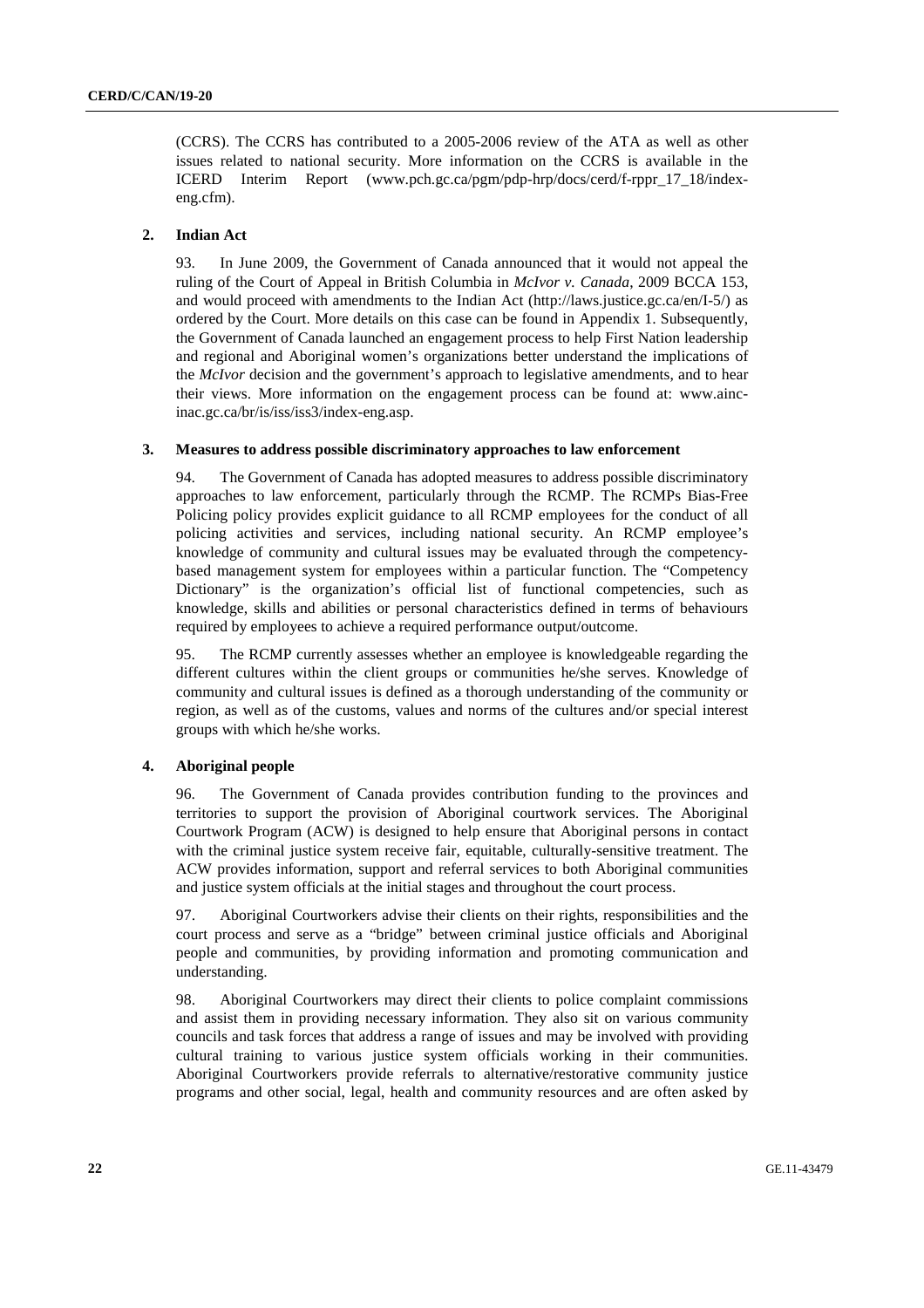the courts to provide information prior to sentencing on the background, social and economic situation of clients and available community resources.

99. Three Criminal Code provisions directly or indirectly support alternatives to imprisonment for Aboriginal offenders:

(a) The sentencing principle in subsection  $718.2(e)$  reminds sentencing judges that "all available sanctions other than imprisonment that are reasonable in the circumstances should be considered for all offenders, with particular attention to the circumstances of aboriginal offenders." Jurisprudence has resulted in non-carceral or lower carceral sentences for Aboriginal offenders in appropriate cases and has led to the creation of three experimental courts to deal specifically with Aboriginal accused persons;

 (b) Section 742.1 allows sentencing judges to impose conditional sentences where specific criteria are met, whereby convicted offenders serve their sentences in the community rather than in a carceral institution, but subject to stringent conditions. Given that the majority of Aboriginal crimes involve non-violent property offences, resulting in less severe sentences, substantial numbers of Aboriginal offenders have received conditional sentences rather than custodial sentences;

 (c) Subsection 717(1) authorizes "alternative measures" whereby offenders may be diverted from the formal courts system in appropriate cases to be dealt with through rehabilitative programs. The Government of Canada's Aboriginal Justice Strategy (AJS), delivered in partnership with provincial and territorial governments, as well as Aboriginal communities, seeks to divert Aboriginal offenders, wherever possible, from the mainstream justice system. Operating at the community level, AJS uses traditional dispute resolution methods to address Aboriginal over representation in Canada's federal institutions and provides opportunities for victims and communities to participate in the sentencing of offenders, healing circles, mediation, and arbitration mechanisms for civil disputes. Diversion through AJS programs can take place pre- or post-charge or at the time of sentencing. A 2006 recidivism study indicates that offenders who participate in AJS programs are approximately half as likely to re-offend as those offenders who do not participate in these programs. AJS programs operate in approximately 400 communities in Canada, including on reserves, urban areas and Northern communities.

100. The Government of Canada has eight Aboriginal Correctional Programs that target general crime prevention, violence prevention, family violence prevention, substance abuse, sex offending, and community-based programming. A 2008 evaluation found these programs to be relevant and effective. For example, exposure to the "In Search of Your Warrior Program" increased Aboriginal offenders' likelihood of discretionary release, and reduced their risk for readmission upon release into the community.

#### **5. Measures to enhance the social, economic and cultural rights of Aboriginal people**

101. With respect to CERD Concluding Observation 21, the Government of Canada views negotiation as the best means for engaging Aboriginal groups, and provincial and territorial governments in considering pragmatic, practical options that respond to different needs across the country. Canada continues to negotiate self-government agreements with Aboriginal communities, which leads to the enhanced enjoyment of economic, social and cultural rights.

102. The Government of Canada's Aboriginal Health Transition Fund aims to improve access to existing health services for all Aboriginal Canadians through the improved integration of federally funded programs with those of the provinces/territories as well as the adaptation of health services to better suit the health care needs of First Nations, Inuit and Métis. Recognizing the different health priorities and models for integration/adaptation across Canada, local and regional partnerships, including Aboriginal, provincial/territorial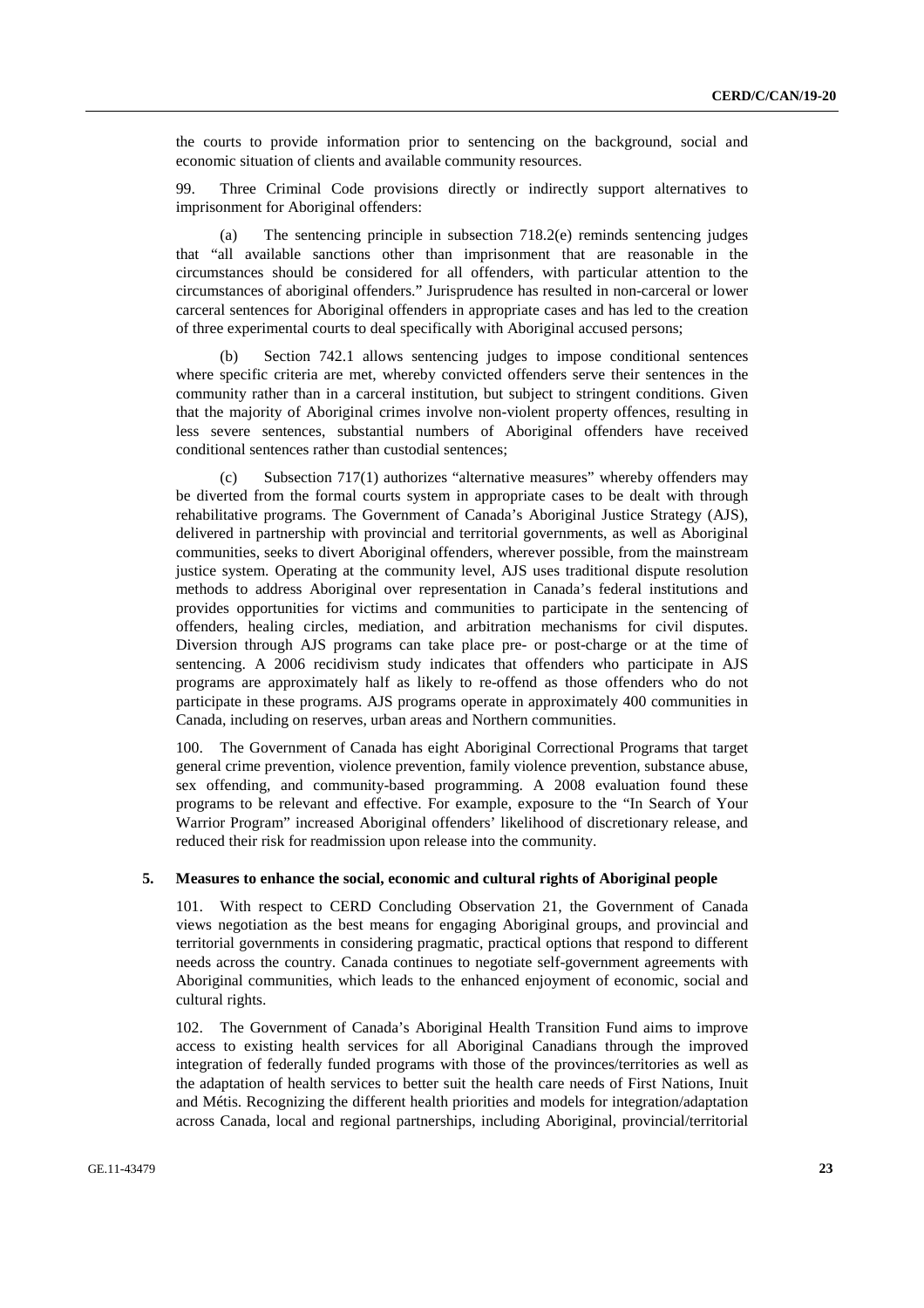and federal representatives have collaborated in planning and implementing projects to advance the integration and/or adaptation of health services. Examples of projects funded through the transition fund can be found at: www.hc-sc.gc.ca/fniah-spnia/services/acces/ projects-projets-eng.php.

103. The Government of Canada's Economic Action Plan 2009 (www.fin.gc.ca/pub/ report-rapport/2009-3/pdf/ceap\_sept\_2009\_eng.pdf) makes significant labour market and regional investments of almost one percent of its Gross Domestic Product (approximately \$1 billion) in Aboriginal communities in: Aboriginal skills development and training, health, education, employment partnerships, housing, water treatment infrastructure, policing infrastructure, and northern economic development.

104. Launched on June 29, 2009, the new Federal Framework for Aboriginal Economic Development builds on a number of Government of Canada initiatives to improve the participation of First Nations, Inuit and Métis people in the Canadian economy. These include an investment of \$200 million through Canada's Economic Action Plan for Aboriginal skills and training to improve labour market outcomes for Aboriginal peoples, amendments to the Indian Oil and Gas Act (http://laws.justice.gc.ca/en/I-7/index.html), investments to benefit all Canadians living in the North, and a commitment to establish a new regional economic development agency for the North.

105. This Framework is the first step in a fundamental change in how the Government of Canada supports Aboriginal economic development, and ensures that First Nations, Inuit and Métis people in Canada have every opportunity to share in Canada's economic opportunities and prosperity. The Framework adopts a modern and comprehensive approach to Aboriginal economic development that is opportunity-driven and puts emphasis on building strategic partnerships with Aboriginal groups, the private sector, and the provinces and territories. Under the Framework, the Government of Canada is investing \$1.68 billion over five years in a new Aboriginal Skills and Employment Training Strategy to support the development of Aboriginal capital. By focusing on opportunities, responding to new and changing conditions, leveraging partnerships and focusing on results, the Government of Canada, Aboriginal Canadians and willing partners work together to ensure that Aboriginal Canadians enjoy the same opportunities for employment, income and wealth creation as other Canadians. The New Federal Framework for Aboriginal Economic Development is available at www.ainc-inac.gc.ca/ecd/ffaed-eng.asp.

#### **6. Limitations on land use by Aboriginal people**

106. In Canada, various federal and provincial statutes allow the taking of private lands by provincial or municipal governments, a local authority and certain corporations. Such takings are known as expropriations and are granted for specific public purposes such as works of public utility (e.g. highways, railways etc.). Normally, such powers of expropriation cannot be applied to reserve lands. However, under section 35 (1) of the Indian Act where by a federal or provincial act, provincial or municipal governments or certain corporations are empowered to take or use lands or any interest therein without the consent of the owner, the Governor in Council may consent to an expropriation or authorize a grant in lieu of compulsory taking, in relation to lands in a reserve or any interest therein. In so doing, the relevant Order in Council must establish a clear and plain intention to remove land from a reserve. In addition, the scope of the expropriation power set out in the Order in Council may not exceed the scope of the power set out in the relevant federal or provincial legislation.

107. In interpreting this provision in *Osoyoos Indian Band v. Oliver (Town)*, 2001 SCC 85, the Supreme Court of Canada set out two main conditions in which expropriation of reserve lands may be possible. First, the Crown must act in the public interest to determine whether an expropriation involving Indian lands is required in order to fulfill some public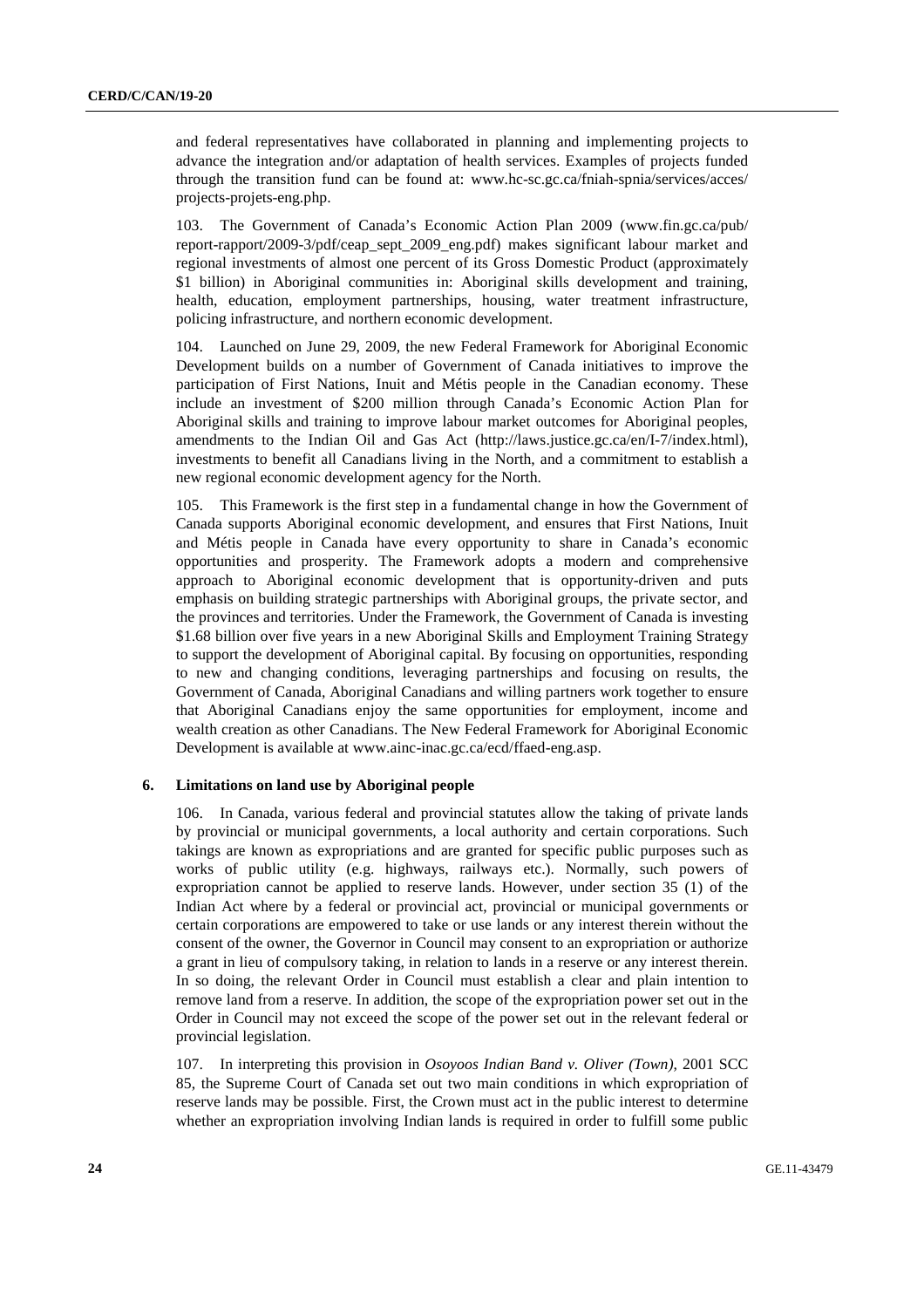purpose. Second, once the decision to expropriate has been taken, a fiduciary obligation is triggered. This duty requires the Crown to expropriate an interest that will fulfill the public purpose while preserving the Indian interest in the land to the greatest extent practicable. In fulfilling this duty, the Crown is obliged to ensure minimal impairment of the reserve lands by consenting to, granting or transferring the minimum interest required in order to fulfill the public purpose for which the land is required. The Crown is also required to ensure that Bands are compensated for expropriated lands.

108. In fact, as a matter of policy and established practice, the taking or using of reserve lands without First Nation consent may only be sought in exceptional circumstances. Therefore, while not a legal requirement under the Indian Act, section 35 is usually only invoked after a negotiated agreement has been reached between the First Nation and the expropriating authority. At a minimum, such an agreement must address: the purpose of the expropriation, compensation, minerals, surveys and land descriptions, appraisals, environmental protection, individual interests, encumbrances and interim use and occupation. Once an agreement is reached, the First Nation then asks Canada to grant or transfer the land or an interest in the land to the expropriating authority.

109. For additional information on Canada's policy regarding the management of reserve lands, Canada draws the Committee's attention to the Lands Management Manual at: www.collectionscanada.gc.ca/webarchives/20071127101612/http://www.ainc-inac.gc.ca/ ps/lts/pdf/lmm\_e.pdf.

#### **7. Aboriginal title**

110. *Delgamuukw v. British Columbia*, [1997] 3 S.C.R. 1010, is the leading case on Aboriginal title in Canada. In this case, the Supreme Court of Canada found that Aboriginal title encompassed the right to exclusive use and occupation of the land held pursuant to that title for a variety of purposes. These purposes need not be aspects of those Aboriginal practices that are integral to distinctive Aboriginal cultures. However, the protected uses must not be irreconcilable with the nature of the Aboriginal group's attachment to the land, which forms the basis of the group's Aboriginal title. This inherent limit on the use of the land flows from the fact that Aboriginal title is a unique interest in land that is distinct from simply ownership.

111. The source of Aboriginal title is the prior occupation of Canada by Aboriginal peoples. Aboriginal title affords legal protection to prior occupation of land in the presentday and thus recognizes the importance of the continuity of the relationship of an Aboriginal group to its land over time. Uses of land that would threaten that future relationship are excluded from the content of Aboriginal title. For example, where prior occupation of title land is established on the basis of its use for hunting, the value of the land for such a use may not be destroyed by its subsequent use for activities such as strip mining. Aboriginal groups who wish to use their lands in a way that is not permitted under Aboriginal title may surrender those lands to the Crown, thereby converting them to nontitle lands.

#### **8. Additional information requested by the Committee**

112. Canada thanks the Committee for its observations and recommendations. By letter dated March 12, 2010, the Committee made supplementary requests for Canada to provide further information in its periodic report regarding several situations involving Aboriginal communities in British Columbia. Canada has thus included the information requested as part of its periodic reporting. Although these calls for additional information originated from submissions referred to the Committee's Working Group on Early Warning and Urgent Action, the provision of the information by Canada in no way constitutes agreement that these situations are appropriate for consideration under the Early Warning and Urgent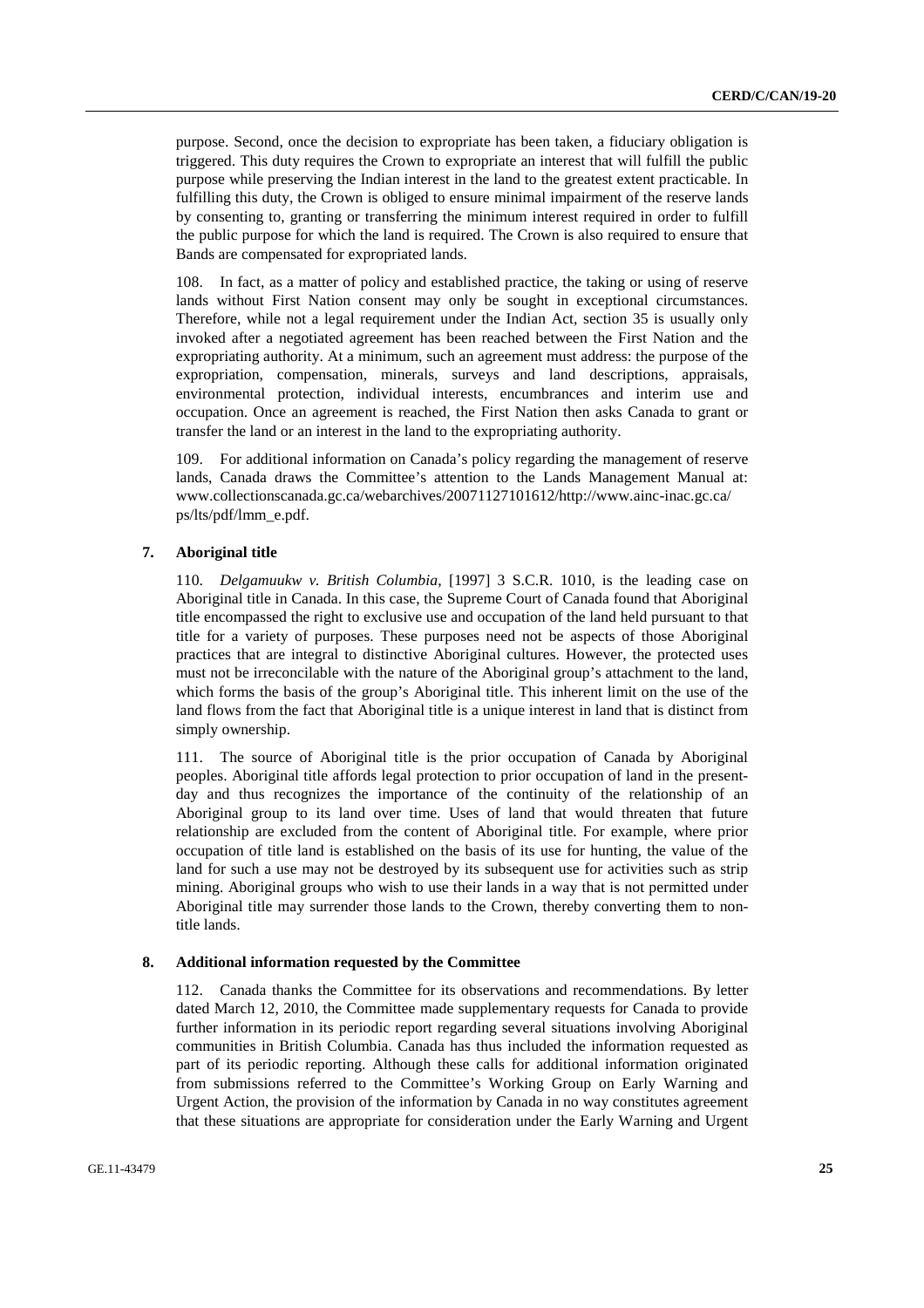Action Procedure. Furthermore, as the Committee is aware, Canada has not entered a declaration under Article 14 of the Convention and does not recognize the competence of the Committee to receive or consider complaints by individuals or groups of individuals.

113. Canada appreciates the need for transparency of treaty votes and will continue to work with other treaty parties to ensure such procedural transparency. In so doing, Canada must consider and respect independent decisions of democratically elected Aboriginal leaders such as the decision of the Tsawwassen First Nation Council to provide elder benefits. In its sole discretion, the Tsawwassen First Nation Council elected to provide elder benefits to enable certain elders to participate in the future benefits of the Tsawwassen Treaty, that, because of their age, they may not otherwise have lived to enjoy. Elder benefits were provided by the Tsawwassen First Nation Council to 18 elders who had attained the age of 60 years or older. As previously stated, 130 Tsawwassen First Nation members (representing 70 percent of all voters) voted in favour of ratification of the Tsawwassen First Nation Treaty.<sup>5</sup> Other than this small group of 18 elders, no eligible Tsawwassen First Nation voters received any monies from the Tsawwassen First Nation or from any Government. The Tsawwassen First Nation Government continues to provide elder benefits to Tsawwassen First Nation members reaching 60 years of age on the same basis that underlay provision of such benefits to the 18 initial recipients following the Tsawwassen Final Agreement ratification vote.6

114. Canada will also seek to ensure that loan funding offered to Aboriginal groups to permit their unfettered participation in the treaty process is properly understood as a means to facilitate the achievement of constitutionally protected treaties for Aboriginal groups as well as a new relationship between federal and provincial governments and Aboriginal groups. In regard to the Xaxli'p First Nation, the Xaxli'p First Nation accepted loan monies to participate in the Treaty process and elected to withdraw from Treaty negotiations in 2001. Canada restates that Canada has written to the Xaxli'p First Nation to state that the obligation to repay the loan amount has been placed into abeyance and thus loan repayment is not being sought by Canada. In regard to the Lheidli T'enneh First Nation, the Lheidli T'enneh First Nation is presently undertaking community wide consultations to determine whether the community desires a second ratification vote or a preliminary democratic vote on whether a second ratification vote is desired. The development and direction of this process is entirely within the sole discretion and direction of the Lheidli T'enneh First Nation.

115. Canada further draws the Committee's attention to the constitutional protection of Aboriginal rights in Canada. Many First Nations have successfully challenged governmental decisions in Canadian courts on the basis of asserted but unproven Aboriginal rights and successfully enjoined developmental activity until proper consultation and, where required, reasonable accommodation of asserted Aboriginal rights occurs. In regard to the Secwepemc Nation, protesters at Sun Peaks elected not to pursue protection of their asserted but unproven constitutionally protected rights through available judicial processes or through their democratically elected First Nation leadership. Instead, they acted extra-judicially.<sup>7</sup> As previously stated, in one case, protesters employed large wood blocks, rocks, fire, pallets, as well as human beings, to form a highway blockade.

<sup>&</sup>lt;sup>5</sup> On July 25, 2007, the Tsawwassen First Nation members voted to ratify their Treaty. Of the 187 members, 130 members (approximately 70% of voters) voted in favour of the Treaty.<br><sup>6</sup> The successful ratification vote occurred in 2007 and the Tsawwassen First Nation Treaty was

successfully implemented on April 3, 2009.

These extra-judicial activities focussed around three primary events: a protest camp occurring in the period 2000 to 2001 and two road blockades occurring on two dates in 2001. See www.courts.gov. bc.ca/Jdb-txt/CA/08/01/2008BCCA0143.htm.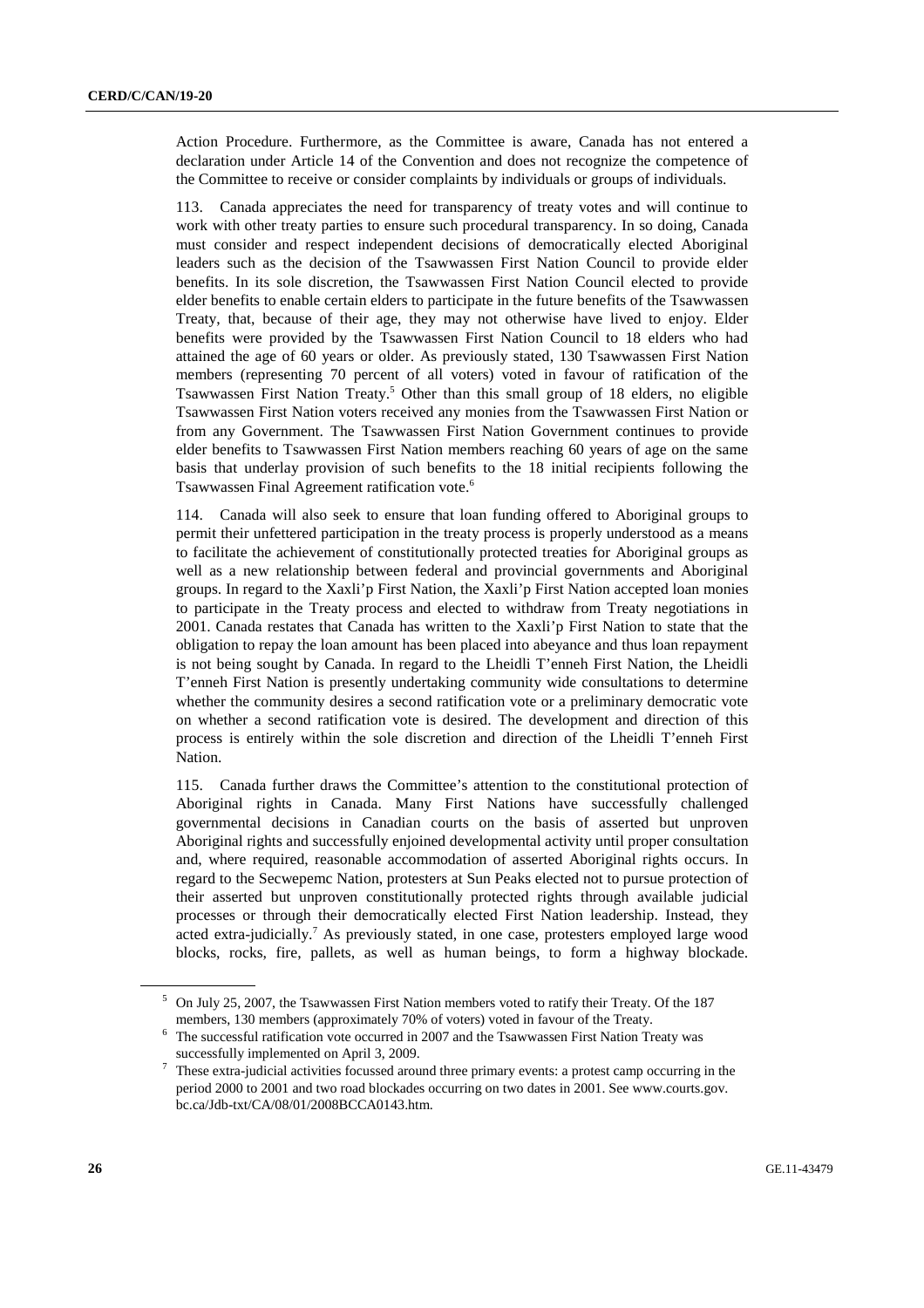Participants in the protests represented small numbers within only two of the 17 bands of the Secwepemc Nation. Neither the Secwepemc Nation nor any of its constituent 17 bands sponsored the extra-judicial activities. Canada restates that while only four convictions resulted from the totality of these extra-judicial activities, none resulted in incarceration.

116. Finally, in regard to the Committee's recommendation on the use of independent mediators for land claims, Canada notes that such mediators are already available via the British Columbia Treaty Commission. The BC Treaty Commission is an independent body created pursuant to the recommendations of Aboriginal leaders, Canada and the Province of British Columbia to oversee the British Columbia land claims or "treaty process". It is mandated to carry out three complementary roles: facilitation, funding and public information and education on the treaty process. In its facilitation role, upon the request of the parties, BC Treaty Commission representatives attend treaty negotiations, offer advice to the parties, "chair" table negotiations and assist the parties in developing solutions and resolving differences arising from negotiations. The BC Treaty Commission is further specifically mandated to obtain dispute resolution services to facilitate resolution of differences or disputes between the parties and does so, upon request of the parties, through the appointment of independent mediators.<sup>8</sup>

## **9. Migrant and stateless persons**

117. In Canada, stateless persons can make a refugee protection claim with respect to their country or countries of former habitual residence, and in the case of individuals whose refugee protection claims have been rejected, they may apply for a Pre-Removal Risk Assessment; or apply to remain in Canada for humanitarian and compassionate (H&C) reasons. Successful refugee claimants as well as those whose applications are accepted based on H&C grounds may apply for permanent residence within Canada with the prospect of becoming Canadian citizens once they fulfill the requirements applicable to all permanent residents of Canada.

118. Consideration of the best interests of the child is the only statutory criterion listed as a factor to be considered in a request for H&C consideration under section 25 of the Immigration and Refugee Protection Act (IRPA) (http://laws.justice.gc.ca/en/showtdm/cs/I-2.5). The H&C provision allows the Government of Canada the discretion to consider a wide variety of factors when determining whether to grant permanent residence to a foreign national on H&C grounds. Thus, if a foreign national seeking H&C consideration includes statelessness as a factor for consideration, the Government of Canada is obligated to consider this factor in its decision. Since the obligation exists within the existing legislative framework, the Government of Canada does not have plans to amend the IRPA.

119. A new law amending the Citizenship Act (http://laws.justice.gc.ca/en/C-29/index.html) came into effect on April 17, 2009 (www.cic.gc.ca/english/citizenship/rulescitizenship.asp), which gave Canadian citizenship to former Canadians who had lost it due to outdated provisions in earlier citizenship legislation, and to children born outside Canada to a Canadian parent in the first generation who had never acquired citizenship. The new law also introduced a first generation limitation to citizenship by descent. The new limit on citizenship by descent creates the possibility that a person born outside Canada to a Canadian parent after the Bill came into effect could be stateless. Provisions are in place to deal with these cases, including family class sponsorship under the IRPA or a grant of citizenship under the Citizenship Act for persons who were born outside Canada to a Canadian citizen and who have always been stateless.

<sup>&</sup>lt;sup>8</sup> For further information, see www.bctreaty.net/files/facilitation.php and www.bctreaty.net/files/ sixstages-ids/php.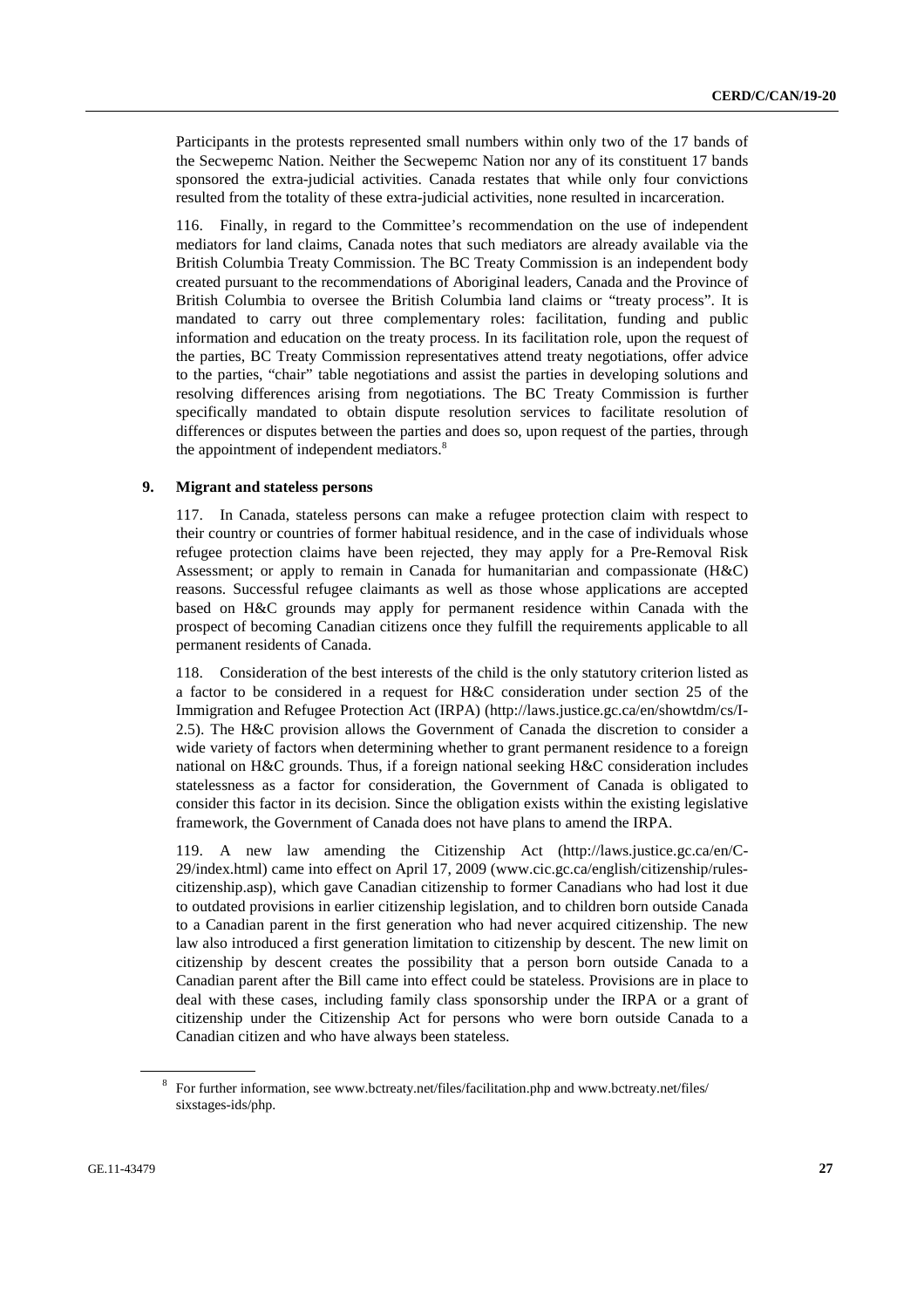120. Anybody who claims refugee status in Canada will first go through an eligibility review as enacted in Division 2 of Part 2 of the IRPA in order to determine whether the claim can be referred to Refugee Protection Division (RPD) of the Immigration and Refugee Board (IRB). In terms of determining the eligibility of a refugee claim to be referred to the RPD, the Government of Canada does not make a distinction between documented migrants, undocumented migrants and stateless persons. The availability of documentation and credibility is only examined at the RPD stage, after the claim is referred and the applicant is deemed to be a refugee claimant. Other undocumented migrants and stateless persons who do not apply for refugee status in Canada and may choose to immigrate through other channels do not fall under the mandate of the Asylum Division.

#### **(a) Access to social services**

121. Undocumented and stateless persons who make a refugee claim are eligible for coverage of emergency and essential health care under the Interim Federal Health Program (IFHP). Asylum seekers whose claims are rejected continue to be eligible for coverage until departure/removal. Under the IFHP, refugee claimants, resettled refugees, persons detained under the IRPA, victims of trafficking in persons and the in-Canada dependants of these groups, who are unable to pay for health care are eligible for benefits until they become eligible for provincial/territorial or private health plan coverage. The benefits continue for rejected refugee claimants until they are removed from Canada. More information is available at: www.cic.gc.ca/english/information/applications/guides/5568E.asp.

122. Refugee claimants can apply for student authorization to attend school while they are waiting for a decision on their claim. Consistent with its commitment under article 28 of the Convention on the Rights of the Child, Canada also provides automatic eligibility for minor children of refugee claimants to attend primary school when they arrive in Canada. This eligibility is also extended to studies at secondary schools. Under the Immigration and Refugee Protection Regulations (IRPR), through an application for a study permit, rejected claimants continue to have access to education until their removal from Canada.

123. The IRPR also provides access to work permits for refugee claimants waiting for a determination and rejected refugee claimants until they are removed from Canada. Usually, only people who cannot live without public assistance are eligible for employment authorization.

124. Under the Constitution Act, 1867 (http://laws.justice.gc.ca/en/const/1.html), design, delivery and administration of social assistance programs in Canada are provided by the provinces. Depending on the residence of the applicant, there may be minor differences as to the eligibility requirements for social assistance. In general, provinces and territories assess the need and the residence of the applicants without giving consideration to their immigration status. As a result, refugee claimants waiting for a decision and rejected refugee claimants have access to social assistance based on their needs and residence.

## **Article 6 Effective protection and remedies**

125. An Act to amend the Canadian Human Rights Act (S.C. 2008, c. 30) (www2.parl.gc.ca/HousePublications/Publication.aspx?Docid=3598216&file=4) came into force on June 18, 2008, repealing section 67 of the CHRA. The Canadian Human Rights Commission can now accept complaints against the Government of Canada dealing with the Indian Act. A grace period of 36 months maintains the exemption until June 18, 2011, for First Nation governments.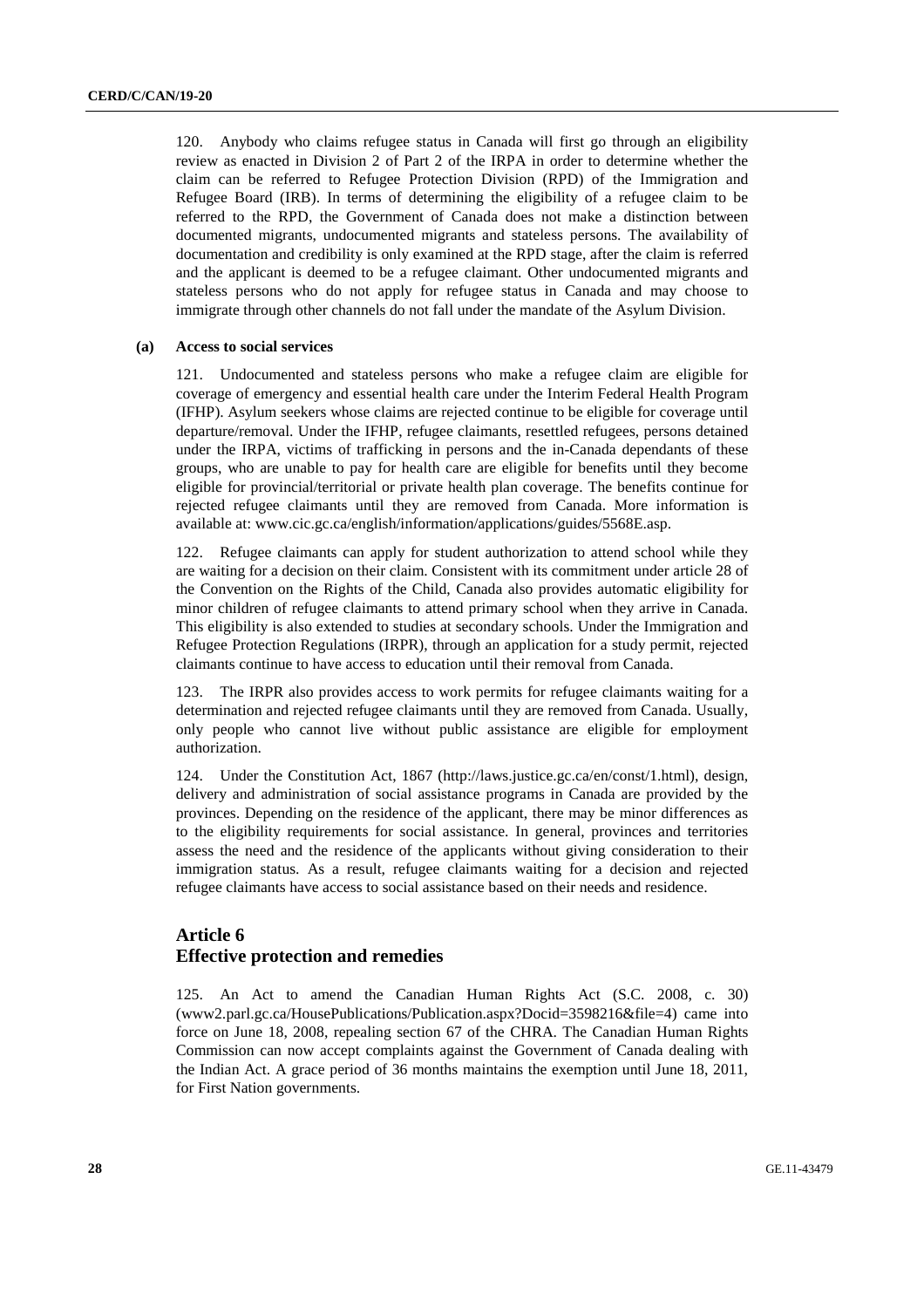126. In fulfillment of its obligation under section 4 the Act to conduct a joint study of the needs of First Nations to implement the repeal of section 67, the Government of Canada has funded the Assembly of First Nations, the Congress of Aboriginal Peoples and the Native Women's Association of Canada to provide input into the needs assessment study. The study report is due to Parliament in June 2011.

## **Article 7 Education, culture and information**

127. The Government of Canada delivers four annual public education and promotion activities which help combat prejudice and discrimination. These include:

 (a) The Mathieu da Costa Challenge, an annual artwork and writing contest encouraging youth to express their thoughts about Canadian values and diversity and develop a clear understanding of Canada's collective heritage and contributions of those of Aboriginal, African and other descent;

 (b) Black History Month, which honours the legacy of black Canadians and celebrates their achievements and contributions to making Canada a culturally diverse, compassionate and prosperous nation;

 (c) The Racism. Stop It! National Video Competition, part of the national March 21 campaign against racial discrimination, which encourages young Canadians to create videos articulating their thoughts on eliminating racism; and

Asian Heritage Month, which celebrates the history of Canadians of Asian descent and their contributions to building Canada as a culturally diverse, prosperous and compassionate nation.

128. On June 24, 2009, Canada became a member of the Task Force for International Cooperation on Holocaust Education, Remembrance, and Research (ITF) in Oslo, Norway. Initiated in 1998, the ITF is a coalition of government and non-government organizations (NGOs) whose purpose is to build support behind the need for Holocaust education, commemoration and research – both domestically and internationally.

129. Achieving membership represents the culmination of more than two years of work and relationship-building with stakeholders at the international, federal, provincial/territorial, institutional and NGO levels. As a member, the Government of Canada has the opportunity to demonstrate its leadership in the areas of human rights education and combating racism, including anti-Semitism, and its commitment to the implementation of national policies and programs in support of Holocaust issues expressed in the 2000 Stockholm Declaration.

130. In 2009, the Government of Canada:

 (a) Announced funding toward the creation of a three-year National Task Force on Holocaust Research, Remembrance and Education;

Hosted a conference with partners in the United States and France entitled "The St. Louis Era: Looking Back and Moving Forward" that brought together government officials, academics, educators and civil society in a discussion about discriminatory policies and practices and how to best educate future generations (www.stlouis2009conference.ca);

 (c) Launched the Paul Yuzyk Award for Multiculturalism that recognizes individuals and groups across Canada for ongoing dedication to the pursuit of a multicultural and pluralistic society in Canada. It includes a \$20,000 grant to be given to an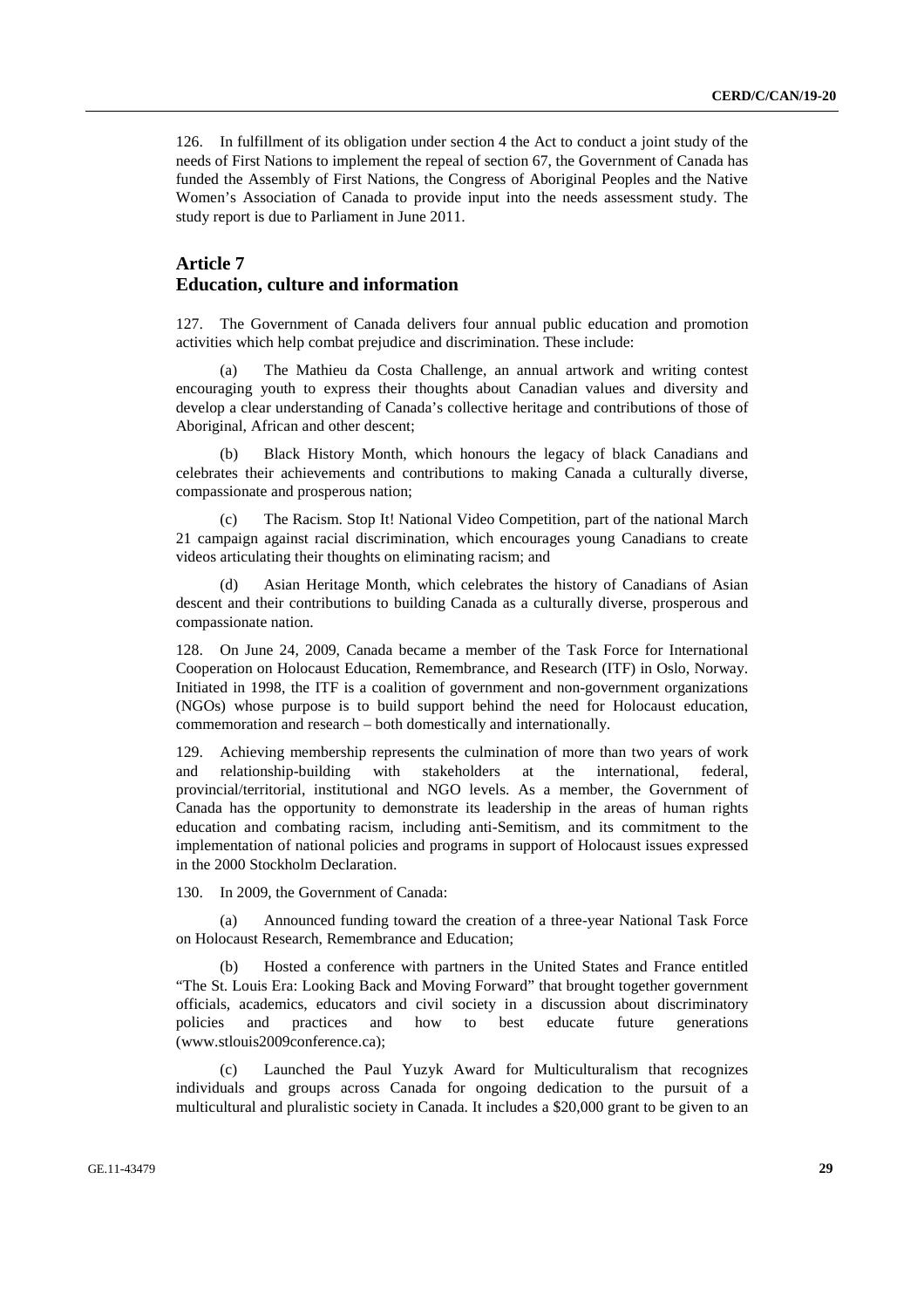eligible registered not-for-profit Canadian organization or association of the recipient's choice that demonstrates a track record of achievements in raising awareness of racism and discrimination, fostering a more inclusive behavior among Canadians and institutions, and engaging Canadians in informed intercultural dialogue; and

Participated in the Holocaust Era Assets Conference in Prague, Czech Republic, and supported the adoption of the non-binding Terezin Declaration. This also established the new Terezin Institute (Shoah Legacy Institute), which Canada has committed to supporting.

131. In 2008–2009, the Government of Canada, in partnership with the Government of Nova Scotia and Sankofa Films, funded an innovative education project. The *In Our Own Voices* project worked to develop pro-social attitudes and working skills for young offenders from the African-Nova Scotian community who are gang-involved or at risk of gang involvement. They produced a twenty-minute documentary, an interactive Web site, a weekly radio show and a research paper on issues facing minority groups and their linkages to high-risk behaviour. The documentary will be used for public education to further build awareness and support in the community.

## **IV. Measures adopted by the Governments of the Provinces**

## **A. Newfoundland and Labrador**

## **Article 2**

**Legislative, administrative, judicial or other measures** 

#### **(a) Gender-based violence**

132. The Government of Newfoundland and Labrador's Violence Prevention Initiative provides funding for the Aboriginal Women's Violence Prevention Grants program, which addresses priority action items identified at the first National Aboriginal Women's Summit in Newfoundland and Labrador in June 2007. During the summit, it was recognized that increased financial resources were necessary for family violence prevention initiatives and abuse prevention programs specific to the situation of Aboriginal women in Newfoundland and Labrador. Examples of projects funded through the Grants program are: the Rigolet Partnership Against Family Violence, which provides a safe house for women and children experiencing family violence in the community of Rigolet, Labrador; and a project of the St. John's Native Friendship Centre to enhance and promote community services that assists in the successful reintegration of incarcerated Aboriginal women, and their affected children, who have been exposed to family violence.

#### **(b) Training for law enforcement**

133. In 2007, the province instituted a program in conjunction with Memorial University of Newfoundland for the training of new members of the Royal Newfoundland Constabulary. A component of this program includes cultural awareness training, primarily with respect to increasing awareness of Aboriginal issues and more generally promoting respect for cultural differences.

### **(c) Employment**

134. The Government of Newfoundland and Labrador provides funding to the Association for New Canadians to support the delivery of an employment services program for immigrants to the province. The program consists of a series of career and employment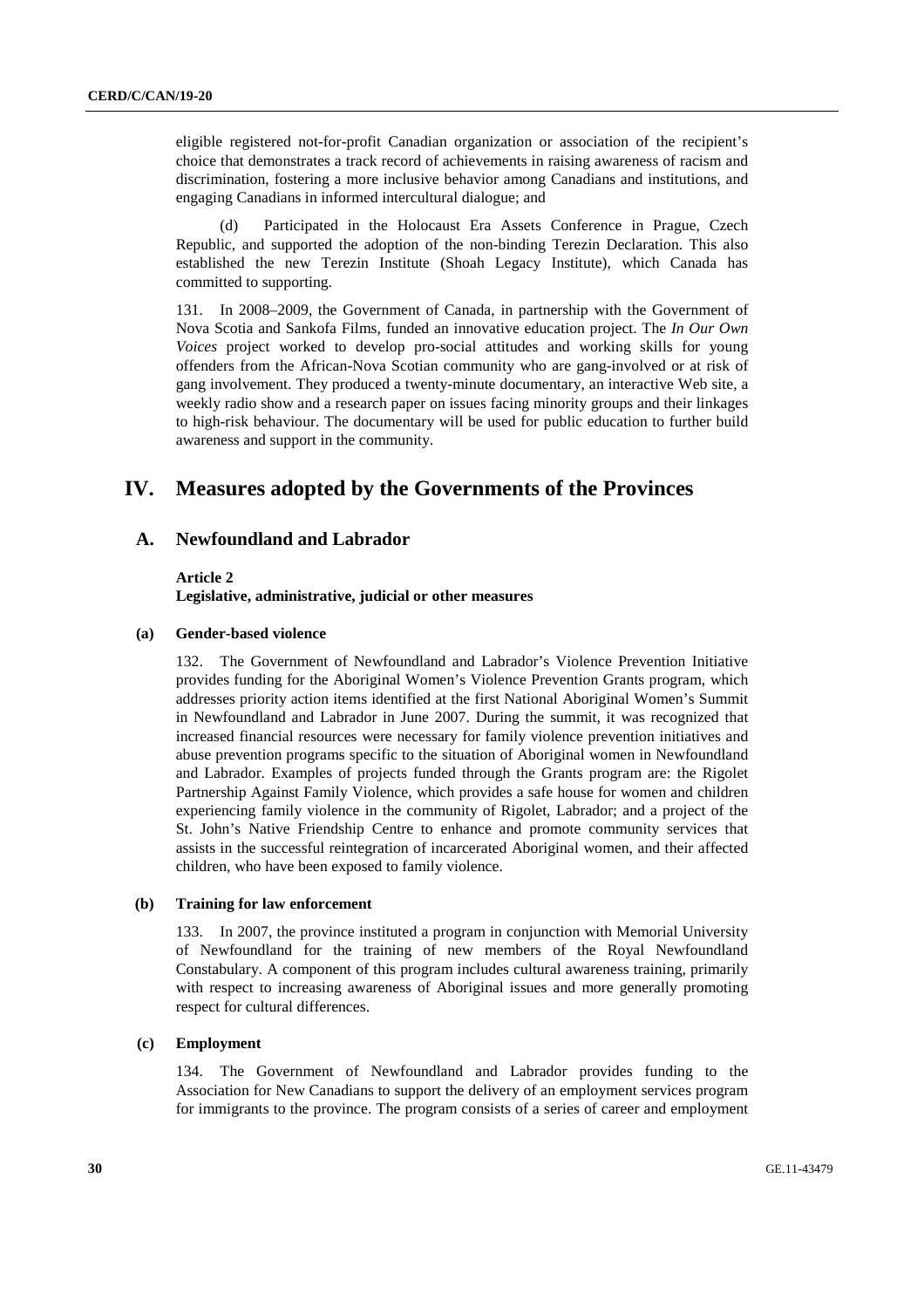workshops and one-on-one counselling to enable individuals to develop an employment action plan and make the transition to work. The program includes components for resumé development, job shadowing, interview preparation and long-term job maintenance. This initiative is part of the government's \$6 million immigration strategy for the province entitled *Diversity – Opportunity and Growth*.

#### **(d) Access to justice for vulnerable groups**

135. The Government of Newfoundland and Labrador has increased its funding to the Labrador Aboriginal Legal Services (LALS), an organization based in Labrador, which provides interpretative and assistance services for Aboriginal persons finding themselves in contact with the justice system. In particular, LALS supports the government's Aboriginal Courtwork Program, which provides Aboriginal persons charged with a criminal or provincial offence with information, support and referrals, at the earliest stage and throughout the criminal justice process. Services include referring Aboriginal persons to appropriate legal resources as well as social, educational, employment, health, Aboriginal community and other resources to address underlying problems which may contribute to the charges.

#### **Article 4**

#### **Prohibition against promotion of racism**

136. In 2006, the Government of Newfoundland and Labrador amended section 14 of its Human Rights Code to add the grounds of "family status" and "age" to those matters related to barring persons from publishing or displaying discriminatory publications.

## **Article 5 Equality before the law**

#### **(a) Measures to address possible discriminatory approaches to law enforcement**

137. Provincial courts have been adopting more traditional methods of seeking restitution and balance with respect to Aboriginal offenders. Sentencing circles are generally accepted as an alternative to the imposition of a penal sanction, primarily for offences of a nonviolent nature. Community service is another common approach to restitution for nonviolent offences.

#### **(b) Aboriginal people**

138. Part of LALS's mandate is the potential reintegration of Aboriginal offenders into their residential communities. Aspects of this service include discussing reintegration with the offender and community leaders and elders and putting both parties in contact with legal and social support services. Reintegration has been largely successful for non-violent offences and on a case-by-case basis for offences where forms of violence had occurred.

#### **(c) Migrant and stateless persons**

139. A refugee claimant or foreign visitor has the right to health services, education and social services if he or she receives a work permit and otherwise satisfies any statutory residency requirement, such as a three-month residency period for access to insured medical services. A stateless person or undocumented migrant would be a person with no recognized legal status, and as a result would not be entitled to state-sponsored health, education and social services.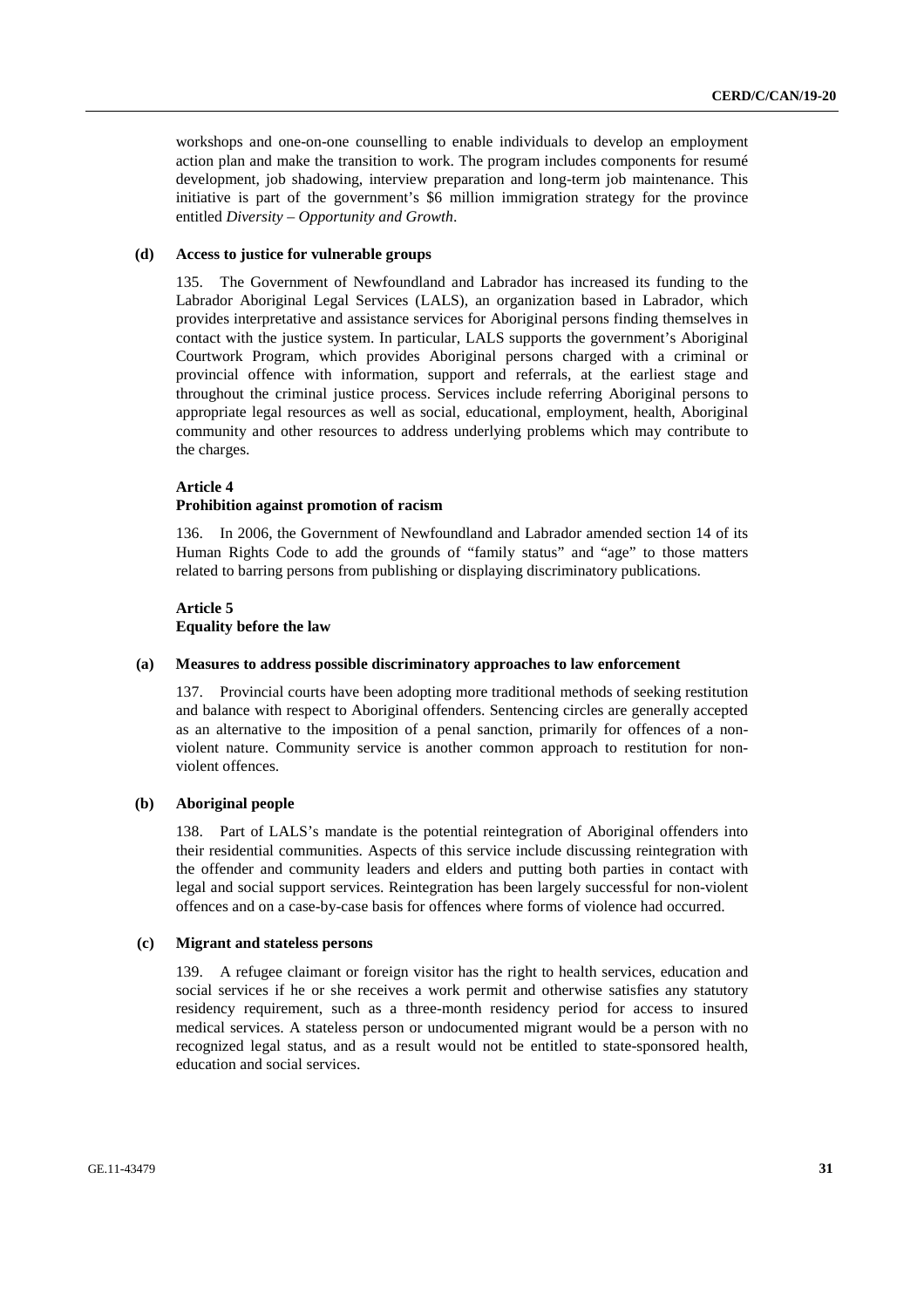#### **Article 7**

### **Education, culture and information**

140. Programs directed to multiculturalism and respect for diversity are frequently undertaken by the schools in Newfoundland and Labrador, particularly in urban school districts. The Government of Newfoundland and Labrador provides funding to accommodate the costs of such programs. Decisions with respect to the content of such programs are taken by the respective schools in conjunction with regional school district officials.

## **B. Prince Edward Island**

### **Article 2**

**Legislative, administrative, judicial or other measures** 

#### **(a) Gender-based violence**

141. Two new women's shelters opened in 2004 serving primarily, but not exclusively, Aboriginal women. One of the shelters receives funding from the Government of Canada and the other has received a one-time grant from the Government of Prince Edward Island.

142. Further, a tripartite funding agreement (federal/provincial/Mi'kmaq Confederacy) was put in place for an Aboriginal child welfare services program called Mi'kmaq Family PRIDE Program (www.mcpei.ca/node/28).

#### **(b) Training for law enforcement**

143. The Government of Prince Edward Island provides annual training for police across the province on the dynamics of family violence and the police response.

#### **(c) Employment**

144. The government partners with the PEI Association for Newcomers to Canada to provide employment services for immigrants. Examples include the Internationally Educated Health Professionals program, which assists internationally educated health professionals overcome barriers to employment within the health care system in the province, and the Employment Assistance Service for Newcomers, which helps newcomers overcome barriers to finding work and acquiring the skills needed to find employment (www.peianc.com). Information about foreign credential recognition and other employment information can be found at www.gov.pe.ca/immigration/index.php3?number=1015659 &lang=E#fcrpro.

#### *Employment in the public service*

145. In keeping with the Diversity and Equity Policy, the Government of Prince Edward Island's summer employment program focuses on hiring from disadvantaged groups. A Public Internship Program, which provided 50 one-year and 80 six-month jobs in the provincial public service for university and college graduates, also gave priority consideration to members of minority and other disadvantaged groups.

### **(d) Access to justice for vulnerable groups**

146. The government has re-established an Aboriginal Victim Assistant program to enhance services for Aboriginal victims of crime. Assistants will be contracted on an asneeded basis to help Aboriginal victims of crime through the criminal justice process and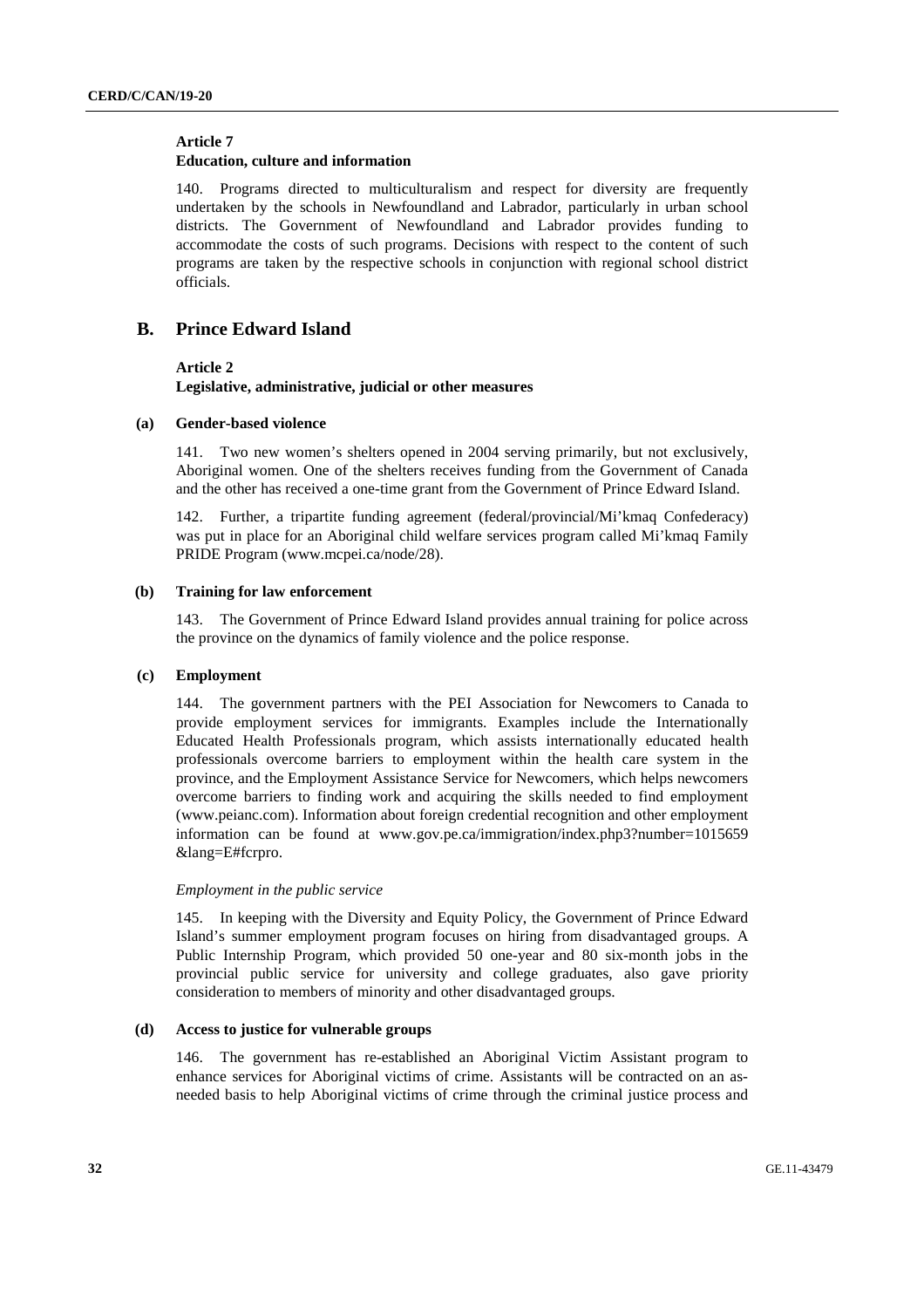will supplement the support provided to victims of crime throughout the province by Victim Services Workers.

147. Through the distribution of posters, brochures, and pocket cards to all police services and justice agencies in the province, the Mi'kmaq Confederacy of Prince Edward Island Aboriginal Justice Program (MCPEI AJP) promotes the self-identification of Aboriginal people who come into contact with the criminal justice system (www.mcpei.ca). Self-identification assists with ensuring that Aboriginal people are informed about the services available to them. The MCPEI AJP is funded by the Government of Prince Edward Island and the Government of Canada.

148. In 2009, Victim Services launched new informational brochures designed for newcomers to Prince Edward Island, which explain the services available for victims of crime in the province. With funding support from the Government of Canada's Victims of Crime Fund, the materials have also been translated into the four dominant languages spoken by the province's immigrant population – Chinese, Korean, Persian, and Spanish.

## **Article 5 Equality before the law**

#### **(a) Aboriginal people**

149. In 2009, MCPEI AJP invited the RCMP, municipal police and 911 dispatchers to training sessions on Aboriginal culture, working with Aboriginal offenders, assistance available through the program, and encouraging Aboriginal offenders to self-identify. Approximately 60 officers (of a total of approximately 200 officers in the province) took part. The program also conducted two half-days of similar training at the Atlantic Police Academy, attended by 77 police cadets and 70 correctional officers in training.

The sentencing principle in the Criminal Code, which states "all available sanctions" other than imprisonment that are reasonable in the circumstances should be considered for all offenders, with particular attention to the circumstances of aboriginal offenders," is routinely considered by the courts in the province.

151. In the province, many sentences are served in the community rather than in correctional centres and other cases are diverted from the courts through the use of alternative measures for youth and adult offenders. In 2007–08, 654 adults received probation orders and 45 received conditional sentences as the result of a court process while 149 were diverted through the Alternative Measures Program; 101 youth received probation orders and 83 were diverted through the Program (www.gov.pe.ca/attorneygeneral).

152. For comparison purposes, the Adult Correctional Services in Canada 2007-2008 Reference Tables indicate there were 771 sentenced admissions to adult custody in Prince Edward Island and one percent of those admitted to adult custody were Aboriginal persons. Data on youth sentenced to custody is not yet available for 2007-2008, but data from the Youth Court Statistics Juristat 2006–2007 indicates that 26 Prince Edward Island youths were sentenced to custody and 130 received probation sentences (www.ccjsccsj.statcan. gc.ca).

153. The Alternative Measures Policy was revised in 2008 to specifically refer to and promote the use of the MCPEI AJP in appropriate cases. During 2007–2008, the program received 12 referrals from the police or probation services, 10 of which were accepted; two were rejected because they involved domestic violence.

154. In terms of reintegration, the province has a caseworker on Aboriginal issues who assists Aboriginal offenders with reintegration. The MCPEI AJP also offers healing circles which assist with reintegration.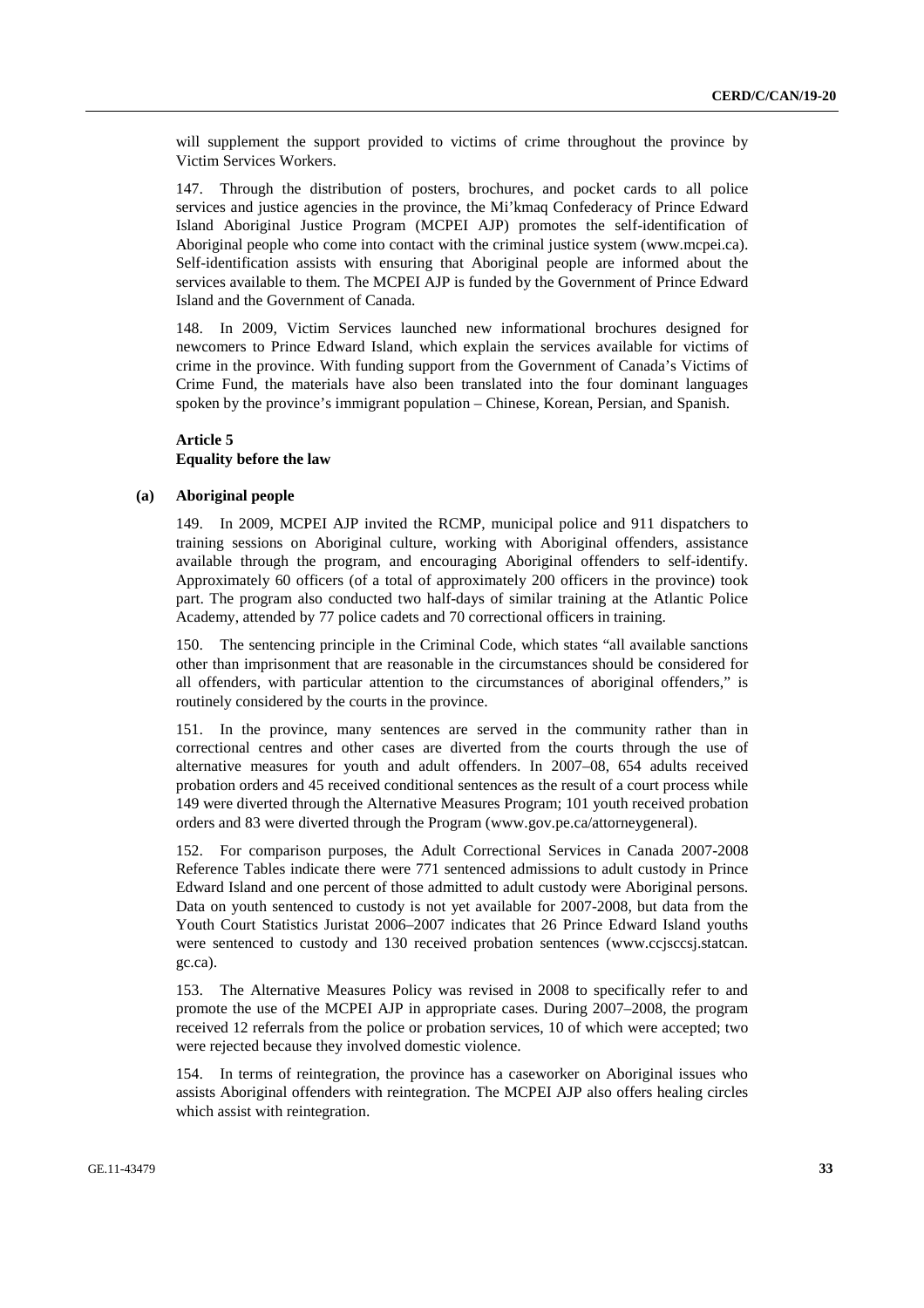155. No recent evaluations have been conducted to measure the success of these programs. The numbers of cases in the MCPEI AJP are currently too small to be included in an emerging national study on recidivism.

#### **(b) Migrant and stateless persons**

156. Health services that are medically necessary are available to any person in the province, but there are two statutes that determine whether the services are covered by provincial public health insurance:

Under the Health Services Payment Act basic health services are covered for residents. The relevant part of the definition of resident reads:

 *"Resident" means a person legally entitled to remain in Canada and who makes his or her home in and is ordinarily present in Prince Edward Island ...* 

 (b) Under the Hospital and Diagnostic Services Insurance Act, hospital and diagnostic services are covered for residents, who are persons who have resided in the province for at least two months, and others specified in the regulations as follows:

 *Every person who is a (i) landed immigrant, (ii) repatriated Canadian, (iii) returning Canadian, (iv) returning landed immigrant, (v) Canadian citizen or spouse of a Canadian citizen assuming residence in Canada for the first time, and who established permanent residence in Prince Edward Island shall be entitled to benefits under these regulations from the date he establishes such residence …* 

157. Access to social assistance is available to those who have a public health insurance number in the province; in other words, if someone is eligible for funded health services and meets the financial criteria, social assistance is also available. Others may be assisted on humanitarian grounds, but the Government of Prince Edward Island would work with the Government of Canada to ensure compliance with immigration rules. In some cases, those who have come to the province for employment, which subsequently did not work out, have been assisted on humanitarian grounds to return to their home country.

158. Free access to education at the primary and secondary level is available to residents, in accordance with the School Act, as follows:

 *68. Persons between the ages of six and twenty years who (a) are residents of the province; (b) have not graduated from high school; and (c) are not excused from attending school under section 70, have the right to free school privileges in the public schools of the province, as defined by the regulations and as provided in accordance with this Act. 1993, c.35, s.68.* 

#### **Article 7**

#### **Education, culture and information**

159. Each June, Public Service Week activities focus on promotion of diversity and cultural understanding in the provincial public service through information displays, presentations, concerts, etc.

160. The government is implementing a cultural awareness training program to make provincial government employees more aware of the value of a diverse workforce and to help them acquire the skills necessary to work effectively within a diverse workplace. A diversity/cultural awareness trainer designed and delivered training to selected employees and senior managers from the public service, facilitating three half-day workshops that covered the following areas:

(a) Diversity awareness;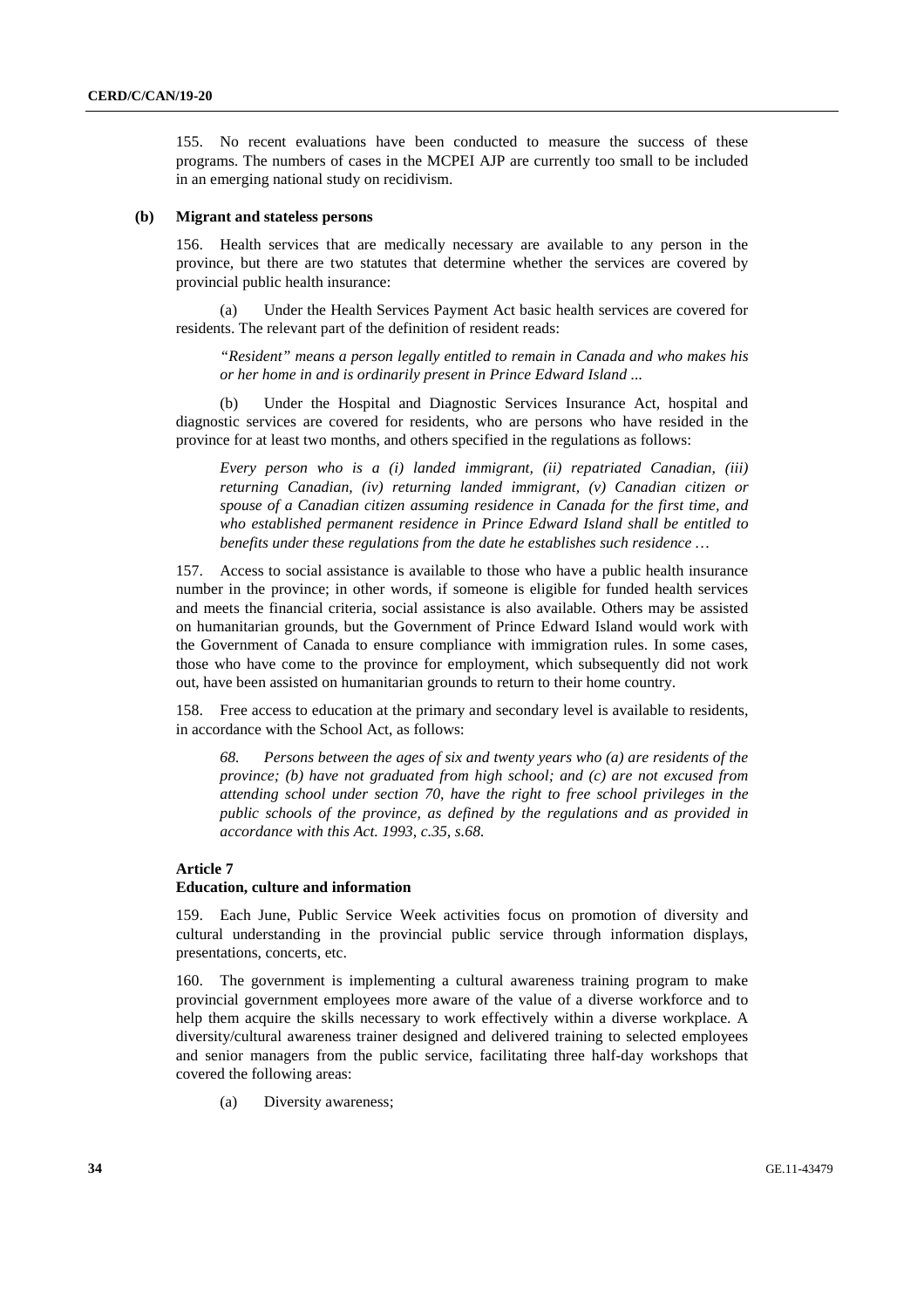(b) Cultural awareness/understanding in the workplace (Aboriginal, Francophone, multicultural aspects, growing immigrant communities); and

Analysis and accountability (intended for senior managers, directors, CEOs and deputy ministers).

161. The Government of Prince Edward Island also sponsors an annual award for the advancement of human rights. The award recognizes individuals, groups or organizations that have made a significant contribution towards the advancement of human rights on Prince Edward Island. The selection of the recipient of the Award is based on exceptional achievement on a volunteer basis to promote human rights and equality in Prince Edward Island.

## **C. Nova Scotia**

#### **Article 2**

### **Legislative, administrative judicial or other measures**

#### **(a) Gender-based violence**

162. In collaboration with the Mi'kmaq Legal Support Network, the Government of Nova Scotia implemented a three-year Aboriginal Outreach Pilot Project in 2008, with funding from the Government of Canada, to develop Aboriginal victim services outreach capacity. After completing a needs assessment, it developed a specialized model of service delivery that addresses the unique needs of Mi'kmaq victims and hired an Aboriginal Victim Services Officer, fluent in the Mi'kmaq language, to provide culturally appropriate services from an office located in Eskasoni – the largest Aboriginal community in Nova Scotia. While services are available to both female and male Aboriginal clients, the majority of clients are women, and priority is given to intimate partner violence and sexual assault victims (http://gov.ns.ca/news/details.asp?id=20080620003).

163. The government also created two new police officer positions in 2008 with a specialized focus on domestic violence. One of the officers is of Aboriginal decent and is located in the Eskasoni community.

164. Through the Mi'kmaw-Nova Scotia-Canada Tripartite Forum Justice Working Committee, research was undertaken to examine the issue of violence from an Aboriginal community perspective. This research was co-sponsored by the Atlantic Aboriginal Health Research Foundation and its results were published in January 2010. The recommendations from the research are supporting the development of a pilot initiative, designed to develop and test community based interventions that will support a culturally grounded intervention model.

165. Shelter services for Aboriginal women and children who have experienced family violence are provided in Nova Scotia through two Aboriginal healing centres. These shelters are situated within First Nations communities and are fully funded by the Government of Canada. They work closely with the network of mainstream women's shelters to ensure assistance to Aboriginal women seeking shelter services.

#### **(b) Training for law enforcement**

166. Domestic and intimate partner violence training is provided to all police officers in Nova Scotia on an annual basis. In 2008, this training was enhanced through the addition of training on the Ontario Domestic Assault Risk Assessment, which is a validated risk assessment tool used by police and other criminal justice stakeholders to assess domestic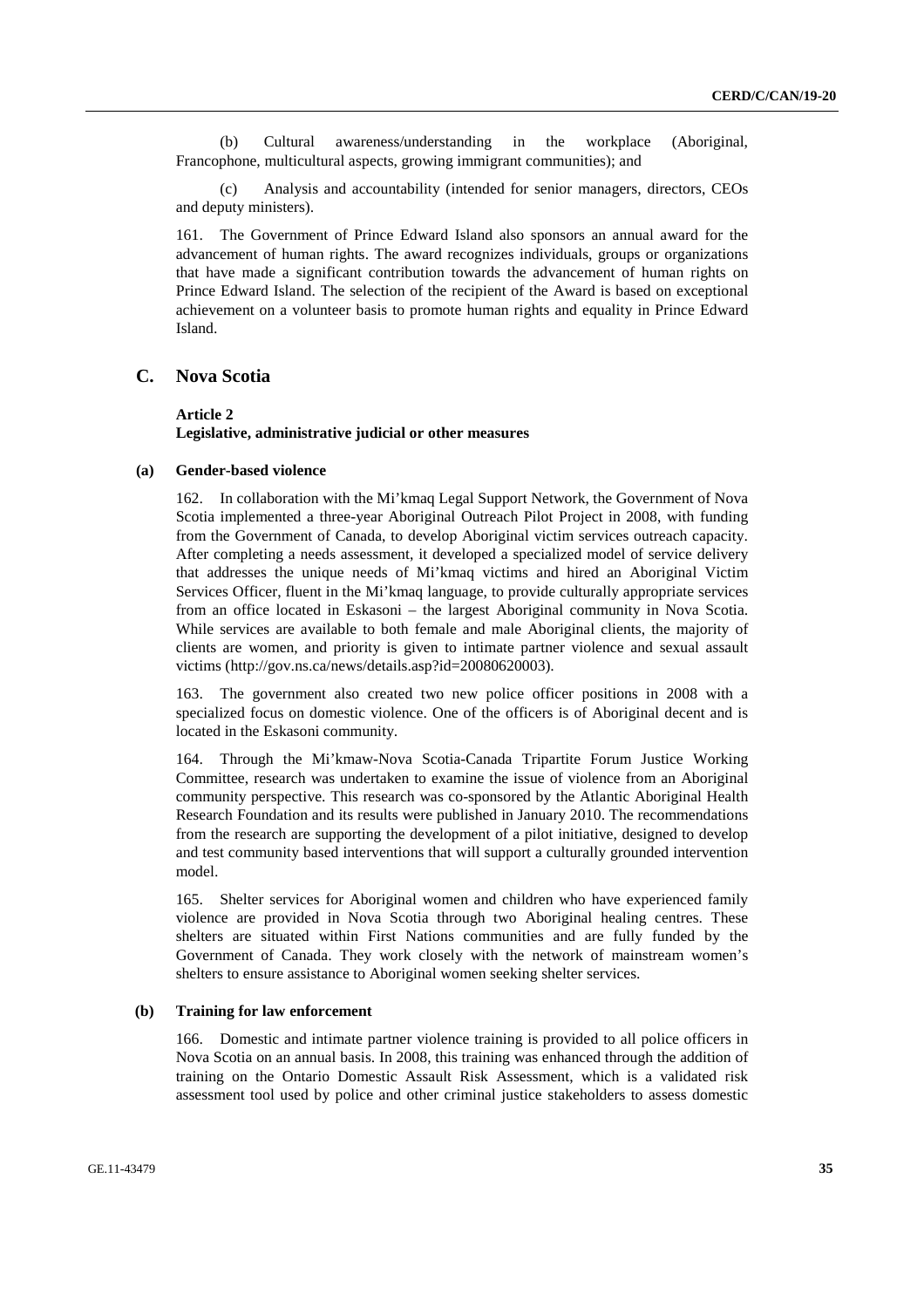violence issues for case management purposes. In 2009, the training was further enhanced through the implementation of a Master Trainer System.

### **(c) Employment**

167. The Government of Nova Scotia has adapted its Parents of Career Coaches Program to meet the needs of Aboriginal and African Nova Scotian populations, and has developed career fairs to meet the needs of new immigrants (www.parentsascareercoaches.ca/).

168. In 2008, the Canada-Nova Scotia Labour Market Agreement was signed. This sixyear agreement provides new funding to the province for labour market program for individuals who are not eligible to receive employment insurance. Targeted clients include African Nova Scotians, Aboriginal peoples, immigrants, persons with disabilities, women, youth, and older workers. Eligible labour programs include, but are not limited to, employment support, literacy and essential skills, skills training, and business development counselling.

169. In 2008, as part of the Labour Market Agreement and in order to work more closely with diversity groups, the employability table model was developed to elaborate strategies to increase access to the labour market. There are four employability tables representing Acadians, African Nova Scotians, Aboriginal persons and persons with disabilities. Representation can come from third party service providers, employment specialists, training providers, federal and provincial governments, and employers. This province-wide initiative will identify supply and demand side goals.

170. The African Nova Scotian Employability Table includes members from the African Nova Scotian Employment Centers, federal and provincial government departments providing employment programs and services, education and training institutions, employer organizations, and economic development organizations. The mandate of this table is to develop an integrated African Nova Scotian labour market strategy, which will be driven by leadership at the local level and grass-root initiatives. The goal of the integrated Aboriginal Nova Scotia Labour Market Strategy is to increase the number of Aboriginal people who successfully enter the Nova Scotia workforce. The Aboriginal Employability Roundtable is made up of representatives of Mi'kmaq community organizations.

#### *(i) African Nova Scotians*

171. The African Nova Scotian Community is identified as a priority group for workforce development in the Labour Market Agreement for Nova Scotia. Efforts to work with the community include consultations, inclusion, and sustainable funding to support economic development, employment, education, health, community and pride of place for the community. The Government of Nova Scotia's initiatives include:

 (a) Hosting a multi stakeholder employability table for the community to identify common workforce development challenges/barriers and develop an action plan to advance opportunities in education, training and employment;

 (b) Adapting the Aboriginal Workforce Participation Initiative for the African Nova Scotian community and creating an employer tool for the community to support sustainable labour market attachment;

 (c) Providing seed funding to the Greater Halifax Partnership for Ujiima (oo-gama), a community development project to support long-term employment, sustainability, and positive change;

 (d) Piloting the Parents as Career Coaches program, a career coaching tool for parents and guardians, adapted for the community;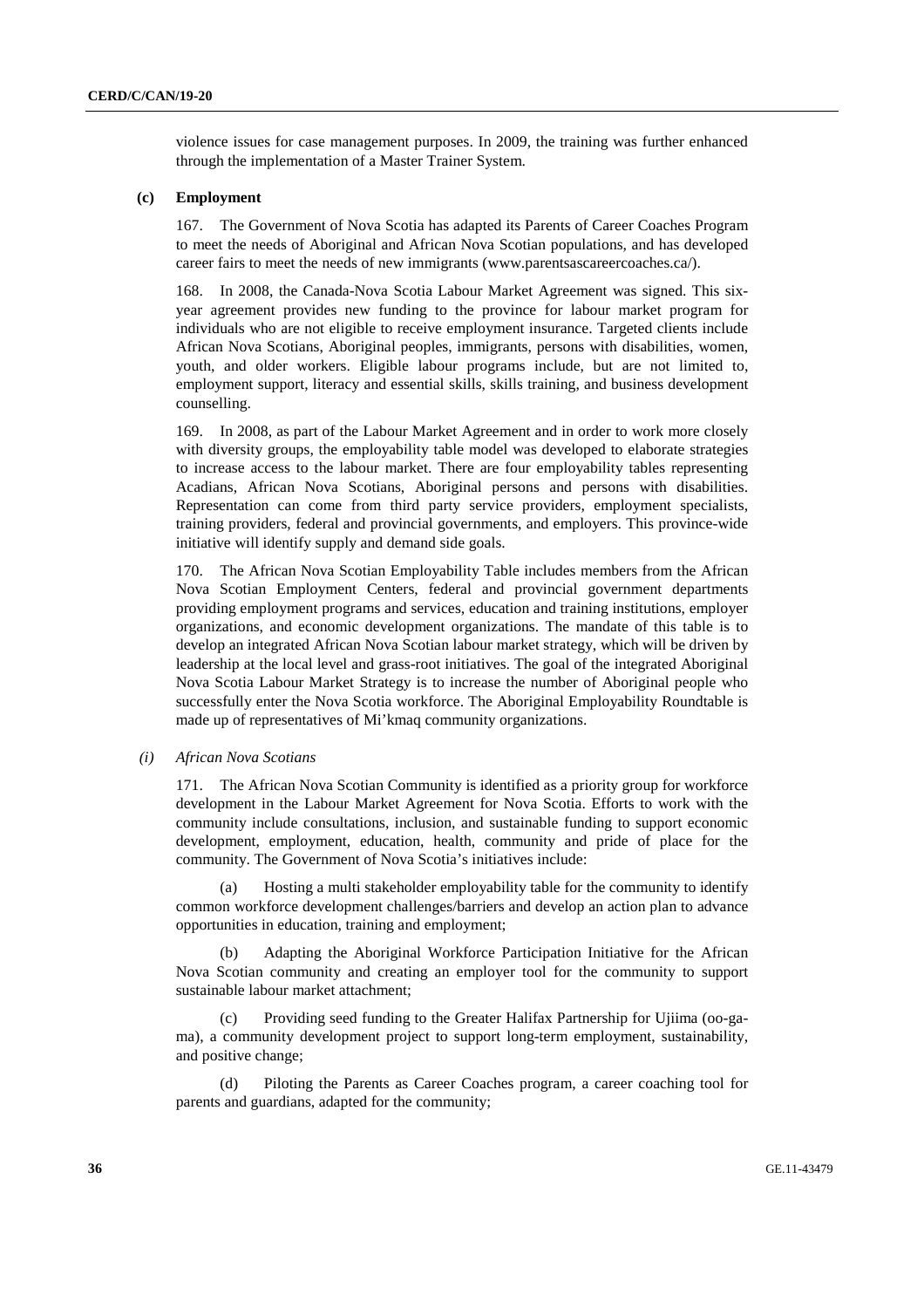(e) Participating in the Black Construction Sector Strategy Roundtable in 2008, sponsored by the Black Business Initiative (BBI). Discussion focused on business partnership opportunities available for people in the construction industry and the training needs for the industry; and

 (f) Providing essential skills training to African Nova Scotian workers in the construction sector and working to eliminate barriers to certification.

172. Created in 1996 by the Government of Nova Scotia, as part of a strategy for business and economic development in the African Nova Scotian community, the BBI formed and established a construction project management company – ADEPA, in 2008, to give African Nova Scotian workers and owners of African Nova Scotian construction businesses the ability to bid on large contracts (http://www.bbi.ca/about-bbi/index.html).

173. In 2008, a partnership agreement was signed by Michelin North America, the African Nova Scotian Employment Partnership Committee's Collaborative Partnership Network, the Office of African Nova Scotian Affairs, African Canadian Services division of the Department of Education, the Public Services Commission's strategic support services, and the BBI to work with the African Nova Scotian community to develop skills and further career opportunities in the industry. This is the first time that this type of partnership has been undertaken with the African Nova Scotian community.

174. The Government of Nova Scotia continues to support the Cape Breton African Nova Scotian Employment Centre (ANSEC), formerly known as the Cape Breton Black Employment Partnership Committee. The Centre is working to promote and facilitate the training and employment of African Nova Scotians on the Sydney Tar Ponds Remediation Project. In 2008, the government provided resource materials and documentation to assist both the management for the project and ANSEC to move towards incorporating the principles of the province's Employment Equity policy. The policy provides a template for the project to develop equity policies and outreach programs for the engagement of African Nova Scotians in the project.

175. The province is also working with business, industry, and community agencies to assist industries in filling identified skills shortages by supporting the labour market attachment of income assistance and employment insurance recipients. Upon successful completion of industry approved job specific skills training through the One Journey Program, participants move immediately into jobs that have been negotiated with partnering industries and employers. Eighty percent of participants in this program remain employed after completing it. From 2007–2009, 13 programs were delivered across the province which supported the labour market attachment of 130 individuals in positions such as continuing care assistants, professional truck drivers and residential counselors.

176. In 2008–2009, the Targeted Initiative for Older Workers, which is a federalprovincial partnership developed to aid unemployed older workers between the ages of 55– 64 in communities affected by significant workforce downsizing or workplace closures through programming for reintegrating into the workforce, funded the Valley African Nova Scotia Development Association for a project developed specifically for the African Nova Scotian community to assist older workers who were unemployed in the valley area of Nova Scotia.

177. Under the Labour Market Agreement, the Government of Nova Scotia created the Bridging to Apprenticeship program to provide support to individuals who face barriers in transitioning to the workforce with a focus on skilled trades. Bridging to Apprenticeship projects targeting the African Nova Scotia Community include the:

 (a) BBI's *Constructing the Future* (2008–2009), which is a construction training and job readiness program for the unemployed and under-employed African Canadians in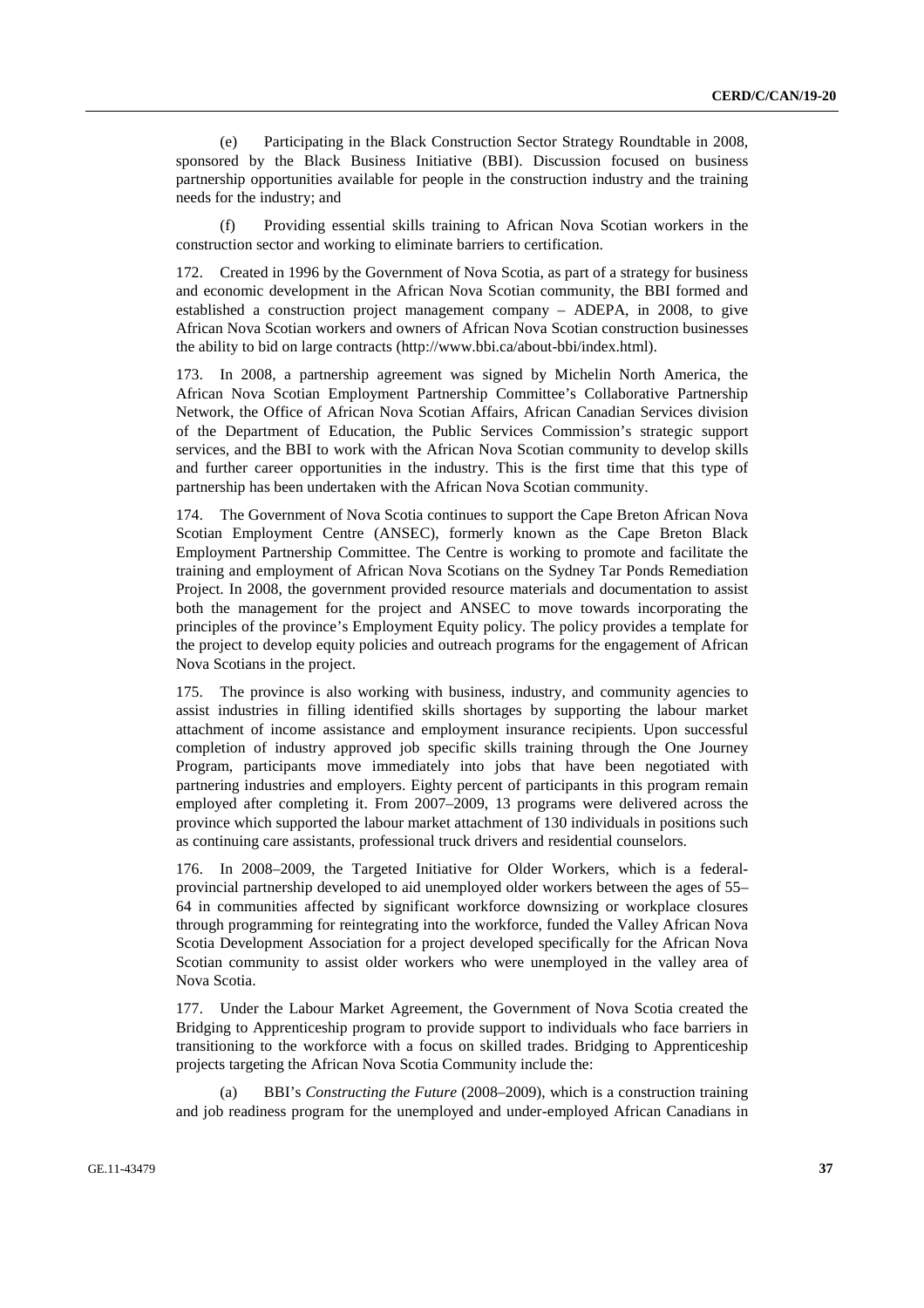the trades sector that equips existing and aspiring tradespeople from the Black community with enhanced skills, certifications and competence to establish a stronger presence in Nova Scotia's construction sector; and

 (b) Valley African Nova Scotian Development Association (2009), which provides support to individuals who face barriers in transitioning to the workforce with a focus on skilled trades.

### *(ii) Aboriginal people*

178. In 2008, the Government of Nova Scotia conducted 25 Bridging the Aboriginal Community workshops across the province to provide over 200 Aboriginal employment officers and case managers with labour market training and employment information.

179. The Government of Nova Scotia in partnership with the Government of Canada also funded the Aboriginal Set Aside Program, which aims to increase capacity in Aboriginal companies through training and skill building on the Tar Ponds Project. Certain aspects of the clean up have been set aside for qualified local businesses with at least 51 percent Aboriginal ownership (www.tarpondscleanup.ca/index.php?sid=3&cid=14).

180. The Nova Scotia Aboriginal Labour Market Strategy is a two-phase strategy to make it easier for Aboriginal people to access the training, skills, and employment opportunities required for sustainable participation in Nova Scotia's workforce. An Aboriginal Labour Market Strategy Coordinator position, housed at the Confederacy of Mainland Mi'kmaq, was created to increase Aboriginal labour market attachment and an individual was hired from the Aboriginal community.

181. Nova Scotia is also working to help Aboriginal youth acquire the educational qualifications needed to enter post-secondary education to lead to greater workforce participation and success. The Government of Nova Scotia, with input from Aboriginal communities, tailors the content and delivery of the Nova Scotia School for Adult Learning – Adult Learning Program (ALP) to meet the needs and culture of these learners. The students learn in a multilingual environment and there is a transition process, developed in 2008, to help them progress from community-based learning to advanced levels at the Nova Scotia Community College, as they work towards a Nova Scotia High School Graduation Diploma for Adults. Grants are provided on an annual basis to communities who deliver this program. In the period of this report, funding went to the Mi'kmaq Friendship Centre (off-reserve); Eskasoni (Literacy Unama'ki); Waycobah (We'koqma'q); Chapel Island (Potlotek); Bear River; and L'nu Sipuk Kina'Muokuom (LSK) Indian Brook.

182. Transition teams including Adult Education, Nova Scotia Community College (NSCC), and Mi'kmaq teachers are established to support students throughout their studies. This unique Adult Learning Program (ALP) transition process also includes:

(a) Introduction and training for teachers regarding the ALP curriculum;

 (b) Visits by Mi'kmaq teachers to a local NSCC campus to see how the ALP is being delivered and how the community college system works;

Visits by NSCC teachers and Mi'kmaq Services Coordinators to the ALP delivered in Aboriginal Communities to review their delivery, discuss best teaching practices for Mi'kmaq students and, where appropriate, plan for the effective transition of Mi'kmaq students into NSCC; and

 (d) Visits by Mi'kmaq ALP students to local NSCC campus for a tour and meeting with instructors and other students, including an introduction to the NSCC "Test Drive", an interactive program that provides information on various NSCC programs.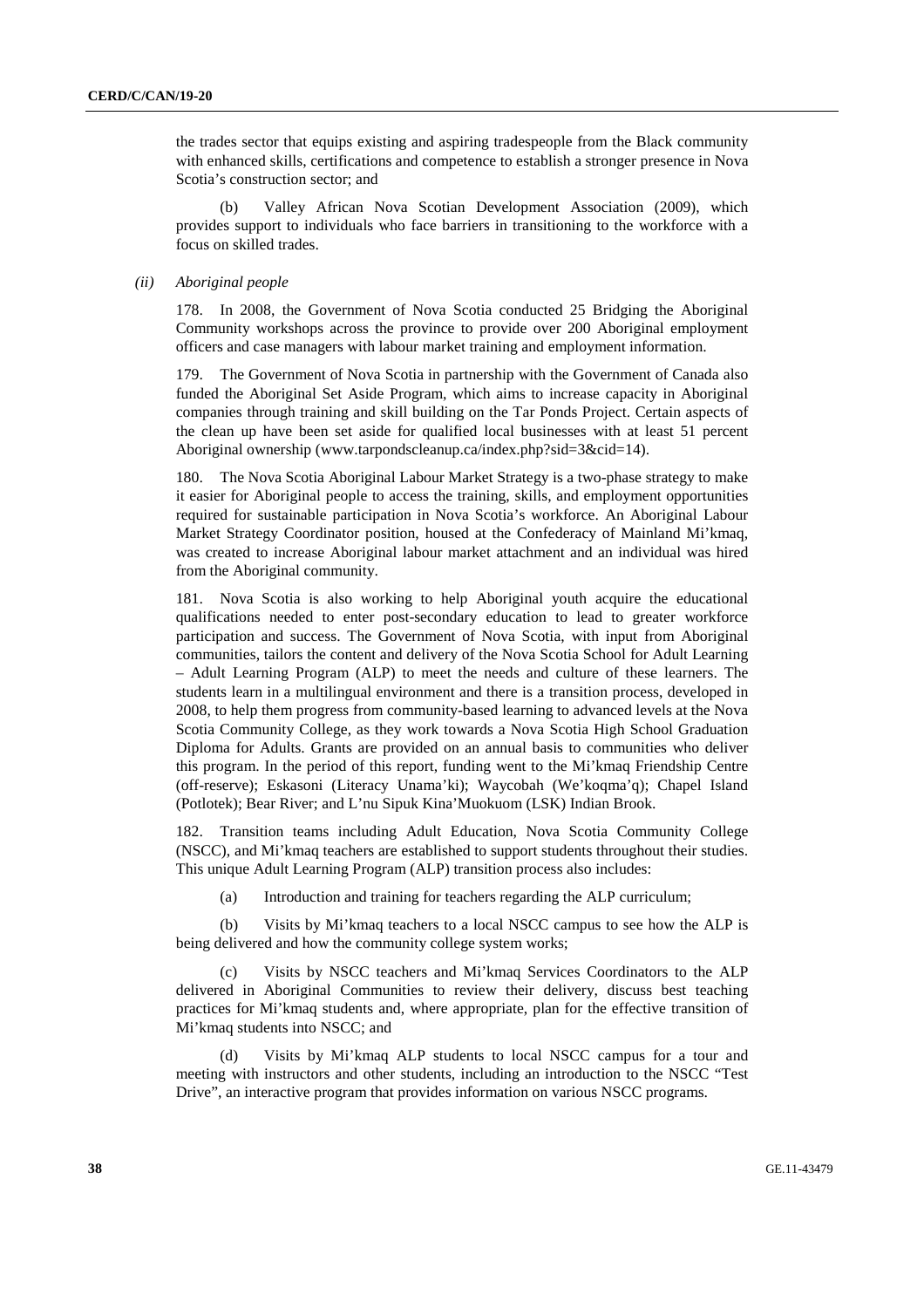183. In 2008, the Government of Nova Scotia introduced the Aboriginal Apprenticeship Strategy, which promotes the participation of the Aboriginal population participating as apprentices in the Nova Scotia Apprenticeship system (www.gov.ns.ca/lwd/pubs/docs/ LWD-accountability2009.pdf).

### *(iii) Employment in the public service*

184. The Government of Nova Scotia has addressed the issue of representation of racial and ethnic communities in the Public Service through the development of policy, programs, and educational opportunities for public servants. It has adopted three foundational corporate policies: the Fair Hiring Policy, the Respectful Workplace Policy and the Employment Equity Policy, which was updated ensuring that applicants from minority groups who self-identify and meet minimum requirements are granted an interview. These policies came into effect in October 2008.

185. The province has introduced several Diversity Employment Initiatives to improve the representation of minorities in the Public Service, including a Diversity Talent Pool, the Diversity Accommodation Fund, a Diversity Selection Panel Pool and several programs through the Career Starts Program including a Summer Diversity Program.

### **Article 5 Equality before the law**

### **(a) Measures to address possible discriminatory approaches to law enforcement**

186. Nova Scotia's Department of Justice, partnered with the Halifax Regional Police to provide "Bias-free policing" or "Ensuring a Bias Free Approach to Policing" training to police officers. Bias-free policing means providing fair and equitable policing to all community members; never taking action or failing to take action because a person has one or more of the protected characteristics named in the Human Rights Act. This training helps participants to identify objective reasons for taking action before the action is taken and to be able to articulate those reasons afterwards. This ongoing training program has been delivered to all police officers in the Halifax Region, and is being delivered to other police agencies across the province.

### **(b) Aboriginal people**

187. The Government of Nova Scotia, through work of the Mi'kmaw-Nova Scotia-Canada Tripartite Forum, has been able to institute the Mi'kmaw Legal Support Network (MLSN), which provides a range of legal services to Aboriginal persons across the province. This Aboriginal Legal Service is co-funded by the Government of Canada and the Government of Nova Scotia. One service which MLSN provides is the Mi'kmaw Customary Law Program, which offers a diversion option under the Extra Judicial Sanctions provisions of the Youth Criminal Justice Act (YCJA). This allows for the diversion, pre-charge or post-charge, of Aboriginal youth to a culturally grounded intervention program delivered by Mi'kmaw justice professionals. The Program is being expanded to adults.

188. Additionally, the Customary Law Program is able to provide Sentencing Circle services to the courts, pursuant to the Criminal Code and the YCJA. These processes do not provide a diversion service, but do allow the courts to request these processes in order to bring forward a range of information to assist in their decision making.

189. There are no specific programs sponsored by the province that are designed to support the reintegration of Aboriginal offenders into society. The MLSN, in partnership with Correctional Services of Canada is in the early stages of developing community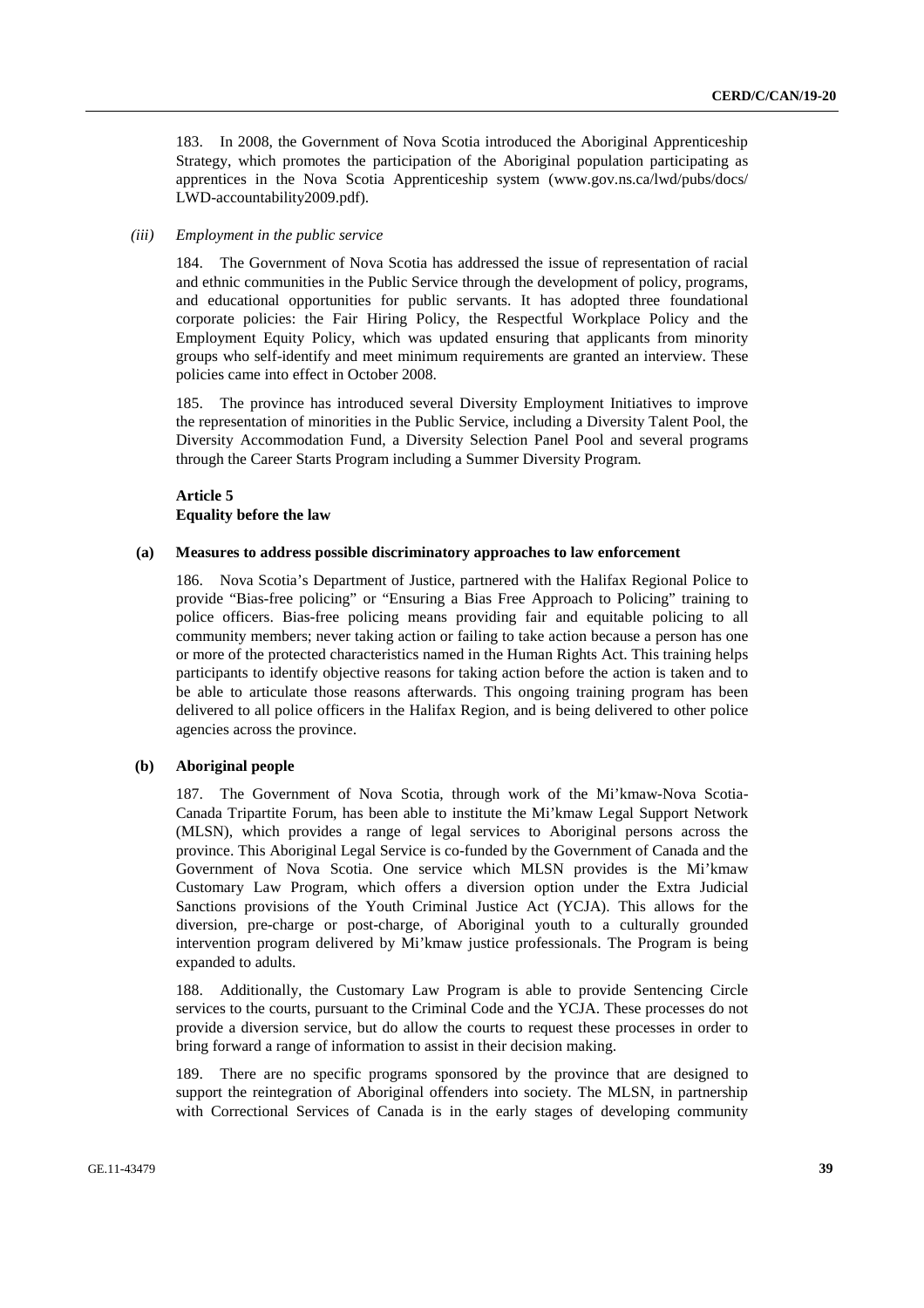capacity to support early community releases under the special provisions of the Correctional Services Act. It is anticipated that, once established, these processes will be used to support the reintegration of provincial offenders, where appropriate. On an individual basis, Correctional Services Chaplains regularly support reintegration by connecting inmates to elders and other spiritual supports from the Mi'kmaw community.

### **(c) Migrant and stateless persons**

190. Refugee claimants, undocumented migrants and stateless persons are able to access health and other social services until such time as they reach a deportation date. Even if their claim is denied, services are provided on humanitarian grounds up until deportation. However this group would not be covered by the provincial Medical Services Insurance Program unless they had documentation from Citizenship and Immigration Canada. They may be covered by the Interim Federal Health Program referred to in the Government of Canada section of this report.

191. Refugee claimants, undocumented migrants and stateless persons would not be able to access education services in Nova Scotia.

### **Article 7**

### **Education, culture and information**

### **Education**

192. New employees with the Public Service attend Diversity and Employment Equity Training as well as Respectful Workplace Training. Additional training opportunities include Diversity Management for Leaders; Leading a Respectful Workplace; Aboriginal Perceptions Training and an E-Learning option "Aboriginal Cultural Awareness".

193. In addition to the above mentioned policies, programs and educational opportunities, the Government of Nova Scotia has established a Diversity Round Table where information on diversity is shared, best practices identified and key diversity champions inform the development of policies, programs and educational opportunities.

# **D. New Brunswick**

#### **Article 2**

**Legislative, administrative, judicial or other measures** 

### **(a) Training for law enforcement**

194. The Government of New Brunswick is working to improve law enforcement officers' access to Cultural Sensitivity Training.

#### **(b) Employment**

195. The Government of New Brunswick is continuing its work with other governments to improve foreign credential recognition for immigrants, which remains a barrier impeding their access and participation in local labour markets.

### *Employment in the Public Service*

196. Since 1984, the Equal Employment Opportunity (EEO) program, which provides Aboriginals, persons with disabilities, and members of a visible minority group with equal access to employment, training and advancement opportunities in the New Brunswick Public Service, has placed 623 individuals in term positions and 274 (46 percent) have been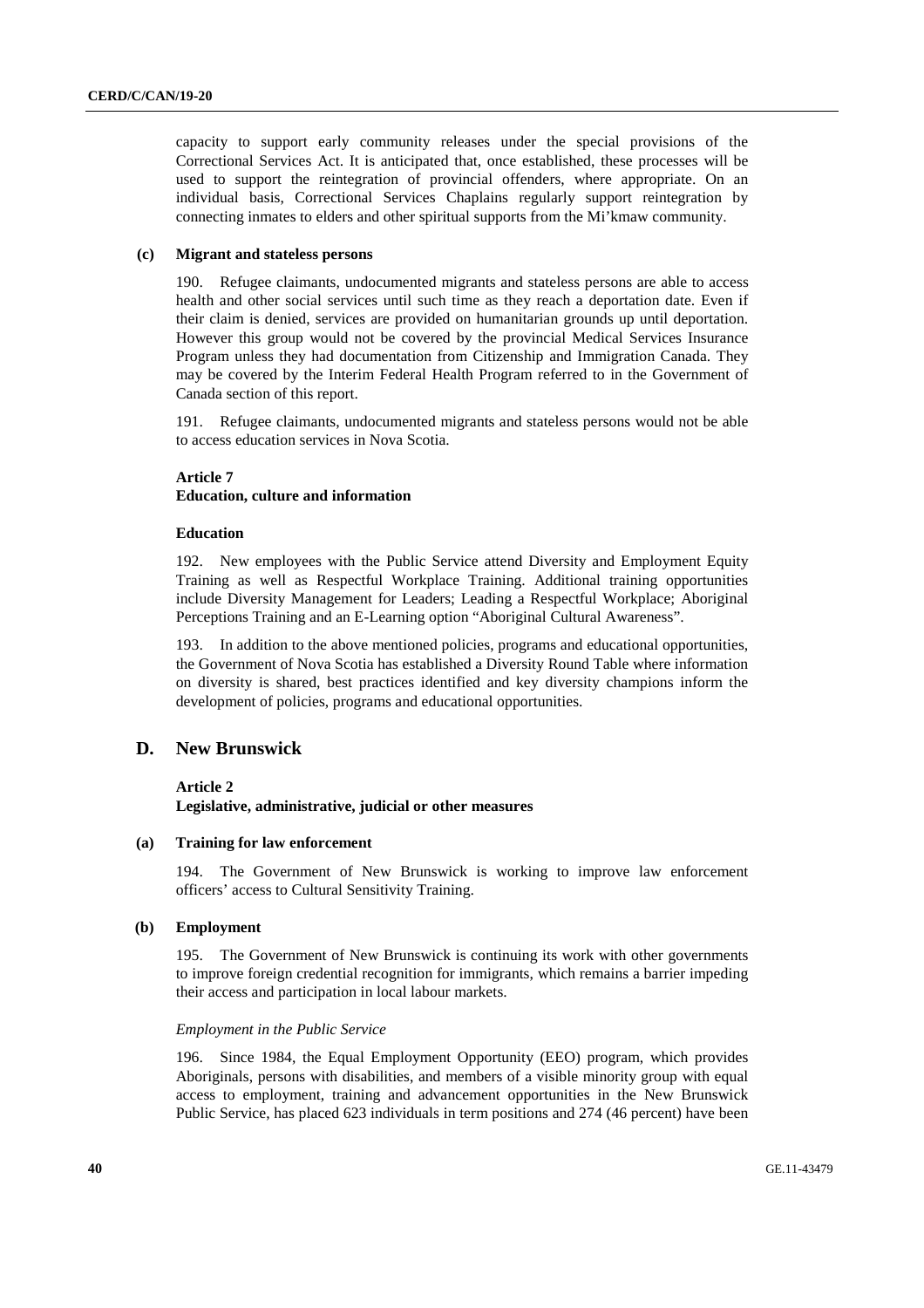appointed to regular, casual or contract positions. In 2007–2008, the EEO program permitted 161 individuals to find long- and short-term employment, including 50 individuals placed in term positions; and in 2008–2009, the EEO program permitted 112 individuals to find long- and short-term employment opportunities, including 36 individuals placed in term positions.

197. The Government of New Brunswick is in discussion with the City of Fredericton to implement a Diversity Requirement Strategy, to increase the numbers of visible minorities among provincial law enforcement officers.

### **Article 5 Equality before the law**

#### **Measures to address possible discriminatory approaches to law enforcement**

198. The Government of New Brunswick is in discussions with local law enforcement agencies to increase the representation of visible minorities in their organizations and improve their personnel's access to Cultural Sensitivity Training.

### **Article 7**

#### **Education, culture and information**

199. In 2008, the New Brunswick Human Rights Commission issued a news release and participated in a news conference to denounce offensive graffiti that had appeared on several Moncton establishments, and to reassure local residents that the Commission is there to guarantee them equal access to housing, employment, education and other public services. On the same day, some Commission members and staff also met with representatives of the Tiferes Israel Synagogue; the Moncton Mosque; the Multicultural Association of the Greater Moncton Area; and Moncton's Committee on Cultural Affairs and Heritage to get their insights on these incidents.

200. The Government of New Brunswick launched a Public Awareness Campaign to better inform the public about the value of increased immigration and diversification of New Brunswick regions. This campaign is aimed at reducing discriminatory and prejudicial attitudes and to facilitate the creation of more welcoming communities in New Brunswick.

201. In 2008–2009, the Government of New Brunswick negotiated \$10 million in federal funding, over the next four years, under the Roadmap for Canada's Linguistic Duality 2008–2013: Acting for the Future. This funding is for promoting New Brunswick to immigrants in Francophone markets and the integration and settlement of newcomers in Francophone communities across New Brunswick and will also be used to strengthen the settlement and integration infrastructure in the province's Francophone regions. Work will also be done to ensure that the existing immigrant-serving agencies, in other parts of New Brunswick, have the capacity to provide programming to Francophone newcomers.

202. Further, three business guides for immigrant entrepreneurs and an orientation manual for newcomers were developed by the province.

203. New Brunswick is focused on making sure that no child faces an uphill battle when they first enter school. Steps taken to address the issue include:

For both the Anglophone and Francophone communities:

 (a) The early years' evaluation assessments have been expanded throughout the province, which includes a planning process to discuss with parents their child's results;

A new early learning curriculum has been developed to help early childhood learning specialists determine appropriate learning outcomes;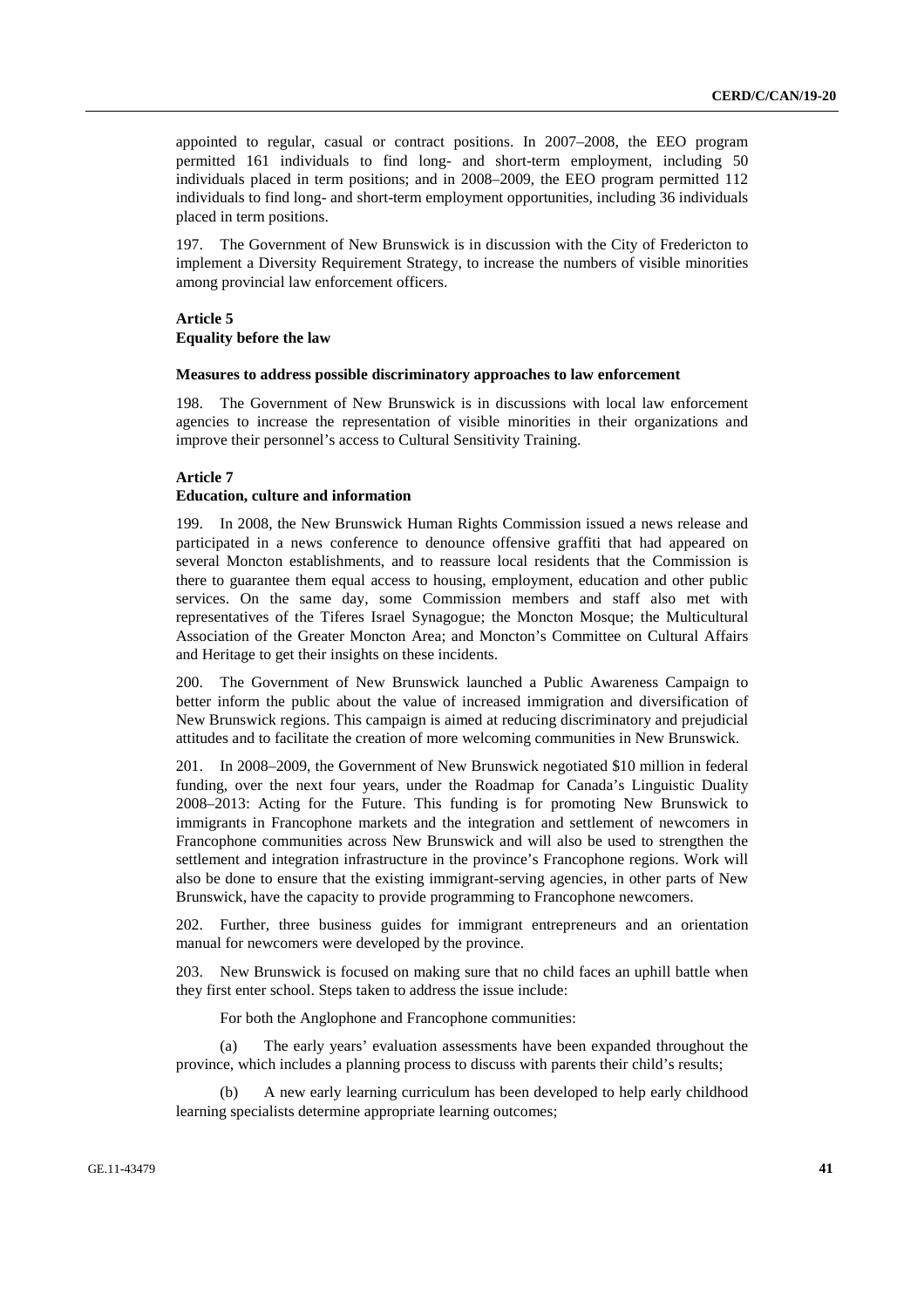(c) Readiness kits entitled Welcome to Kindergarten / Bienvenue à la maternelle are provided to students entering kindergarten, as well as their parents, at the beginning of every school year. These kits contain various educational materials that parents may use to help their children in the transition to school life.

For the Anglophone community:

 (a) Educators have been hired to work on the question of transition to school in First Nation communities. This is part of the school readiness initiatives and early years' evaluation delivery;

 (b) Work is underway in collaboration with the Literary Coalition of New Brunswick and New Brunswick Community College to develop programs that will help improve adult literacy with the understanding that success in this is likely to have a positive effect on child literacy as well;

 (c) District student services Learning Specialists have been engaged in a review of district policies and processes for the development of Special Education Plans for kindergarten students.

For the Francophone community:

 (a) Pre-kindergarten intervention specialists are in place in all Francophone districts. They are responsible for the coordination of school readiness initiatives and a follow-up process with parents of children identified as being at-risk;

A kit for kindergarten preparedness has been produced by the Partenariat en éducation and is distributed to each parent enrolling their child in kindergarten.

# **E. Québec**

 **Article 2 Legislative, administrative, judicial or other measures** 

#### **(a) Gender-based violence**

 *(i) Aboriginal women* 

204. The Government of Québec provides recurrent annual funding to two shelters for Aboriginal women, in Québec City and Montréal, to better meet the special needs of Aboriginal women. Elsewhere in Québec, women's shelters accept Aboriginal women who are victims of spousal violence and their children every year. In Nunavik, three shelters offer services for Inuit women who are victims of violence. The Government of Québec provides average annual funding of \$550,000 for all shelters.

205. The Government of Québec subsidizes 41 *Centres d'aide et de lutte contre les aggressions à caractère sexuel* (CALACS) across the province, offering support services for women and teenaged girls who are victims of sexual assault. The CALACS located in Abitibi-Témiscamingue, Northern Québec and the North Shore offer services more specifically addressed to Aboriginal women who are victims of sexual assault.

206. The Government also subsidizes 17 *Centres d'aide aux victimes d'actes criminels* (CAVACs) throughout Québec. With an average annual budget of \$16 million, the CAVACs provide victims of crime, their families and witnesses with reception services, comfort and moral support, information about the judicial process and victims' rights and recourse, support and guidance in dealing with private and public organizations, and referrals to appropriate legal, medical, social and community resources. They also offer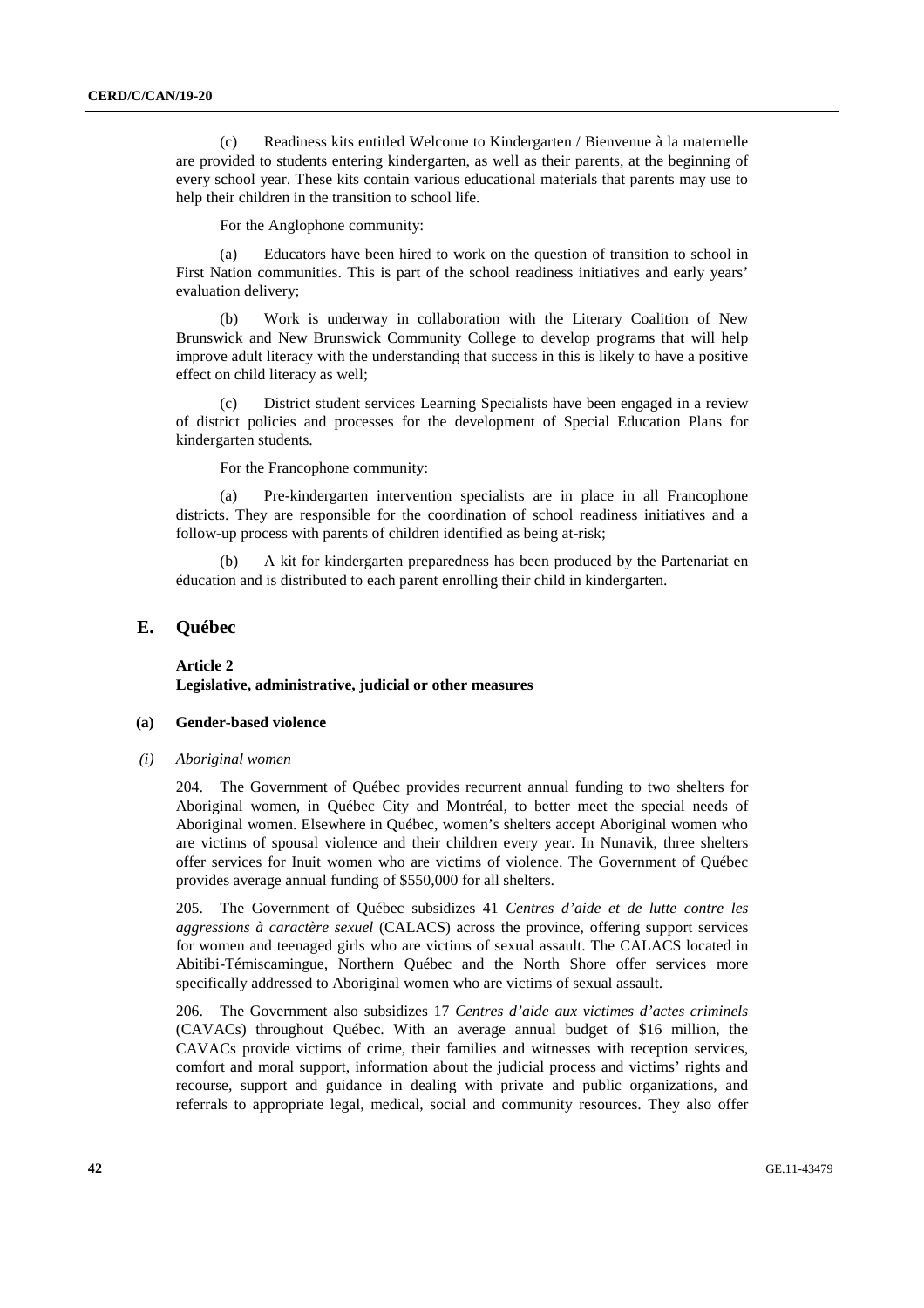professional intervention in situations of post-traumatic shock. There is one CAVAC specifically serving Inuit women of Nunavik.

### *(ii) Women from cultural communities*

207. There are 69 organizations funded by the Government of Québec acting individually to advance the social integration of newcomers, including screening for problems with violence, information on available services, and referral to health and social service agencies network specializing in spousal violence. Government grants totalling \$870,000 have been allocated to projects specifically geared to immigrant women, and three organizations have received additional financial support to carry out spousal violence prevention activities under the Government of Québec's action plan on immigration.

208. The Government of Québec provides recurrent annual funding to some 10 shelters that work specifically with immigrant women and women from cultural communities to better meet the special needs of this client group. These shelters are located mainly in Montréal, Laval and Québec City. As well, the 41 shelters managed by the *Fédération des ressources d'hébergement pour femmes violentées et en difficulté du Québec*, whose funding is provided in part by the Government of Québec, have all received training on how to respond appropriately to the needs of the cultural communities.

209. Sixteen of Québec's 123 women's centres funded in part by the Government of Québec have tailored their services to better meet the needs of immigrant women. The women's centres are local initiatives, created by and for local women. Combatting spousal violence and sexual assault is one of their priorities.

210. The *Regroupement québécois des CALACS* receives a specific annual budget for its female clientele exposed to double discrimination, including immigrant women and women from cultural communities.

211. In an effort to inform sexual assault victims of the assistance and protective services available, the Government of Québec has distributed an *Information Guide for Sexual Assault Victims*, produced by the *Table de concertation sur les agressions sexuelles de Montréal* for community agencies likely to be dealing with situations of sexual assault. This tool is available in French, English and Spanish.

212. The Government has provided financial support to a Women's Centre of Montréal project designed to provide students learning French with information and awareness sessions on spousal and family violence. The Women's Centre has also been mandated to develop an information and awareness session on preventing sexual assault.

### *(iii) Awareness campaigns*

213. In 2006, the Government of Québec launched a new domestic violence awareness campaign. One specific component of this campaign addresses Aboriginal communities, under which \$50,000 was provided to Québec Native Women Inc. to develop family violence awareness tools together with the *Table pour le mieux-être des Premières Nations*. These tools were launched in May 2008.

214. During phase 5 of the campaign, communication tools such as publications, multilingual videos and awareness sessions on spousal violence were provided to members of cultural communities.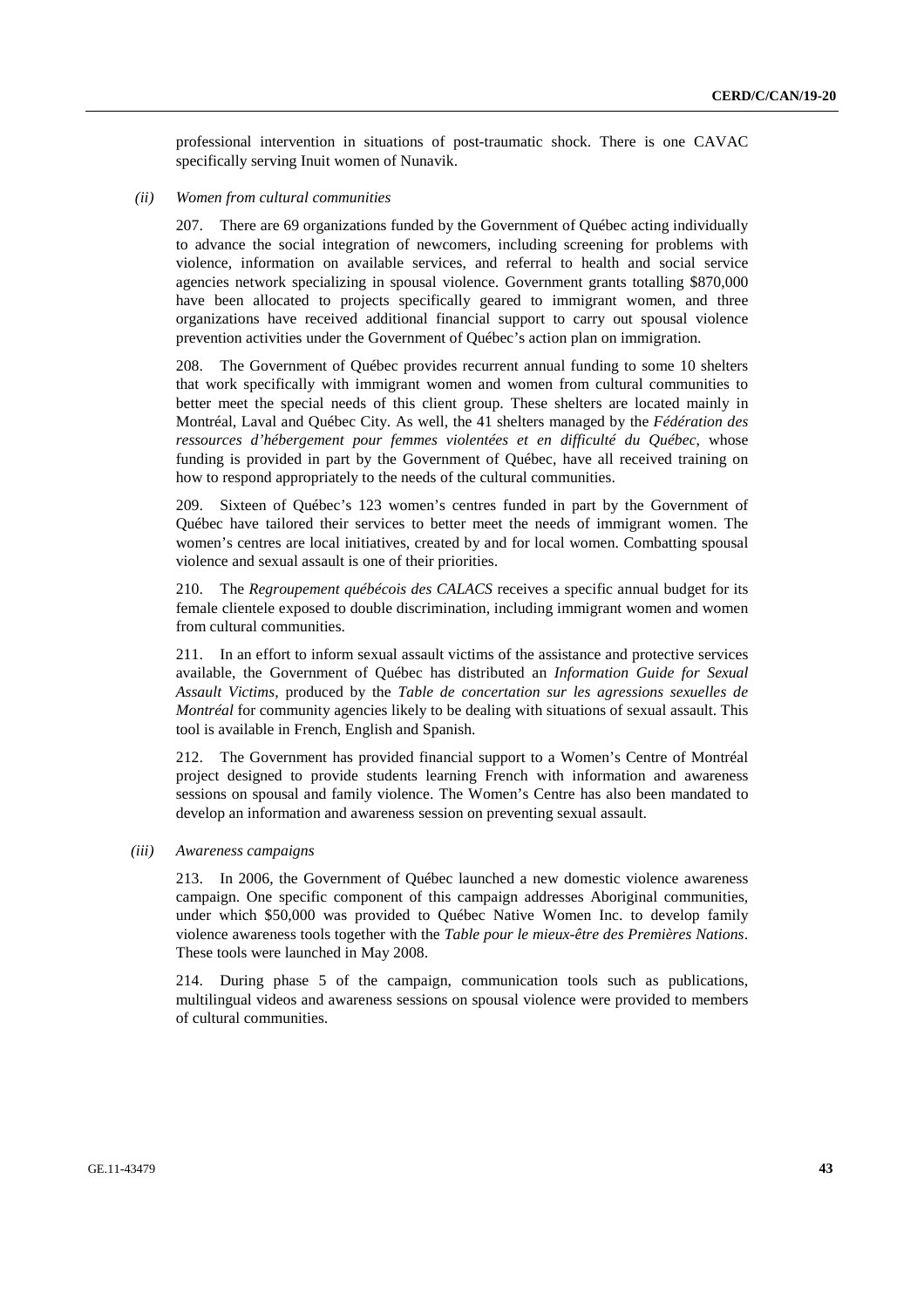### **(b) Training for law enforcement**

#### *(i) Aboriginal women*

215. Over the last 15 years, training sessions have been provided to socio-legal workers on Aboriginal community issues, and sessions on spousal violence and sexual assault have been provided to criminal prosecutors. A *Guide de formation destiné aux procureurs aux poursuites criminelles et pénales portant sur l'agression sexuelle et la violence familiale en milieu autochtone et le système judiciaire* has also been released.

216. Other measures from the 2004–2009 government action plan on domestic violence aim at raising greater awareness for justice system representatives about issues affecting Aboriginal people by:

 (a) Promoting the mentoring of new criminal prosecutors working in Aboriginal communities;

 (b) Continuing to develop a pool of court interpreters for all First Nations and organizing training sessions for Native interpreters; and

 (c) Continuing steps to gradually increase access by Aboriginal communities to CAVACS, and encouraging CAVACS to hire staff who are well informed about the needs of Aboriginal victims.

217. Public colleges and the Québec National Police Academy offer specific training in the *Guide des pratiques policières en matière de violence conjugale*. Police forces that wish to tailor their family violence approaches to the various ethnocultural communities are encouraged to use this guide to do so.

218. Aboriginal policing services are also encouraged to adopt certain directives in order to structure their family violence response based on the guide, and to participate in the Uniform Crime Reporting Survey in cases of offences involving spousal violence.

### *(ii) Women from cultural communities*

219. Certain municipal police forces are adapting their tools and interventions to immigrants or members of cultural communities living with domestic violence. The establishment of the *Partager une culture égalitaire* program has resulted in agreements signed with certain cities (Montréal, Laval, Longueuil, Gatineau, Sherbrooke and Québec City) interested in promoting gender equality in cultural communities. With regards to violence against women, certain cities introduced measures tailored to immigrants and cultural communities.

### **(c) Employment**

220. The Government of Québec has undertaken various measures aimed at removing barriers to employment faced by minority groups. These include:

 (a) The implementation of the Workforce Skills Development and Recognition Framework: This measure, introduced in June 2007, in the Act to promote workforce skills development and recognition, is one of the tools made available to companies to promote the acquisition, mastery and recognition of workforce skills in the workplace, with a view to increasing access to regulated trades and enhancing the transferability of learning. Immigrants can benefit from this measure the same way as other workers;

 (b) Faster recognition of professional qualifications for persons trained outside Québec. One of the purposes of *Project 5* of Québec's new economic program (*Le nouvel espace économique du Québec*) is to ensure faster recognition of professional qualifications for people trained outside Québec, helping them to enter the labour market by reducing the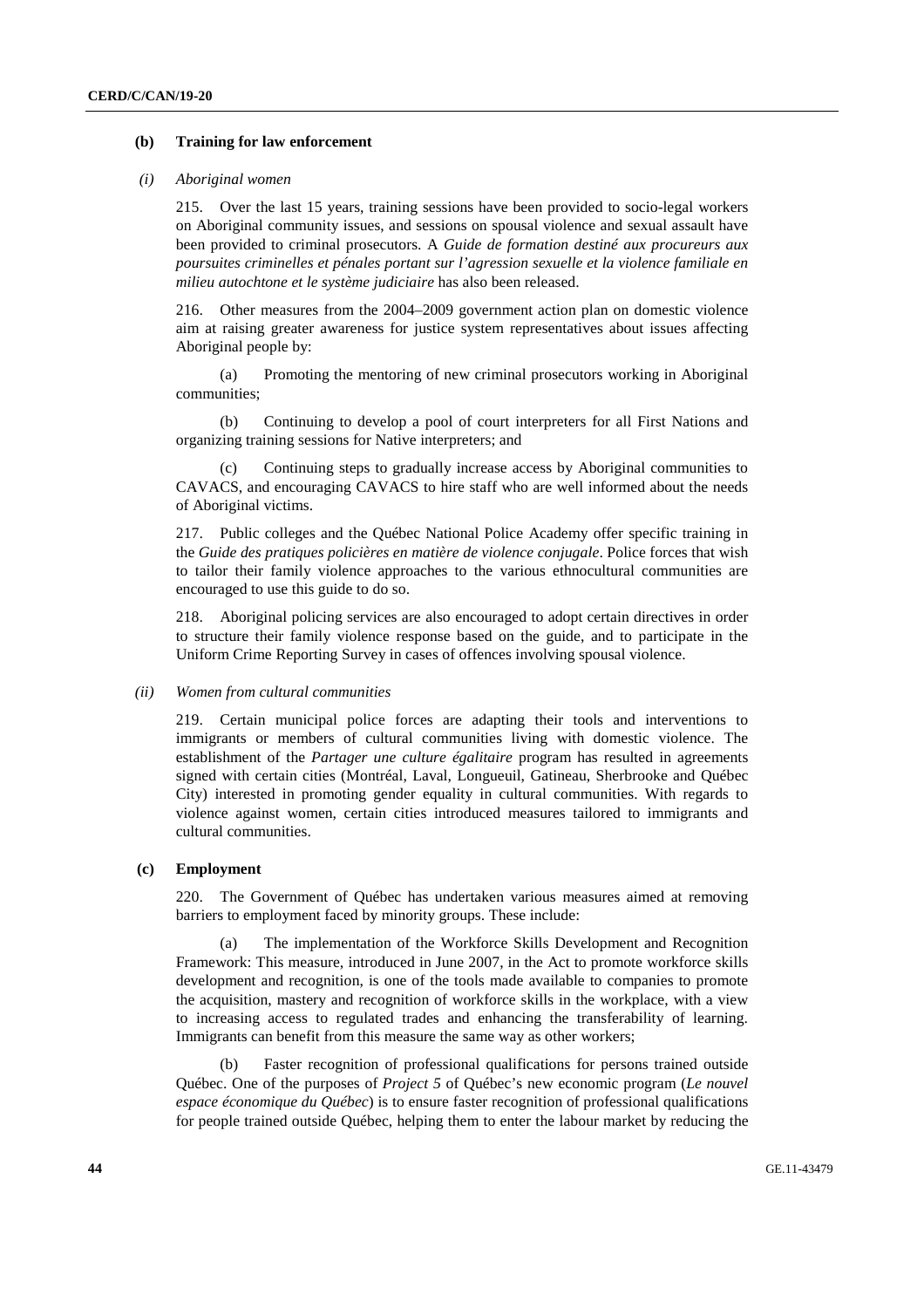barriers to exercising their profession or trade. In a joint statement in 2008, the government and the professional orders agreed to an overall acceleration of the processes for recognizing occupational qualifications. A special \$5 million fund will support the professional orders and regulatory agencies, especially in their efforts to conclude reciprocal skills recognition agreements with their Canadian and French counterparts;

 (c) The provision of additional funding for the *PRIME* program: Under the Employment Pact introduced in 2008, an additional \$15 million has been granted to the PRIME program, an incentive measure to encourage businesses to hire immigrants or persons from cultural minorities and to continue employing them once the subsidized period is over. Furthermore, the refundable tax credit for on-the-job training has been increased from 30 percent to 40 percent. An evaluation of the PRIME program conducted from a sample of registrants indicated that over 80 percent of them were still employed three months after the end of the employment assistance grant;

 (d) The strengthening of partnerships with First Nations: Certain measures have been introduced under the Action Plan to Combat Poverty and Social Exclusion to intensify the dialogue with First Nations and support the emergence of local job development strategies in Aboriginal villages and reserves;

 (e) The introduction of *Défi Montréal*: A project launched in 2009 and coordinated by the *Conseil régional des partenaires du marché du travail de Montréal*. This project aims to involve regional players in implementing an action strategy to help integrate newcomers into the labour market;

 (f) The expansion of the *Québec Pluriel* program: This mentoring program launched in 2004 aims to facilitate the social and vocational integration of youth aged 16 to 24 from cultural and Aboriginal communities and for young immigrants aged 16 to 35 who have been in Québec less than five years. In 2006, given the decisive results of implementing the program in the Québec City and Island of Montréal regions, the Government of Québec agreed to expand it to the cities of Gatineau, Laval, Longueuil and Sherbrooke under the 2006–2009 youth action strategy. There were 259 matches in 2007– 2008 and 288 in 2008–2009;

 (g) Employer awareness and training in managing diversity and preventing employment discrimination: Many publications have been issued to educate employers about the benefits of having a diverse workforce and to help them better manage cultural diversity in their businesses. Awareness and immigrant labour force development workshops have been offered to companies in five regions of Québec through an initiative by the *Commission des partenaires du marché du travail*, coordinated by the *Fédération des Chambres de commerce du Québec* and with the support of the Government of Québec. These workshops include professional networking experiences among representatives of cultural communities, immigrants and businesses.

### **(d) Access to justice for vulnerable groups**

221. The Act to amend the Code of Civil Procedure to prevent improper use of the courts and promote freedom of expression and citizen participation in public debate received Royal Assent on June 4, 2009. This Act amends the Code of Civil Procedure to promote respect for freedom of expression and prevent potential procedural abuse of the courts by companies or organizations that attempt to neutralize or censor public mobilization concerning their activities.

222. In addition, in 2009, the Government of Québec announced a pilot project to create three justice centres near Québec City, Rimouski and Sherbrooke. The objective is to offer the public a single window where they can access referral, consultation and information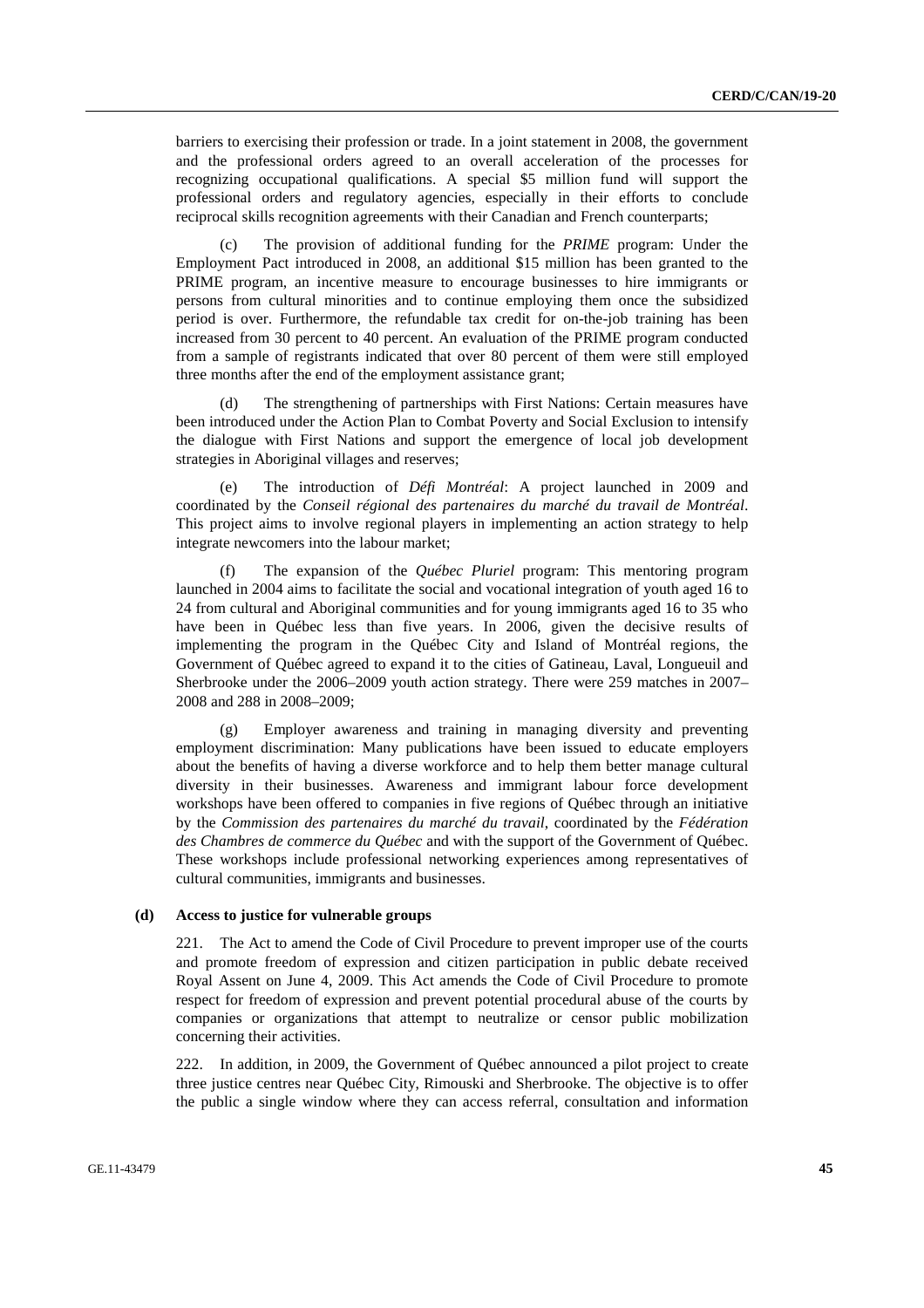services, thereby helping to make justice more accessible. Cultural communities are able to benefit from this new structure.

## **Article 4**

### **Prohibition against promotion of racism**

223. In October 2008, the government policy to promote participation of all in Québec's development, *Diversity: An Added Value*, was released. It included an action plan containing about 100 initiatives covering the period of 2008–2013. The policy has three main thrusts:

 (a) Recognize and combat prejudice and discrimination by heightening public awareness and providing human rights education;

Renew practices by eliminating discrimination in employment and public services, improving practices to ensure real equality and full participation by all, and enhancing recourse so that everyone can ensure that their rights are respected; and

Coordinate efforts by mobilizing and securing the commitment of all of society to seeking solutions so as to ensure that efforts complement each other.

### **Article 5 Equality before the law**

### **(a) Aboriginal people**

224. In accordance with the Act respecting the Québec correctional system, which came into force in February 2007, specialized programs and services adapted to the needs of accused and convicted Aboriginal offenders are provided by resources in their community within certain houses of detention (www2.publicationsduQuébec.gouv.qc.ca/dynamic Search/telecharge.php?type=2&file=/S\_40\_1/S40\_1\_A.htm).

225. In addition, agreements signed since 2007 between the Government of Québec and Inuit and between the Government of Québec and the Cree are intended to develop correctional services and programs adapted to Aboriginal communities. An agreement between the Government of Québec and the Conseil Innu Takuaikan Uashat Mak Mani-Utenam provides for the development of an Innu Community Residential Centre that can accommodate Aboriginal offenders from the region.

### **(b) Migrant and stateless persons**

226. The services provided by the Government of Québec to asylum seekers include temporary and emergency accommodation, housing search assistance, last-resort financial assistance, housing allowance, social services, legal aid, free pre-school education and free primary and secondary education for minors, part-time French courses for adults and specialized French courses (with no allowance), the *Programme de francisation en milieu de travail*, the family budget supplement and school day care services.

227. Persons whose asylum claims have been rejected still have access to social security, health care and educational services as long as they have permission to stay in the province or a final decision on their removal has not been made. It should be noted that social security and educational services are funded by the provincial governments, whereas costs of health care for asylum seekers are covered by the Government of Canada.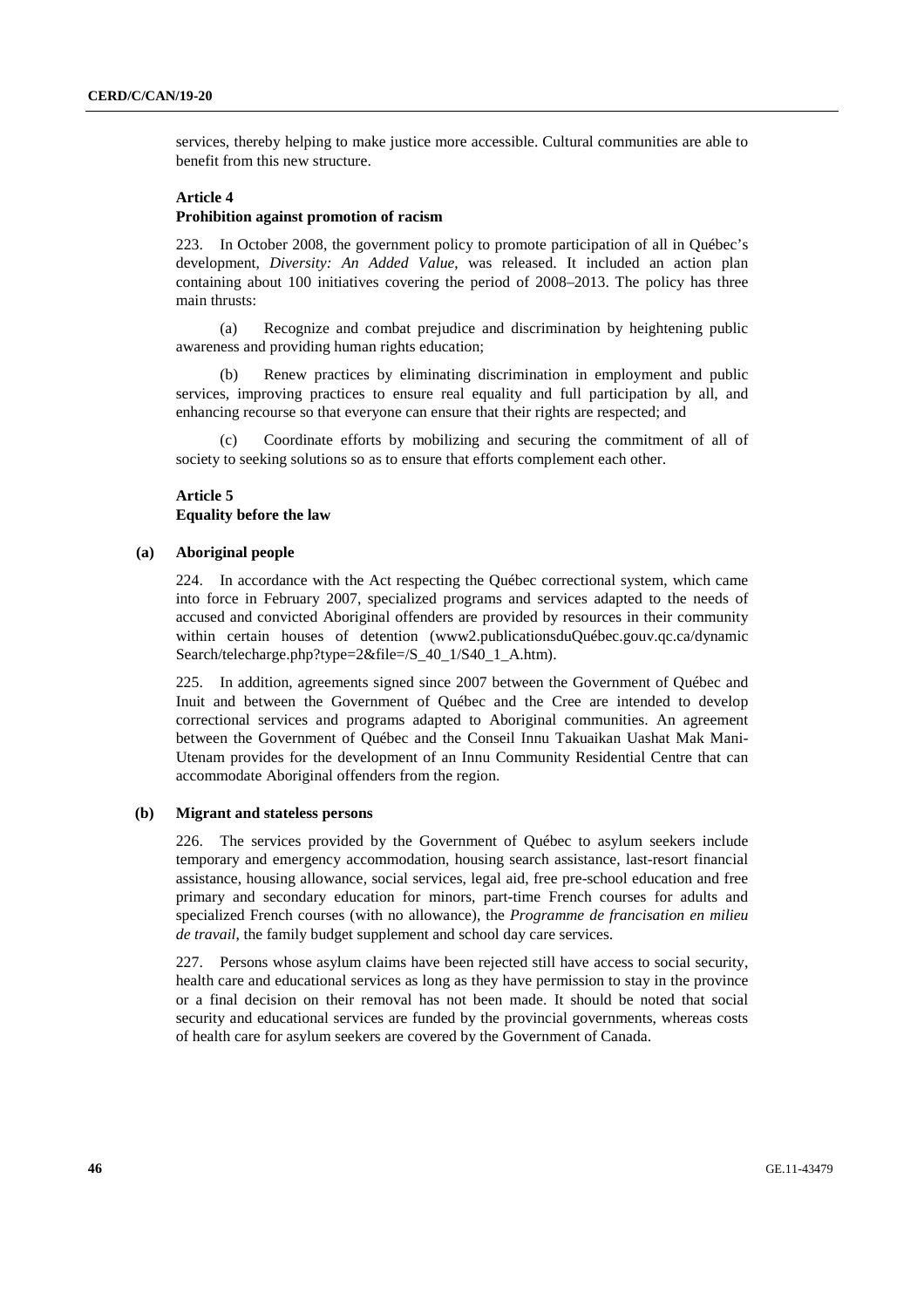### **Article 7 Education, culture and information**

228. The training session *Different But Equal* is provided by the *Commission des droits de la personne et des droits de la jeunesse* (CDPDJ) for teachers, non-teaching staff and community agency workers. It educates participants about the consequences of exclusion and stigmatization based on perceptions of racial inferiority and superiority. It includes a review of the Charter of Human Rights and Freedoms, presents the various recourses available to assert equality rights and proposes anti-racism initiatives.

229. Another training session offered by the CDPDJ, *Beyond the Appearances*, deals specifically with racial profiling and is offered to the same clientele. It covers the definition of racial profiling, its manifestations and the various possible recourses. Between February 2007 and May 2009, these sessions were presented 48 times.

# **F. Ontario**

### **Article 1 Definition, interpretation and general**

#### **Use of the term visible minority**

230. The term "visible minorities" does not appear in Ontario statutes or regulations, or in the application forms of the Human Rights Tribunal of Ontario. The use of the term in Tribunal decisions is mostly in reference to the language used by witnesses, or in statistical data or past jurisprudence. The term is not used in the publications of the Ontario Human Rights Commission, other than in quoting from submissions. Its use by the Government of Ontario is mainly in reference to demographic data, which primarily comes from national Census data.

### **Article 2**

### **Legislative, administrative, judicial or other measures**

### **(a) Gender-based violence**

231. In 2007, the Ontario Federation of Indian Friendship Centres and the Ontario Native Women's Association released a report, *A Strategic Framework to End Violence Against Aboriginal Women*, which recommended action to prevent violence against Aboriginal women and was the culmination of several provincially-funded summits. An intergovernmental response is being undertaken to ensure a coordinated response to the prevention of violence against Aboriginal women.

232. The Government of Ontario, which is committed to protecting women from domestic violence, sexual assault and other forms of gender-based violence, such as sexual harassment, provided more than \$208 million in 2009 to services and programs to protect women from gender-based violence, including \$87 million from its Domestic Violence Action Plan. This Plan is a comprehensive, multi-ministry commitment to initiatives aimed at improving public education and training, community supports and the justice system response to domestic violence. It provides improved access to French-language services and targeted initiatives to address the unique needs of Aboriginal communities, people with disabilities, and ethno-cultural/racial communities.

233. Initiatives to protect women from gender-based violence include: community based services (\$18.8 million investment in services for abused women and children), training (funding of training programs run by the Ontario Council of Agencies Serving Immigrants and the Ontario Federation of Indian Friendship Centres), public education (expansion of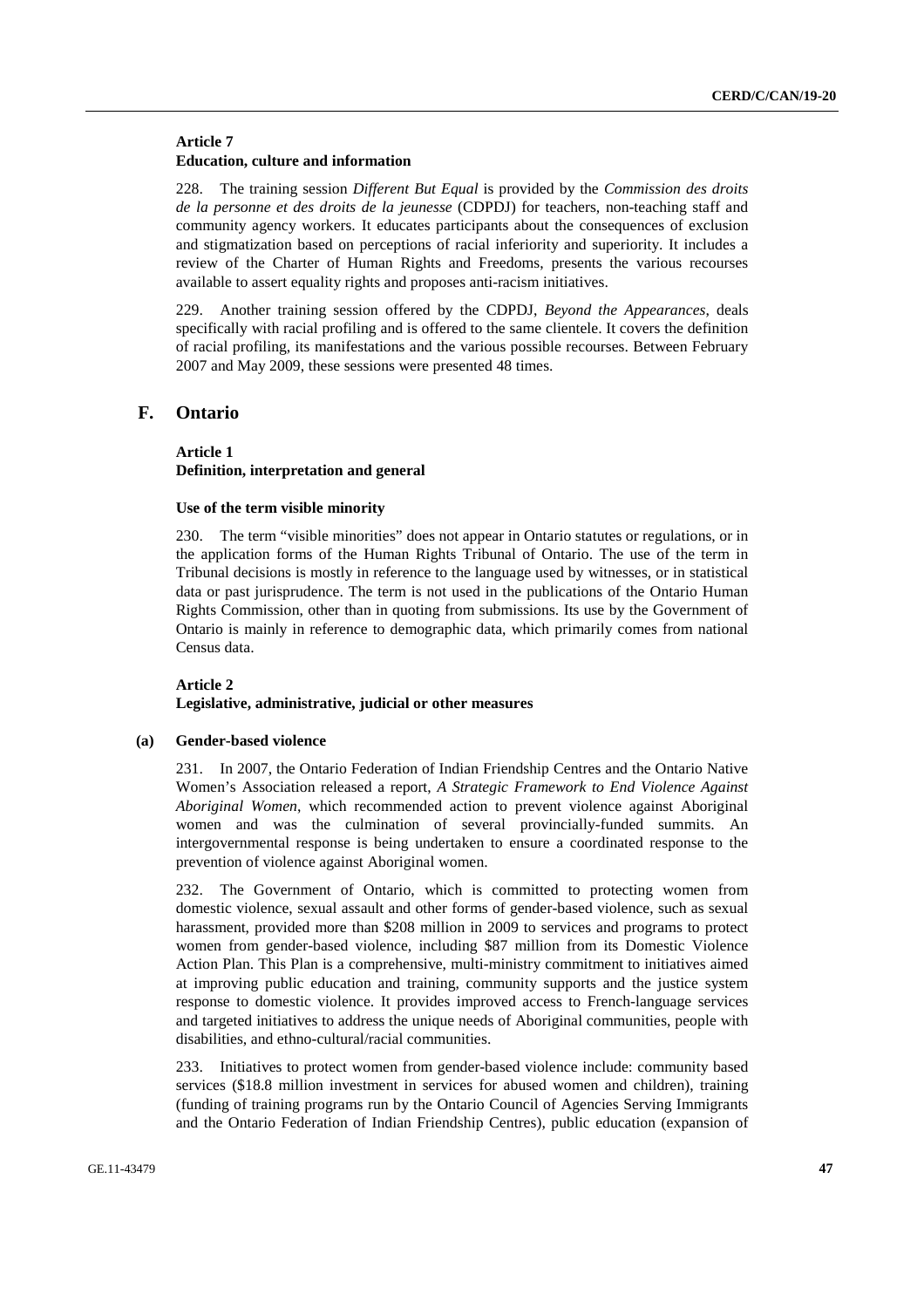the *Neighbours, Friends and Families* campaign) and measures to strengthen the justice system response (creation of the Victim Quick Response Program pilot project).

### *(i) Community based services*

234. The Government of Ontario has made a number of investments in recent years to provide stabilized funding to core services and to expand community supports. This includes an \$18.8 million investment announced in September 2008 to help reduce wait lists and address gaps in programs and services for abused women and their children. The investment supported the addition of 83 shelter beds to the existing system and many of these beds went into high population growth areas with large immigrant populations.

235. A new 10-bed Francophone shelter has been opened in Timmins, northern Ontario, to provide services in French and is accessible to persons with disabilities.

236. Employment training pilot programs for Aboriginal women experiencing or at risk of abuse were funded through Nipissing First Nations, Constance Lake First Nations, Seven Generations Education and Minwaashin Lodge Aboriginal Women's Support Centre. As of March 2009, 167 Aboriginal women had completed their training and 84 percent of the graduates had found employment or went on to further training.

237. Other initiatives undertaken include funding for research projects and conferences on the issue of sexual assault, to improve the responses to this form of violence that affects primarily women. Colibri, an organization that provides services to Francophone women who are victims of sexual assault, was established through the Ministry of the Attorney General community grants program and began offering services in January 2008.

 *(ii) Training* 

238. The Ontario Council of Agencies Serving Immigrants received government funding to support its Prevention of Domestic Violence against Immigrant and Refugee Women: Facilitated e-Learning and Community Capacity Building for Front-Line Settlement Workers Program. This program provides on-line workshops for service providers who work with immigrant and refugee women but who do not have training or extensive knowledge of domestic violence issues. An on-line Ontario-wide community of service providers will be developed and maintained to share issues, learning and best practices on prevention of domestic violence against immigrant and refugee women in Ontario.

239. The Ontario Federation of Indian Friendship Centres has received government funding to provide training to improve Aboriginal cultural competency for non-Aboriginal government staff and front line service staff. This training includes a component specific to violence against Aboriginal women in order to enhance an understanding of the issues from a historical perspective and to increase knowledge of the traditional societal roles of Aboriginal women.

240. *Action ontarienne contre la violence faite aux femmes* (AOcVF) received funding to create a Francophone Training Institute on Violence against Women. It is developing and delivering high-quality training to front-line staff and managers in organizations that offer services to abused women in French. As of April 2009, 714 participants were served through the Institute's training initiatives either in person, by Internet or by webbroadcasting.

### *(iii) Public education*

241. The Government of Ontario has expanded the *Neighbours, Friends and Families* public education campaign that aims to raise awareness of the signs of woman abuse and help people close to an abused woman provide support. The campaign is available in more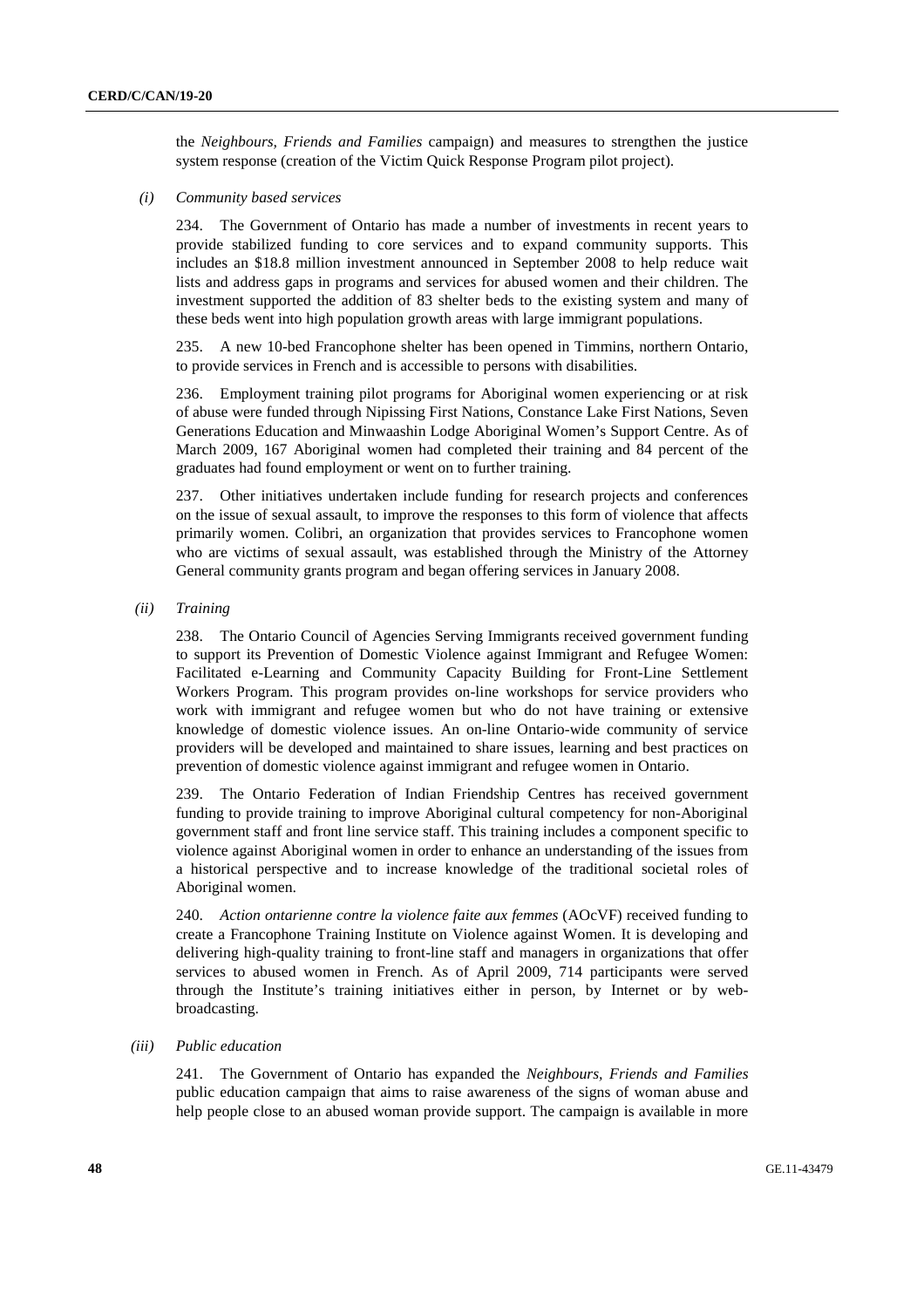than 170 communities and materials have been culturally adapted and translated into 16 languages. The campaign has also been adapted to meet the cultural needs of the Aboriginal and Francophone communities: the Ontario Federation of Indian Friendship Centres is implementing *Kanawayhitowin*, an Aboriginal version of the campaign, and AOcVF is implementing the Francophone campaign, *Voisin-es, ami-es et familles*. The Ontario Council of Agencies Serving Immigrants is promoting the campaign in newcomer communities.

242. Ontario also continues to support the Promoting Healthy Equal Relationships Program, which provides funding for initiatives targeting youth (ages 8 to 14) and the adults who influence them, to change attitudes that perpetuate violence against women. Targeted initiatives are reaching out to Aboriginal, Francophone and diverse communities. An example is the province-wide Aboriginal male youth role model initiative *Kizhaay Anishinaabe Niin: I Am A Kind Man*, which engages Aboriginal men and boys aged 10 to 14 in speaking out against violence against Aboriginal women and supports Aboriginal men and boys in choosing not to use violence. The campaign is sponsored by the Ontario Federation of Indian Friendship Centres.

243. The government has also contributed to the Nishnawbe Aski Nation's Youth Resiliency Program, which is empowering Aboriginal youth through its Girl Power and Wolf Spirit Warrior programs in ten First Nations communities. These programs for Aboriginal female and male youth promote cultural awareness and identity, self-esteem, suicide prevention, healthy and active lifestyle choices, and healthy, equal relationships. Girl Power camps have helped 50 Aboriginal girls, aged 10 to 14, develop self-esteem and self-expression and build interpersonal and decision-making skills.

### *(iv) Strengthening the justice system response*

244. The Government of Ontario has supported the Family Law Education for Women (FLEW) public legal education project to inform newcomer women of their rights and options under Ontario and Canadian law. Launched in 2008, FLEW has created a series of plain language guides addressing key areas under family law including marriage and divorce, custody and access, child and spousal support, and child protection. Issues involving domestic violence and the abuse of women are interwoven through a number of these publications. Materials are available in 10 languages (in addition to English and French) and were developed with the assistance of community agencies to adapt them to specific communities (e.g. Christian, Muslim, Aboriginal and Jewish).

245. The government continues to make improvements to Ontario's criminal and family court justice system to help ensure women, including Aboriginal, Francophone and racialized women, who are victims of abuse and their children get help faster and are better protected from future harm. This includes \$8.2 million in new funding, announced in 2008 for:

 (a) An Early Victim Contact program that provides same-day help for victims as part of the specialized court program on domestic violence cases;

The Bail Safety Project, an innovative approach to identifying high-risk situations for victims of domestic violence, currently operating in 10 sites; and

 (c) Annual ongoing funding for the Partner Assault Response Program, and to the province's 79 Supervised Access Program locations.

246. The Government of Ontario has enacted the Family Statute Law Amendment Act, 2009. Under the legislation, which amended the Child and Family Services Act, the Children's Law Reform Act and the Family Law Act, restraining orders in Ontario have been strengthened to improve the security of those suffering from domestic violence, most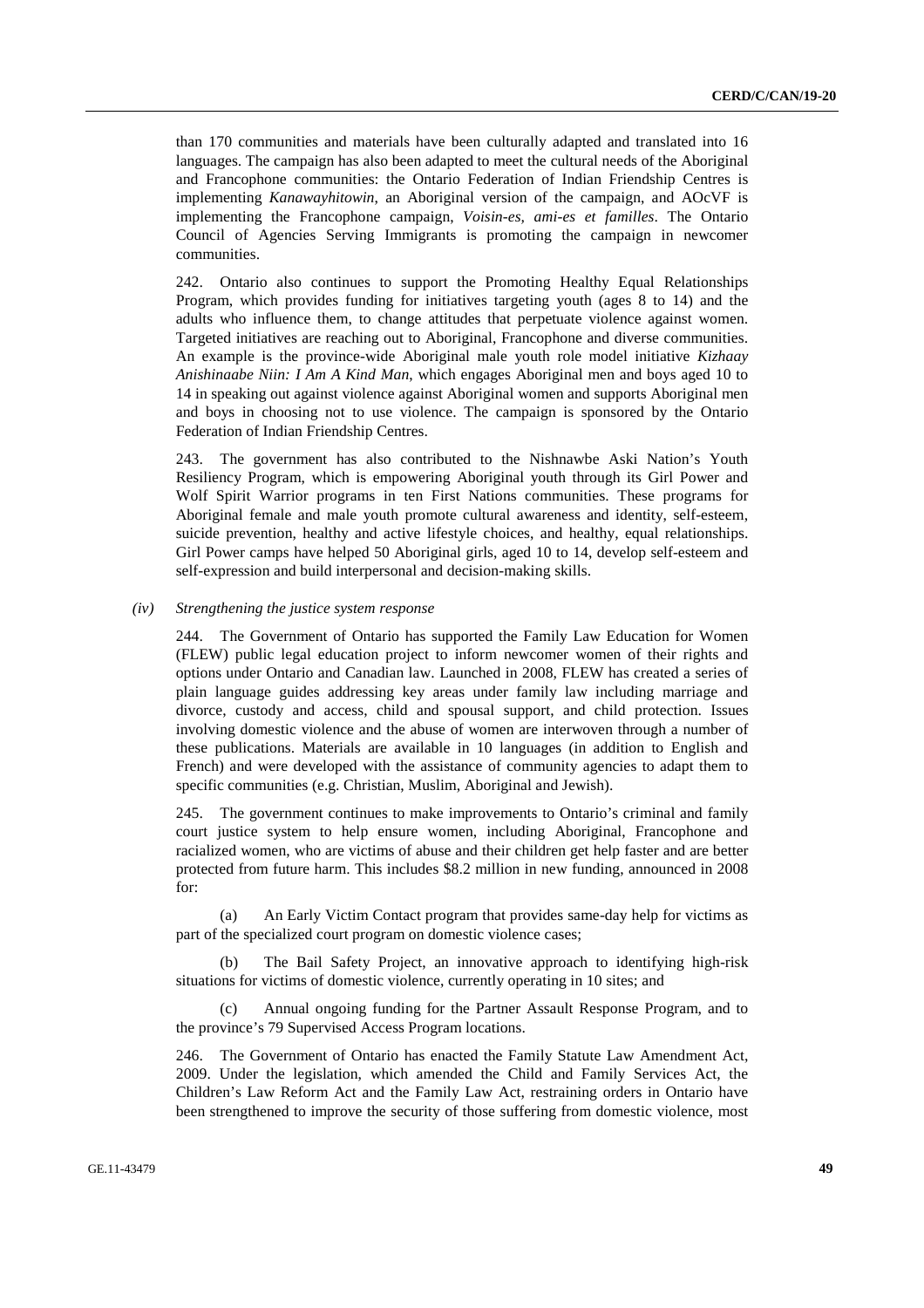of whom are women and children. Reform measures in the legislation include the following:

 (a) Prosecuting restraining order breaches under the Criminal Code, which would allow for tougher enforcement and stricter bail conditions;

Expanding eligibility for restraining orders to those living together in a relationship for less than three years;

 (c) Including an evidentiary test for a judge to grant a restraining order when the judge is satisfied that there are reasonable grounds for someone to fear for his or her safety or for the safety of his or her children.

247. Ontario has established a pilot project, the Victim Quick Response Program, which provides emergency funding to victims of crime including victims of domestic violence and sexual assault. Women living in rural and northern areas and Aboriginal women are eligible to receive funding from this pilot program. Emergency expenses which qualify for the program include: accommodation and meals, funeral expenses, and short-term counselling.

248. The Government of Ontario has funded a number of initiatives to improve the justice sector supports for Aboriginal women through various grants programs:

 (a) Two million dollars in one-time funding over two years has been provided to improve services to Aboriginal victims of crime through the Aboriginal Victims Support Grant Program. Twenty Aboriginal organizations have received funding for 21 projects to increase the capacity of local communities to respond to the needs of Aboriginal victims of domestic violence, sexual assault, hate crimes and historic abuse, primarily in underserved areas of the province;

 (b) Under the Community Grants Program, \$2.7 million was provided to 37 projects for Aboriginal victims of violence. Projects included training for First Nation community mental health workers to increase their knowledge and skills to provide support to victims of sexual abuse, and a culturally appropriate program for abused Aboriginal women to develop self-esteem and life management skills;

 (c) Through the Community Hate Crimes Response Grants, the Ontario Native Women's Association received \$70,000 to conduct qualitative research into hate crimes perpetrated against Aboriginal women, information sharing and workshop training for service providers and justice workers.

#### *(v) Social assistance programs*

249. Ontario's social assistance programs provide income and employment supports to single adults and families who are in financial need. The government has made changes to streamline and enhance access to social assistance for victims of domestic violence in a manner that ensures the safety of the individual is not put at risk.

For Ontario Works, the changes include:

 (a) An expedited intake process for individuals trying to escape domestic violence, under which individuals may forego the preliminary discussion at application and proceed directly to an intake appointment with an Ontario Works caseworker;

 (b) Eligibility to receive full assistance for the first three months in an interval or transition home where a person needs assistance with shelter costs to maintain their accommodation in their community; and

 (c) Temporarily waiving documentation requirements at application, the obligation to pursue support for three months or up to 12 months and deferring participation requirements.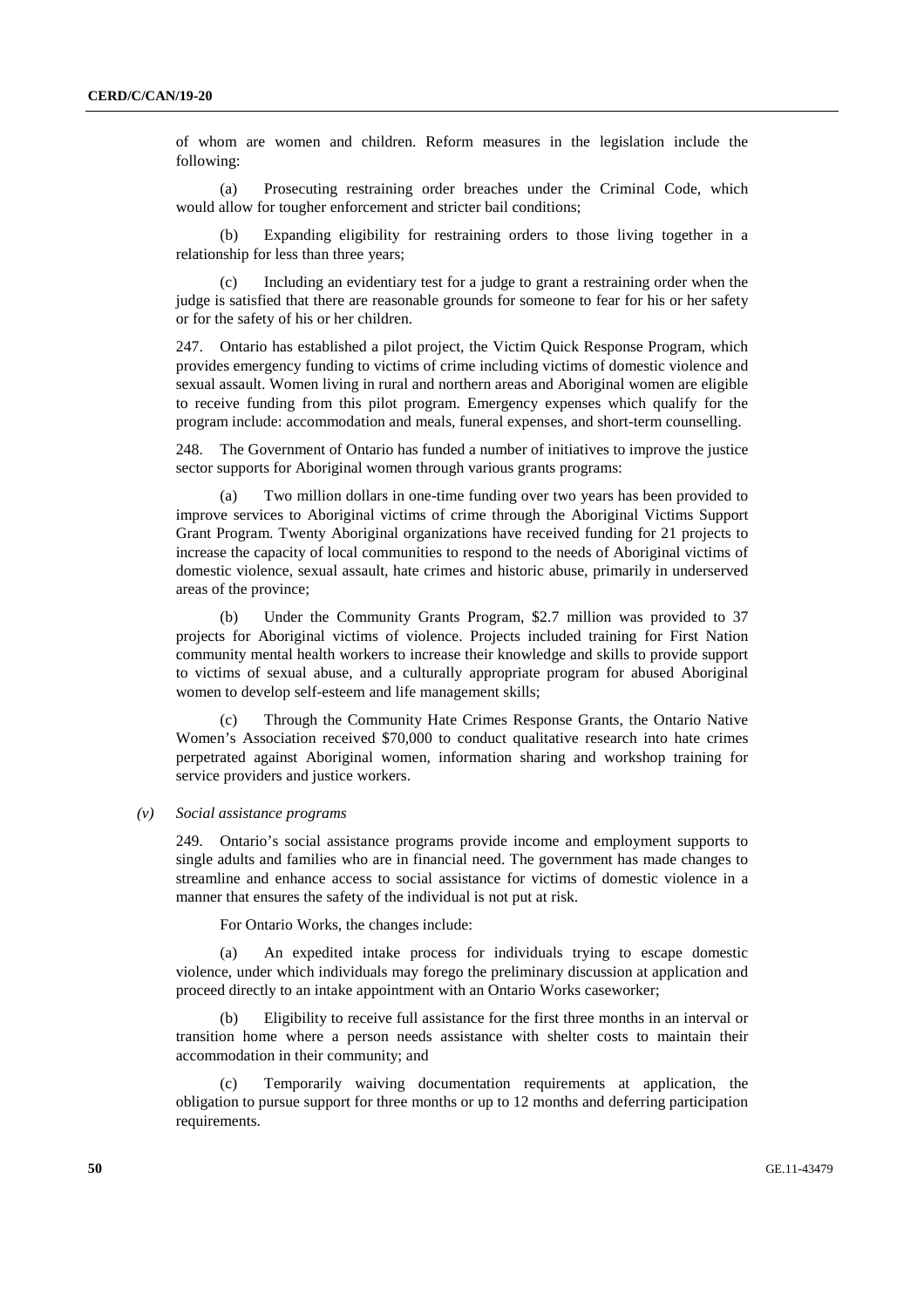For Ontario Disability Support Program, the changes include:

 (a) Eligibility to receive income support for three months for recipients who have fled their homes because of violence, without requiring the person to pursue joint financial resources, including support that may be owing;

 (b) Temporarily waiving the obligation to pursue spousal and child support where there is family violence that can be verified by a third party; and

 (c) Temporarily waiving the requirement to pursue sponsorship support where family violence can be verified by a third party and the recipient has moved out of the sponsor's home.

### **(b) Training for law enforcement**

250. The Police Services Act requires the police to provide services in accordance with the fundamental rights guaranteed by the Canadian Charter of Rights and Freedoms and the *Human Rights Code*, and the need for sensitivity to the pluralistic, multiracial and multicultural character of Ontario society.

251. The Government of Ontario has issued the Equal Opportunity, Discrimination and Workplace Harassment Guideline, which provides that:

 (a) Police service's procedures on responding to and preventing discrimination and harassment have to meet some criteria;

 (b) Every chief of police should ensure that no sexist, racist or other offensive or derogatory material is displayed in the workplace;

 (c) Every police service's procedures on employment accommodation should be in accordance with the Ontario Human Rights Code and section 47 of the Police Services Act;

 (d) Every chief of police should ensure that all officers receive training on race relations, diversity and human rights;

 (e) Every chief of police should ensure that, as part of this training, the police service's policy and procedures dealing with equal opportunity, discrimination and workplace harassment are reviewed with all officers.

252. The Ontario Provincial Police (OPP) Policy on Domestic Violence Occurrence prohibits officers from being influenced by factors such as marital status, race, ethnicity, socio-economic status, or occupation of the victim or suspect in deciding whether to lay a charge. The officers are expected to explain the cycle of violence, the status of the court case, the availability of support services, and where the victim consents, the immediate dispatch of victim services. Officers are expected to provide service in a culturally-sensitive manner. The detachment commander is responsible for monitoring domestic occurrences for compliance to ensure that detachment supervisors receive accredited domestic violence investigator training, and for developing a domestic violence protocol with applicable social services agencies.

253. Police training addresses issues such as language barriers, cultural pressure, customs, and other influences that may make it difficult for victims to report incidents of domestic violence. Front-line officers require training on the Model Police Response to Domestic Violence produced by the Ministry of Community Safety and Correctional Services before they can be designated as domestic violence investigators. The training is comprised of four guidelines: Domestic Violence Occurrences, Criminal Harassment, Bail and Violent Crime and Preventing and Responding to Occurrences involving Firearms.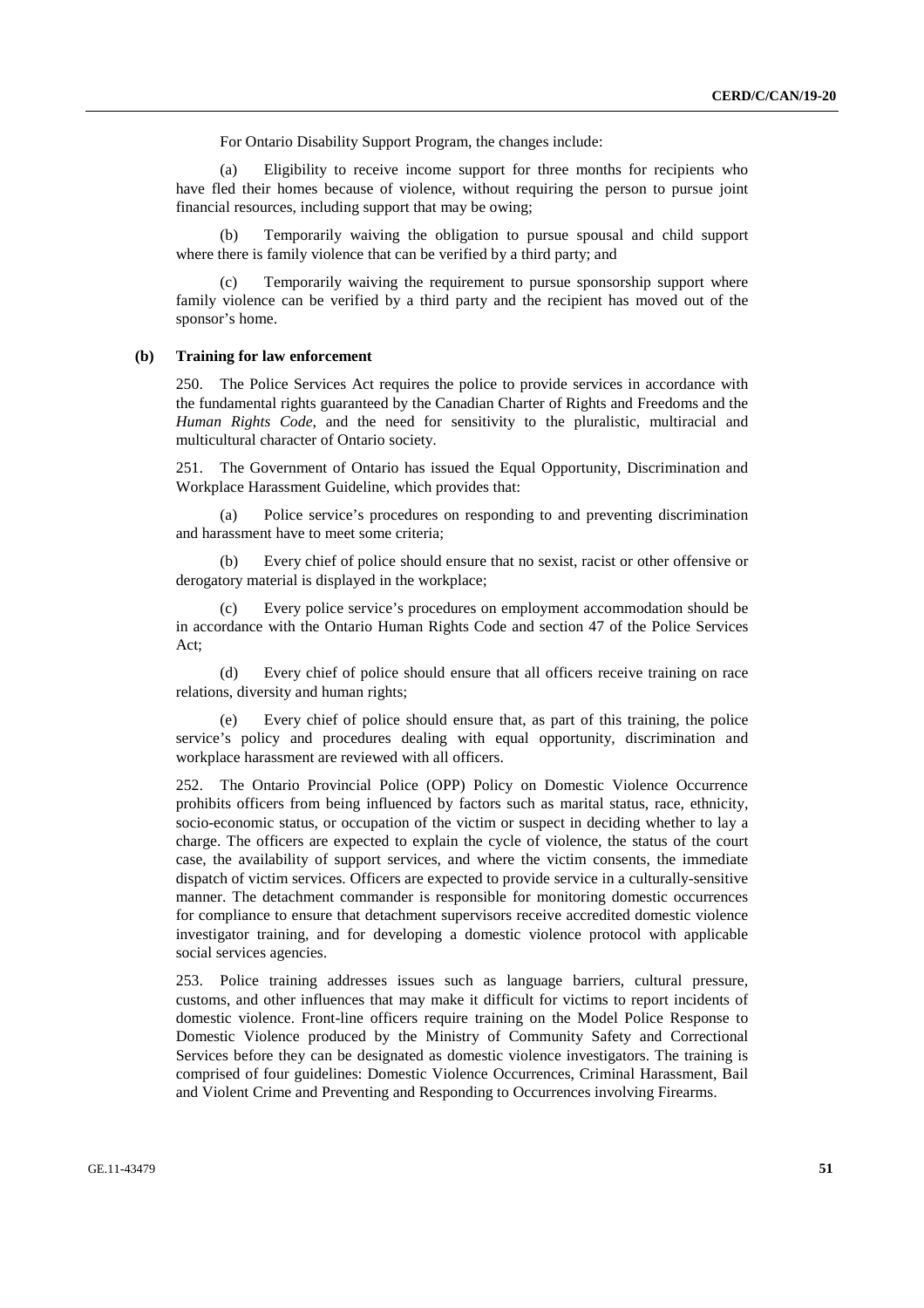254. The Ontario Police College, in conjunction with law enforcement stakeholders, provides training and organizes forums and workshops on domestic violence, for example:

 (a) The Basic Constable Training includes domestic violence training, which consists of training sessions on ethnic/cultural issues dealing with myths of domestic violence, which are discussed in the context that victims and abusers are found in all social, ethnic and cultural segments of society. The importance of using a trained cultural interpreter is stressed at every level of training on the subject of domestic violence;

 (b) In 2007, the Aboriginal and Diversity Police Forum entitled *Moving Forward Together: Building Capacity for Tomorrow* provided the following sessions to attendees: Cultural Competency, Gender and Sexual Identity 101, and Gender Equity in Policing;

 (c) In 2009, the Ontario Police Video Training Alliance released the DVD entitled *Faith Diversity: An Interactive Guide*, which provides a glimpse into several prevalent cultures and religions found in the communities that the police serve: the traditions of Islam, the beliefs of Hinduism, the origins of the Sikh faith, the foundations of Buddhist beliefs, and the practices of Judaism.

### **(c) Employment**

#### *(i) Removing barriers to employment among minority groups*

255. Social assistance is provided to everyone in Ontario who meets eligibility requirements. Ethnicity, race or gender is not considered when determining eligibility. Improvements made to the programs since 2007 to help recipients find and maintain employment include:

 (a) Launching a number of pilots to test innovative employment supports that will help people on social assistance move to sustainable paid employment such as Hostels to Homes;

 (b) Exempting as income and assets the earnings of social assistance recipients attending full-time post-secondary education; and

Increasing the flexibility of child care benefits to help recipients continue to work or pursue employment assistance activities.

### *(ii) Protection of foreign nationals working as live-in caregivers*

256. The government has enacted the Employment Protection for Foreign Nationals Act (Live-in Caregivers and Others), 2009 to protect foreign nationals working as live-in caregivers. The Act prohibits:

 (a) Recruiters from charging any fees to live-in caregivers, either directly or indirectly, including recruitment fees and fees for related services such as resume writing;

 (b) Employers and recruiters from taking possession of a live-in caregiver's personal documents such as passports and work permits;

 (c) Employers from recovering recruitment and placement costs from foreign live-in caregivers.

257. The legislation also allows live-in caregivers up to three and a half years to make a complaint – an increase from the two year period permitted under the Employment Standards Act. In addition, the Ministry of Labour launched a toll-free telephone hotline and information sheet to help foreign nationals address their employment rights as live-in caregivers. The hotline provides them with information on their rights under the Employment Standards Act and assists them in filing complaints, all of which are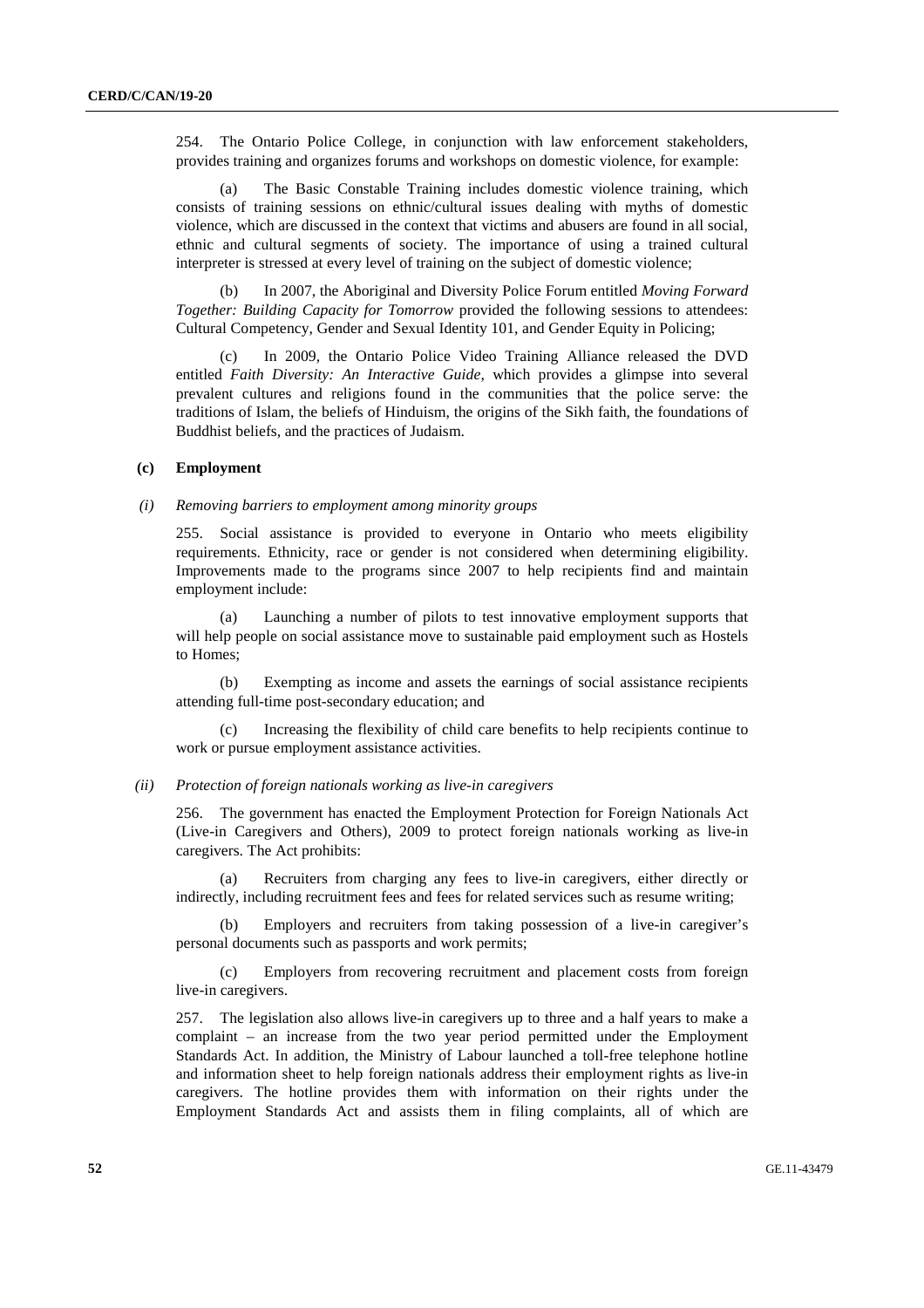investigated. The fact sheet provides information on wages, hours of work, overtime pay, and other rights under the Employment Standards Act and is posted on the ministry's Web site and distributed to Canadian embassies and consulates (www.labour.gov.on.ca/english/ es/pubs/factsheets/fs\_fedcaregivers.php). As of October 2009, 893 calls have been received and 15 complaints filed through the hotline.

### **(d) Access to justice for vulnerable groups**

258. In 2008, Ontario restructured its human rights system to make it more effective in raising awareness of human rights and deal more quickly with complaints. As part of the reforms, claims are now filed directly with the Human Rights Tribunal of Ontario, which has been provided with updated statutory powers to resolve disputes fairly, quickly and effectively. The changes to the Tribunal are intended to ensure a fairer and more open process for all those who come before it, and the protection of the rights of all parties is an important aspect of the new system. The Ontario Human Rights Commission now focuses on preventive measures such as public education, policy development, monitoring, research and analysis.

259. Legal Aid Ontario (LAO) promotes access to justice for low-income individuals by providing legal aid services in a cost-effective and efficient manner. In 2009, Ontario announced an additional investment in LAO of \$150 million in funding over four years to protect the most vulnerable and help drive significant reforms in the family and criminal courts. The government set up five advisory groups to work on the details of the legal aid transformation.

260. The government has also established the Human Rights Legal Support Centre, a new agency, to provide legal services to individuals who believe that they have experienced discrimination (www.hrlsc.on.ca/).

### **Article 4**

### **Prohibition against promotion of racism**

261. The Federal/Provincial/Territorial Justice Ministers' Conference has agreed to the request of Ontario to review the hate crime provisions of the Criminal Code of Canada, with a view to looking at how to strengthen them to further deter hate crime in the country. Ontario's initiative was a follow-up to one of the recommendations in the 2006 Final Report of the Hate Crimes Community Working Group entitled *Addressing Hate Crime in Ontario* (www.attorneygeneral.jus.gov.on.ca/english/about/pubs/hatecrimes/HCCWG\_full. pdf).

# **Article 5 Equality before the law**

### **(a) Measures to address possible discriminatory approaches to law enforcement**

262. Section 1 of the Police Services Act (PSA) sets out the principles that govern policing in the province and states that police services shall be provided in accordance with the following principles:

 (a) The need to ensure the safety and security of all persons and property in Ontario;

 (b) The importance of safeguarding the fundamental rights guaranteed by the Canadian Charter of Rights and Freedoms and the Human Rights Code;

 (c) The need for co-operation between the providers of police services and the communities they serve;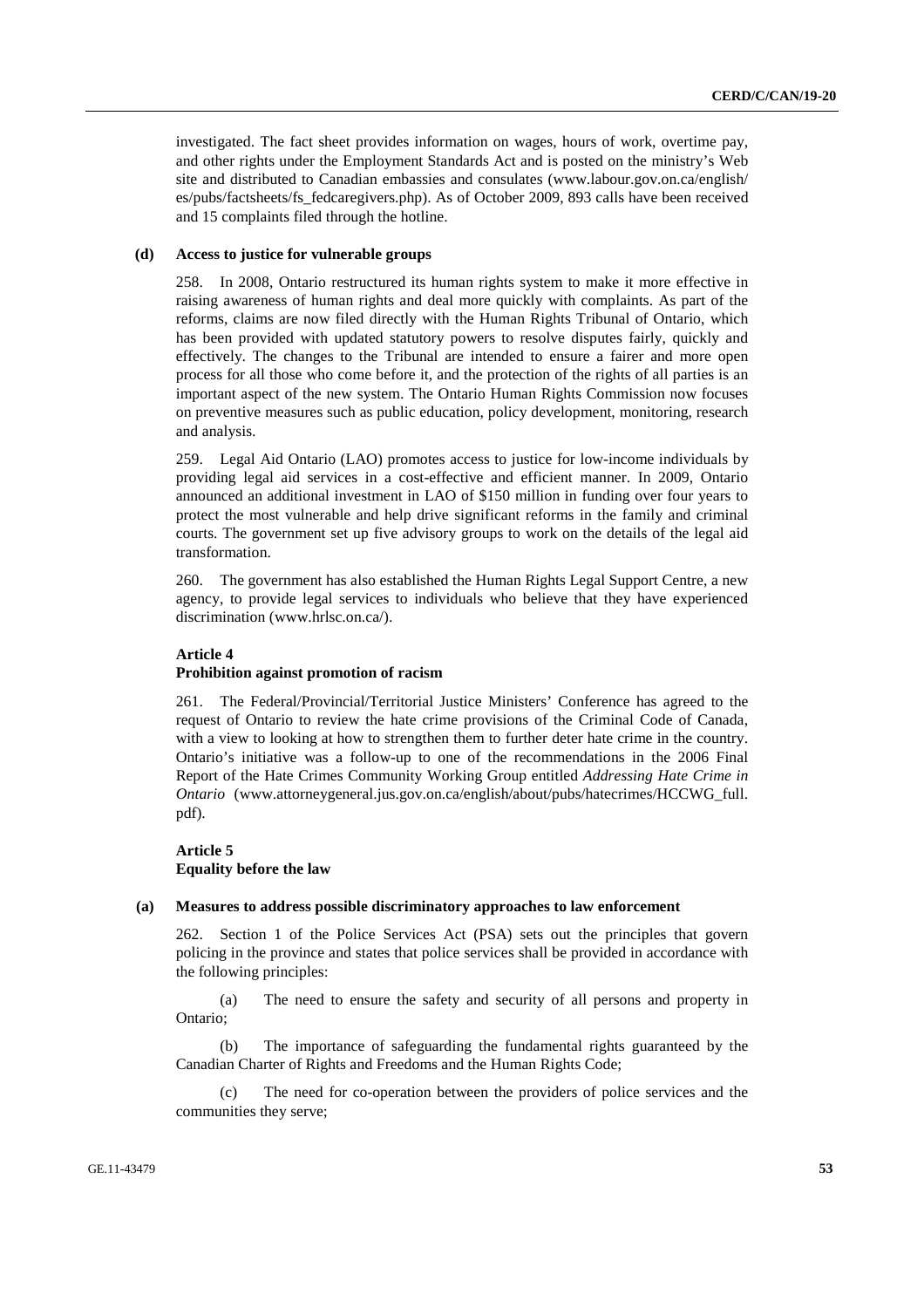(d) The importance of respect for victims of crime and understanding of their needs;

 (e) The need for sensitivity to the pluralistic, multiracial and multicultural character of Ontario society;

 (f) The need to ensure that police forces are representative of the communities they serve.

263. Police policy prohibits the use of illegal profiling. The public may complain about the conduct of a police officer under the PSA, and they may file a complaint that could be heard before the Human Rights Tribunal of Ontario. Police supervisors are responsible for ensuring that their members refrain from racial profiling.

#### **(b) Aboriginal people**

264. The Government of Ontario has taken a proactive approach to ensuring that Aboriginal people who come before the courts are treated with respect and dignity. Ontario has taken initiatives to assist those who work in the courts to understand the unique circumstances of Aboriginal offenders and victims.

265. Ontario offers a number of programs and services aimed at facilitating the reintegration of Aboriginal offenders into society, for example:

 (a) Native Inmate Liaison Officers provide Aboriginal services to Aboriginal offenders in custody, including discharge planning and community reintegration;

 (b) Native Community Correctional Workers provide services to Aboriginal offenders in their home communities;

 (c) Correctional Services has developed and delivers Aboriginal Core Rehabilitative programs (orientation, domestic violence, "Turning Full Circle", sexual offending);

(d) Correctional Services operates nine sweat lodges in institutional settings;

 (e) Correctional Services contracts with Aboriginal organizations and service providers to deliver community-based supervision and programs.

 Although empirical studies have yet to be completed and data is unavailable to determine the effectiveness of these programs, Aboriginal offenders' response has been positive. Increasing demand for such services suggests the effectiveness of this model.

266. The police do not play a role in the sentencing or re-integration of Aboriginal offenders; however, they may work with Probation and Parole to monitor offenders who serve the remainder of their sentence in the community.

### **(c) Migrant and stateless persons**

267. Regulation 552 of the Health Insurance Act outlines who is eligible for Ontario health insurance coverage and residency requirements. Individuals have to qualify for Ontario Health Insurance Program coverage to be eligible for admission to long-term care homes. This criterion is stated in section 130 of the Regulation made under the Nursing Homes Act, section 61 of the Regulation made under the Charitable Institutions Act and section 8 of the Regulation made under the Homes for the Aged and Rest Homes Act.

268. Community support services help seniors, the frail elderly, and persons with physical disabilities and chronic diseases to: live in the community independently and safely; reduce use of more expensive health care services; and reduce caregiver burnout; and delay hospitalization. Support services include: meal programs; homemaking; friendly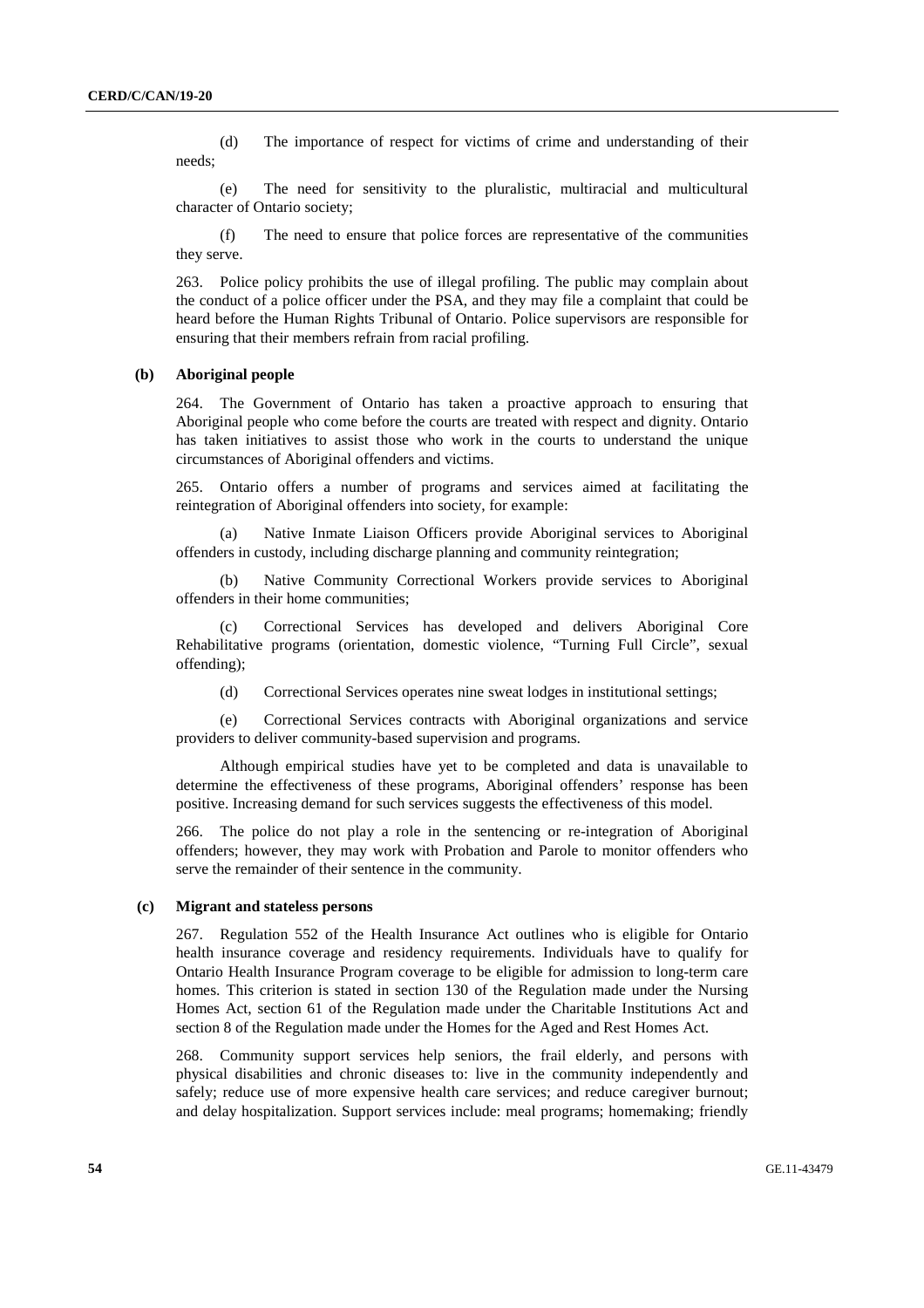visiting; palliative pain and symptom management, and volunteer hospice services. Hundreds of agencies provide such services through volunteer and paid staff. The Long-Term Care Act requires the agencies to be not-for-profit.

269. More information on health services and social assistance for migrant and stateless persons can be found in Canada's response to the Committee on Economic, Social and Cultural Rights' advance questions in preparation for Canada's review of its Fourth Report on the International Covenant on Economic, Social and Cultural Rights.

### **Article 7**

### **Education, culture and information**

### **Law enforcement and correctional services**

270. The Government of Ontario has undertaken the following activities in law enforcement and correctional services to promote awareness of racism in line with the Convention:

The Ministry of Community Safety and Correctional Services has established an Organizational Effectiveness Division tasked with addressing racism and all forms of discrimination as defined under Ontario's Human Rights Code;

Staff training curriculum includes awareness of and commitment to the principles of fair and equitable treatment of all people;

 (c) The Ministry is actively seeking to diversify its workforce to reflect the population that it serves (for example, Correctional Officer Training and Assessment North, which focuses on hiring and training Aboriginal recruits for correctional officer positions);

The Ontario Association of Chiefs of Police has made available a workbook to all police services called Anti-Racial Profiling Best Practices – A self-audit to minimize corporate risk;

 (e) The OPP has a number of initiatives in place to support non-discriminatory conduct both in hiring and service delivery, and also offers a one-week Aboriginal awareness training that focuses on Aboriginal history and culture.

### **Funding for anti-hate crime projects**

271. The Government of Ontario, through its 2008 Community Hate Crimes Response Grants program, provided \$1.35 million to 23 community organizations for anti-hate crime projects focusing on eliminating and preventing hate crimes and racism. The projects funded focused on enhancing community resources and education regarding hate crime, identifying gaps in services to victims of hate crime and holding anti-hate forums to strengthen networks and share information. Projects included:

 (a) A three-day National African Canadian Policy Conference and Forum on Anti-Black Hate, which launched a hate crime tool kit;

 (b) Theatrical productions in northern communities to increase awareness of hate crimes committed against Aboriginal people;

 (c) A two-day community forum, CommUNITY Alliance Forum: Building Partnerships to Counter Hate;

 (d) A hate crimes Web site to ensure the public and communities that are victims of hate crimes have access to information about hate crimes and hate crime prevention;

The development of a community-based Victim Impact Statement template for hate crimes, accompanied by a resource guide for service providers and victims.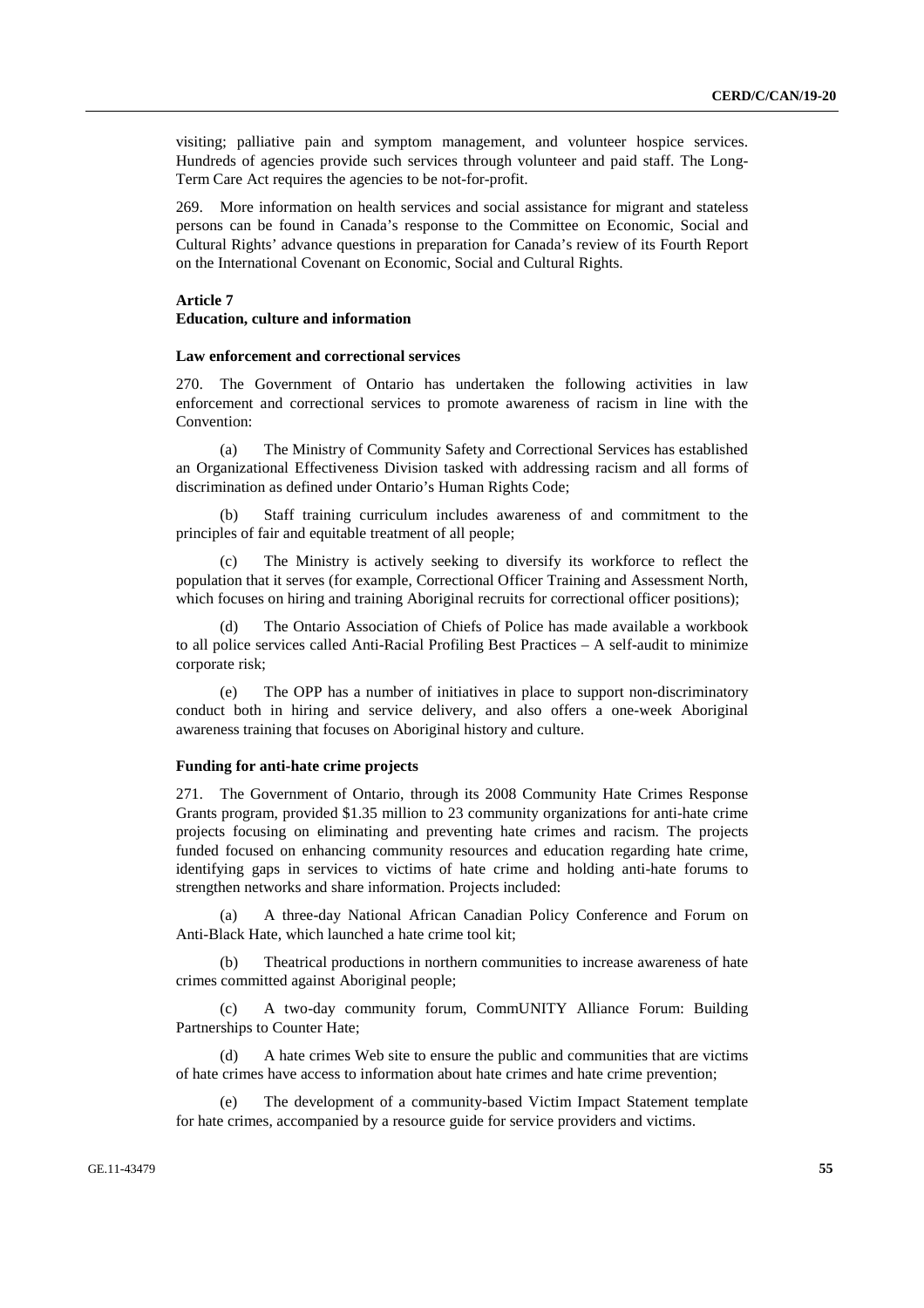# **G. Manitoba**

### **Article 1 Definition, interpretation and general**

### **Use of the term visible minority**

272. The Human Rights Code of the Government of Manitoba does not use the term "visible minority" as a personal characteristic protected from discrimination. It refers to "ancestry, including colour and perceived race", "nationality or national origin", "ethnic background or origin", etc.

273. Manitoba's Civil Service Commission still utilizes the term "visible minorities" under the Manitoba Employment Equity Policy to describe one of the designated groups to benefit from special hiring policies and procedures. Other designated groups are women, Aboriginal persons, and persons with disabilities.

274. The Manitoba Human Rights Commission has begun to use the term "racialized communities" instead of the term "visible minorities" in contexts where it considers the term to reflect an erroneous social construct involved in perceptions that persons or groups who share a given ancestry are different and unequal.

### **Article 2 Legislative, administrative, judicial or other measures**

### **(a) Gender-based violence**

275. The Government of Manitoba has developed Living in Manitoba: A Resource Guide for Immigrant Women to help them navigate provincial resources and services and offers advice on cultural practices, housing, child care, and legal rights and protections.

276. The government's Status of Women Web site provides a list of shelters and other violence against women service providers. It also has research and reports on the issue of violence against women, including information and resources specific to Aboriginal and immigrant women (www.gov.mb.ca/msw/index.html?/index.html).

277. Manitoba's Workplace Initiative to Support Employees on Family Violence provides awareness and information within workplaces on recognizing and responding to the signs of family violence and reaches a wide range of individuals in many workplaces, including those who may identify as belonging to racial/ethnic minority groups (www.gov.mb.ca/fs/fvpp\_toolkit/pubs/intro\_fs1.pdf).

278. The Government of Manitoba initiated and is funding Pitawik (Hear Me) to review, analyze and make recommendations building on the priority areas established in discussions at the first National Aboriginal Women's Summit. An initial roundtable was held in 2008, and regional gatherings with Aboriginal women are being held across the province to increase understanding of Aboriginal women's needs and leading up to the third National Aboriginal Women's Summit 2010, which is being co-hosted by Manitoba and the Native Women's Association of Manitoba. Violence against Aboriginal women is a priority issue in the regional gatherings and the national summit (www.gov.mb.ca/msw/resources/ docs/pitawik\_report.pdf).

279. The Human Trafficking Response Team, created by the Government of Manitoba and comprised of the Royal Canadian Mounted Police (RCMP) and various provincial and community partners, was formed to develop a coordinated response on the part of key stakeholders in the event that victims of human trafficking are identified in Manitoba. Steps have been taken by Family Services, Health, and other provincial departments and agencies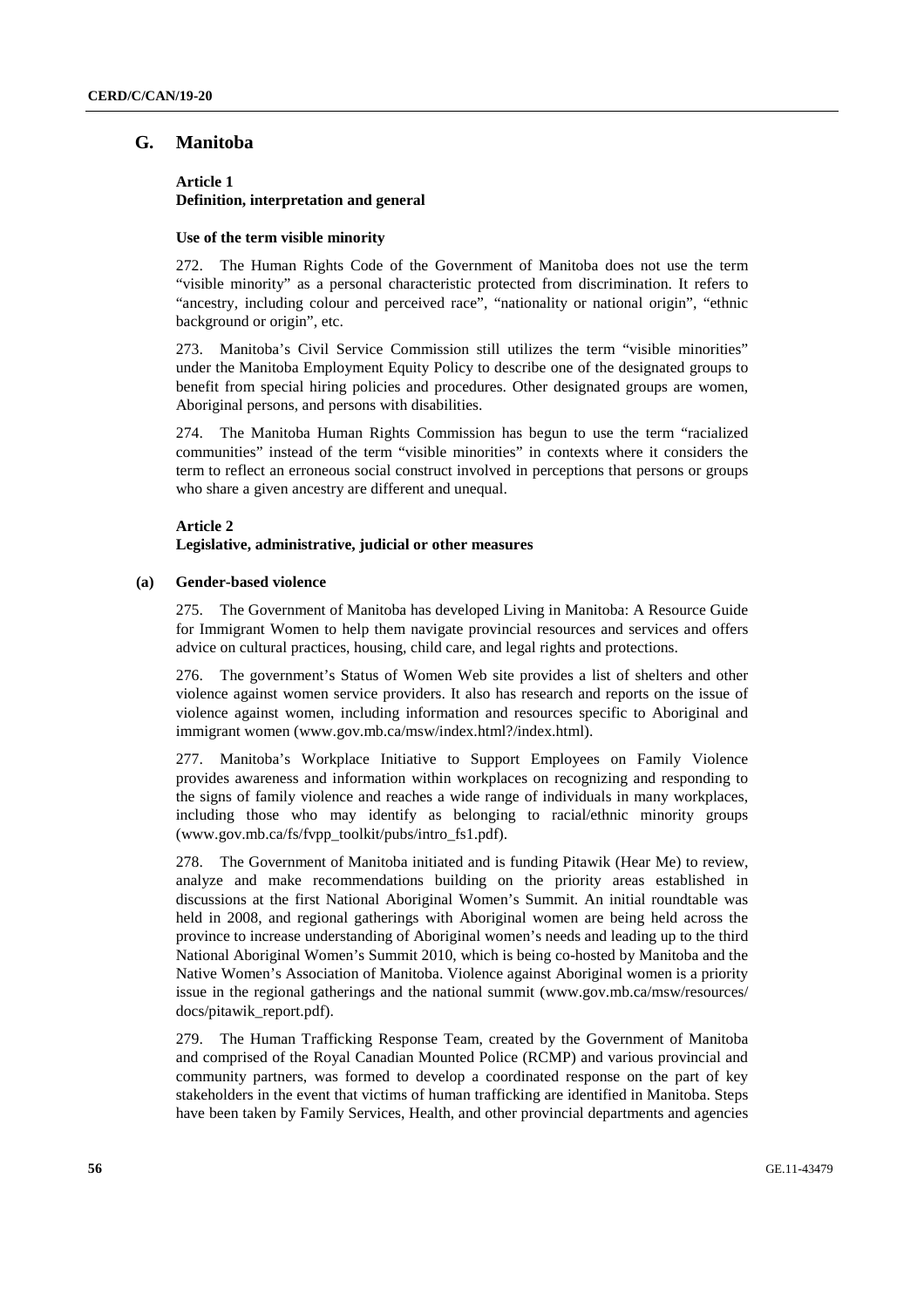toward arranging safe residential emergency shelter space, social assistance and other support for victims.

280. In 2009, Manitoba, the RCMP and the Winnipeg Police Services established a Manitoba Integrated Task Force for Missing and Murdered Women, which reviews cases involving missing and murdered women to help bring closure for families and bring offenders to justice and determine if there are links in the cases. Manitoba has also announced an Action Group on Exploited and Vulnerable Women that provides strategic advice to the province as it develops new policies to address the crisis of abused and exploited women in Manitoba. The group consists of representatives from the provincial government and Aboriginal organizations.

### **(b) Training for law enforcement**

281. The Government of Manitoba does not provide cultural-sensitive training for law enforcement officers. However, it is recognized as being relevant for all police work and is routinely addressed through training and follow-up service programs by the RCMP, the Winnipeg Police Service and the Brandon Police Service – Manitoba's recognized police trainers. Beginning at entry and throughout their careers, through in-service training modules, law enforcement officers receive training that meets the requirements of the environment they are providing policing services to. Training is organized by the police services, but the actual presentations come from knowledgeable people or experts in the specific area police are looking to address. Training also includes domestic violence, child abuse, ethnic based violence, etc. In addition, efforts are made to have police officers reflect to some degree the cultural diversity in the community.

### **(c) Employment**

282. Employment of minority group members in the Manitoba Civil Service continues to rise as a result of the Employment Equity Policy and recruitment programs. In 2009, 5.7 percent of employees identify themselves as visible minorities; in 2008, the comparable figure was 4.9 percent; in 2007, the relevant figure was 4.5 percent.

283. Through the Civil Service Renewal Strategy, the government continues to implement activities aimed at increasing employment rates of minority groups in all positions within the civil service. Further, the Civil Service Commission continues its Aboriginal Management Development Program and its Aboriginal Public Administration Program; and Manitoba Aboriginal and Northern Affairs invites and welcomes students to seek placements with the department to foster understanding of complex legal and policy issues related Aboriginal people in Manitoba.

284. Challenges related to technical issues in data collection, particularly for First Nations and Métis people exist. Despite this gap in data, there is evidence that Aboriginal employment has increased in the workplace. For example:

 (a) The Government of Manitoba's Hydro Northern Training Initiative and the Manitoba Floodway Authority (MFA) have allocated positions for increased Aboriginal participation. The MFA established an Employment Equity Strategy with the Aboriginal Set-Aside Initiative, which awarded 25 construction tenders, worth approximately \$43 million, as of January 2009 (www.floodwayauthority.mb.ca/aboriginal\_setaside.html);

The government has been working with employers in the public and private sector to develop Aboriginal Employment Partnership Agreements. Such Partnership Agreements include six regional health authorities and other private and public institutes and have resulted in the hiring of over 900 Aboriginal employees. Private institutes that have signed on include IBM and Manitoba Customer Contact Association. The goal of the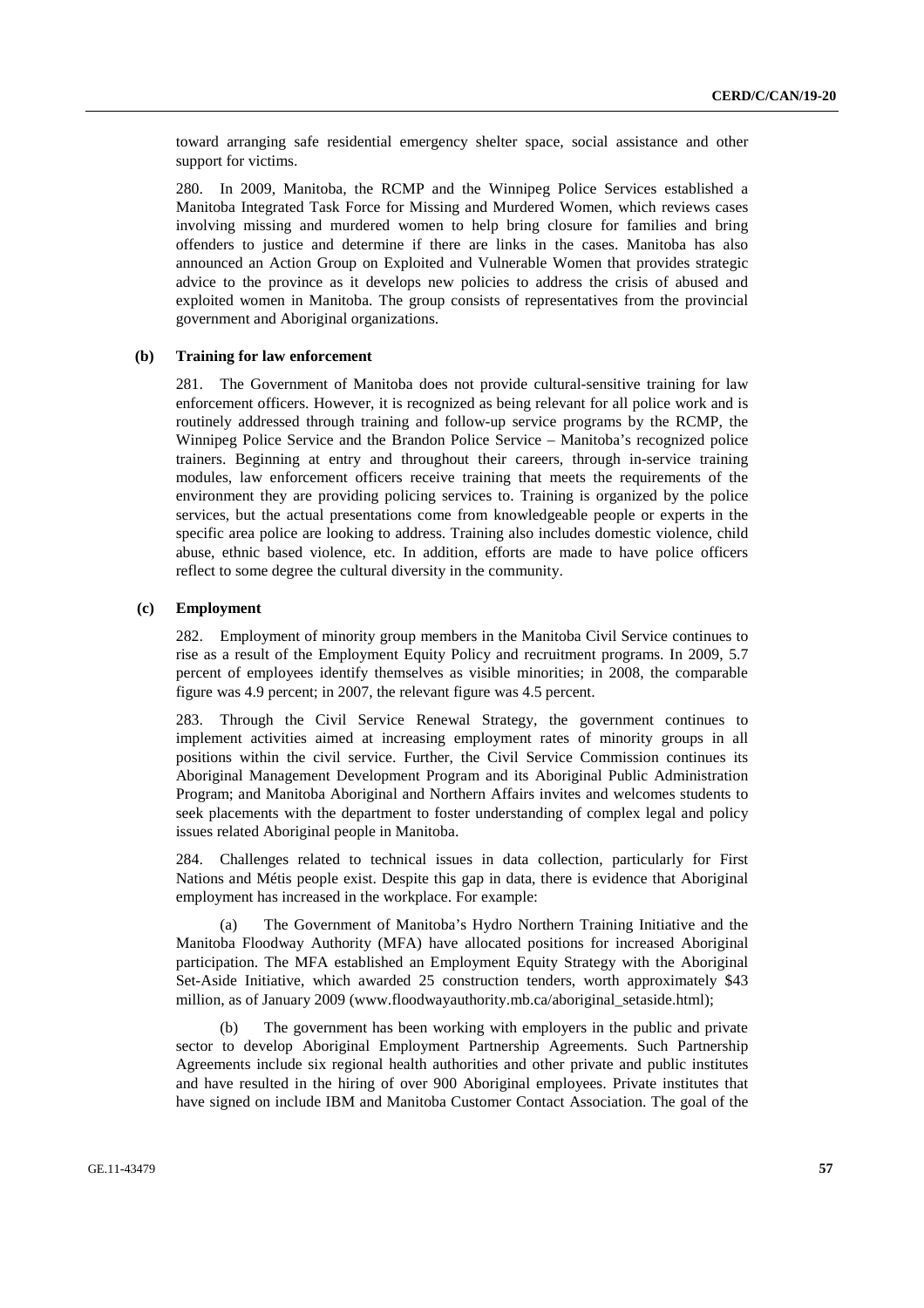Agreements is to facilitate the development of Aboriginal employment strategies that increase Aboriginal participation and representation in Manitoba's workforce;

 (c) In May 2008, the provincial and the federal governments provided funding to the Northern Manitoba Sector Council in Thompson Inc. to increase skilled labour in northern Manitoba. A long-term strategy was implemented to support skill development programming and has led to additional training in the North including to Aboriginal people;

 (d) The province is currently collaborating with the organizations that are parties to the Government of Canada's Aboriginal Human Resource Development Agreements to increase Aboriginal representation in the apprenticeship training sector.

### **(d) Access to justice for vulnerable groups**

285. The Government of Manitoba and the Government of Canada continue to fund a community-based Aboriginal restorative justice program, Onashowewin Inc., jointly developed by the Aboriginal Council of Winnipeg Inc. through the tripartite process and the Southern Chiefs' Organization Inc. The program takes into consideration holistic approaches to justice (www.onashowewin.com/).

### **Article 5 Equality before the law**

### **Aboriginal people**

286. In 2007, the Manitoba Human Rights Commission (MHRC) settled two systemic complaints against the Government of Manitoba regarding the treatment of women incarcerated at Portage Correctional Centre; this included a focus on programs to meet the needs of Aboriginal women (www.gov.mb.ca/hrc/publications/news\_releases/pdf/ 06\_28\_07.pdf).

287. In 2008–2009, the MHRC met several times with a coalition of organizations with respect to health and support services for persons with disabilities residing in First Nation communities. A workshop to explore this issue took place in April 2010 and resulted in a Memorandum of Understanding between the Treaty Relations Commission of Manitoba, the MHRC and the Canadian Human Rights Commission to advance awareness and realization of human and treaty rights.

### **Article 7**

#### **Education, culture and information**

288. The Government of Manitoba's Multiculturalism Secretariat has been the lead organizer on the Canadian Multiculturalism Day committee, which organizes an annual public event to promote multiculturalism and celebrate cultural diversity.

289. For 2009–2010, the government's Welcoming Communities Manitoba initiative gave priority to projects that promote awareness of multiculturalism and the benefits of diversity among youth.

290. The province has provided funding to five projects which specifically promote multiculturalism and diversity among youth. Project activities include the participation of inner-city youth of diverse cultural backgrounds in leadership building activities; capacity building to improve the quality of life in schools and the community at large; storytelling between newcomer and Canadian-born youth that acts as a vehicle for healing and for forging bonds of understanding; and, trust building, transformation dialogue, perspective sharing, conflict resolution training and other forms of interaction.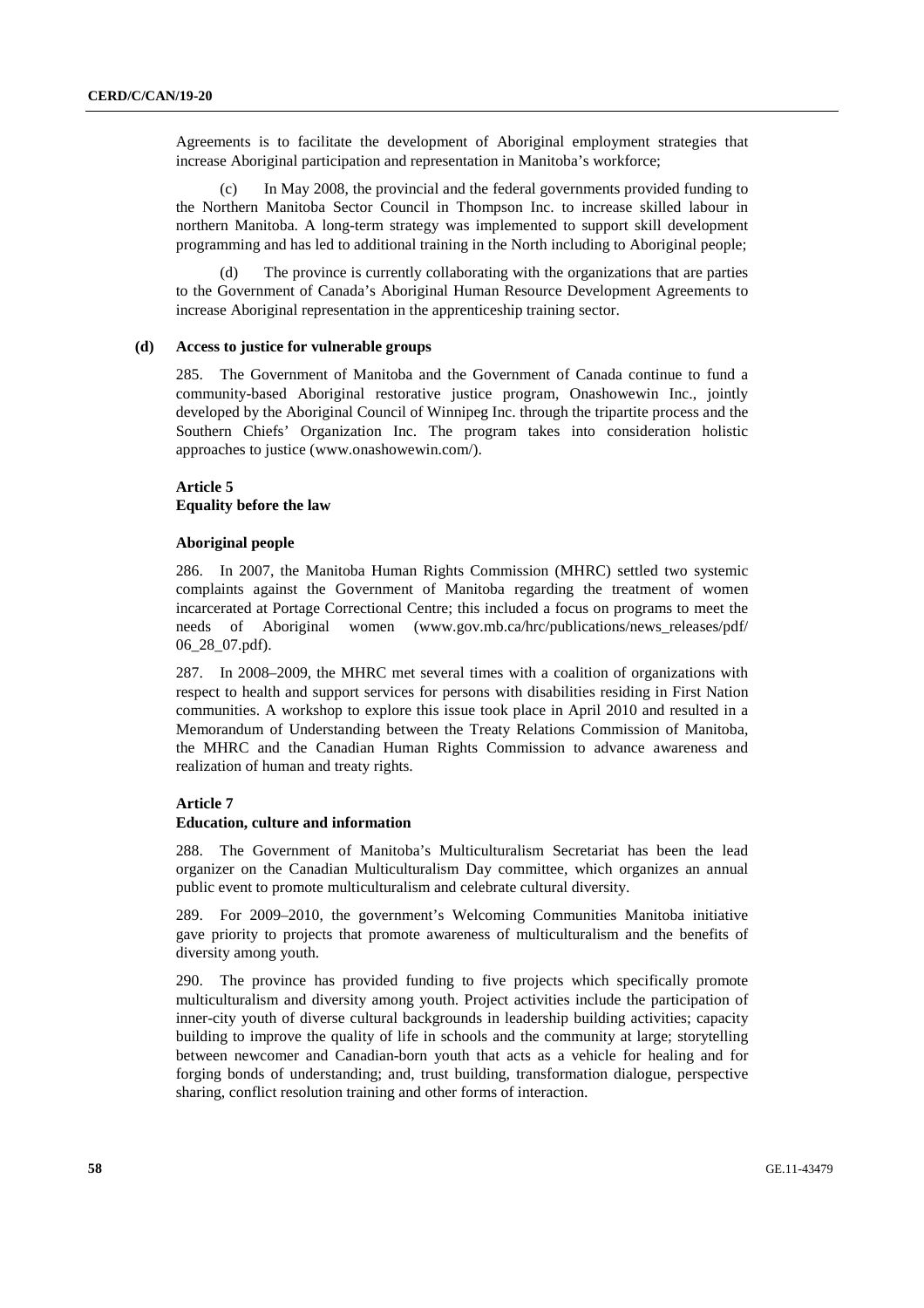## **H. Saskatchewan**

### **Article 2 Legislative, administrative, judicial or other measures**

#### **(a) Gender-based violence**

291. In 2007–2008, a third domestic violence court opened in Saskatchewan. For more information about these courts, see paragraph 247 of Canada's Seventeenth and Eighteenth Reports on the International Convention on the Elimination of All Forms of Racial Discrimination.

292. There were 18 police-based victims services programs in the province in 2007– 2008, following the merger of two programs and the addition of two new programs in northern communities with predominantly Aboriginal populations. These programs provide intensive support to victims, and six have specific Aboriginal Resource Officer components. Additionally, funding is provided through an Aboriginal Family Violence Initiative to Aboriginal organizations that provide comprehensive and holistic family violence services to urban Aboriginal families.

293. In 2007–2008, the Government of Saskatchewan provided new funding to support the expansion and enhancement of the Children Exposed to Violence Programs. Aboriginal people account for a high proportion of the total number of clients served by these programs.

294. In 2008–2009, additional funding was provided to strengthen services to women who are victims of sexual assault and domestic violence. The funding was allocated to 29 community-based organizations in 14 communities that provided services, including transition houses for women and their children, support for survivors of sexual assault and family violence outreach. While services are available for all residents regardless of cultural background, 75 percent of residents in the 10 family violence crisis residential services funded by the Government of Saskatchewan were of Aboriginal ancestry.

### **(b) Employment**

295. With respect to the employment of Aboriginal people, formal partnership agreements among employers, unions, the Federation of Saskatchewan Indian Nations (FSIN), the Government of Saskatchewan and the Saskatchewan Association of Health Organizations have produced significant inroads in the recruitment of First Nation and Métis people in the health sector. All 12 regional health authorities in Saskatchewan are signatories to shared partnership agreements. A key component of these agreements is the preparation of the work place through Aboriginal Awareness Training that focuses on myths and misconceptions relating to First Nations and Métis people. Over 32,000 employees within the Regional Health Authorities have received this training. Further, in 2008, the FSIN, the Government of Canada and the Government of Saskatchewan signed a Memorandum of Understanding to begin addressing disparities in health. One area identified as a priority is to improve the recruitment, retention and participation of First Nations people in the health system.

296. Under an Aboriginal Employment Development (AED) Program, private and public sector employers, labour groups, First Nations and Métis communities and organizations, education and training institutes and all levels of government worked collaboratively, through multilateral partnerships, to address systemic barriers to employment. Over the life of the program (12 years), over 4,460 Aboriginal people were hired by AED employer partners, over 36,840 employees at all levels received Aboriginal awareness training, and over 1,995 Aboriginal employees received work-based skills training.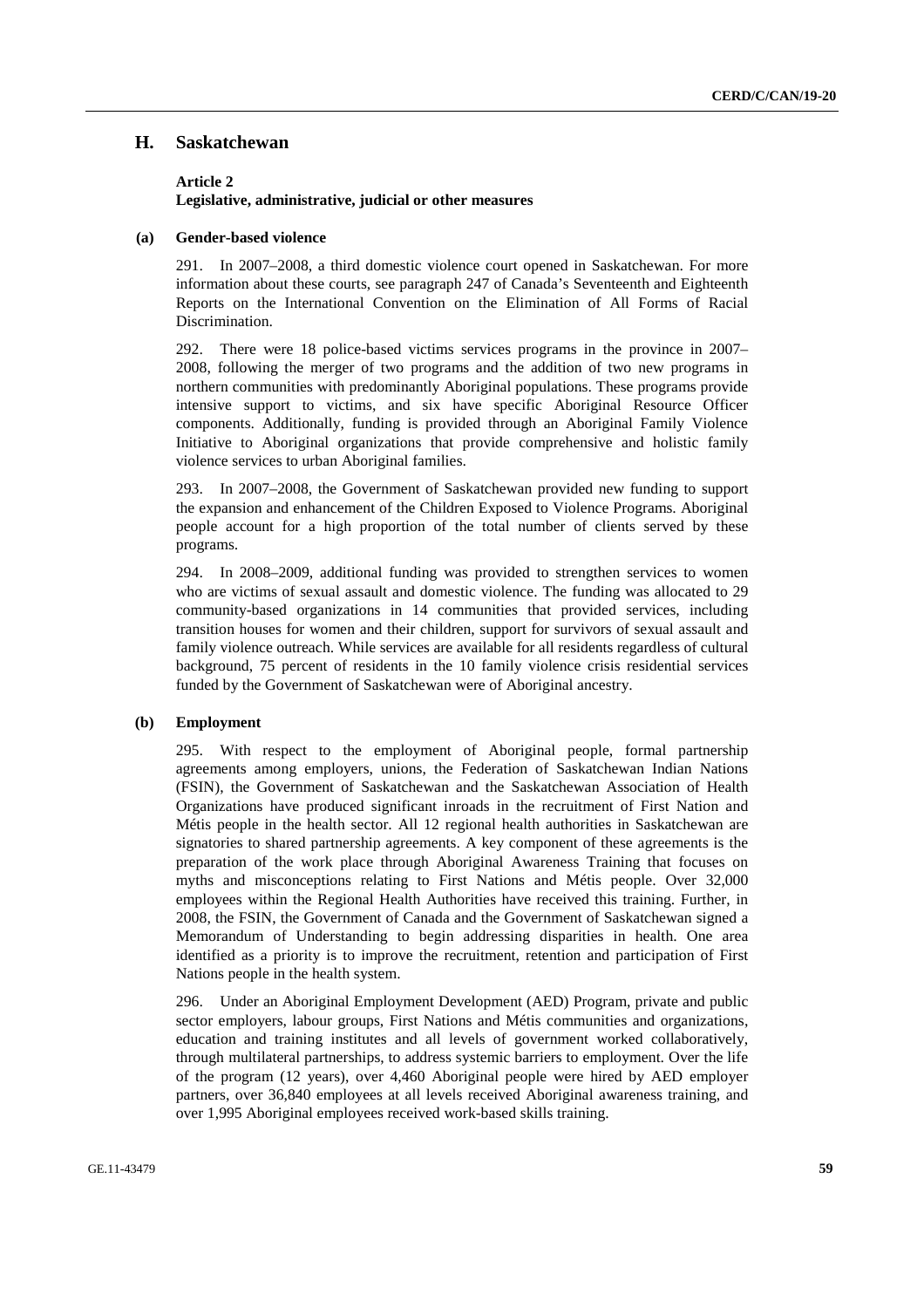297. As of March 31, 2009, representation within Executive Government for all job types was 11.6 percent for Aboriginal persons and 3.5 percent for visible minority persons. This was an increase from the figures reported in paragraph 253 of Canada's Seventeenth and Eighteenth Reports on the International Convention on the Elimination of All Forms of Racial Discrimination, which were 10.7 percent for Aboriginal persons and 2.5 percent for visible minority persons. On March 31, 2009, Aboriginal persons made up 4.3 percent of senior managers and 4.5 percent of middle and other managers (compared to 0.7 percent and 3.2 percent respectively, in the 17th and 18th reports). Visible minority persons made up 2.1 percent of senior managers and 2.1 percent of middle and other managers (compared to 2.0 percent and 1.7 percent respectively, in the 17th and 18th reports).

### **Article 5**

### **Equality before the law**

298. The Government of Saskatchewan is working with the Government of Canada, the FSIN, and the Royal Canadian Mounted Police (RCMP) to develop a broad policy framework for First Nations policing. This includes exploring a peacekeeping or community-based conflict resolution model or models that will meet community needs.

299. There are 34 Community Tripartite Agreements among First Nations, the Government of Canada and the Government of Saskatchewan, which establish a form of self-administered policing on First Nations and involve 131.5 RCMP officers. There is also one self-administered First Nations police service with a complement of seven police officers. Combined, they serve 52 First Nations. The other First Nations are policed under the Provincial Police Service Agreement.

300. A Saskatchewan Police Aboriginal Recruiting Committee is creating a comprehensive recruitment model that recognizes that retention is critical if recruitment efforts directed at Aboriginal people in police service are to be successful.

301. Two Aboriginal court circuits in Saskatchewan make justice more accessible to Aboriginal people and increase the transparency of justice in Aboriginal communities. Court services are provided in the Cree language at certain northern circuit points. Saskatchewan courts also hold sentencing circles where they are considered appropriate. There were 15 sentencing circles in Saskatchewan in 2008, greater than the nine-year average of 13 per year. There are also active alternative measures and extra-judicial sanctions programs.

302. Saskatchewan offers a variety of offender reintegration programs, including the use of Elders and cultural coordinators, as well as the use of Aboriginal organizations to deliver services. A joint Corrections-FSIN Reintegration Working Group was established in 2007, with representatives from the Government of Saskatchewan and Tribal Councils, to develop a reintegration strategy for First Nations offenders that will use community supports to ensure continuous supervision and rehabilitation of offenders as they are released into the community. Correctional Centres will work with First Nation Justice Committees, Police Management Boards and the local RCMP to develop reintegration plans for individual offenders as they are released.

### **Article 7**

#### **Education, culture and information**

303. The Government of Saskatchewan has established an informal communication and consultation protocol that ensures comments and advice for policy issues with substantial impacts on Aboriginal children are obtained from individual First Nations and the FSIN. Ongoing quarterly tripartite fora involving the Government of Saskatchewan, First Nations Child and Family Service Agencies, and the FSIN, facilitate discussion and review of key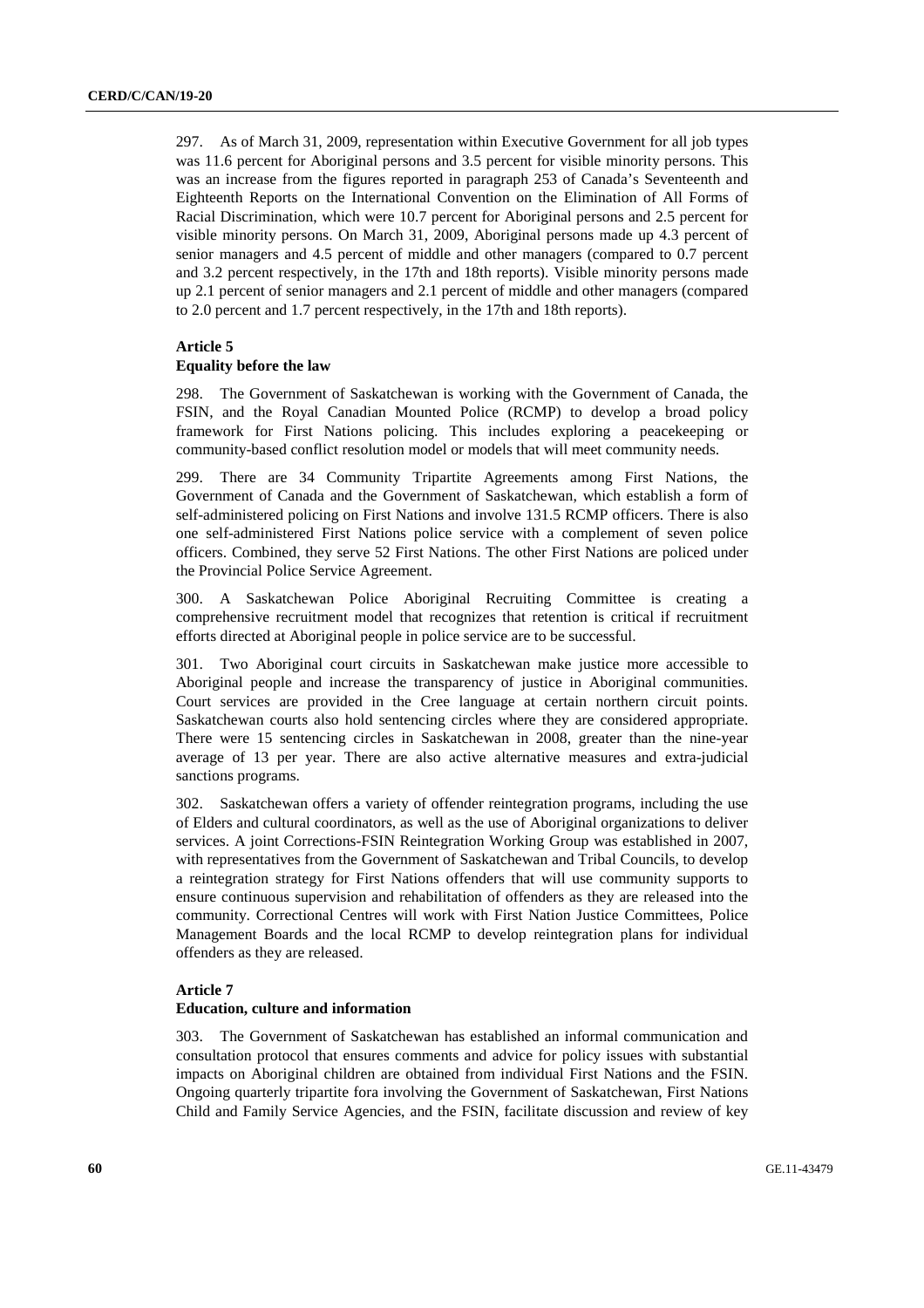initiatives and policies in child welfare. A less frequent, but equally valuable, forum includes the Government of Canada's Department of Indian and Northern Affairs.

### **Education**

304. Renewed French language curriculum documents for health and social studies address the issue of racial discrimination. This is a priority in social studies curriculum documents, where the promotion of diversity and the vitality of all cultures have a role to play in eliminating racism and discrimination. Health curriculum documents make the link between discrimination and the Canadian Charter of Rights and Freedoms.

305. Through the Government of Saskatchewan's *Play and Exploration: Early Learning and Program Guide*, early childhood educators in child care facilities, pre-kindergarten classrooms and preschools are encouraged to foster children's positive attitudes toward the acceptance and celebration of differences. Educators include all children in activities, stories, discussions and experiences that expose new ways of co-operating, new information about cultural understandings, practices or languages and additional ways of supporting each other. Children are encouraged to value diverse viewpoints, cultures and abilities.

### **I. Alberta**

### **Article 2 Legislative, administrative, judicial and other measures**

### **(a) Gender-based violence**

306. The Government of Alberta has co-funded, with the Government of Canada, organizations in Edmonton and Calgary that specialize in serving immigrant women and focus on family violence, recognizing the additional cultural, linguistic, social, and economic challenges immigrant women face, including:

Changing Together, a centre for immigrant women in Edmonton, which developed a Web site and in-house information for guidance on women's rights in Canada. The agency provides information on family violence and assistance to newcomer women;

 (b) The Calgary Immigrant Women's Association (CIWA) that has a Family Conflict program and serves holistically whole families in addressing gender-based violence. Certified counselors work with women and their families to make shelter arrangements, navigate the justice system and liaise with Alberta Children and Youth Services. CIWA works closely with shelter staff regarding language, translation and cultural sensitivities. CIWA receives funding to dispense monies for families facing immediate homelessness and to cover costs like damage deposits. Assistance and referral is also provided enabling women to transition to the next stage like employment or school.

307. The government, through its Alberta Works Income Support program, continues to offer support to Albertans in or leaving abusive situations. Benefits are available for transportation to a place of safety and emergency accommodations; emergency health and personal care needs; establishing a new accommodation; and accessing supports while they stabilize. Supports are available 24 hours a day, seven days a week.

308. Further, income support is provided to victims of human trafficking with a Temporary Resident Permit. Undocumented migrants and stateless persons may also find assistance through new shelters in the province that are addressing the needs of trafficked women and immigrant women leaving abuse.

309. In 2009–2010, the Government of Alberta provided \$25.9 million in funding for women's shelters in Alberta. The province provides funding for women's shelters through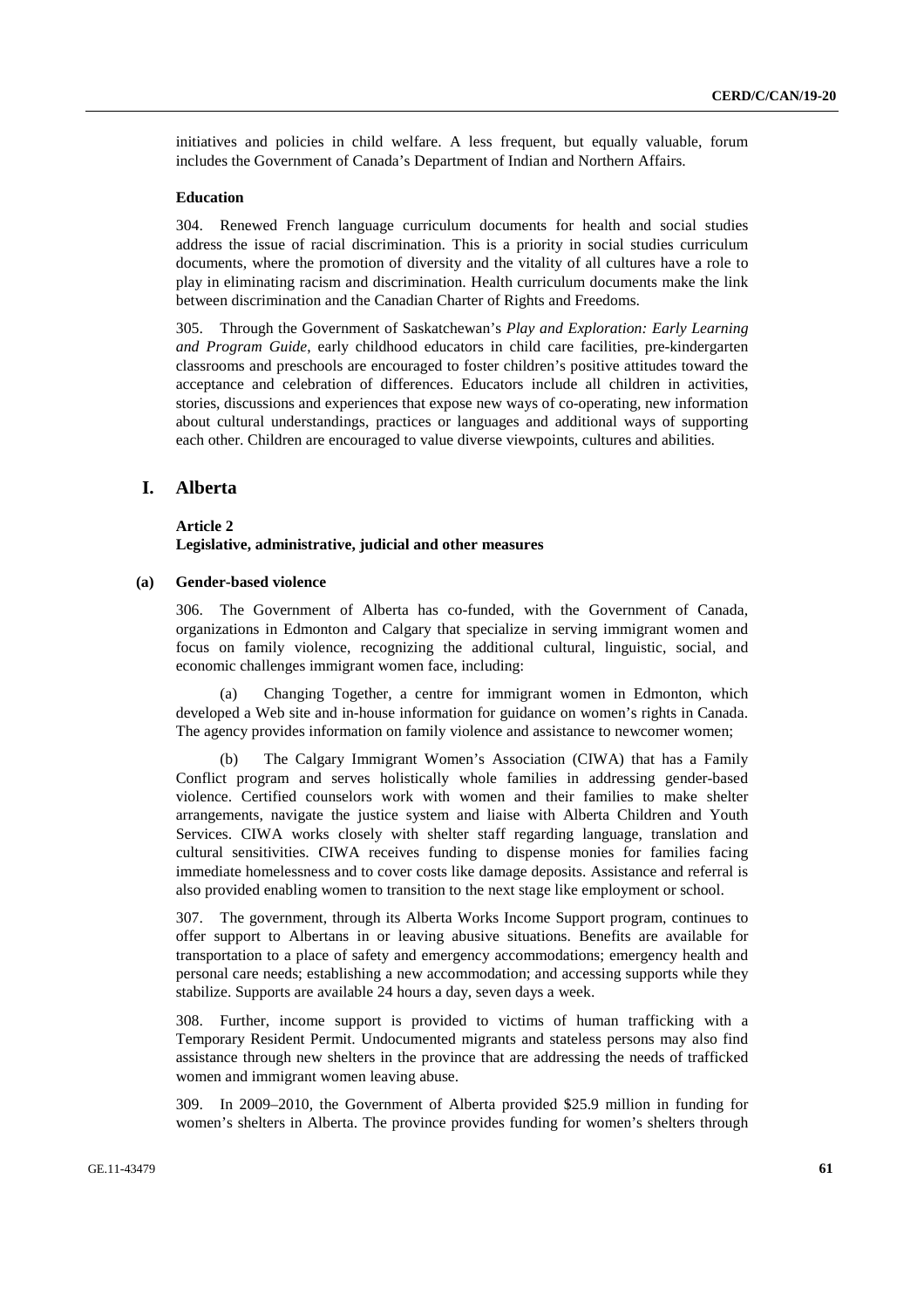contracts with 29 women's emergency and second stage shelters, fee-for-services agreements with three on-reserve women's emergency shelters, and outreach family violence service agreements with three providers that do not have residential facilities. Each shelter has an individual contract that addresses training for shelter workers and the province requires each shelter to have a Board of Directors and facility policy/personnel procedures and each is monitored periodically by the province.

310. Subject to availability, provincially-funded shelters are required to provide residential services to women and children in the following order of priority:

- (a) Abused women with children;
- (b) Abused women without children;
- (c) Other women in crisis;
- (d) Other women in need of emergency accommodation.

311. One of the mandated priorities of the Government of Alberta's Children and Youth Services is to improve access to existing programs for high-risk youth and Albertans affected by family violence, maintaining an emphasis on expanding supports for Aboriginal people and immigrants. The Government of Alberta addressed this priority by:

- (a) Enhancing support for women's shelters, including:
	- Allocating \$1 million to implement the Women's Shelter Child Care Program, thereby creating more than 300 child care spaces for families accessing emergency and second-stage shelter services
	- Investing \$1.76 million to fund 79 more beds in women's emergency shelters across the province, increasing capacity by 15 percent
	- Allocating additional funding in 2008–2009 to address staff recruitment and retention for women's shelters

 (b) Providing an additional \$2 million as of 2007–2008 to Alberta communities for victim supports and to support community agencies working together to address family violence and bullying;

 (c) Allocating \$6 million in 2008–2009 and 2009–2010 from its Community Incentive Fund to support 184 projects to address family violence and bullying;

 (d) Committing \$2.6 million, through Alberta's Safe Communities Initiative, over two fiscal years (2008–2009 and 2009–2010) to directly address the family violence prevention needs of Aboriginals and immigrants, including:

- Translating family violence resources, such as information sheets, into six different languages – Arabic, Chinese, Farsi, Punjabi, Spanish and French. The translated information sheets are also available on read aloud audio CDs.
- Developing a publication about family violence for English as a Second Language students.
- Developing training for front-line responders (social workers, police, and treatment providers) about the impacts of family violence and how to help children exposed to family violence.
- Introducing culturally sensitive radio and print advertising to promote Alberta's Family Violence Information line, which offers help in over 170 languages.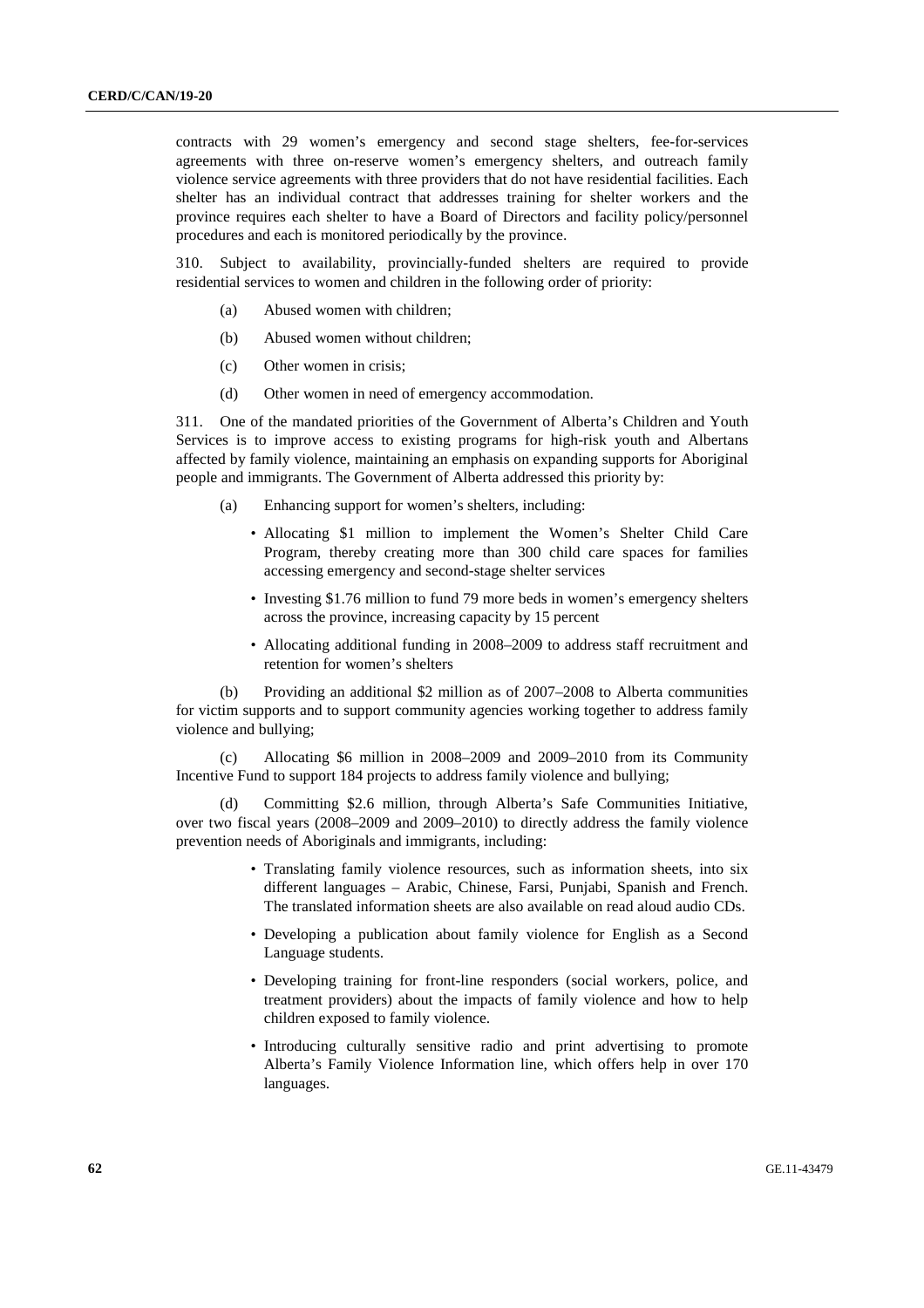- Allocating \$450,000 to implement six outreach pilot sites specifically targeted for Aboriginal and immigrant communities – four urban sites (Edmonton/Calgary) and two rural sites (Brooks/Slave Lake).
- Including family violence and bullying information in the Welcome to Alberta publication for newcomers.

### **(b) Training for law enforcement**

312. Through the Victims of Crime Fund, the Alberta Solicitor General and Ministry of Public Security funds and provides support to a network of 117 police-based programs that provide support, information and services to victims of crime in Alberta. Police-based Victim Services Units are staffed by victim advocates who receive training in the areas of domestic violence, sexual assault, gender, and cultural diversity, including Aboriginal Awareness training. For example, the Lesser Slave Lake Indian Regional Council Victim Services, Maskawacis Victim Services and the Siksika Crisis Response Team provide culturally responsive services to their clients.

313. The Ministry has been delivering family violence police training to the RCMP, Municipal and First Nations Police Services since 1990. Training is presented with the recognition that family violence can be perpetrated by males and females and the core components of training are complimented with topics including cultural diversity, addictions and mental health issues.

### **(c) Employment**

314. Although the Alberta Public Service does not have any specific employment programs to address minorities, the Government of Alberta is an equal opportunity employer. The government's staffing principles ensure that the public has reasonable access to public service job opportunities and that staffing decisions are based on merit, consistent and fair processes.

### **Article 5 Equality before the law**

### **Migrant and stateless persons**

315. Income Support eligibility in the province is based on a person's immigration status; the Government of Alberta follows the Government of Canada's lead in determining Canadian residency. Only immigrants with permanent status and/or those with a Temporary Resident permit for medical reasons are eligible for income support.

316. Undocumented migrants and stateless persons are currently not considered to be residents of Canada and therefore are not eligible for support under the Alberta Works Income Support program. Income support may be provided to person's who make a claim for permanent status (i.e., refugee claimant) or have been brought to Canada against their will or under false pretenses for criminal activity (i.e., a victim of human trafficking) and are awaiting a decision of Citizenship and Immigration Canada. Temporary Resident Permit Holders who have been approved by the Alberta Immigration Review Panel may also be eligible for income support. All other temporary residents (e.g., temporary foreign workers) are ineligible based on their immigration status.

317. Medically required health care services are available to any individual, regardless of residency status. Non-residents may be required to pay because health care services are only insured and paid for by the Alberta Health Care Insurance Plan if residency requirements are met. Under the Alberta Health Care Insurance Act, a "resident of Alberta" is defined as a person lawfully entitled to be or to remain in Canada, who makes his or her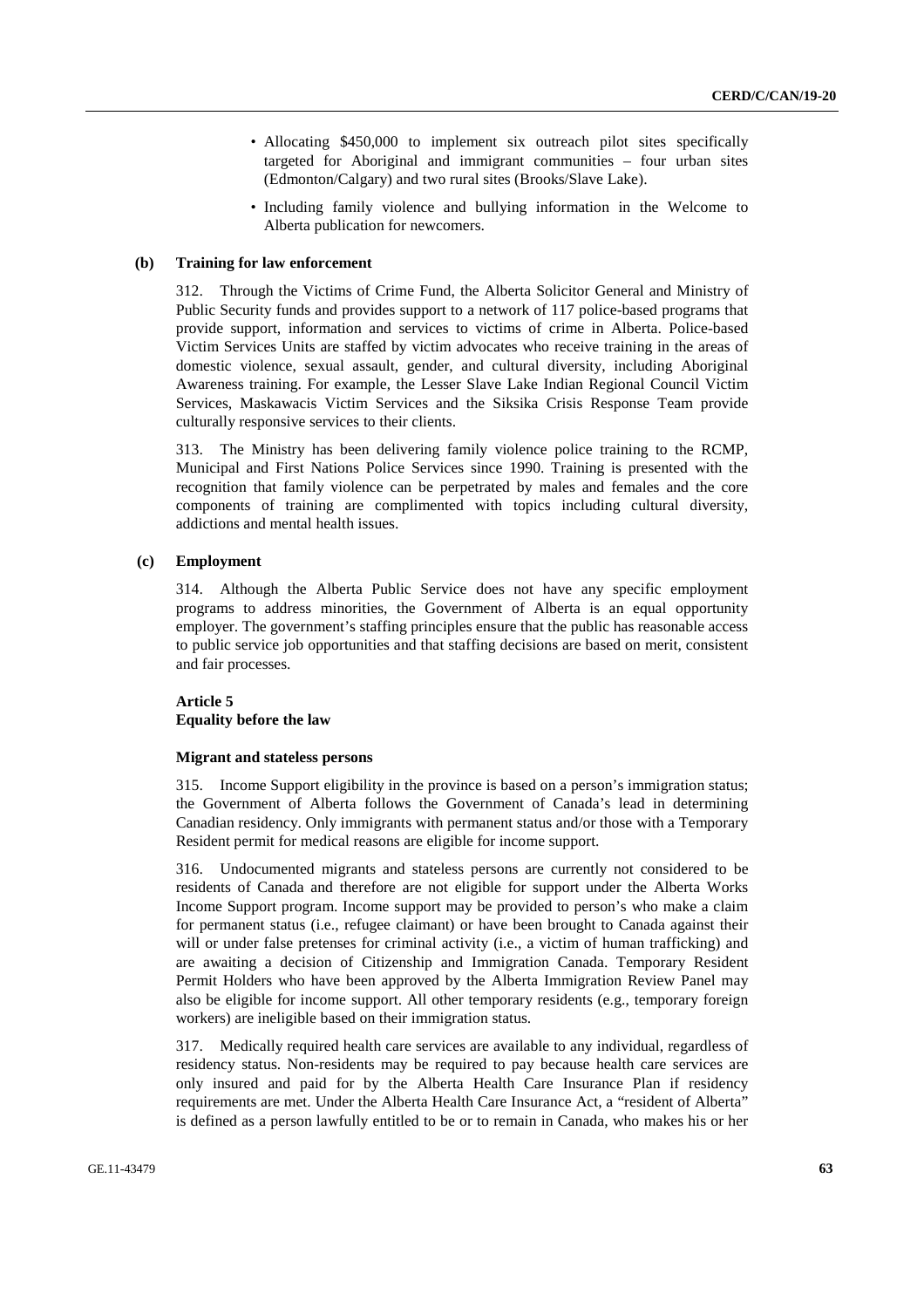home in Alberta, and who is ordinarily present in the province. The definition does not include a tourist, transient or visitor to Alberta. Temporary residents such as international students or temporary workers may also be eligible for coverage, provided they intend to reside in Alberta for at least 12 months and have the appropriate Canada entry documents.

318. The School Act extends the right of access to education to children who are Canadian citizens, permanent residents, or the child of a Canadian citizen or "an individual who is lawfully admitted to Canada for permanent or temporary residence." "Temporary residents" are individuals who have (1) been issued a study permit and have registered and paid tuition for a full-time provincially recognized diploma or degree program that is a minimum of two years in duration or a full-time graduate or post-doctoral program of study that is a minimum of one year in duration; (2) been issued an employment authorization to work temporarily in Canada (e.g. temporary foreign workers); (3) filed a refugee claim; (4) been issued a federal Temporary Resident Permit; or (5) persons with diplomatic status in Canada. Individual school jurisdictions determine international student fees for the children of those who do not fall within one of the categories listed above.

# **Article 7 Education, culture and information**

### **(a) Education**

 *(i) Children and youth* 

319. As of September 2009, the Government of Alberta has fully implemented a revised Social Studies curriculum. The Social Studies (K–12) Program of Study develops the key values and attitudes, knowledge and understanding and skills and processes necessary for students to become active and responsible citizens engaged in the democratic process and aware of their capacity to effect change in their communities, society and world. It provides learning opportunities for students to value the diversity, respect the dignity, and support the equality of all human beings, as well as, demonstrate social compassion, fairness and justice. It also provides learning opportunities for students to understand how social cohesion can be achieved in a pluralistic society. The Core Concepts of Citizenship and Identity are the basis for skills and learning outcomes in the program of studies and its goal is to provide learning opportunities for students to validate and accept differences that contribute to the pluralistic nature of Canada and to respect the dignity and support the equality of all human beings. Further, it recognizes the importance of the individual's sense of identity and provides learning opportunities to understand how identity and self-esteem are shaped by multiple personal, social, linguistic and cultural factors (http://education.alberta.ca/teachers/program/socialstudies/programs.aspx).

320. The philosophy of Alberta's programs of study is to promote respect and understanding for all groups and individuals. In support of and alignment with this philosophy, the learning and teaching resources that are authorized present fair and just depictions of various matters, including religion, gender, belief systems, and controversial issues – with a focus on people's contributions to society as individuals or groups and not on their differences.

321. For example, the *Heart of the Matter: Character and Citizenship Education in Alberta Schools* (2005) is a resource written for teachers and administrators that provides information and strategies that schools and jurisdictions can use to enhance and support character and citizenship education initiatives. The resource provides strategies for involving parents, building partnerships, choosing learning resources and assessing initiatives. It also offers sample ideas for how to infuse character and citizenship education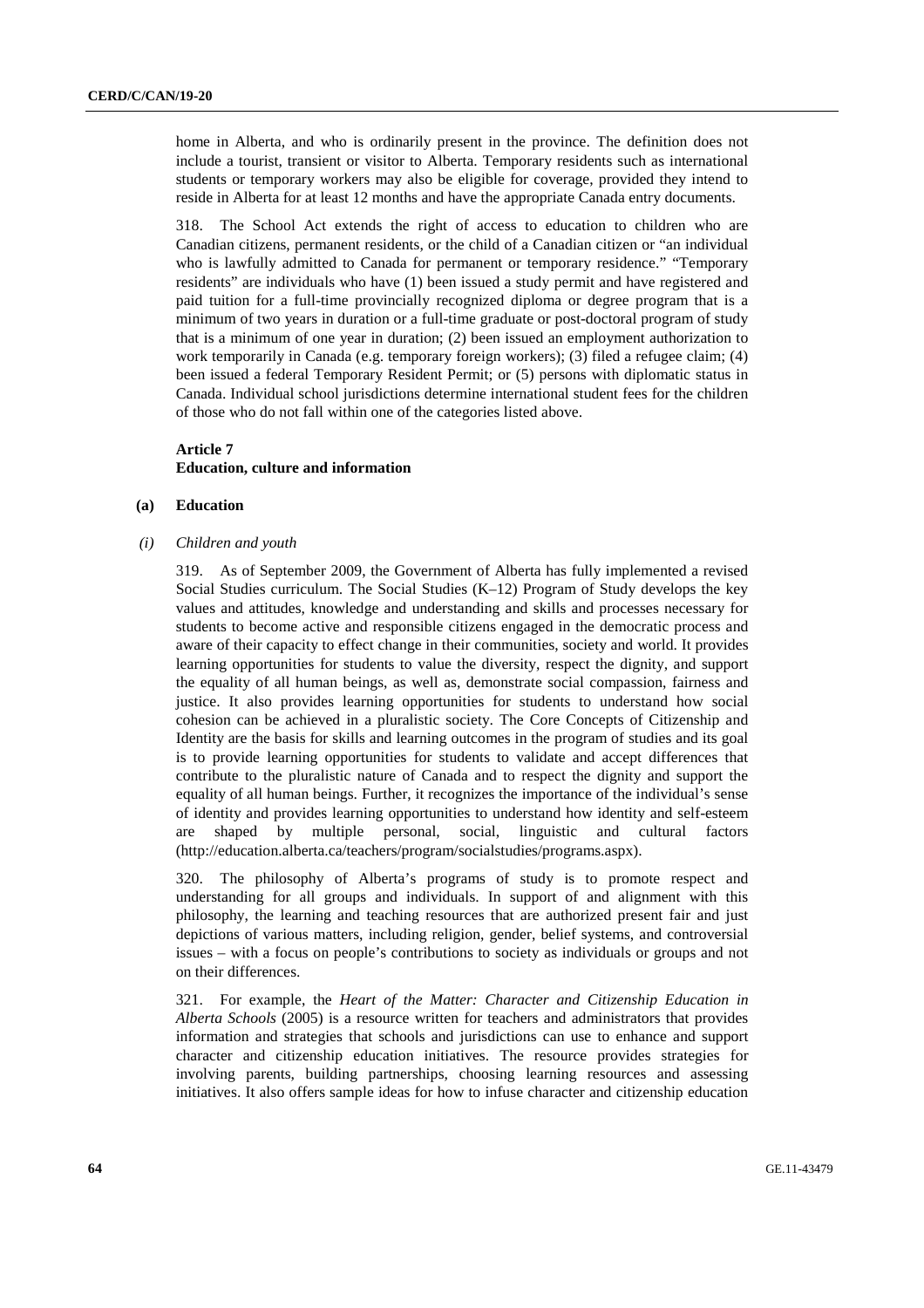across subject areas and throughout extracurricular activities (http://education.alberta.ca/ teachers/ resources/cross/heart-of-the-matter.aspx).

 *(ii) Government employees* 

322. The Government of Alberta' s Children and Youth Services has a Delegation Training Program that generally addresses cultural diversity with specific social work practice considerations related to working with clients from a variety of backgrounds and cultural perspectives. It also has a specialized module of training for new staff working with Aboriginal communities.

# **J. British Columbia**

### **Article 1**

**Definition, interpretation and general** 

#### **Use of term visible minority**

323. The Government of British Columbia uses the term visible minority as used by Statistics Canada for demographic purposes and encourages the use of the term "selfidentified" in front of "visible minority" to indicate those who choose to identify as a "visible minority".

#### **Article 2**

### **Legislative, administrative, judicial or other measures**

### **(a) Gender-based violence**

324. In 2007–2008, the Government of British Columbia put in place various measures to help victims of gender-based violence, including Aboriginal women and women belonging to racial/ethnic minority groups.

325. The government opened the Office to Combat Trafficking in Persons in July 2007. This office coordinates services for trafficked persons and facilitates access to legal services, translation, interpretation, housing and shelter, dental and medical care, counselling and support.

326. The province contributed \$190,000 to the Mobile Access Project Van initiative, which is a partnership in safety, harm reduction and violence prevention and serves women who are vulnerable to violence and sexual exploitation. The initiative trains and employs former sex trade workers to deliver services to women working in the sex trade and operates from 10:30 p.m. to 5:30 a.m. across Vancouver. It also serves a high proportion of Aboriginal women and women belonging to racial/ethnic minority groups.

327. The province also increased funding by \$2.7 million to victim service programs, which expanded accessibility of services, including community-based victim service programs that are specifically for victims of gender-based (including sexual) violence.

328. The Government of British Columbia provided funding to a domestic violence unit in Richmond and in Vancouver. The units pair a dedicated police officer with a victim service worker to address high-risk victims of domestic violence. The Richmond unit has a Mandarin-speaking victim service worker and serves a high proportion of racial/ethnic minority women, particularly Asian women. It also funded a new full-time victim service worker position with the Provincial Protective Measures Unit, which provides an integrated response to extremely high-risk domestic violence cases.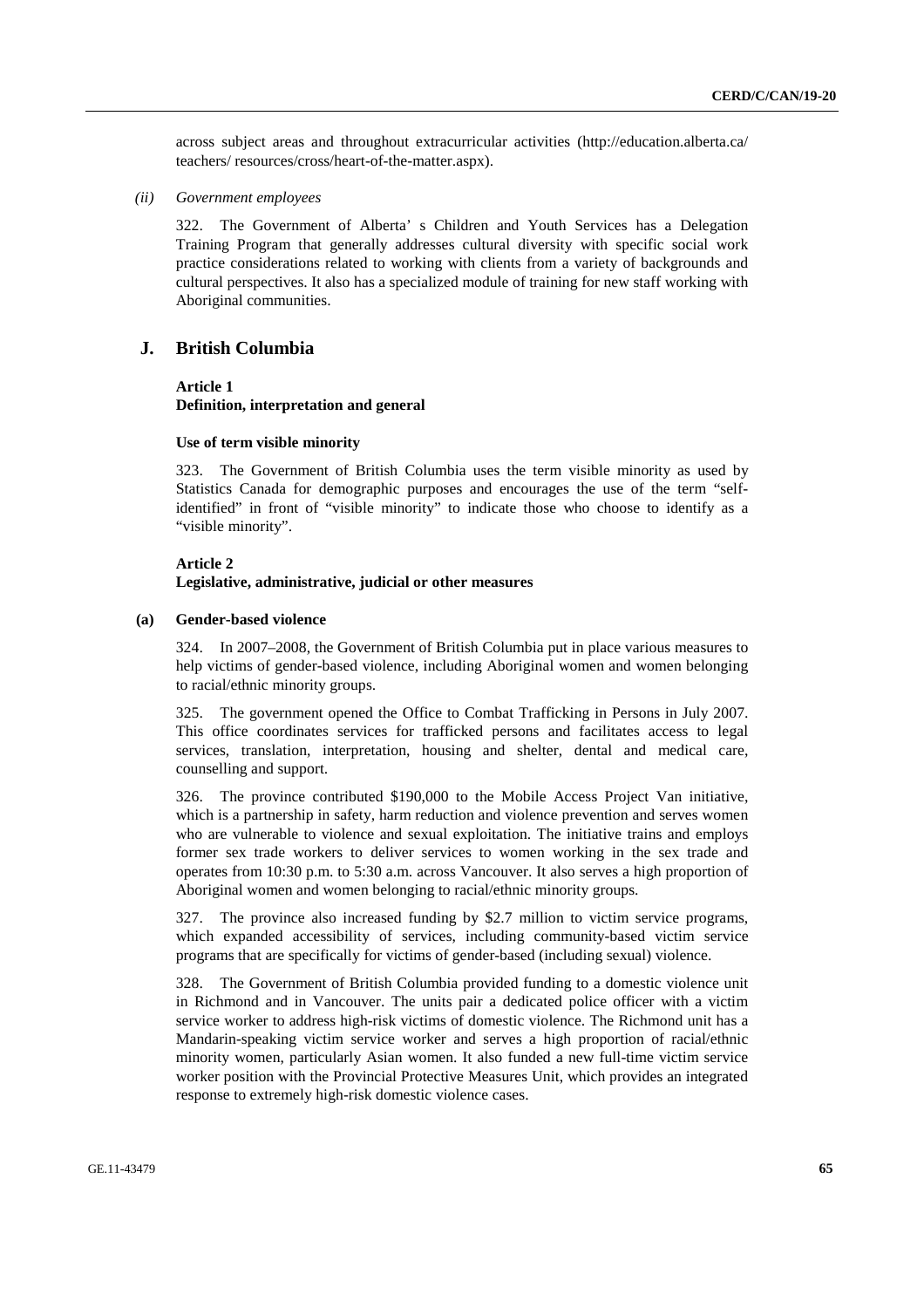329. In order to enhance the accessibility to services for Aboriginal women, the government also launched the three-year project Meeting the Victim Support Needs of BC's Remote Aboriginal Communities, which focuses on outreach to under-served Aboriginal victims of crime throughout British Columbia.

330. Further, in April 2008, the province announced the Domestic Violence Response Fund totalling \$150,000, which aims to enhance local responses to victims of domestic violence and improve victim safety.

331. The Government of British Columbia also announced a three-year Newcomers Project that enhances victim services for new immigrants in the province and seeks, among other things, to improve awareness and understanding of power-based crimes and domestic violence issues, and to conduct outreach and public education to community agencies and groups in order to increase the accessibility of information available to new immigrants.<sup>9</sup>

### **(b) Training for law enforcement**

332. The government's BC Corrections provides seven hours of culturally-sensitive training to new correctional officers prior to commencement of duties. Staff also receive training in managing female offenders. This includes the publication of cross-gender staffing guidelines. Recognition that a large percentage of the female inmate population has endured physical and emotional abuse is enshrined in Adult Custody Policy, as is recognition that incarcerated women need to be protected from situations that could lead to continued victimization and abuse. Policies are in place relating to duties to be performed by correctional officers of the same gender as the inmate.

### **(c) Employment**

333. There are several initiatives aimed at removing barriers to employment for minority groups in the employment programming funded under Part II of the Employment Insurance Act. These programs and services were transferred from the Government of Canada to the Government of British Columbia under the Canada-British Columbia Labour Market Development Agreement in 2009.

334. Employment Assistance Services (EAS) are available throughout the province to support any unemployed job seeker, including members of minority groups, legally entitled to work in Canada. These services are available at no cost to job seekers to help them prepare for, find and retain employment. Services provided by an EAS may include employment tools, supports and resources such as: supported employment resource centres; current labour market information; job search assistance; support with career decision making; job maintenance supports; employment counselling and group sessions; and case management services.

335. Further, EAS services have been enhanced in response to the global economic downturn to include:

 (a) Increased funding for expanded supports for job search and job placement, including personal supports for work clothes, 'tools of the trade', etc.;

<sup>&</sup>lt;sup>9</sup> Victims of "Power-based Crimes" refer to all victims of violence in relationships (adult, youth, or child), victims of sexual assault, victims of criminal harassment, victims of child abuse/assault (both physical and sexual), adult survivors of childhood abuse (both physical and sexual), and child witnesses of family violence (www.pssg.gov.bc.ca/victim\_services/publications/policy/ ReferralPolicy.pdf).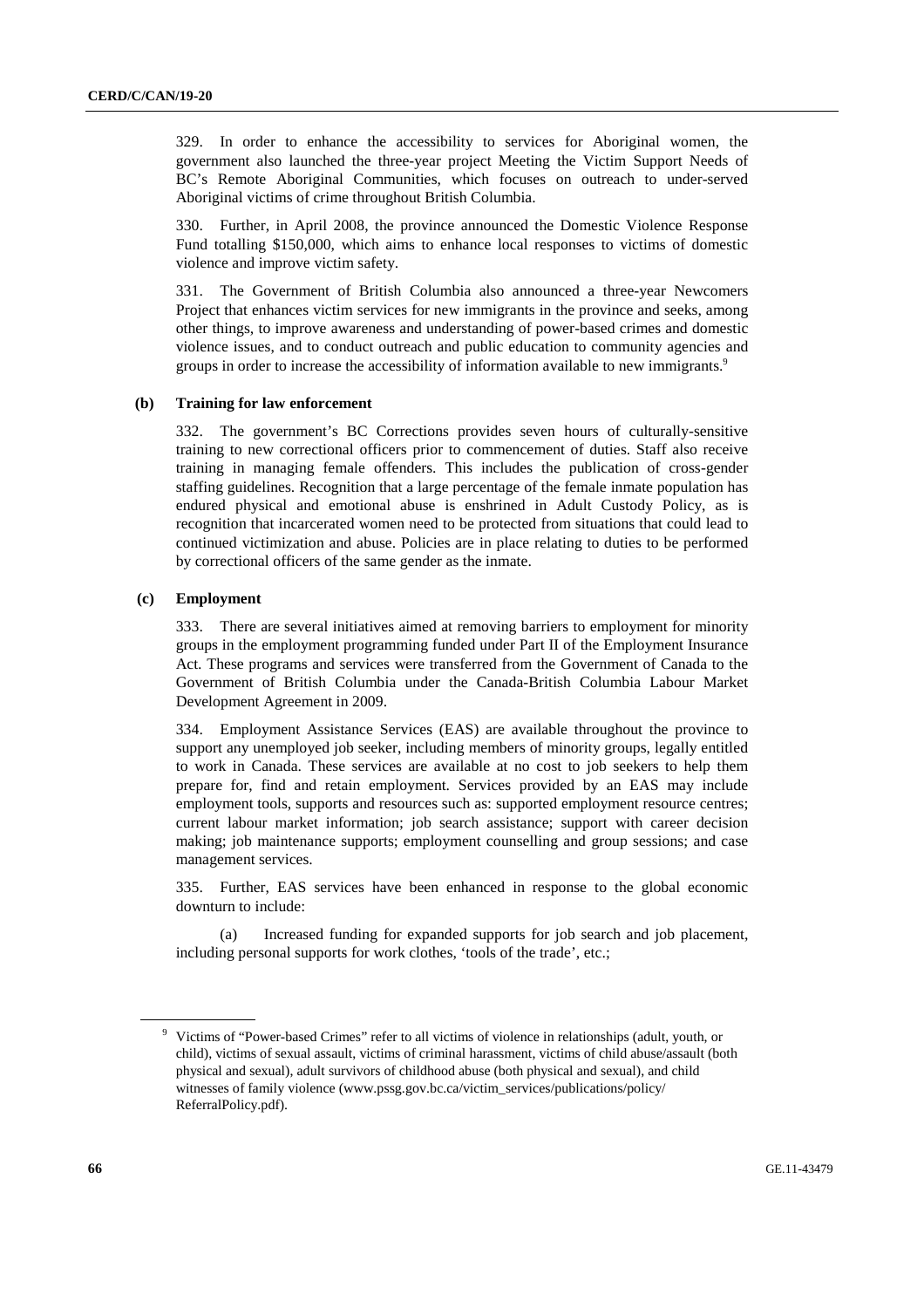(b) Provision of participant supports such as food for full time based programming based on client need to encourage participation; and

More opportunities for clients to participate in short orientation and training courses to increase employability.

336. Throughout British Columbia, there are 35 EAS funding agreements with immigrant serving organizations that provide specialized employment services to immigrant and minority group clients to support their integration to the province's labour market.

337. The province also funds specialized EAS and self-employment programs for both immigrants and Aboriginal job seekers. The Self-Employment Program provides eligible job seekers who are having difficulty finding work, and who are suited to self employment. Business counselling and financial assistance for up to one year is provided to develop and implement a business plan to become self sufficient through self employment.

338. Due to the transfer of programming from the Government of Canada, measurement results are not yet available. Historical data suggests that employment results are traditionally at least as good for immigrant and minority workers as the rest of the population.

#### *Employment in the public service*

339. In 2008, the Office to Combat Trafficking in Persons designated a Research and Policy Analyst position for an Aboriginal person to address the issue of the domestic trafficking of Aboriginal girls and woman, and subsequently hired an Aboriginal social worker with an indigenous specialization into this position.

#### **(d) Access to justice for vulnerable groups**

340. The Office to Combat Trafficking in Persons has worked to educate police and Crown in the province about the vulnerability of trafficked persons and to inform and to educate service providers about the provisions of the Criminal Code and the Immigration and Refugee Protection Act that deal with trafficked persons.

341. The province has increased access to justice for vulnerable groups through the creation of the Court Support Unit to coordinate and strengthen court support for victims of crime in British Columbia. The two initial Court Support Programs are the Port Coquitlam Court Support Program and the Downtown Community Court in Vancouver's Downtown Eastside. These programs provide court located victim service workers who provide support to victims of serious violent crime and other vulnerable victims.

342. Many of the programs' clients are victims of gender-based violence. For example, data from the evaluation of the Port Coquitlam Court Support Pilot Project (2007–2009) shows that 58 percent of clients served were victims of domestic violence. Thirteen percent of clients served faced a sexual victimization – youth sexual assault (four percent), adult sexual assault (four percent), child sexual assault (three percent), or sexual assault survivor (one percent).

### **Article 4**

# **Prohibition against promotion of racism**

343. The Government of British Columbia provides funding to support anti-racism and multiculturalism to address and prevent racism and hate.

344. The province developed the Critical Incident Response Model (CIRM), which is a three-step, three-year process for communities to build capacity and formalize community protocols to address racism and hate activity. Each year, approximately three to four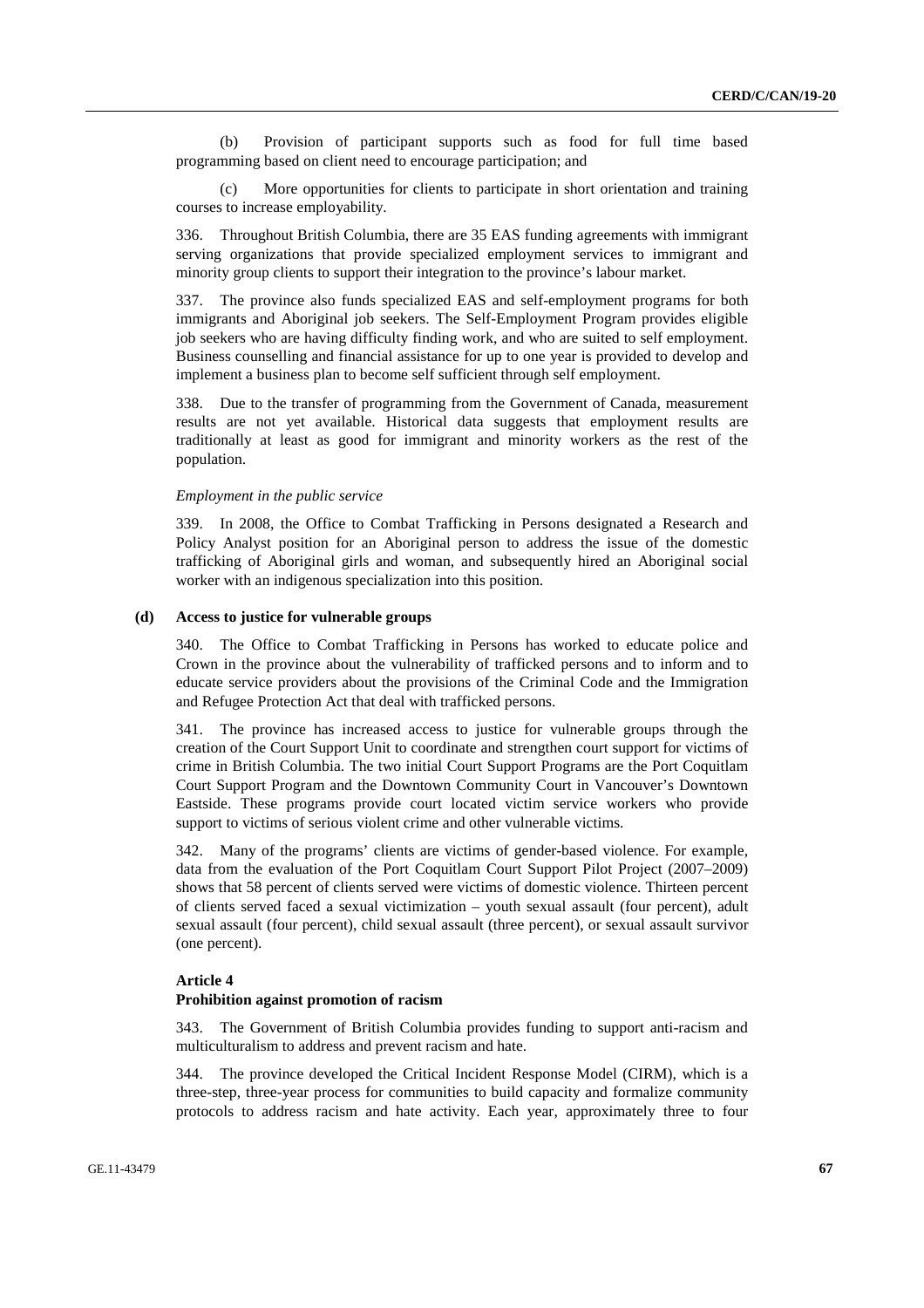communities enter the CIRM and up to 30 communities have engaged in it (www.llbc.leg.bc.ca/public/pubdocs/bcdocs/372162/community\_kit.pdf).

345. The government also supports the BC Hate Crime Team that involves Crown counsel, government, municipal police, and the Royal Canadian Mounted Police to combine expertise to combat hate crime. The Team also supports police investigations and provides law enforcement training.

# **Article 5 Equality before the law**

#### **(a) Aboriginal people**

346. In 2008, the Government of British Columbia's BC Corrections developed and implemented initiatives to address over-representation of Aboriginal people in correctional facilities, and engage communities and organizations in the management of offenders and 40 cross cultural training events in 28 communities were arranged and facilitated. The response from the community and justice partners was universally positive.

347. Further, locally-based Aboriginal Justice Strategy programs jointly funded with the Government of Canada provide community-based services that range from court diversion to the re-integration of offenders returning from custody centres.

348. To encourage the use of restorative justice approaches in communities, alternative measures training has been provided to Aboriginal Justice Strategy workers, with participation of Crown prosecutors and police resulting in strengthened relationships. The training has been very well received by Aboriginal communities and has been oversubscribed.

349. BC Corrections continues to contract with Aboriginal service providers at each of the custody centres to provide spiritual leadership, counselling and cultural programming to Aboriginal offenders. These contracts are currently being reviewed with the goal of providing recommendations to enhance program effectiveness.

350. The Government of British Columbia, in partnership with the Government of Canada, increased the commitment to community-based Aboriginal Justice programs funded under the Aboriginal Justice Strategy and contributed to programs funded under the strategy in 25 communities, with new or enhanced funding to 15 of these communities commencing in 2008.

#### **(b) Migrant and stateless persons**

351. Established in 1999, the Government of British Columbia continued the Migrant Services Program for unaccompanied, trafficked and refugee children under 19 years arriving at one of the province's ports of entry. Children deemed to be traveling without a legal guardian come into care through the program and benefit from the same programs and services as other children and youth in care. When the Migrant Services Team assumes a guardianship role, it is responsible for meeting the child's physical, emotional, educational, health and developmental needs.

352. The Government of Canada introduced the Temporary Resident Permit for trafficked persons in 2006 and the Government of British Columbia has granted two to date. The permit allows trafficked persons access to income security benefits, a work permit, and access to the Federal Interim Health Program. Health care clinics in Vancouver have agreed informally to provide health care services to any potentially trafficked person without a provincial health care card.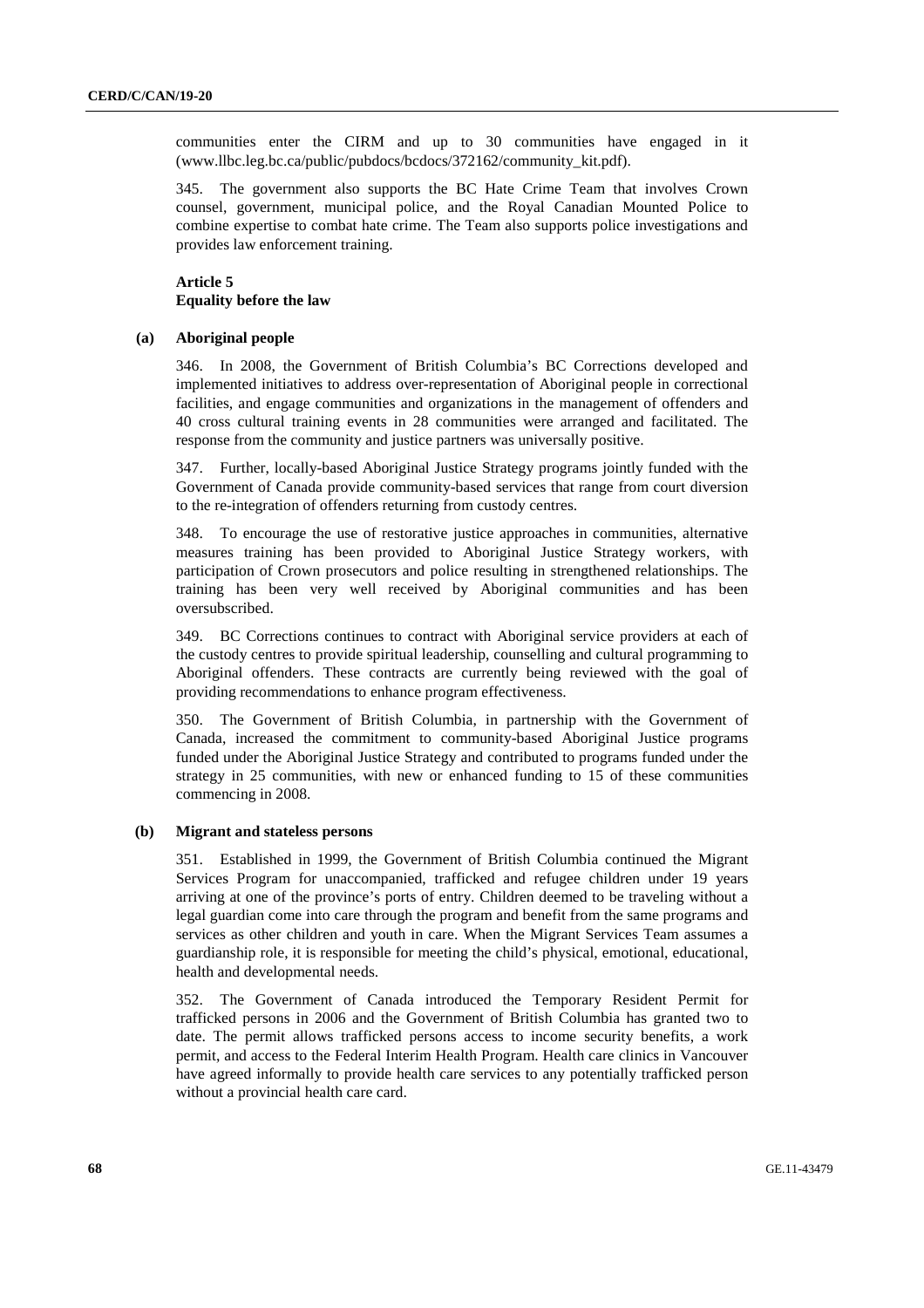### **Article 7 Education, culture and information**

353. The Government of British Columbia annually supports projects throughout the province related to youth, community engagement activities, diversity training, peer mentoring in schools, teaching resources and theatre projects through its multiculturalism and anti-racism program. Some examples are:

 (a) The Dialogues on Multiculturalism Initiative, which supports communities to host dialogues to bring together diverse voices, ideas, perceptions and understandings of what it means to live in harmony in a culturally diverse society:

The Make A Case Against Racism project, which promotes anti-racism work among young people. In 2008, 16 young artists submitted their artwork in a contest and the winner's artwork was chosen to create the CD cover. Students in grades four to seven then selected their favourite songs on multiculturalism and anti-racism by British Columbia musicians for inclusion in the CD. The project also developed a teacher's resource guide;

Provincial Nesika Awards, which recognize the contributions of individuals, communities and organizations in the areas of cultural diversity and anti-racism.

# **V. Measures adopted by the Governments of the Territories**

# **A. Nunavut**

### **Article 1 Definition, interpretation and general**

#### **Use of the term visible minority**

354. Nunavut's population is 85 percent Inuit. As such, the term "visible minorities" is not used in Nunavut.

### **Article 2 Legislative, administrative, judicial or other measures**

#### **(a) Gender-based violence**

355. The Government of Nunavut introduced legislation specifically focused on violence in the family. The Family Abuse Intervention Act (FAIA) created Community Justice Outreach Worker (CJOW) positions in each community in Nunavut. These specially trained individuals are tasked with implementing FAIA by way of linking individuals with culturally appropriate resources, such as traditional counseling. CJOWs also help individuals obtain emergency protection orders, community intervention orders, assistance orders and/or compensation orders when necessary. FAIA allows the abused individual to stay in the familial dwelling and removes the alleged abuser in order to prevent further victimization. The FAIA is available at (www.justice.gov.nu.ca/apps/authoring/dspPage. aspx?page=STATUTES+AND+REGULATIONS+PAGE).

### **(b) Employment**

356. Under Article 23 of the Nunavut Land Claims Agreement, the Government of Nunavut has an obligation to take steps and to design measures to increase Inuit representation within the territorial public service (www.gov.nu.ca/hr/site/doc/NLCA.pdf). To this end, the Government of Nunavut has introduced various measures designed to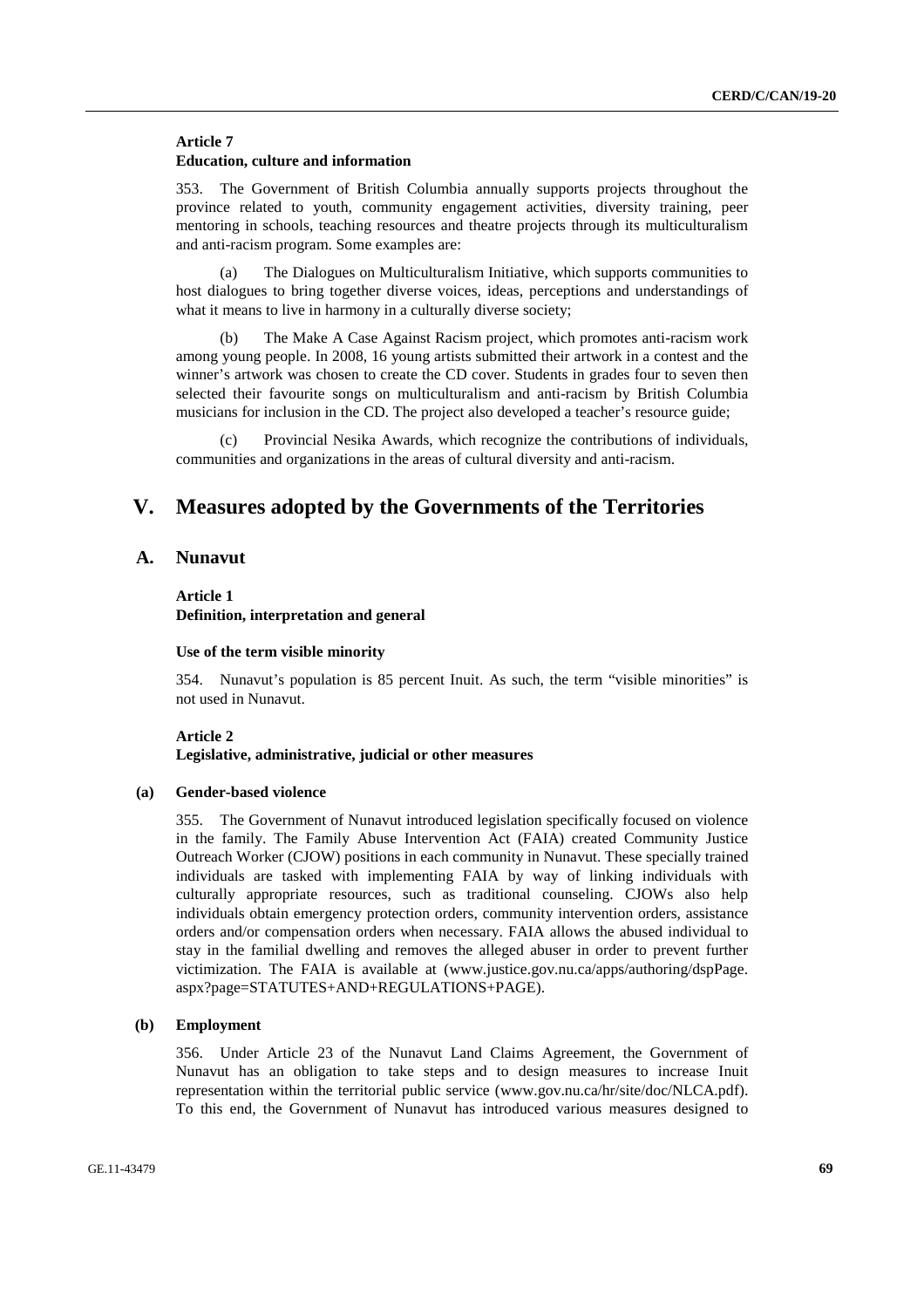promote a higher rate of Inuit employment within the public service, including internship and other training programs, as well as a priority hiring policy. For example, the Government of Nunavut introduced the Inuit Language Protection Act and Official Languages Act www.justice.gov.nu.ca/apps/authoring/dspPage.aspx?page=STATUTES+ AND+REGULATIONS+PAGE). Aimed at protecting and promoting the Inuit language, including in the workplace, this legislation is considered to be an important step in removing barriers to Inuit employment.

### **Article 5 Equality before the law**

### **Aboriginal people**

357. As the majority of Nunavut's population is Inuit, programming and alternatives to imprisonment for Aboriginal offenders are specifically designed to be culturally suitable.

358. Community Justice Committees provide support and counselling to individuals going through the justice system. Often utilized as alternatives to imprisonment, Community Justice Committees are comprised of community members, including respected elders, who work with Correctional staff to help reintegrate offenders into society. Anecdotal evidence suggests that these Committees have some degree of success.

# **B. Northwest Territories**

### **Article 1**

**Definition, interpretation and general** 

### **Use of the term visible minority**

359. The Employment Equity Act defines 'visible minority' as "persons; other than Aboriginal peoples; who are non-Caucasian in race or non-white in colour." Although the 2006 Census showed 2,270 persons reporting belonging to a visible minority group, accounting for 5.5 percent of the entire population, the term is still relatively unused in the Northwest Territories (NWT).

### **Article 2**

### **Legislative, administrative, judicial or other measures**

### **(a) Gender-based violence**

360. The Government of Northwest Territories is now in the second phase of the NWT Family Violence Action Plan, which acknowledges that "individuals and families from oppressed and marginalized groups such as Aboriginal women and children and families in remote communities, are more likely to experience negative social responses due in part to limited availability of safety, service and resources".

361. The plan is working to, among other things, provide increased support to the existing shelter system; improve consistency of accessibility; provide ongoing public education; develop baseline data on public attitudes regarding family violence; and, promote interagency collaboration between the community, regional, headquarters, and federal levels.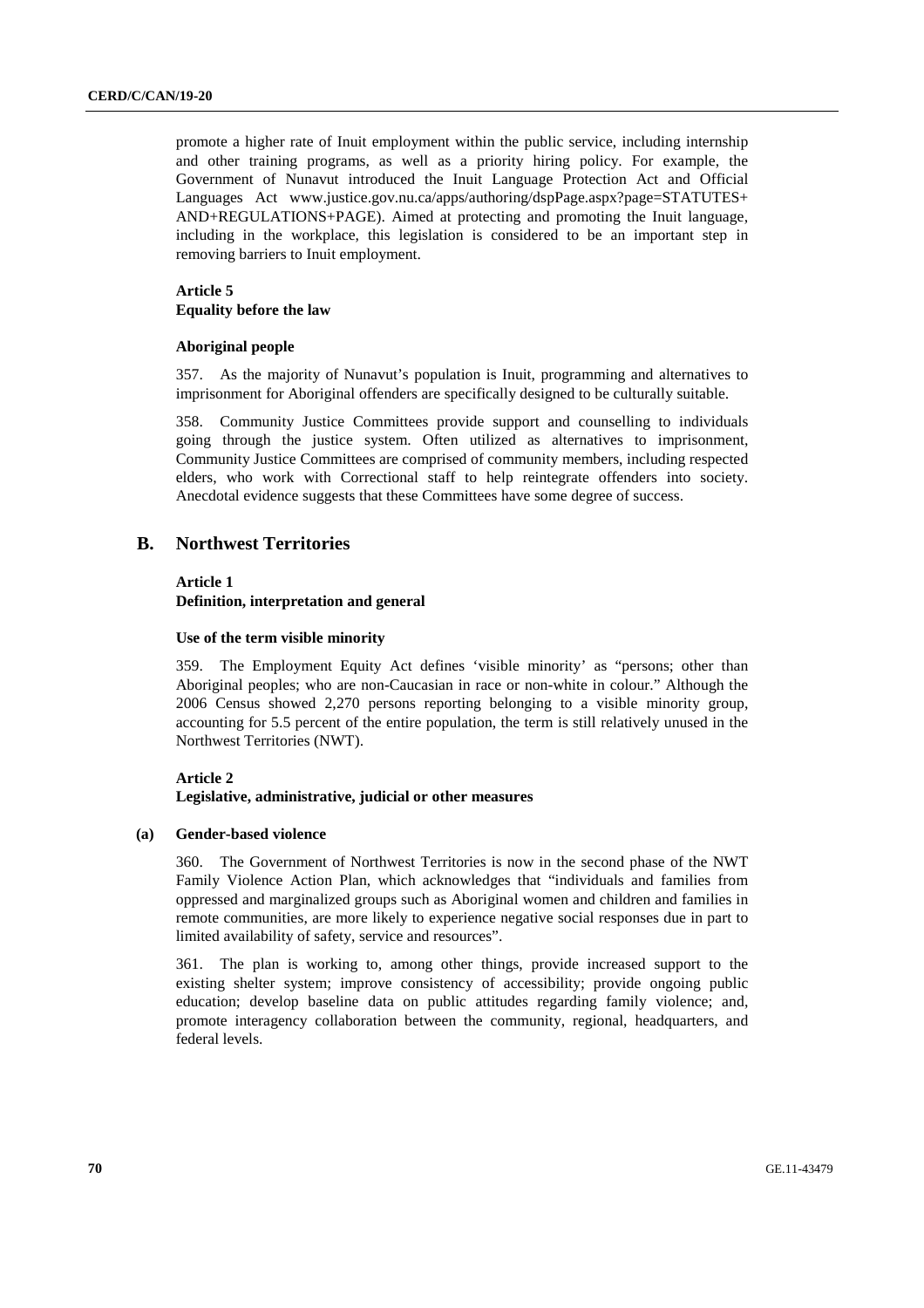### **(b) Training for law enforcement**

362. Policing is provided by the Royal Canadian Mounted Police (RCMP). Members of the Force in the Northwest Territories are subject to ongoing training in human rights and cultural diversity, as are members across Canada.

### **(c) Employment**

363. On average, a total of 7,300 Aboriginal peoples in the Northwest Territories were employed during 2007, for a 55.3 percent employment rate. This statistic is considerably lower than the 86.9 percent employment rate observed among the 15,600 employed non-Aboriginals in the Northwest Territories. Nevertheless, the employment rate among Aboriginal peoples in the Northwest Territories has grown considerably since 1989, when just 41.8 percent of Aboriginal peoples in the territory were working.

364. In terms of education levels and employment, particular improvements are seen in the percentage of Aboriginal peoples with some high school education (32.6 percent), and those with a trades or college certificate or diploma (25.8 percent). However, comparisons to 2007 Canadian labour force information indicate that Aboriginal peoples in the Northwest Territories continue to have education levels well below those seen nationally, where 77.8 percent of persons over the age of 15 have high school or greater while only 46.2 percent of Aboriginal peoples in the Northwest Territories have high school or greater.

365. The Government of Northwest Territories is committed to a public service that represents the population it serves. The Affirmative Action Policy was put into place in 1989 to address this issue, and it gives preference to indigenous Aboriginal peoples, indigenous non-Aboriginal persons, resident person with disabilities, and resident women in management and non-traditional occupations. At the end of 2008, there were 1,421 indigenous Aboriginal employees, representing 31 percent of the public service in the Northwest Territories. There were 29 indigenous Aboriginal senior managers, which represented 16 percent of employees in senior management.

366. In 2009–2010, the Government of Northwest Territories accessed the Strategic Training and Transition Fund through its Labour Market Agreement with the Government of Canada. For the first year of this Agreement, the government provides programs and services for all underrepresented groups and may redefine these based on identified needs in coming years. These groups include Aboriginal peoples, income security clients, lowskilled/low literacy, youth (ages 19–29), people in small remote communities, low-skilled employed, persons with disabilities, women, and immigrants.

### **Article 5 Equality before the law**

### **(a) Measures to address possible discriminatory approaches to law enforcement**

367. The 2007 Northern Policing Review allowed for an assessment of the existing model of policing with input from communities. Although communities voiced a desire for more First Nations officers (as well as more in depth cross-cultural training) and increased referral by the RCMP of individuals to Community Justice Committees (CJCs), discrimination was not raised as a problem area. Use of excessive force was addressed by community members, but not in reference to discriminatory law enforcement practices.

#### **(b) Aboriginal people**

368. The Government of Northwest Territories supports restorative justice through alternative measures which are a diversion from the court system. The government contracts with communities to deliver and operate CJCs.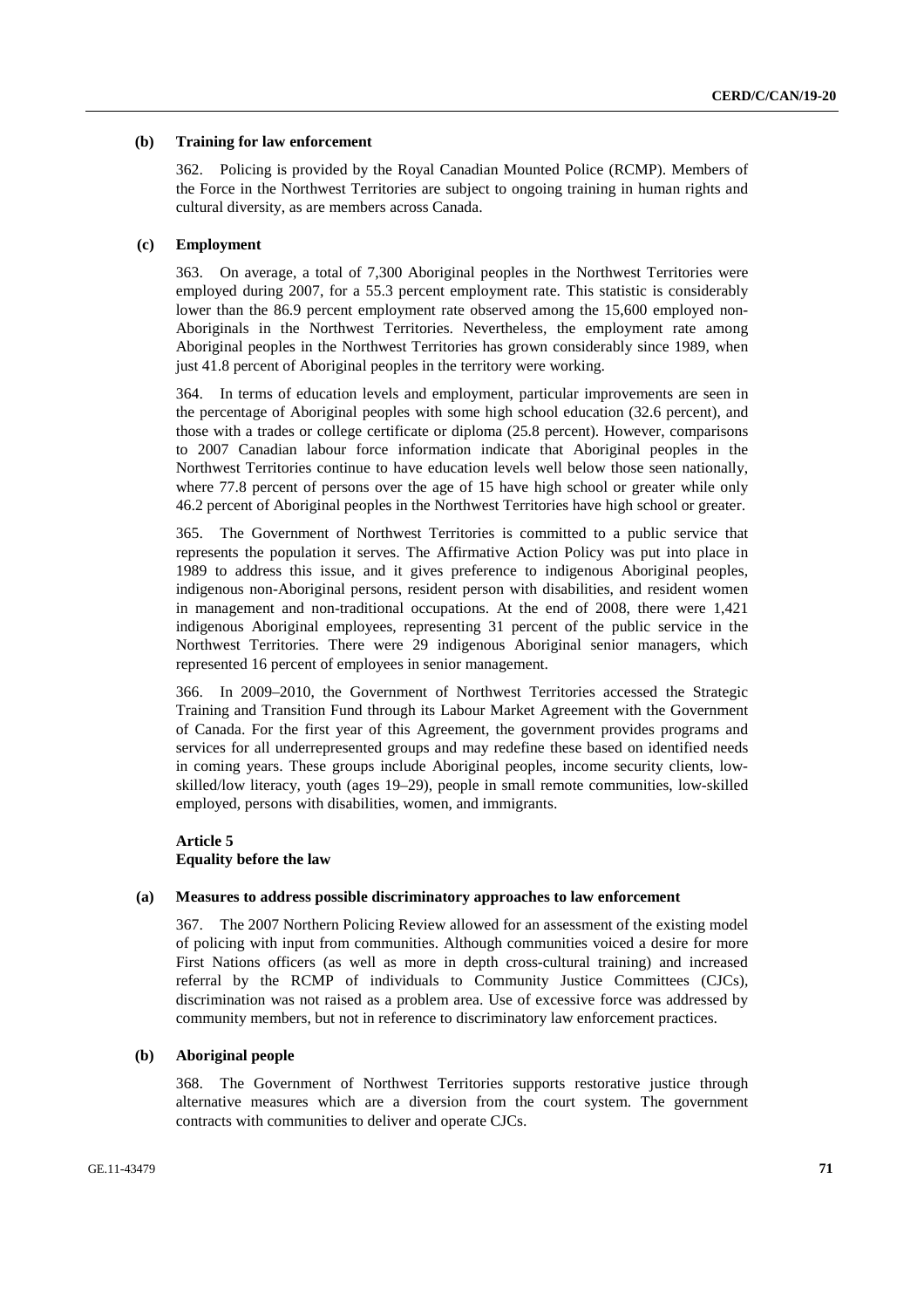369. In 2008–2009, 31 communities (94 percent) participated in 1,980 community justice activities that involved 8,951 people. In 2006–2007, there were 30 communities involved in about 1,292 activities. From 2003–2004 to 2008–2009 there has been an overall increase in the number of activities by approximately 67 percent.

370. The diversion program continues to be important for many CJCs. In 2008–2009, there were a total of 113 diversions. The number of diversions has dropped from a high level in 2003–2004, but has remained fairly consistent since then. This indicates continued support for extrajudicial measures consistent with the federal Youth Criminal Justice Act. CJCs are finding innovative solutions to address justice issues at the local level in a manner that meets their needs.

371. The Government of Northwest Territories supports the reintegration of Aboriginal offenders through specific programs. Along with their use of secured and supervised wilderness camps (Alcantara near Fort Smith and an elder camp in the Sahtu), correctional facilities also employ programs such as Land Skills, Traditional Healing, On-the-land activities (rabbit snaring, trapping), and Traditional Counseling.

# **C. Yukon**

### **Article 1 Definition, interpretation and general**

#### **Use of the term visible minority**

372. Aside from the Yukon Workforce Census, the term "visible minority" is not widely used in the Yukon. Additionally, while the term is not explicitly mentioned in the Government of Yukon's Employment Equity policy, section 1.3.3 states:

 *"Women, aboriginal people and people with disabilities are the target groups for Employment Equity. This means that these three target groups will be considered for Employment Equity planning and programming. Data may be collected on other potential target groups to provide information to Cabinet regarding possible inclusion of additional target groups under this policy."* 

373. The only "potential" target group that data has been collected on has been "visible minorities." However, the numbers and representation rate for visible minorities in the Yukon have never been sufficient enough to warrant inclusion as a target group in the Yukon workforce.

# **Article 2 Legislative, administrative, judicial or other measures**

### **(a) Gender-based violence**

374. The Government of Yukon has launched a Victims of Crime Strategy, and conducted consultations with stakeholders on a draft Victims of Crime Act (the Act was passed in May 2010). This Strategy identifies initiatives to: address violence against women, particularly Aboriginal women; and support and develop cultural sensitivity in responding to victims of crime.

375. The local women's shelter in Watson Lake, run by a non-governmental organization, is in the final stages of building second stage housing. Capital funding is coming from the Government of Canada and the Government of Yukon and Operating & Maintenance funds are being provided by the latter.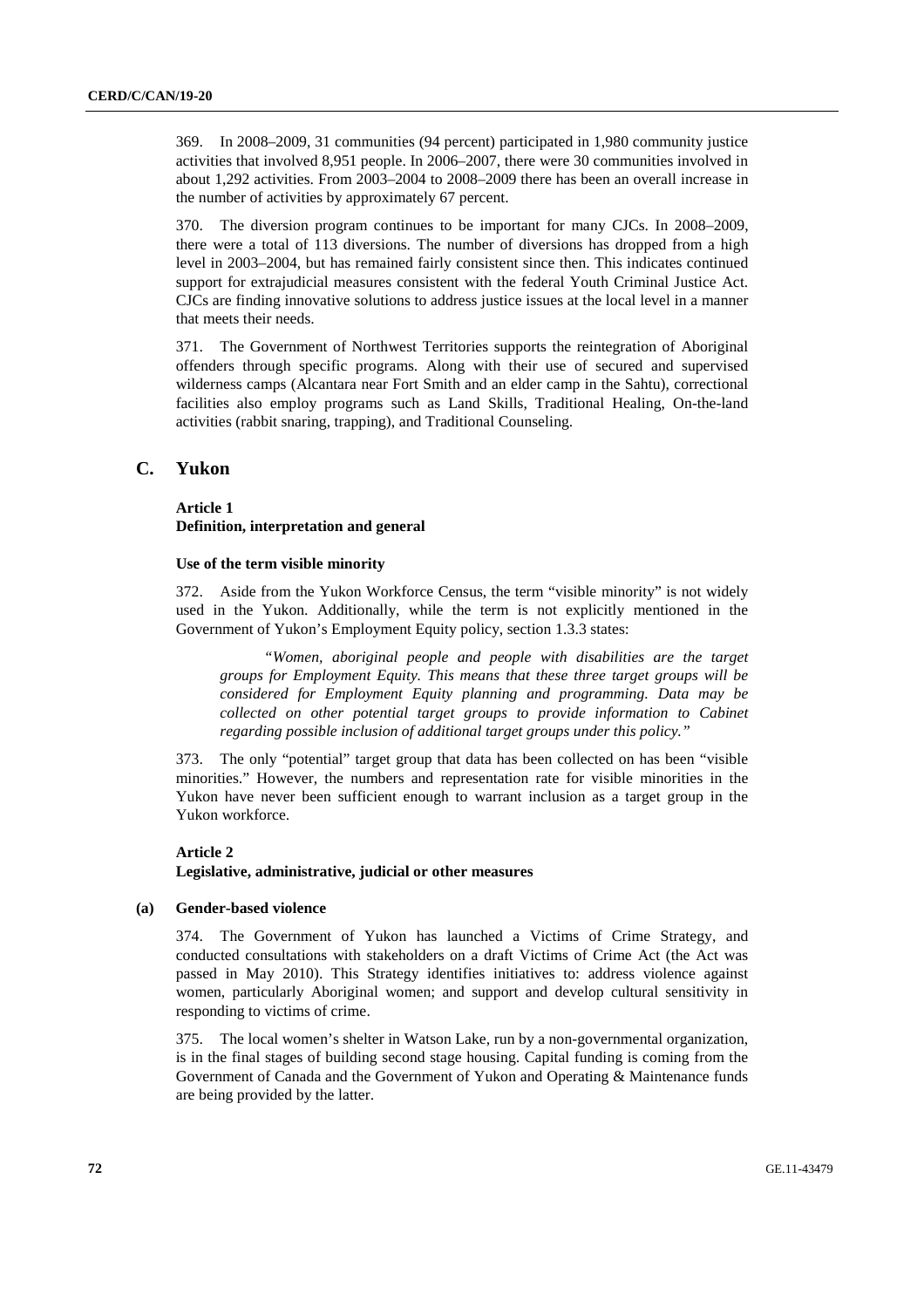376. The Prevention of Violence Against Aboriginal Women Fund was doubled in the 2009–2010 budget to \$200,000 annually. The fund finances programs and events designed and developed by Aboriginal women for their communities (www.womensdirectorate. gov.yk.ca/funding.html#prevention).

377. The Government of Yukon's Department of Justice administers the Domestic Violence Treatment Options Court in partnership with other territorial government departments, the Territorial Court, Legal Aid, and the Royal Canadian Mounted Police (RCMP). Offenders may opt for this court if they plead guilty to charges and sentencing includes treatment.

## **(b) Training for law enforcement**

378. The Government of Yukon sets the policing priorities for the RCMP each year within the authorities laid out in the territorial police services agreement between the Government of Canada and the Government of Yukon. One of the policing priorities is to ensure First Nations cultural awareness for all members of the RCMP in the Yukon with the intent, in part, of reducing any incidents of discrimination. The RCMP has been responsive to this priority and provides "Aboriginal Perceptions" training to members as well as a community orientation package for each specific community of the Yukon. The Government of Yukon and the RCMP engage in ongoing dialogue on how to ensure that this priority is being met.

379. The Government of Yukon has worked with the RCMP in the Yukon in preparing a training video on the Family Violence Prevention Act (www.gov.yk.ca/legislation /acts/favipr.pdf) and on responses to family violence.

#### **(c) Employment**

380. According to the Government of Yukon Corporate Workforce Profile 2008–2009 report, 21 percent of the working age population (25-64) self-identified as being Aboriginal and 14 percent Government of Yukon employees self-identified as being Aboriginal (consistent with 2007–2008 data).

381. There are a number of new and on-going initiatives in the Yukon aimed at removing barriers to employment among minority groups. For example:

 (a) A public information session on applying for Government of Yukon jobs was designed and delivered specifically for First Nations individuals;

 (b) The Aboriginal Employees Forum (AEF) continues to work to accommodate First Nations culture throughout government and assists Yukon First Nations employees with their entrance into employment with the Government of Yukon;

To address retention issues, Respectful Workplace seminars have been delivered to the AEF and to individual First Nations. A successful pilot project in 2008– 2009 focussed on building a "bridge of trust" between Aboriginal employees and the Government of Yukon's Harassment Prevention Office;

The criteria for the First Nation Training Corps program was restructured to restrict positions to persons of Yukon First Nations ancestry and to allow joint sponsorship between the Government of Yukon and a Yukon First Nation for training positions; and

 (e) Preferential hire positions continue to be identified and filled by Yukon First Nation individuals.